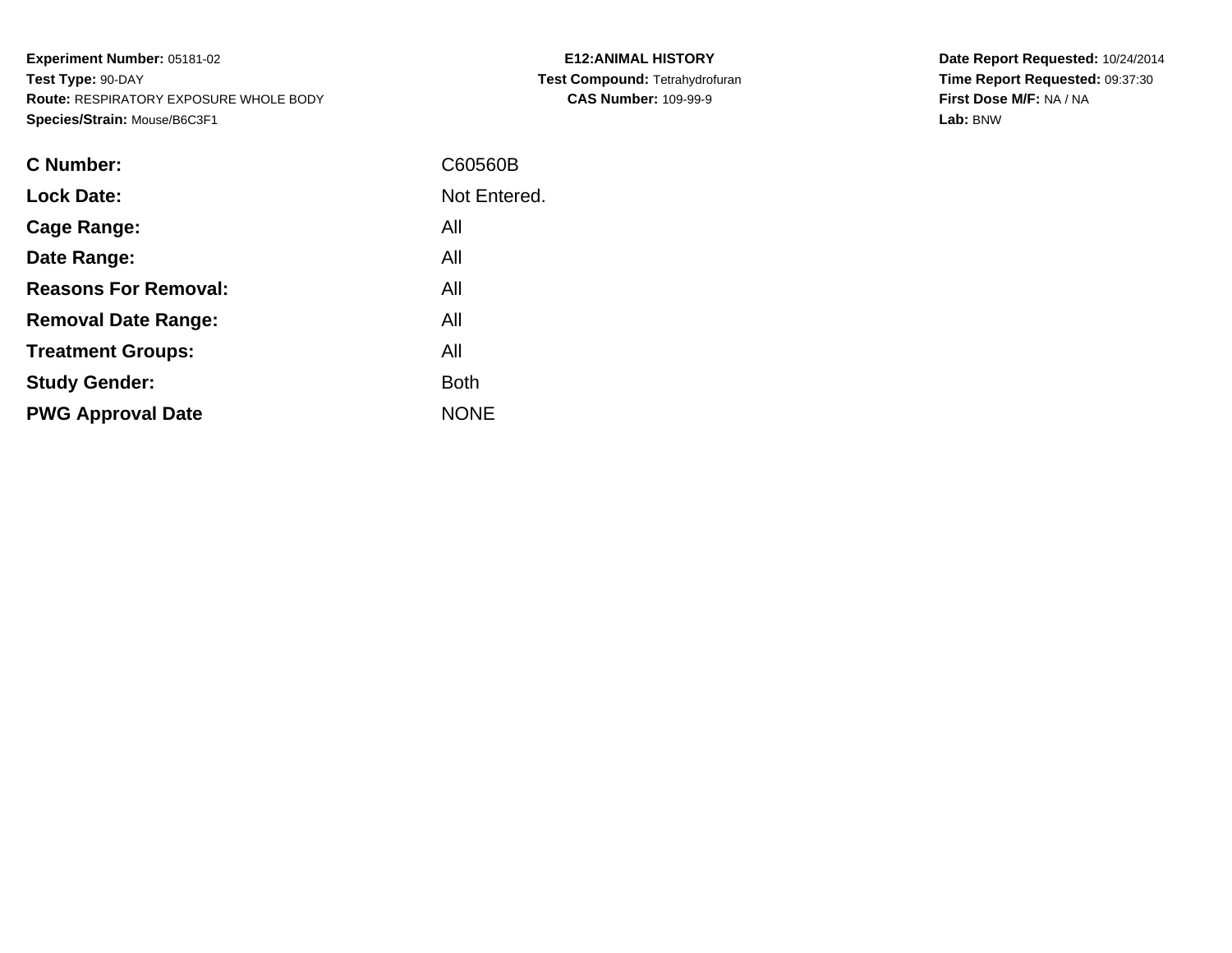**Species/Strain:** Mouse/B6C3F1

#### **E12:ANIMAL HISTORY Test Compound:** Tetrahydrofuran**CAS Number:** 109-99-9

|            | <b>CAGE: 1</b><br><b>ANIMAL ID: 1</b>  |       | <b>SEX: Male</b> |                    | <b>TRT#: 1</b> | <b>TRT: CONTROL</b>            |                 |                     |  |
|------------|----------------------------------------|-------|------------------|--------------------|----------------|--------------------------------|-----------------|---------------------|--|
| <b>DAY</b> | <b>DATE</b>                            | OP ID | <b>DOSE TIME</b> | <b>WEIGHT TIME</b> | WT(g)          | <b>WEIGHT</b><br><b>STATUS</b> | <b>OBS TIME</b> | <b>OBSERVATIONS</b> |  |
| 1          | 02/12/87                               | 12    |                  | 06:39:24           | 22.7           |                                | 06:39:24        | Normal              |  |
| 5          | 02/16/87                               | 14    |                  | 08:58:52           | 24.0           |                                | 08:58:52        | Normal              |  |
| 12         | 02/23/87                               | 12    |                  | 06:35:24           | 25.6           |                                | 06:35:24        | Normal              |  |
| 19         | 03/02/87                               | 12    |                  | 06:24:04           | 26.3           |                                | 06:24:04        | Normal              |  |
| 26         | 03/09/87                               | 12    |                  | 06:27:52           | 27.6           |                                | 06:27:52        | Normal              |  |
| 33         | 03/16/87                               | 12    |                  | 06:28:26           | 28.3           |                                | 06:28:26        | Normal              |  |
| 40         | 03/23/87                               | 21    |                  | 06:31:54           | 28.8           |                                | 06:31:54        | Normal              |  |
| 47         | 03/30/87                               | 12    |                  | 06:28:24           | 29.0           |                                | 06:28:24        | Normal              |  |
| 54         | 04/06/87                               | 12    |                  | 06:30:48           | 29.3           |                                | 06:30:48        | Normal              |  |
| 61         | 04/13/87                               | 12    |                  | 06:56:38           | 30.5           |                                | 06:56:38        | Normal              |  |
| 68         | 04/20/87                               | 12    |                  | 06:36:20           | 31.5           |                                | 06:36:20        | Normal              |  |
| 75         | 04/27/87                               | 12    |                  | 06:37:56           | 32.0           |                                | 06:37:56        | Normal              |  |
| 82         | 05/04/87                               | 12    |                  | 07:05:04           | 31.9           |                                | 07:05:04        | Normal              |  |
| 89         | 05/11/87                               | 12    |                  | 06:29:40           | 32.7           |                                | 06:29:40        | Normal              |  |
|            | REMOVED ** REASON - TERMINAL SACRIFICE |       |                  |                    |                |                                |                 |                     |  |
| 93         | 05/15/87                               | 12    |                  | 06:26:58           | 32.6           |                                | 06:26:58        | Normal              |  |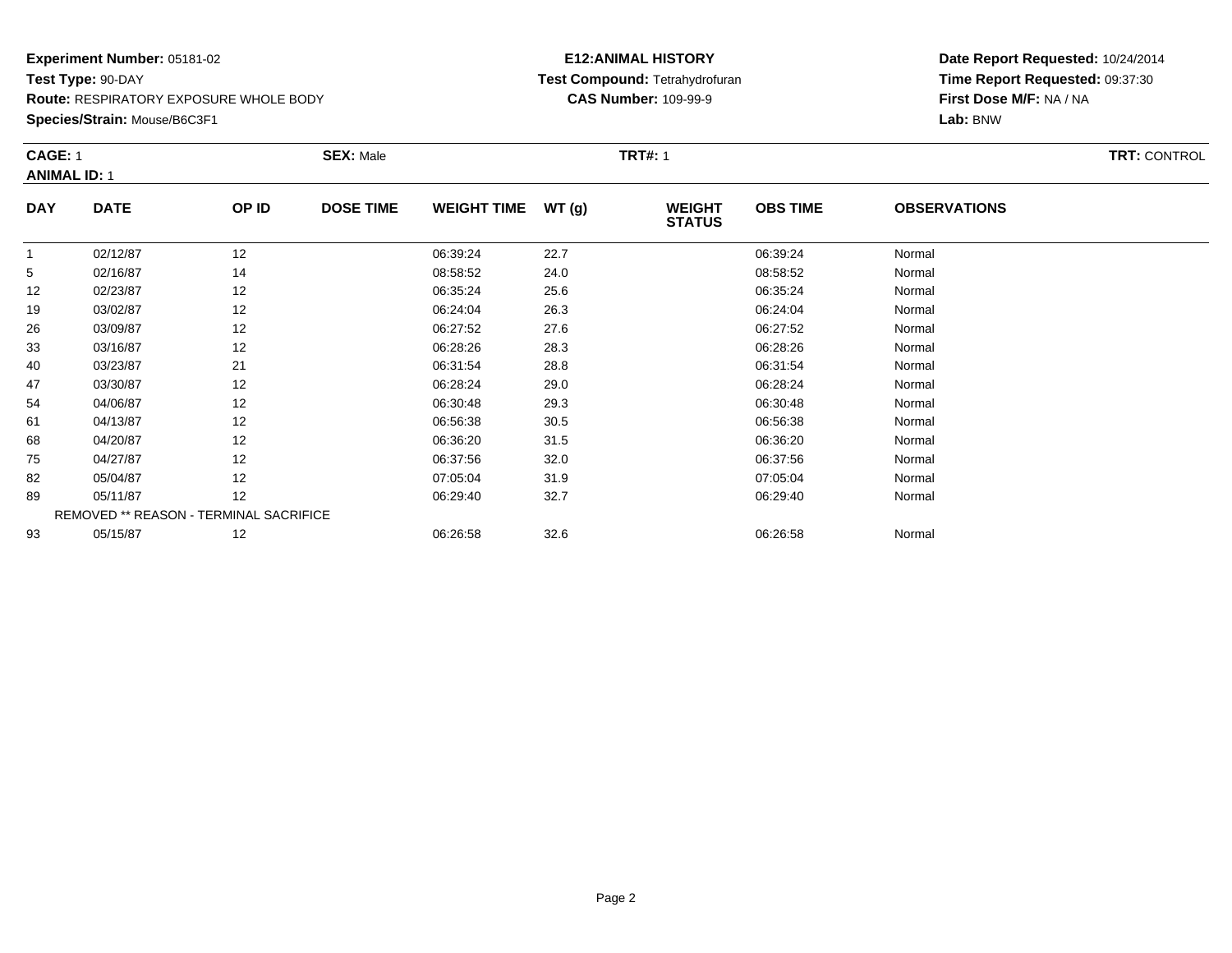**Species/Strain:** Mouse/B6C3F1

#### **E12:ANIMAL HISTORY Test Compound:** Tetrahydrofuran**CAS Number:** 109-99-9

| <b>CAGE: 1</b> |                                        | <b>SEX: Male</b> |                  |                    | <b>TRT#: 1</b> | <b>TRT: CONTROL</b>            |                 |                     |  |
|----------------|----------------------------------------|------------------|------------------|--------------------|----------------|--------------------------------|-----------------|---------------------|--|
|                | <b>ANIMAL ID: 2</b>                    |                  |                  |                    |                |                                |                 |                     |  |
| <b>DAY</b>     | <b>DATE</b>                            | OP ID            | <b>DOSE TIME</b> | <b>WEIGHT TIME</b> | WT(g)          | <b>WEIGHT</b><br><b>STATUS</b> | <b>OBS TIME</b> | <b>OBSERVATIONS</b> |  |
|                | 02/12/87                               | 12               |                  | 06:39:24           | 24.6           |                                | 06:39:24        | Normal              |  |
| 5              | 02/16/87                               | 14               |                  | 08:58:52           | 25.8           |                                | 08:58:52        | Normal              |  |
| 12             | 02/23/87                               | 12               |                  | 06:35:24           | 28.6           |                                | 06:35:24        | Normal              |  |
| 19             | 03/02/87                               | 12               |                  | 06:24:04           | 30.2           |                                | 06:24:04        | Normal              |  |
| 26             | 03/09/87                               | 12               |                  | 06:27:52           | 31.5           |                                | 06:27:52        | Normal              |  |
| 33             | 03/16/87                               | 12               |                  | 06:28:26           | 32.8           |                                | 06:28:26        | Normal              |  |
| 40             | 03/23/87                               | 21               |                  | 06:31:54           | 33.6           |                                | 06:31:54        | Normal              |  |
| 47             | 03/30/87                               | 12               |                  | 06:28:24           | 34.0           |                                | 06:28:24        | Normal              |  |
| 54             | 04/06/87                               | 12               |                  | 06:30:48           | 34.9           |                                | 06:30:48        | Normal              |  |
| 61             | 04/13/87                               | 12               |                  | 06:56:38           | 35.7           |                                | 06:56:38        | Normal              |  |
| 68             | 04/20/87                               | 12               |                  | 06:36:20           | 37.2           |                                | 06:36:20        | Normal              |  |
| 75             | 04/27/87                               | 12               |                  | 06:37:56           | 38.1           |                                | 06:37:56        | Normal              |  |
| 82             | 05/04/87                               | 12               |                  | 07:05:04           | 38.8           |                                | 07:05:04        | Normal              |  |
| 89             | 05/11/87                               | 12               |                  | 06:29:40           | 40.4           |                                | 06:29:40        | Normal              |  |
|                | REMOVED ** REASON - TERMINAL SACRIFICE |                  |                  |                    |                |                                |                 |                     |  |
| 93             | 05/15/87                               | 12               |                  | 06:26:58           | 40.3           |                                | 06:26:58        | Normal              |  |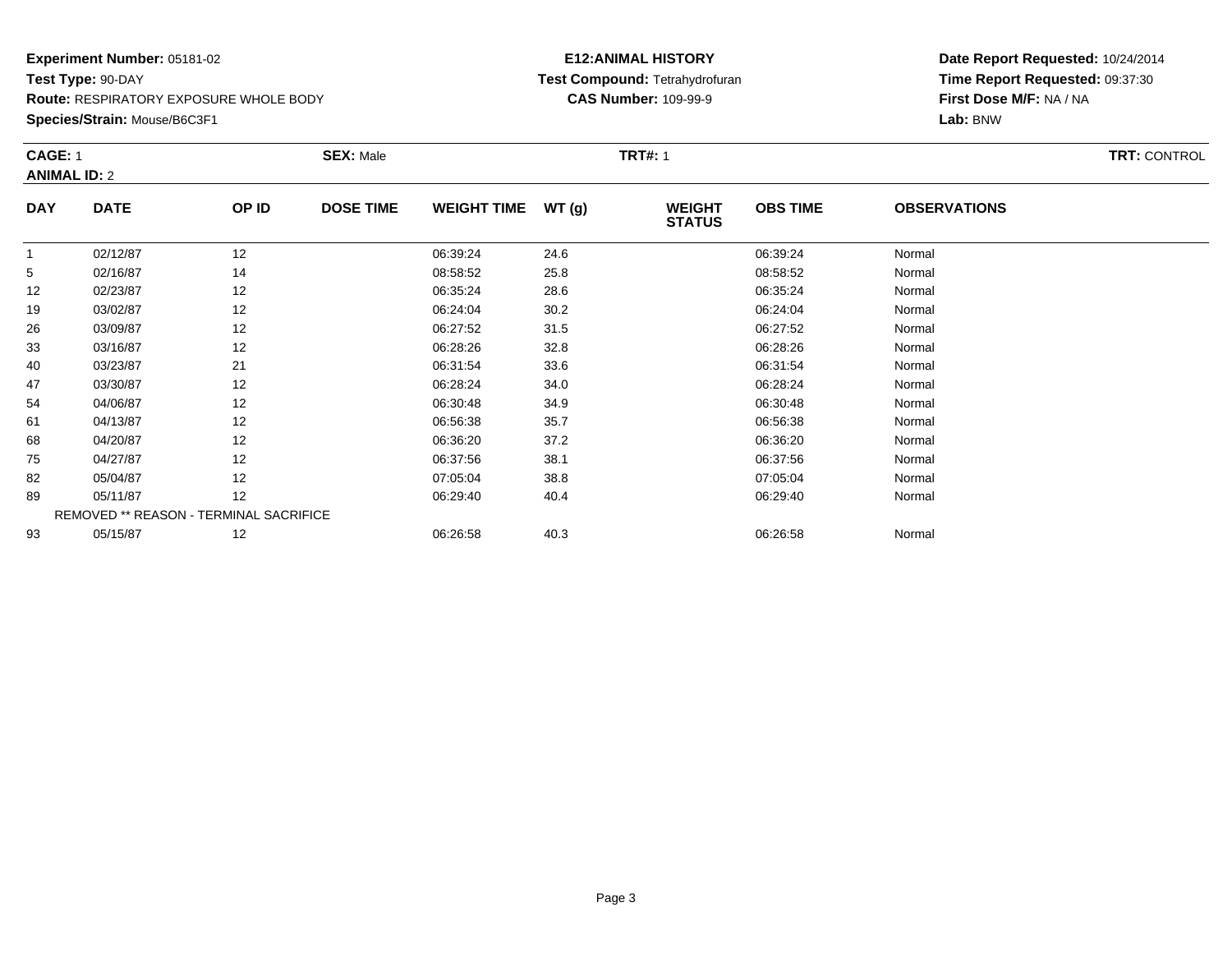**Species/Strain:** Mouse/B6C3F1

#### **E12:ANIMAL HISTORY Test Compound:** Tetrahydrofuran**CAS Number:** 109-99-9

| <b>CAGE: 1</b><br><b>ANIMAL ID: 3</b> |                                        | <b>SEX: Male</b> |                  |                    | <b>TRT#: 1</b> |                                |                 |                     |  |
|---------------------------------------|----------------------------------------|------------------|------------------|--------------------|----------------|--------------------------------|-----------------|---------------------|--|
| <b>DAY</b>                            | <b>DATE</b>                            | OP ID            | <b>DOSE TIME</b> | <b>WEIGHT TIME</b> | WT(g)          | <b>WEIGHT</b><br><b>STATUS</b> | <b>OBS TIME</b> | <b>OBSERVATIONS</b> |  |
| 1                                     | 02/12/87                               | 12               |                  | 06:39:24           | 25.5           |                                | 06:39:24        | Normal              |  |
| 5                                     | 02/16/87                               | 14               |                  | 08:58:52           | 26.2           |                                | 08:58:52        | Normal              |  |
| 12                                    | 02/23/87                               | 12               |                  | 06:35:24           | 27.8           |                                | 06:35:24        | Normal              |  |
| 19                                    | 03/02/87                               | 12               |                  | 06:24:04           | 28.0           |                                | 06:24:04        | Normal              |  |
| 26                                    | 03/09/87                               | 12               |                  | 06:27:52           | 29.7           |                                | 06:27:52        | Normal              |  |
| 33                                    | 03/16/87                               | 12               |                  | 06:28:26           | 30.0           |                                | 06:28:26        | Normal              |  |
| 40                                    | 03/23/87                               | 21               |                  | 06:31:54           | 31.2           |                                | 06:31:54        | Normal              |  |
| 47                                    | 03/30/87                               | 12               |                  | 06:28:24           | 32.0           |                                | 06:28:24        | Normal              |  |
| 54                                    | 04/06/87                               | 12               |                  | 06:30:48           | 33.9           |                                | 06:30:48        | Normal              |  |
| 61                                    | 04/13/87                               | 12               |                  | 06:56:38           | 33.6           |                                | 06:56:38        | Normal              |  |
| 68                                    | 04/20/87                               | 12               |                  | 06:36:20           | 35.3           |                                | 06:36:20        | Normal              |  |
| 75                                    | 04/27/87                               | 12               |                  | 06:37:56           | 35.9           |                                | 06:37:56        | Normal              |  |
| 82                                    | 05/04/87                               | 12               |                  | 07:05:04           | 36.7           |                                | 07:05:04        | Normal              |  |
| 89                                    | 05/11/87                               | 12               |                  | 06:29:40           | 38.4           |                                | 06:29:40        | Normal              |  |
|                                       | REMOVED ** REASON - TERMINAL SACRIFICE |                  |                  |                    |                |                                |                 |                     |  |
| 93                                    | 05/15/87                               | 12               |                  | 06:26:58           | 37.8           |                                | 06:26:58        | Normal              |  |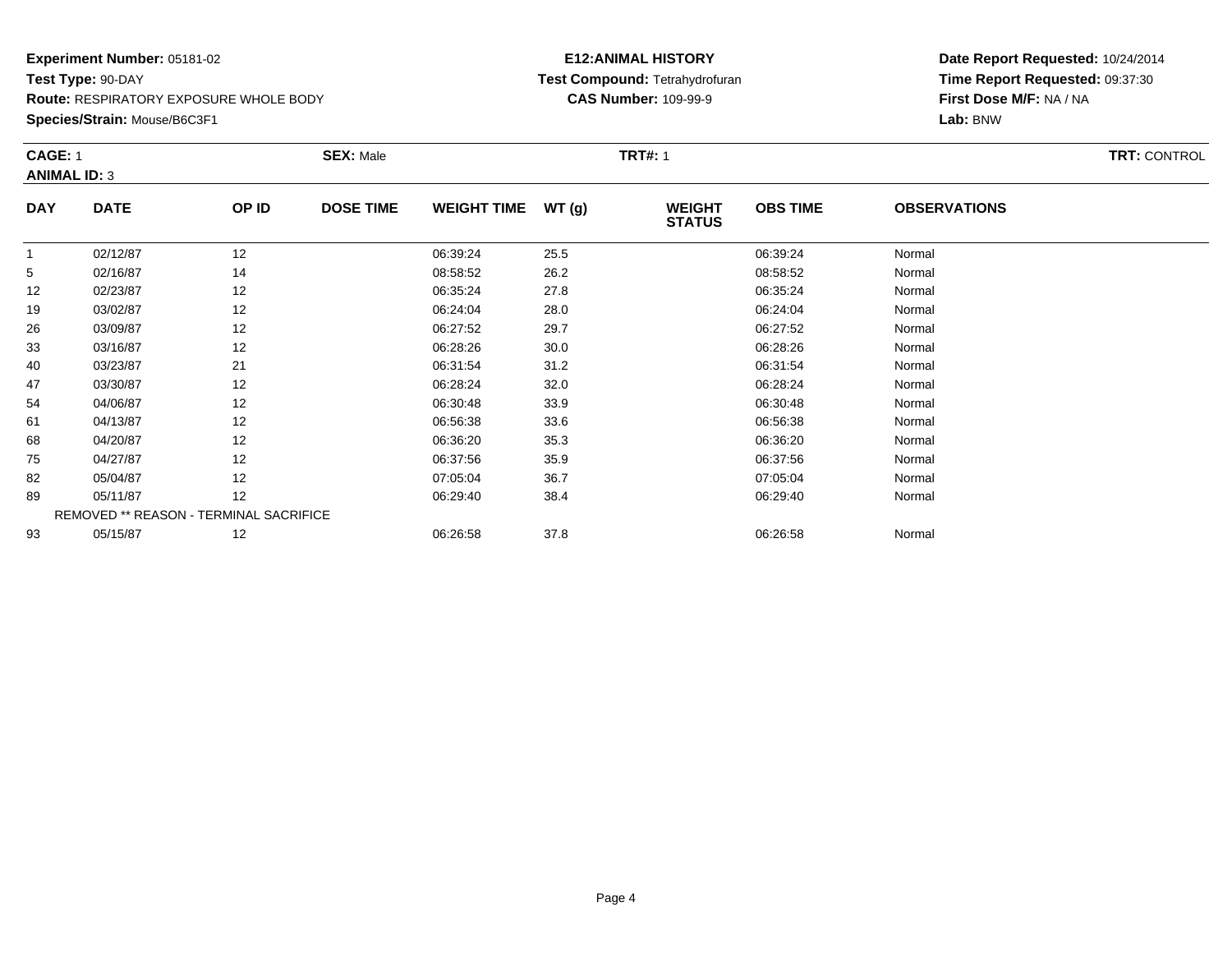### **Species/Strain:** Mouse/B6C3F1

#### **E12:ANIMAL HISTORY Test Compound:** Tetrahydrofuran**CAS Number:** 109-99-9

|              | <b>CAGE: 1</b><br><b>ANIMAL ID: 4</b>  |       | <b>SEX: Male</b> | <b>TRT#: 1</b>     |       |                                |                 |                     |  |
|--------------|----------------------------------------|-------|------------------|--------------------|-------|--------------------------------|-----------------|---------------------|--|
|              |                                        |       |                  |                    |       |                                |                 |                     |  |
| <b>DAY</b>   | <b>DATE</b>                            | OP ID | <b>DOSE TIME</b> | <b>WEIGHT TIME</b> | WT(g) | <b>WEIGHT</b><br><b>STATUS</b> | <b>OBS TIME</b> | <b>OBSERVATIONS</b> |  |
| $\mathbf{1}$ | 02/12/87                               | 12    |                  | 06:39:24           | 23.3  |                                | 06:39:24        | Normal              |  |
| 5            | 02/16/87                               | 14    |                  | 08:58:52           | 24.5  |                                | 08:58:52        | Normal              |  |
| 12           | 02/23/87                               | 12    |                  | 06:35:24           | 26.1  |                                | 06:35:24        | Normal              |  |
| 19           | 03/02/87                               | 12    |                  | 06:24:04           | 28.0  |                                | 06:24:04        | Normal              |  |
| 26           | 03/09/87                               | 12    |                  | 06:27:52           | 28.7  |                                | 06:27:52        | Normal              |  |
| 33           | 03/16/87                               | 123   | **NOTE-WET FUR   |                    |       |                                | 06:28:00        |                     |  |
| 33           | 03/16/87                               | 12    | **NOTE-WET FUR   |                    |       |                                | 06:28:00        |                     |  |
| 33           | 03/16/87                               | 123   |                  | 06:28:26           | 29.7  |                                | 06:28:26        | Normal              |  |
|              |                                        |       |                  |                    |       |                                |                 | Normal              |  |
| 40           | 03/23/87                               | 21    |                  | 06:31:54           | 29.7  |                                | 06:31:54        | Normal              |  |
| 47           | 03/30/87                               | 12    |                  | 06:28:24           | 30.7  |                                | 06:28:24        | Normal              |  |
| 54           | 04/06/87                               | 12    |                  | 06:30:48           | 31.2  |                                | 06:30:48        | Normal              |  |
| 61           | 04/13/87                               | 12    |                  | 06:56:38           | 32.0  |                                | 06:56:38        | Normal              |  |
| 68           | 04/20/87                               | 12    |                  | 06:36:20           | 33.3  |                                | 06:36:20        | Normal              |  |
| 75           | 04/27/87                               | 12    |                  | 06:37:56           | 34.7  |                                | 06:37:56        | Normal              |  |
| 82           | 05/04/87                               | 12    |                  | 07:05:04           | 35.4  |                                | 07:05:04        | Normal              |  |
| 89           | 05/11/87                               | 12    |                  | 06:29:40           | 37.2  |                                | 06:29:40        | Normal              |  |
|              | REMOVED ** REASON - TERMINAL SACRIFICE |       |                  |                    |       |                                |                 |                     |  |
| 93           | 05/15/87                               | 12    |                  | 06:26:58           | 37.3  |                                | 06:26:58        | Normal              |  |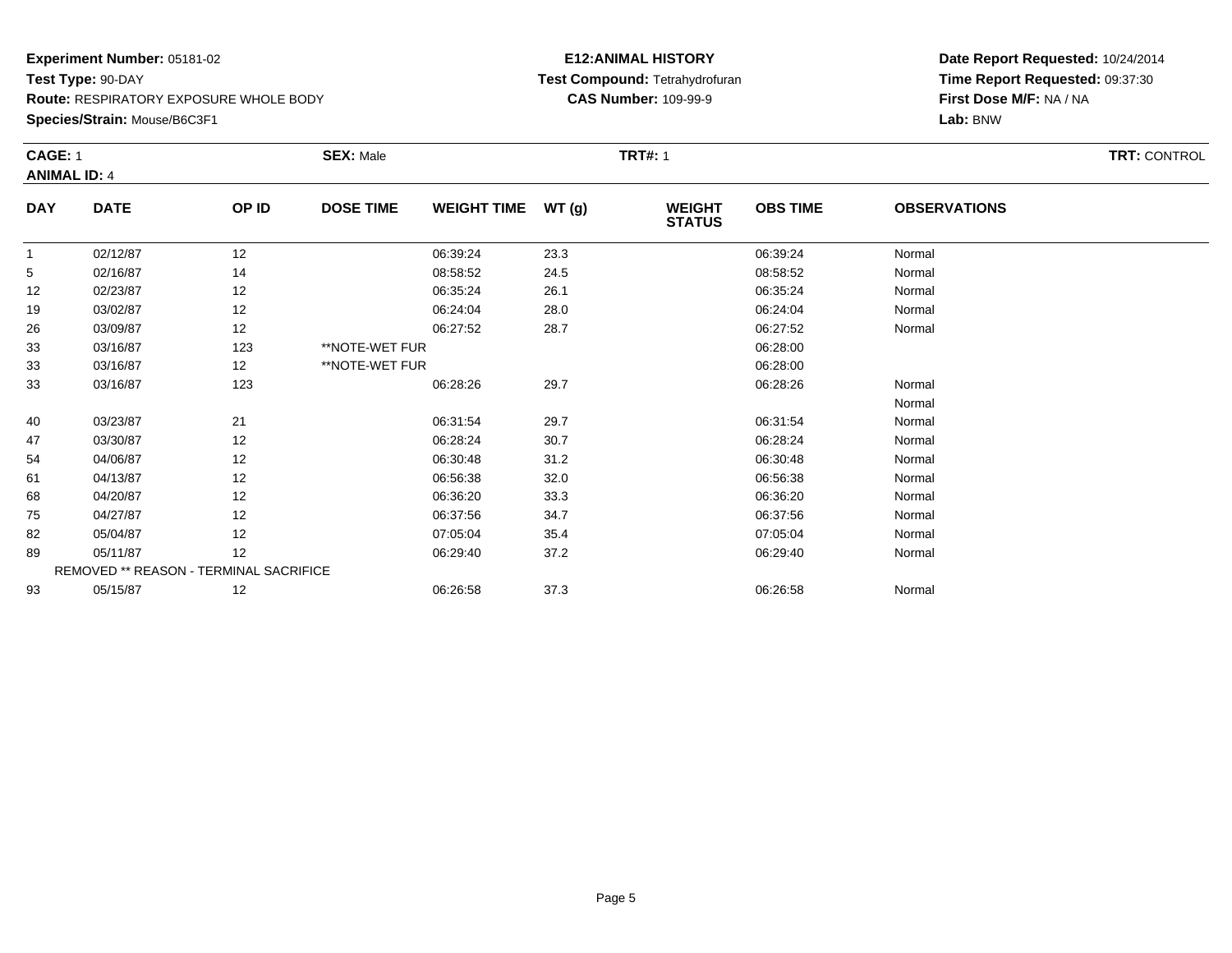**Species/Strain:** Mouse/B6C3F1

#### **E12:ANIMAL HISTORY Test Compound:** Tetrahydrofuran**CAS Number:** 109-99-9

| <b>CAGE: 1</b> |                                        | <b>SEX: Male</b> |                  |                    | <b>TRT#: 1</b> | <b>TRT: CONTROL</b>            |                 |                     |  |
|----------------|----------------------------------------|------------------|------------------|--------------------|----------------|--------------------------------|-----------------|---------------------|--|
|                | <b>ANIMAL ID: 5</b>                    |                  |                  |                    |                |                                |                 |                     |  |
| <b>DAY</b>     | <b>DATE</b>                            | OP ID            | <b>DOSE TIME</b> | <b>WEIGHT TIME</b> | WT(g)          | <b>WEIGHT</b><br><b>STATUS</b> | <b>OBS TIME</b> | <b>OBSERVATIONS</b> |  |
|                | 02/12/87                               | 12               |                  | 06:39:24           | 25.3           |                                | 06:39:24        | Normal              |  |
| 5              | 02/16/87                               | 14               |                  | 08:58:52           | 26.1           |                                | 08:58:52        | Normal              |  |
| 12             | 02/23/87                               | 12               |                  | 06:35:24           | 27.4           |                                | 06:35:24        | Normal              |  |
| 19             | 03/02/87                               | 12               |                  | 06:24:04           | 28.7           |                                | 06:24:04        | Normal              |  |
| 26             | 03/09/87                               | 12               |                  | 06:27:52           | 30.0           |                                | 06:27:52        | Normal              |  |
| 33             | 03/16/87                               | 12               |                  | 06:28:26           | 31.0           |                                | 06:28:26        | Normal              |  |
| 40             | 03/23/87                               | 21               |                  | 06:31:54           | 32.8           |                                | 06:31:54        | Normal              |  |
| 47             | 03/30/87                               | 12               |                  | 06:28:24           | 33.3           |                                | 06:28:24        | Normal              |  |
| 54             | 04/06/87                               | 12               |                  | 06:30:48           | 34.0           |                                | 06:30:48        | Normal              |  |
| 61             | 04/13/87                               | 12               |                  | 06:56:38           | 35.8           |                                | 06:56:38        | Normal              |  |
| 68             | 04/20/87                               | 12               |                  | 06:36:20           | 36.1           |                                | 06:36:20        | Normal              |  |
| 75             | 04/27/87                               | 12               |                  | 06:37:56           | 37.7           |                                | 06:37:56        | Normal              |  |
| 82             | 05/04/87                               | 12               |                  | 07:05:04           | 38.1           |                                | 07:05:04        | Normal              |  |
| 89             | 05/11/87                               | 12               |                  | 06:29:40           | 39.5           |                                | 06:29:40        | Normal              |  |
|                | REMOVED ** REASON - TERMINAL SACRIFICE |                  |                  |                    |                |                                |                 |                     |  |
| 93             | 05/15/87                               | 12               |                  | 06:26:58           | 38.9           |                                | 06:26:58        | Normal              |  |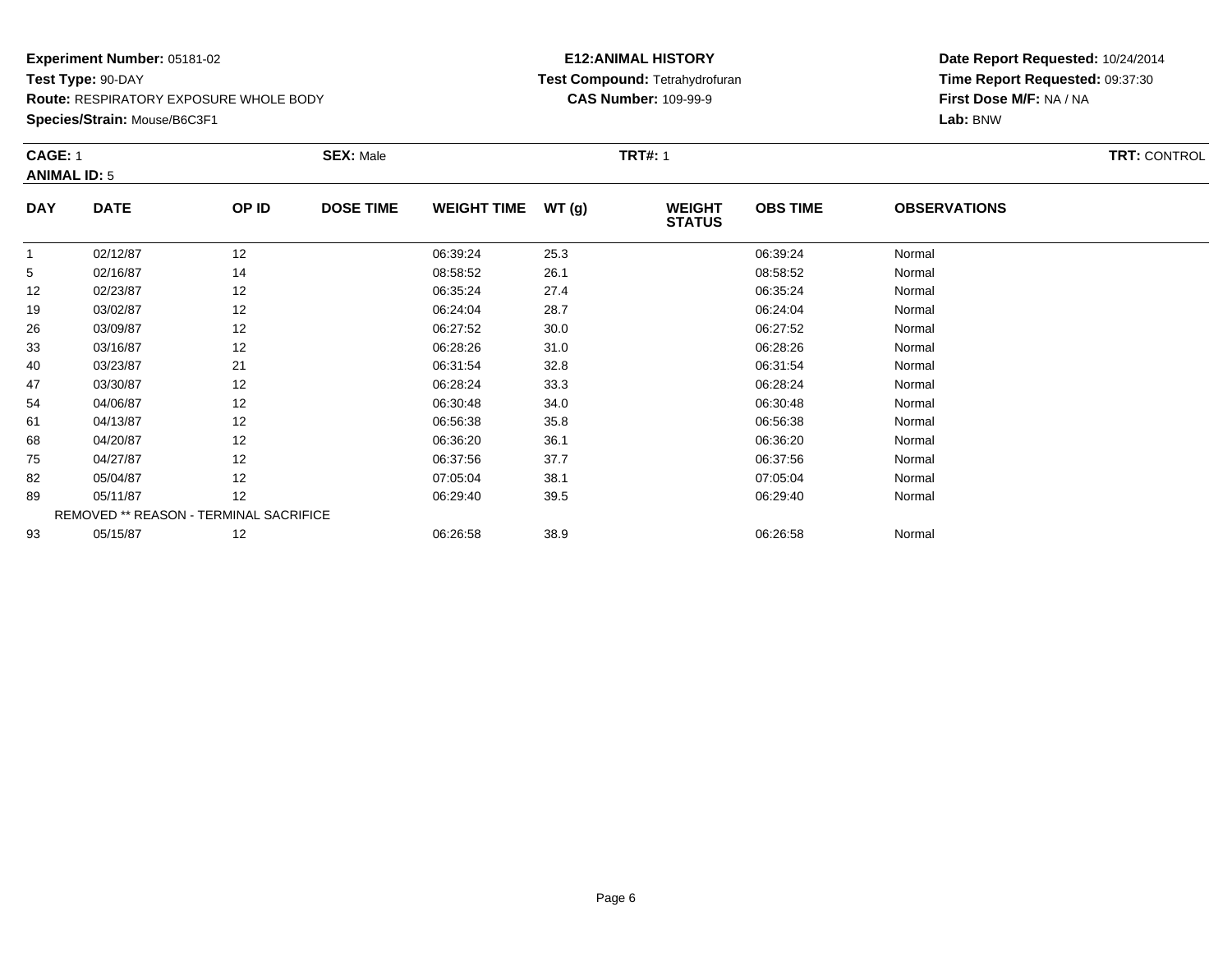**Species/Strain:** Mouse/B6C3F1

#### **E12:ANIMAL HISTORY Test Compound:** Tetrahydrofuran**CAS Number:** 109-99-9

| CAGE: 2    |                                        | <b>SEX: Male</b> |                  |                    | <b>TRT#: 1</b> | <b>TRT: CONTROL</b>            |                 |                     |  |
|------------|----------------------------------------|------------------|------------------|--------------------|----------------|--------------------------------|-----------------|---------------------|--|
|            | <b>ANIMAL ID: 6</b>                    |                  |                  |                    |                |                                |                 |                     |  |
| <b>DAY</b> | <b>DATE</b>                            | OP ID            | <b>DOSE TIME</b> | <b>WEIGHT TIME</b> | WT(g)          | <b>WEIGHT</b><br><b>STATUS</b> | <b>OBS TIME</b> | <b>OBSERVATIONS</b> |  |
|            | 02/12/87                               | 12               |                  | 06:53:26           | 24.3           |                                | 06:53:26        | Normal              |  |
| 5          | 02/16/87                               | 14               |                  | 09:02:04           | 25.6           |                                | 09:02:04        | Normal              |  |
| 12         | 02/23/87                               | 12               |                  | 06:38:02           | 26.4           |                                | 06:38:02        | Normal              |  |
| 19         | 03/02/87                               | 12               |                  | 06:34:44           | 27.4           |                                | 06:34:44        | Normal              |  |
| 26         | 03/09/87                               | 12               |                  | 06:37:12           | 28.2           |                                | 06:37:12        | Normal              |  |
| 33         | 03/16/87                               | 12               |                  | 06:30:40           | 29.2           |                                | 06:30:40        | Normal              |  |
| 40         | 03/23/87                               | 21               |                  | 06:37:58           | 30.0           |                                | 06:37:58        | Normal              |  |
| 47         | 03/30/87                               | 12               |                  | 06:31:26           | 30.5           |                                | 06:31:26        | Normal              |  |
| 54         | 04/06/87                               | 12               |                  | 06:41:56           | 31.0           |                                | 06:41:56        | Normal              |  |
| 61         | 04/13/87                               | 12               |                  | 06:58:24           | 31.9           |                                | 06:58:24        | Normal              |  |
| 68         | 04/20/87                               | 12               |                  | 06:41:02           | 33.2           |                                | 06:41:02        | Normal              |  |
| 75         | 04/27/87                               | 12               |                  | 06:48:42           | 33.0           |                                | 06:48:42        | Normal              |  |
| 82         | 05/04/87                               | 12               |                  | 07:16:48           | 34.0           |                                | 07:16:48        | Normal              |  |
| 89         | 05/11/87                               | 12               |                  | 06:38:04           | 34.0           |                                | 06:38:04        | Normal              |  |
|            | REMOVED ** REASON - TERMINAL SACRIFICE |                  |                  |                    |                |                                |                 |                     |  |
| 93         | 05/15/87                               | 12               |                  | 06:30:04           | 34.2           |                                | 06:30:04        | Normal              |  |
|            |                                        |                  |                  |                    |                |                                |                 |                     |  |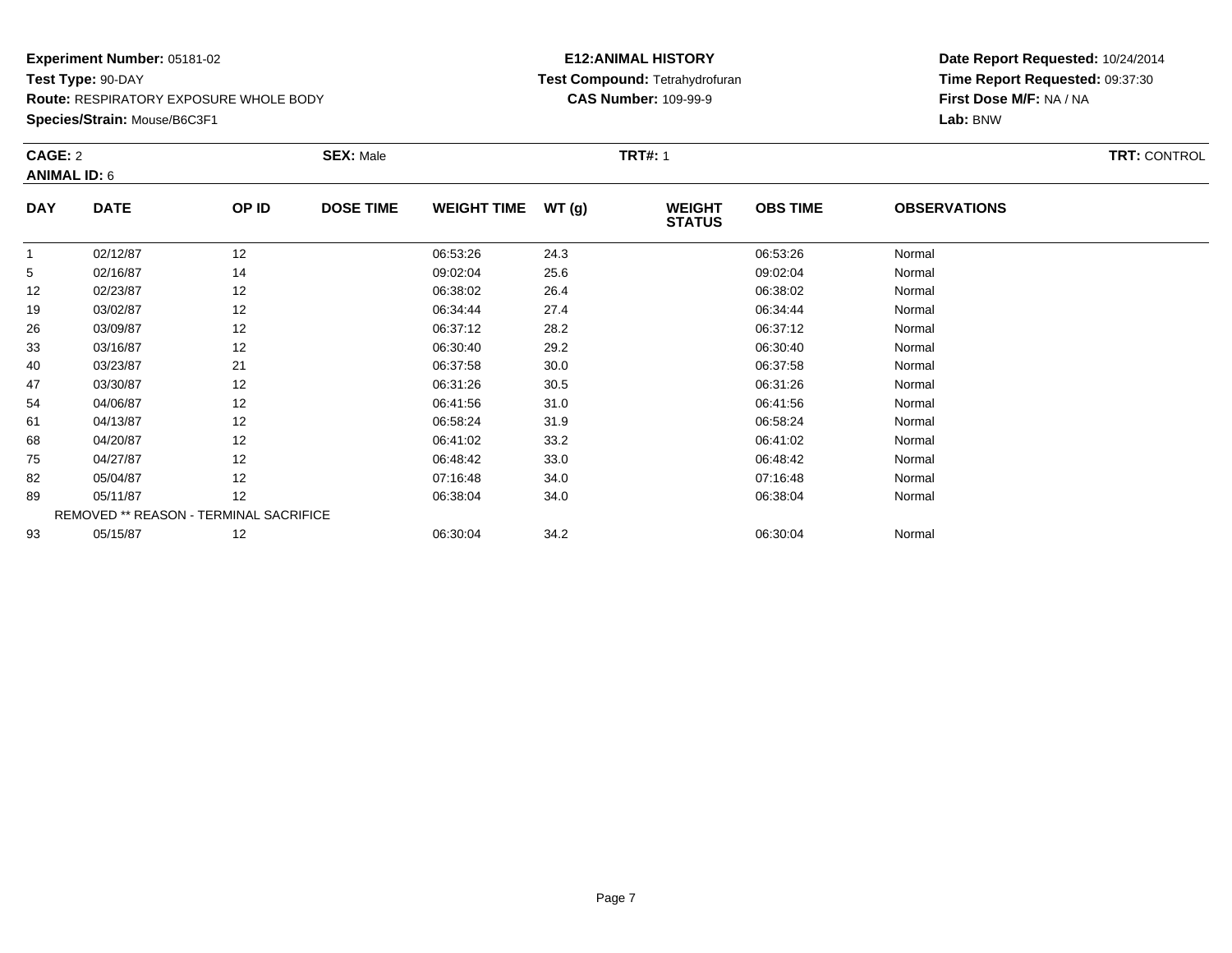**Species/Strain:** Mouse/B6C3F1

#### **E12:ANIMAL HISTORY Test Compound:** Tetrahydrofuran**CAS Number:** 109-99-9

|            | CAGE: 2<br><b>ANIMAL ID: 7</b>         |       | <b>SEX: Male</b> |                    |       | <b>TRT#: 1</b>                 |                 | <b>TRT: CONTROL</b> |  |
|------------|----------------------------------------|-------|------------------|--------------------|-------|--------------------------------|-----------------|---------------------|--|
|            |                                        |       |                  |                    |       |                                |                 |                     |  |
| <b>DAY</b> | <b>DATE</b>                            | OP ID | <b>DOSE TIME</b> | <b>WEIGHT TIME</b> | WT(g) | <b>WEIGHT</b><br><b>STATUS</b> | <b>OBS TIME</b> | <b>OBSERVATIONS</b> |  |
| 1          | 02/12/87                               | 12    |                  | 06:53:26           | 24.0  |                                | 06:53:26        | Normal              |  |
| 5          | 02/16/87                               | 14    |                  | 09:02:04           | 24.6  |                                | 09:02:04        | Normal              |  |
| 12         | 02/23/87                               | 12    |                  | 06:38:02           | 26.2  |                                | 06:38:02        | Normal              |  |
| 19         | 03/02/87                               | 12    |                  | 06:34:44           | 27.6  |                                | 06:34:44        | Normal              |  |
| 26         | 03/09/87                               | 12    |                  | 06:37:12           | 28.6  |                                | 06:37:12        | Normal              |  |
| 33         | 03/16/87                               | 12    |                  | 06:30:40           | 29.0  |                                | 06:30:40        | Normal              |  |
| 40         | 03/23/87                               | 21    |                  | 06:37:58           | 30.8  |                                | 06:37:58        | Normal              |  |
| 47         | 03/30/87                               | 12    |                  | 06:31:26           | 31.1  |                                | 06:31:26        | Normal              |  |
| 54         | 04/06/87                               | 12    |                  | 06:41:56           | 31.5  |                                | 06:41:56        | Normal              |  |
| 61         | 04/13/87                               | 12    |                  | 06:58:24           | 31.4  |                                | 06:58:24        | Normal              |  |
| 68         | 04/20/87                               | 12    |                  | 06:41:02           | 32.6  |                                | 06:41:02        | Normal              |  |
| 75         | 04/27/87                               | 12    |                  | 06:48:42           | 32.9  |                                | 06:48:42        | Normal              |  |
| 82         | 05/04/87                               | 12    |                  | 07:16:48           | 33.8  |                                | 07:16:48        | Normal              |  |
| 89         | 05/11/87                               | 12    |                  | 06:38:04           | 34.2  |                                | 06:38:04        | Normal              |  |
|            | REMOVED ** REASON - TERMINAL SACRIFICE |       |                  |                    |       |                                |                 |                     |  |
| 93         | 05/15/87                               | 12    |                  | 06:30:04           | 34.6  |                                | 06:30:04        | Normal              |  |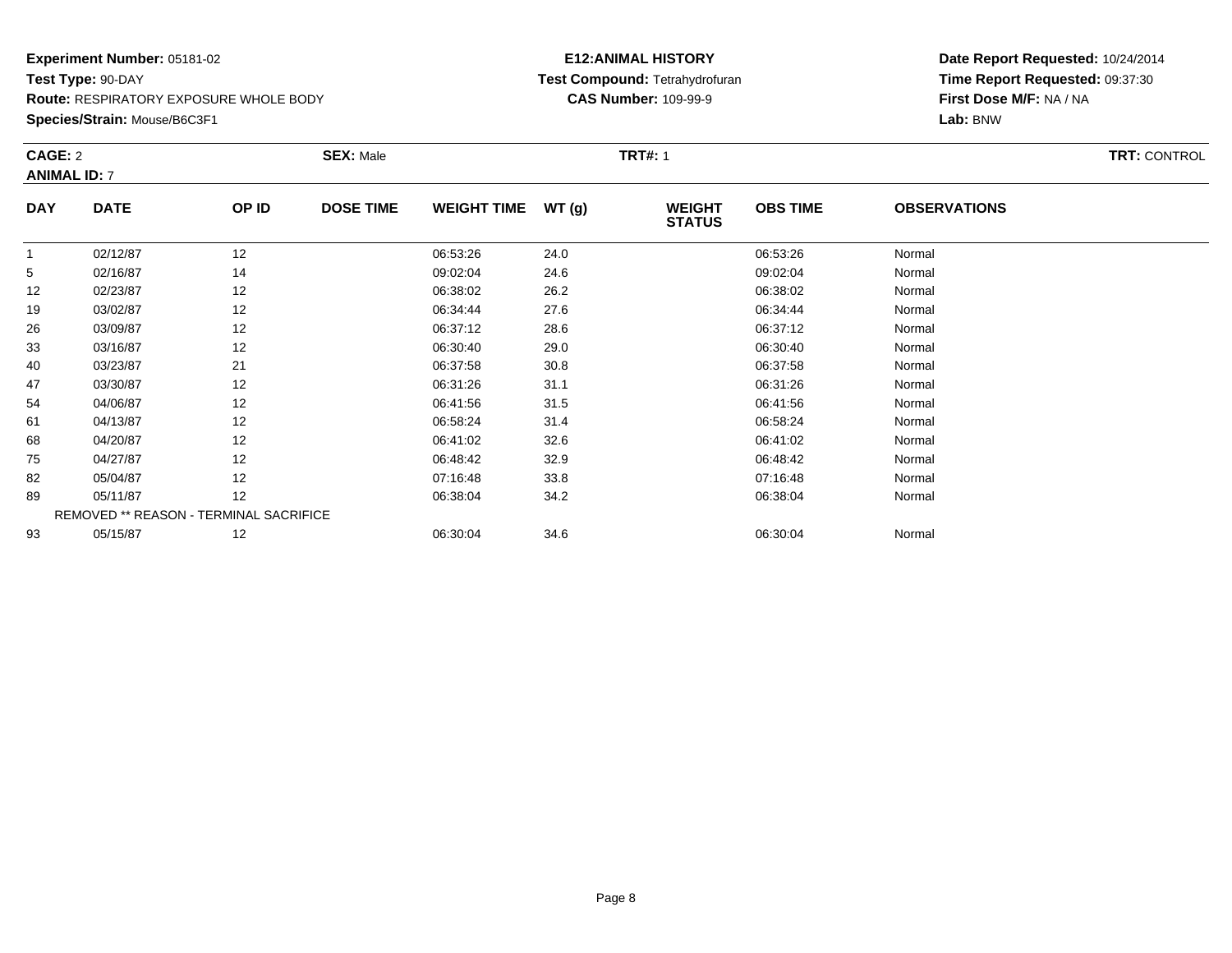**Species/Strain:** Mouse/B6C3F1

### **E12:ANIMAL HISTORY Test Compound:** Tetrahydrofuran**CAS Number:** 109-99-9

| CAGE: 2    |                                        | <b>SEX: Male</b> |                  |                    | <b>TRT#: 1</b> | <b>TRT: CONTROL</b>            |                 |                     |  |
|------------|----------------------------------------|------------------|------------------|--------------------|----------------|--------------------------------|-----------------|---------------------|--|
|            | <b>ANIMAL ID: 8</b>                    |                  |                  |                    |                |                                |                 |                     |  |
| <b>DAY</b> | <b>DATE</b>                            | OP ID            | <b>DOSE TIME</b> | <b>WEIGHT TIME</b> | WT(g)          | <b>WEIGHT</b><br><b>STATUS</b> | <b>OBS TIME</b> | <b>OBSERVATIONS</b> |  |
|            | 02/12/87                               | 12               |                  | 06:53:26           | 25.4           |                                | 06:53:26        | Normal              |  |
| 5          | 02/16/87                               | 14               |                  | 09:02:04           | 26.4           |                                | 09:02:04        | Normal              |  |
| 12         | 02/23/87                               | 12               |                  | 06:38:02           | 28.5           |                                | 06:38:02        | <b>Ruffled Fur</b>  |  |
| 19         | 03/02/87                               | 12               |                  | 06:34:44           | 30.0           |                                | 06:34:44        | Normal              |  |
| 26         | 03/09/87                               | 12               |                  | 06:37:12           | 30.7           |                                | 06:37:12        | Normal              |  |
| 33         | 03/16/87                               | 12               |                  | 06:30:40           | 32.3           |                                | 06:30:40        | Normal              |  |
| 40         | 03/23/87                               | 21               |                  | 06:37:58           | 32.6           |                                | 06:37:58        | Normal              |  |
| 47         | 03/30/87                               | 12               |                  | 06:31:26           | 33.1           |                                | 06:31:26        | Normal              |  |
| 54         | 04/06/87                               | 12               |                  | 06:41:56           | 33.4           |                                | 06:41:56        | Normal              |  |
| 61         | 04/13/87                               | 12               |                  | 06:58:24           | 33.1           |                                | 06:58:24        | Normal              |  |
| 68         | 04/20/87                               | 12               |                  | 06:41:02           | 34.2           |                                | 06:41:02        | Normal              |  |
| 75         | 04/27/87                               | 12               |                  | 06:48:42           | 34.4           |                                | 06:48:42        | Normal              |  |
| 82         | 05/04/87                               | 12               |                  | 07:16:48           | 35.3           |                                | 07:16:48        | Normal              |  |
| 89         | 05/11/87                               | 12               |                  | 06:38:04           | 36.6           |                                | 06:38:04        | Normal              |  |
|            | REMOVED ** REASON - TERMINAL SACRIFICE |                  |                  |                    |                |                                |                 |                     |  |
| 93         | 05/15/87                               | 12               |                  | 06:30:04           | 36.0           |                                | 06:30:04        | Normal              |  |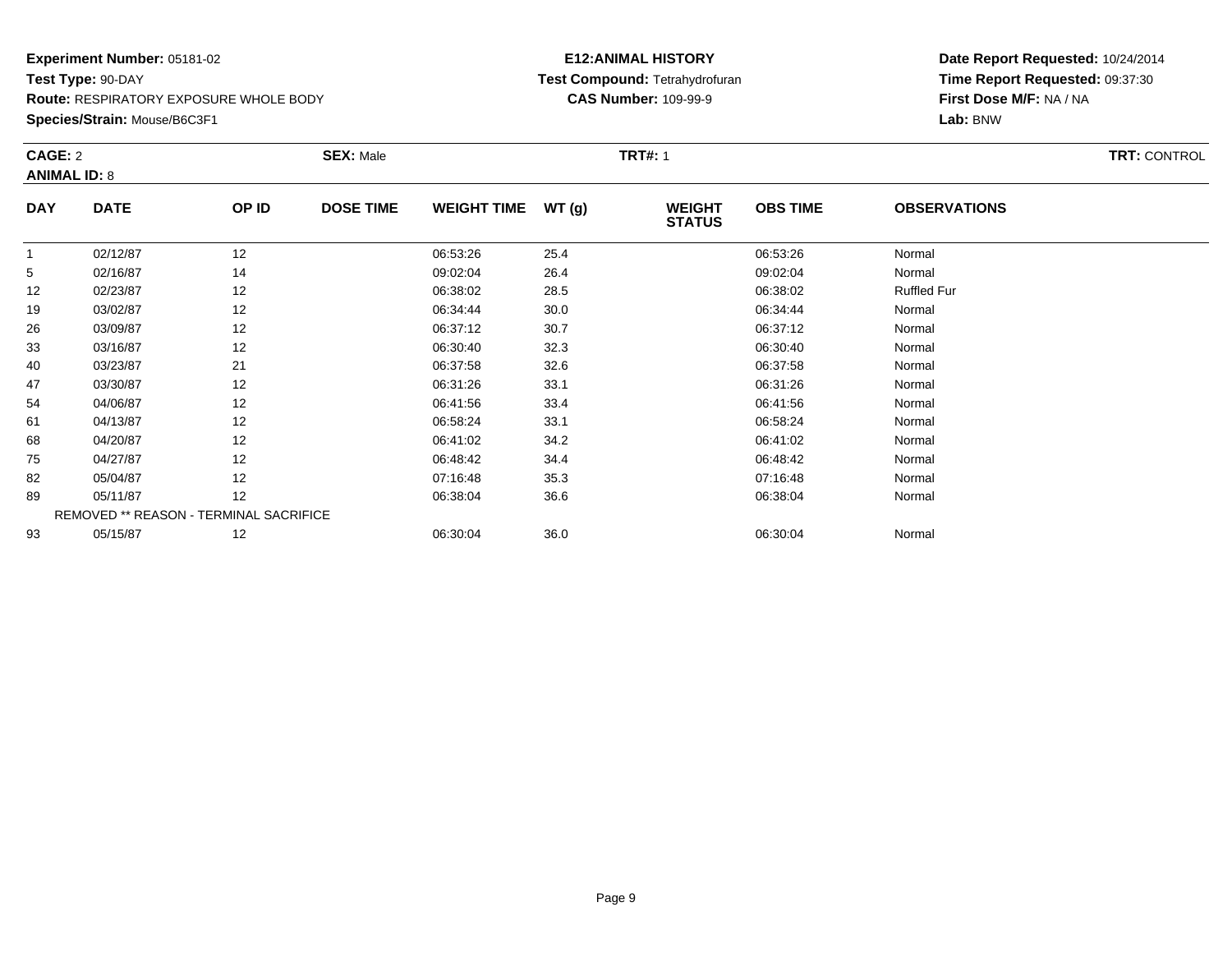**Species/Strain:** Mouse/B6C3F1

#### **E12:ANIMAL HISTORY Test Compound:** Tetrahydrofuran**CAS Number:** 109-99-9

| CAGE: 2    |                                        | <b>SEX: Male</b> |                  |                    | <b>TRT#: 1</b> | <b>TRT: CONTROL</b>            |                 |                     |  |
|------------|----------------------------------------|------------------|------------------|--------------------|----------------|--------------------------------|-----------------|---------------------|--|
|            | <b>ANIMAL ID: 9</b>                    |                  |                  |                    |                |                                |                 |                     |  |
| <b>DAY</b> | <b>DATE</b>                            | OP ID            | <b>DOSE TIME</b> | <b>WEIGHT TIME</b> | WT(g)          | <b>WEIGHT</b><br><b>STATUS</b> | <b>OBS TIME</b> | <b>OBSERVATIONS</b> |  |
| 1          | 02/12/87                               | 12               |                  | 06:53:26           | 24.5           |                                | 06:53:26        | Normal              |  |
| 5          | 02/16/87                               | 14               |                  | 09:02:04           | 25.5           |                                | 09:02:04        | Normal              |  |
| 12         | 02/23/87                               | 12               |                  | 06:38:02           | 26.6           |                                | 06:38:02        | Normal              |  |
| 19         | 03/02/87                               | 12               |                  | 06:34:44           | 28.4           |                                | 06:34:44        | Normal              |  |
| 26         | 03/09/87                               | 12               |                  | 06:37:12           | 29.0           |                                | 06:37:12        | Normal              |  |
| 33         | 03/16/87                               | 12               |                  | 06:30:40           | 30.5           |                                | 06:30:40        | Normal              |  |
| 40         | 03/23/87                               | 21               |                  | 06:37:58           | 32.0           |                                | 06:37:58        | Normal              |  |
| 47         | 03/30/87                               | 12               |                  | 06:31:26           | 31.5           |                                | 06:31:26        | Normal              |  |
| 54         | 04/06/87                               | 12               |                  | 06:41:56           | 32.6           |                                | 06:41:56        | Normal              |  |
| 61         | 04/13/87                               | 12               |                  | 06:58:24           | 32.7           |                                | 06:58:24        | Normal              |  |
| 68         | 04/20/87                               | 12               |                  | 06:41:02           | 33.8           |                                | 06:41:02        | Normal              |  |
| 75         | 04/27/87                               | 12               |                  | 06:48:42           | 35.3           |                                | 06:48:42        | Normal              |  |
| 82         | 05/04/87                               | 12               |                  | 07:16:48           | 36.1           |                                | 07:16:48        | Normal              |  |
| 89         | 05/11/87                               | 12               |                  | 06:38:04           | 37.1           |                                | 06:38:04        | Normal              |  |
|            | REMOVED ** REASON - TERMINAL SACRIFICE |                  |                  |                    |                |                                |                 |                     |  |
| 93         | 05/15/87                               | 12               |                  | 06:30:04           | 36.6           |                                | 06:30:04        | Normal              |  |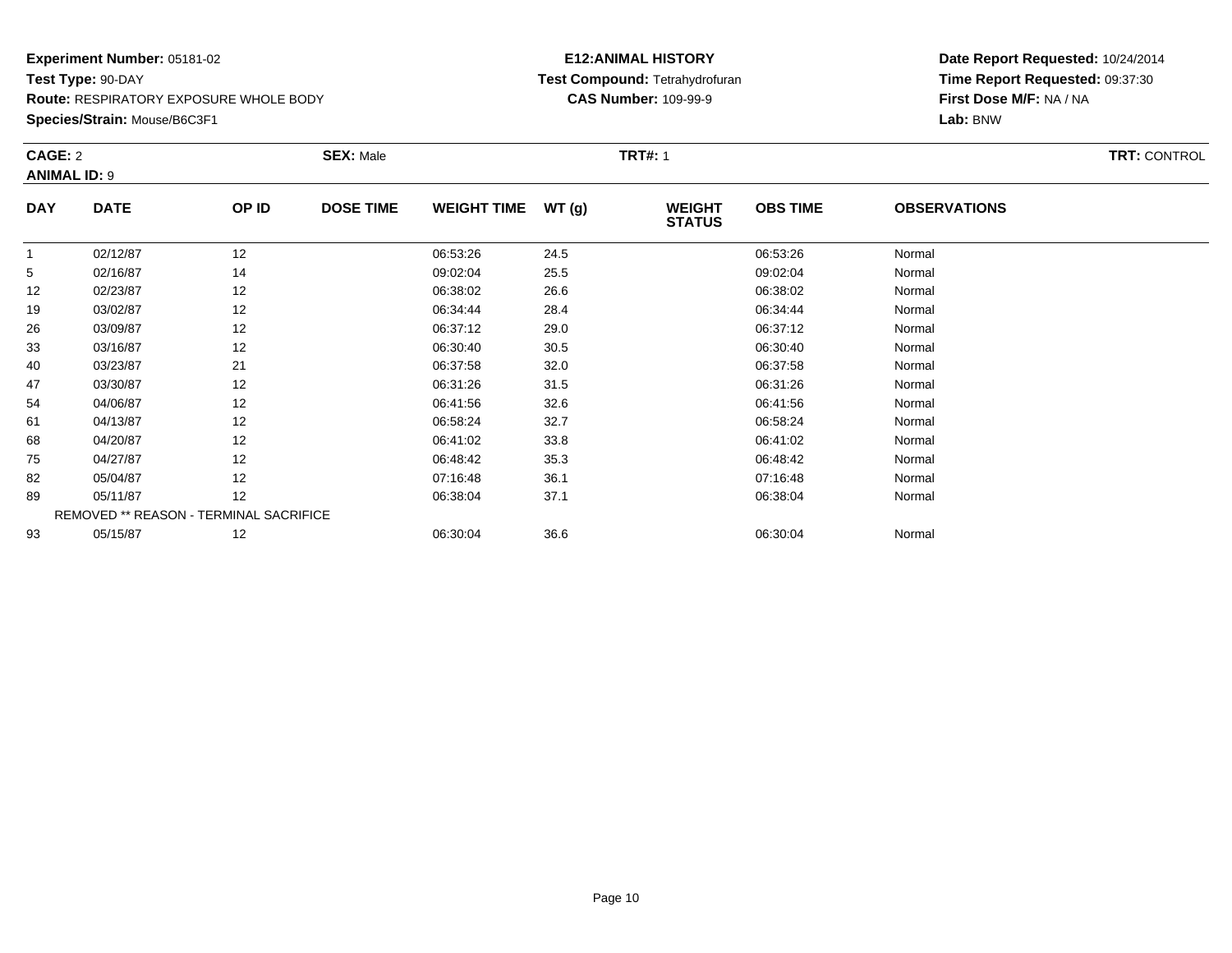**Species/Strain:** Mouse/B6C3F1

#### **E12:ANIMAL HISTORY Test Compound:** Tetrahydrofuran**CAS Number:** 109-99-9

| CAGE: 2    |                                        | <b>SEX: Male</b><br><b>TRT#: 1</b> |                  |                    |       |                                |                 | <b>TRT: CONTROL</b>            |  |  |
|------------|----------------------------------------|------------------------------------|------------------|--------------------|-------|--------------------------------|-----------------|--------------------------------|--|--|
|            | <b>ANIMAL ID: 10</b>                   |                                    |                  |                    |       |                                |                 |                                |  |  |
| <b>DAY</b> | <b>DATE</b>                            | OP ID                              | <b>DOSE TIME</b> | <b>WEIGHT TIME</b> | WT(g) | <b>WEIGHT</b><br><b>STATUS</b> | <b>OBS TIME</b> | <b>OBSERVATIONS</b>            |  |  |
|            | 02/12/87                               | 12                                 |                  | 06:53:26           | 24.2  |                                | 06:53:26        | Normal                         |  |  |
| 5          | 02/16/87                               | 14                                 |                  | 09:02:04           | 25.1  |                                | 09:02:04        | Normal                         |  |  |
| 12         | 02/23/87                               | 12                                 |                  | 06:38:02           | 27.4  |                                | 06:38:02        | Normal                         |  |  |
| 19         | 03/02/87                               | 12                                 |                  | 06:34:44           | 28.9  |                                | 06:34:44        | Normal                         |  |  |
| 26         | 03/09/87                               | 12                                 |                  | 06:37:12           | 29.8  |                                | 06:37:12        | Normal                         |  |  |
| 33         | 03/16/87                               | 12                                 |                  | 06:30:40           | 30.5  |                                | 06:30:40        | Alopecia Body Ventral 3-5 Mm   |  |  |
| 40         | 03/23/87                               | 21                                 |                  | 06:37:58           | 31.7  |                                | 06:37:58        | Alopecia Body Ventral 16-20 Mm |  |  |
| 47         | 03/30/87                               | 12                                 |                  | 06:31:26           | 32.1  |                                | 06:31:26        | Alopecia Body Ventral 26 Or Gr |  |  |
| 54         | 04/06/87                               | 12                                 |                  | 06:41:56           | 32.6  |                                | 06:41:56        | Alopecia Body Ventral 26 Or Gr |  |  |
| 61         | 04/13/87                               | 12                                 |                  | 06:58:24           | 33.2  |                                | 06:58:24        | Alopecia Body Ventral 21-25 Mm |  |  |
| 68         | 04/20/87                               | 12                                 |                  | 06:41:02           | 34.8  |                                | 06:41:02        | Alopecia Body Ventral 26 Or Gr |  |  |
| 75         | 04/27/87                               | 12                                 |                  | 06:48:42           | 35.9  |                                | 06:48:42        | Alopecia Body Ventral 26 Or Gr |  |  |
| 82         | 05/04/87                               | 12                                 |                  | 07:16:48           | 37.0  |                                | 07:16:48        | Alopecia Body Ventral 26 Or Gr |  |  |
| 89         | 05/11/87                               | 12                                 |                  | 06:38:04           | 38.2  |                                | 06:38:04        | Alopecia Body Ventral 26 Or Gr |  |  |
|            | REMOVED ** REASON - TERMINAL SACRIFICE |                                    |                  |                    |       |                                |                 |                                |  |  |
| 93         | 05/15/87                               | 12                                 |                  | 06:30:04           | 38.4  |                                | 06:30:04        | Normal                         |  |  |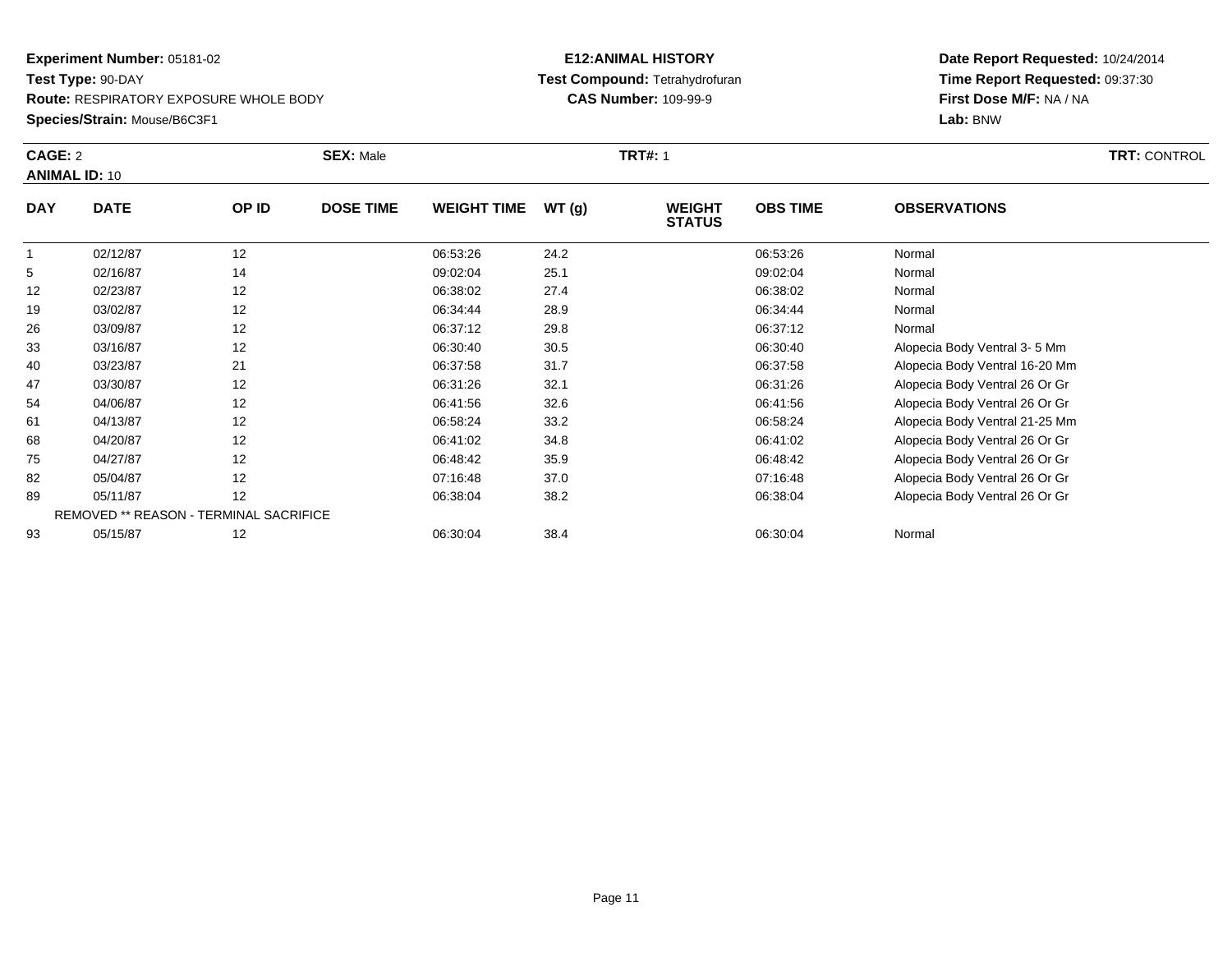### **Species/Strain:** Mouse/B6C3F1

### **E12:ANIMAL HISTORY Test Compound:** Tetrahydrofuran**CAS Number:** 109-99-9

| <b>CAGE: 5</b> | <b>ANIMAL ID: 201</b> |                                        | <b>SEX: Male</b> |                    |        | <b>TRT#: 3</b>                 |                 |                                | <b>TRT: 66 PPM</b> |
|----------------|-----------------------|----------------------------------------|------------------|--------------------|--------|--------------------------------|-----------------|--------------------------------|--------------------|
| <b>DAY</b>     | <b>DATE</b>           | OP ID                                  | <b>DOSE TIME</b> | <b>WEIGHT TIME</b> | WT (g) | <b>WEIGHT</b><br><b>STATUS</b> | <b>OBS TIME</b> | <b>OBSERVATIONS</b>            |                    |
|                | 02/12/87              | 12                                     |                  | 07:22:42           | 21.8   |                                | 07:22:42        | Normal                         |                    |
| 5              | 02/16/87              | 14                                     |                  | 09:09:40           | 22.7   |                                | 09:09:40        | Normal                         |                    |
| 12             | 02/23/87              | 12                                     |                  | 06:42:14           | 23.7   |                                | 06:42:14        | Normal                         |                    |
| 19             | 03/02/87              | 12                                     |                  | 06:38:40           | 25.7   |                                | 06:38:40        | Normal                         |                    |
| 26             | 03/09/87              | 12                                     |                  | 06:40:44           | 27.2   |                                | 06:40:44        | Normal                         |                    |
| 33             | 03/16/87              | 12                                     |                  | 06:39:08           | 27.7   |                                | 06:39:08        | Alopecia Body Ventral 16-20 Mm |                    |
| 40             | 03/23/87              | 21                                     |                  | 07:38:36           | 28.3   |                                | 07:38:36        | Alopecia Body Ventral 21-25 Mm |                    |
| 47             | 03/30/87              | 12                                     |                  | 06:38:40           | 28.7   |                                | 06:38:40        | Alopecia Body Ventral 16-20 Mm |                    |
| 54             | 04/06/87              | 12                                     |                  | 06:45:50           | 29.2   |                                | 06:45:50        | Alopecia Body Ventral 3-5 Mm   |                    |
| 61             | 04/13/87              | 12                                     |                  | 07:02:14           | 30.5   |                                | 07:02:14        | Normal                         |                    |
| 68             | 04/20/87              | 12                                     |                  | 06:47:16           | 30.5   |                                | 06:47:16        | Normal                         |                    |
| 75             | 04/27/87              | 12                                     |                  | 06:52:34           | 32.8   |                                | 06:52:34        | Alopecia Body Ventral 3-5 Mm   |                    |
| 82             | 05/04/87              | 12                                     |                  | 07:21:12           | 34.2   |                                | 07:21:12        | Normal                         |                    |
| 89             | 05/11/87              | 12                                     |                  | 06:41:28           | 35.4   |                                | 06:41:28        | Alopecia Body Ventral 3-5 Mm   |                    |
|                |                       | REMOVED ** REASON - TERMINAL SACRIFICE |                  |                    |        |                                |                 |                                |                    |
| 93             | 05/15/87              | 12                                     |                  | 06:32:42           | 35.3   |                                | 06:32:42        | Alopecia Body Ventral 3-5 Mm   |                    |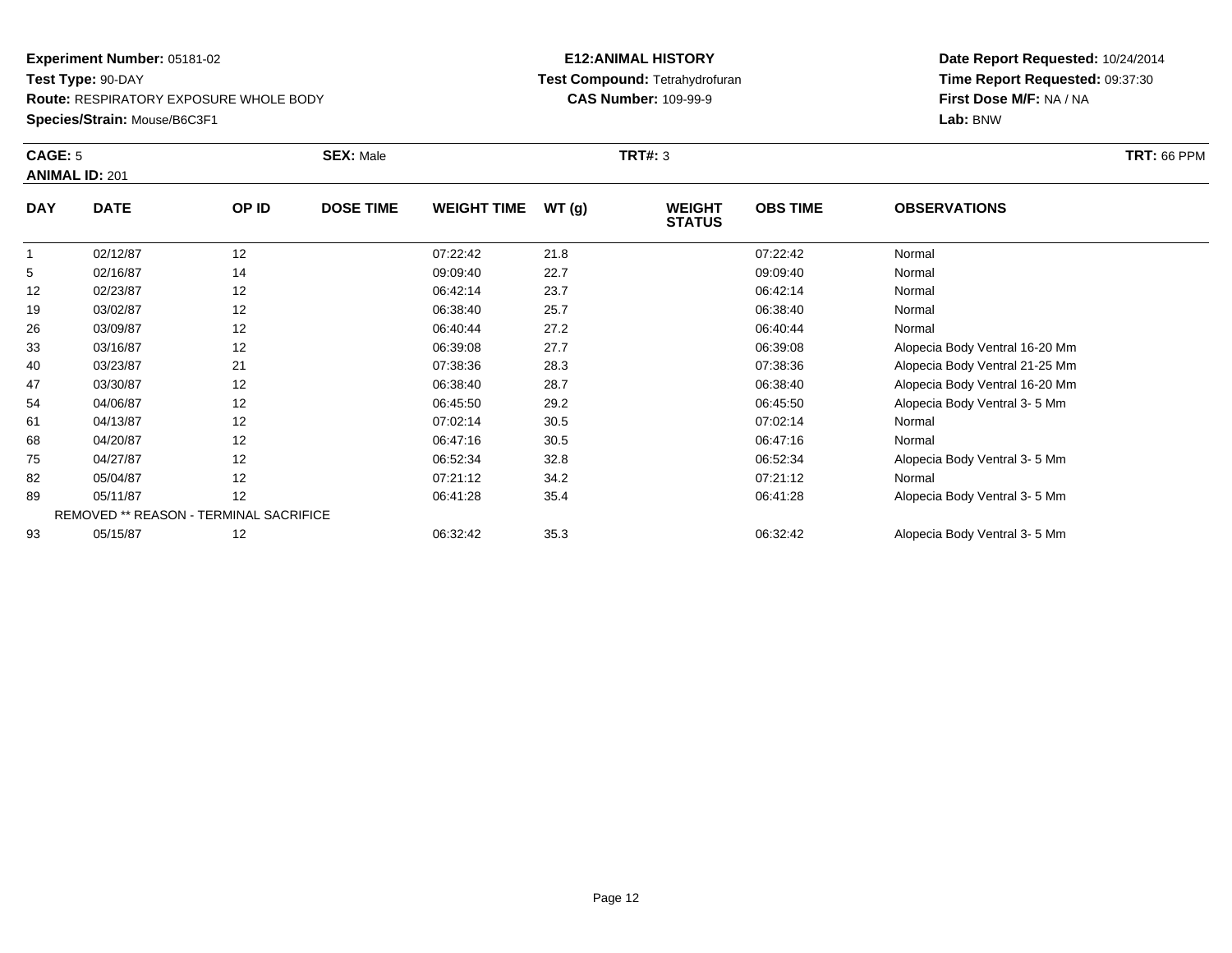### **Species/Strain:** Mouse/B6C3F1

### **E12:ANIMAL HISTORY Test Compound:** Tetrahydrofuran**CAS Number:** 109-99-9

| CAGE: 5    | <b>ANIMAL ID: 202</b>                  |       | <b>SEX: Male</b> |                    |       | <b>TRT#: 3</b>                 |                 |                               | <b>TRT: 66 PPM</b> |
|------------|----------------------------------------|-------|------------------|--------------------|-------|--------------------------------|-----------------|-------------------------------|--------------------|
| <b>DAY</b> | <b>DATE</b>                            | OP ID | <b>DOSE TIME</b> | <b>WEIGHT TIME</b> | WT(g) | <b>WEIGHT</b><br><b>STATUS</b> | <b>OBS TIME</b> | <b>OBSERVATIONS</b>           |                    |
|            | 02/12/87                               | 12    |                  | 07:22:42           | 26.5  |                                | 07:22:42        | Normal                        |                    |
| 5          | 02/16/87                               | 14    |                  | 09:09:40           | 27.5  |                                | 09:09:40        | Normal                        |                    |
| 12         | 02/23/87                               | 12    |                  | 06:42:14           | 28.2  |                                | 06:42:14        | Normal                        |                    |
| 19         | 03/02/87                               | 12    |                  | 06:38:40           | 29.2  |                                | 06:38:40        | Normal                        |                    |
| 26         | 03/09/87                               | 12    |                  | 06:40:44           | 30.7  |                                | 06:40:44        | Normal                        |                    |
| 33         | 03/16/87                               | 12    |                  | 06:39:08           | 30.9  |                                | 06:39:08        | Normal                        |                    |
| 40         | 03/23/87                               | 21    |                  | 07:38:36           | 32.2  |                                | 07:38:36        | Normal                        |                    |
| 47         | 03/30/87                               | 12    |                  | 06:38:40           | 33.1  |                                | 06:38:40        | Alopecia Body Ventral 3-5 Mm  |                    |
| 54         | 04/06/87                               | 12    |                  | 06:45:50           | 33.6  |                                | 06:45:50        | Normal                        |                    |
| 61         | 04/13/87                               | 12    |                  | 07:02:14           | 35.1  |                                | 07:02:14        | Alopecia Body Ventral 6-10 Mm |                    |
| 68         | 04/20/87                               | 12    |                  | 06:47:16           | 35.9  |                                | 06:47:16        | Alopecia Body Ventral 3-5 Mm  |                    |
| 75         | 04/27/87                               | 12    |                  | 06:52:34           | 36.5  |                                | 06:52:34        | Normal                        |                    |
| 82         | 05/04/87                               | 12    |                  | 07:21:12           | 37.5  |                                | 07:21:12        | Alopecia Body Ventral 6-10 Mm |                    |
| 89         | 05/11/87                               | 12    |                  | 06:41:28           | 38.5  |                                | 06:41:28        | Alopecia Body Ventral 3-5 Mm  |                    |
|            | REMOVED ** REASON - TERMINAL SACRIFICE |       |                  |                    |       |                                |                 |                               |                    |
| 93         | 05/15/87                               | 12    |                  | 06:32:42           | 38.2  |                                | 06:32:42        | Normal                        |                    |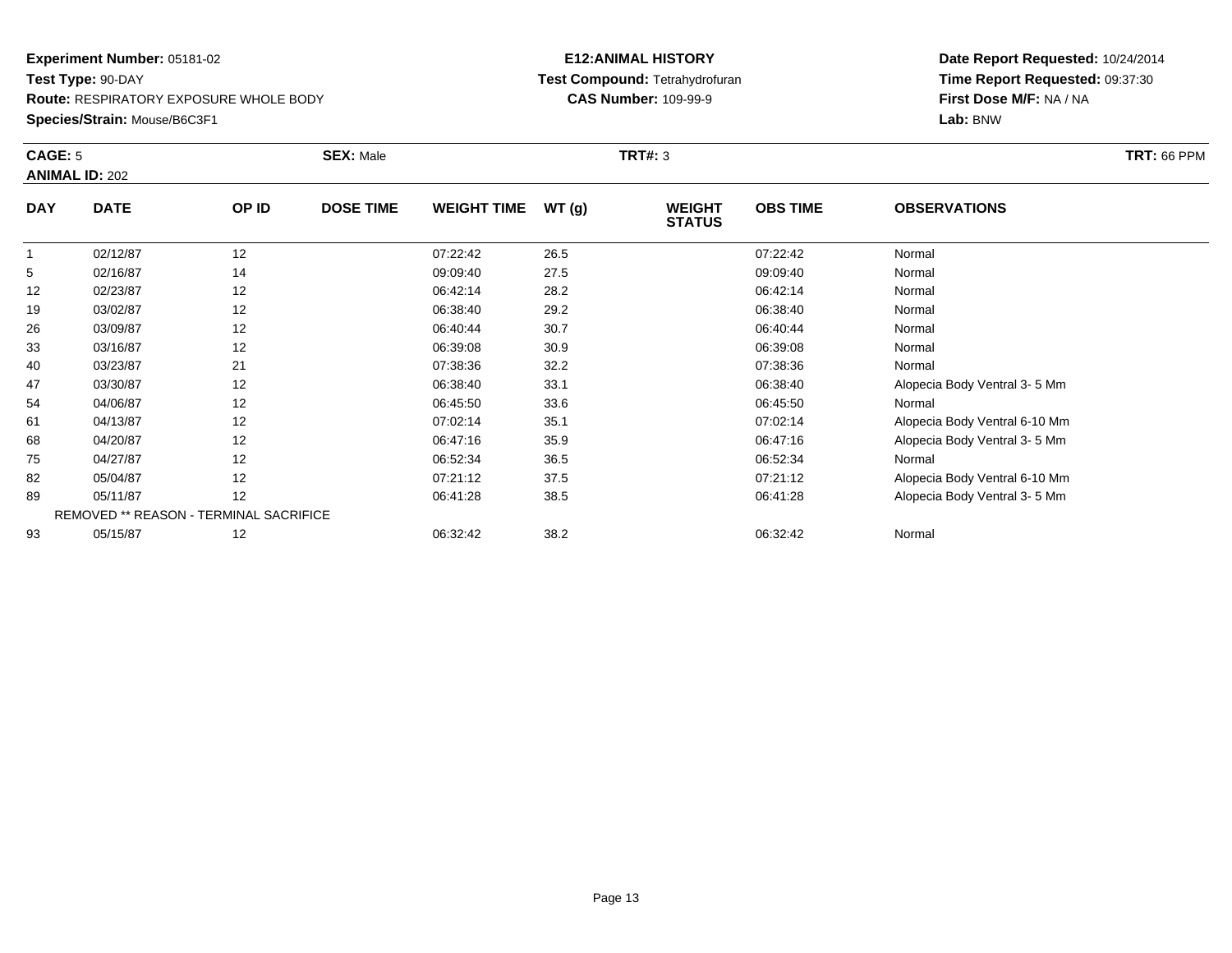### **Species/Strain:** Mouse/B6C3F1

### **E12:ANIMAL HISTORY Test Compound:** Tetrahydrofuran**CAS Number:** 109-99-9

| CAGE: 5     |                       |                                        | <b>SEX: Male</b> |                    |       | <b>TRT#: 3</b>                 |                 |                     | <b>TRT: 66 PPM</b> |
|-------------|-----------------------|----------------------------------------|------------------|--------------------|-------|--------------------------------|-----------------|---------------------|--------------------|
|             | <b>ANIMAL ID: 203</b> |                                        |                  |                    |       |                                |                 |                     |                    |
| <b>DAY</b>  | <b>DATE</b>           | OP ID                                  | <b>DOSE TIME</b> | <b>WEIGHT TIME</b> | WT(g) | <b>WEIGHT</b><br><b>STATUS</b> | <b>OBS TIME</b> | <b>OBSERVATIONS</b> |                    |
| $\mathbf 1$ | 02/12/87              | 12                                     |                  | 07:22:42           | 24.4  |                                | 07:22:42        | Normal              |                    |
| 5           | 02/16/87              | 14                                     |                  | 09:09:40           | 25.6  |                                | 09:09:40        | Normal              |                    |
| 12          | 02/23/87              | 12                                     |                  | 06:42:14           | 27.0  |                                | 06:42:14        | Normal              |                    |
| 19          | 03/02/87              | 12                                     |                  | 06:38:40           | 28.6  |                                | 06:38:40        | Normal              |                    |
| 26          | 03/09/87              | 12                                     |                  | 06:40:44           | 29.7  |                                | 06:40:44        | Normal              |                    |
| 33          | 03/16/87              | 12                                     |                  | 06:39:08           | 30.1  |                                | 06:39:08        | Normal              |                    |
| 40          | 03/23/87              | 21                                     |                  | 07:38:36           | 31.1  |                                | 07:38:36        | Normal              |                    |
| 47          | 03/30/87              | 12                                     |                  | 06:38:40           | 31.5  |                                | 06:38:40        | Normal              |                    |
| 54          | 04/06/87              | 12                                     |                  | 06:45:50           | 31.7  |                                | 06:45:50        | Normal              |                    |
| 61          | 04/13/87              | 12                                     |                  | 07:02:14           | 32.9  |                                | 07:02:14        | Normal              |                    |
| 68          | 04/20/87              | 12                                     |                  | 06:47:16           | 34.3  |                                | 06:47:16        | Normal              |                    |
| 75          | 04/27/87              | 12                                     |                  | 06:52:34           | 34.9  |                                | 06:52:34        | Normal              |                    |
| 82          | 05/04/87              | 12                                     |                  | 07:21:12           | 35.3  |                                | 07:21:12        | Normal              |                    |
| 89          | 05/11/87              | 12                                     |                  | 06:41:28           | 36.7  |                                | 06:41:28        | Normal              |                    |
|             |                       | REMOVED ** REASON - TERMINAL SACRIFICE |                  |                    |       |                                |                 |                     |                    |
| 93          | 05/15/87              | 12                                     |                  | 06:32:42           | 36.6  |                                | 06:32:42        | Normal              |                    |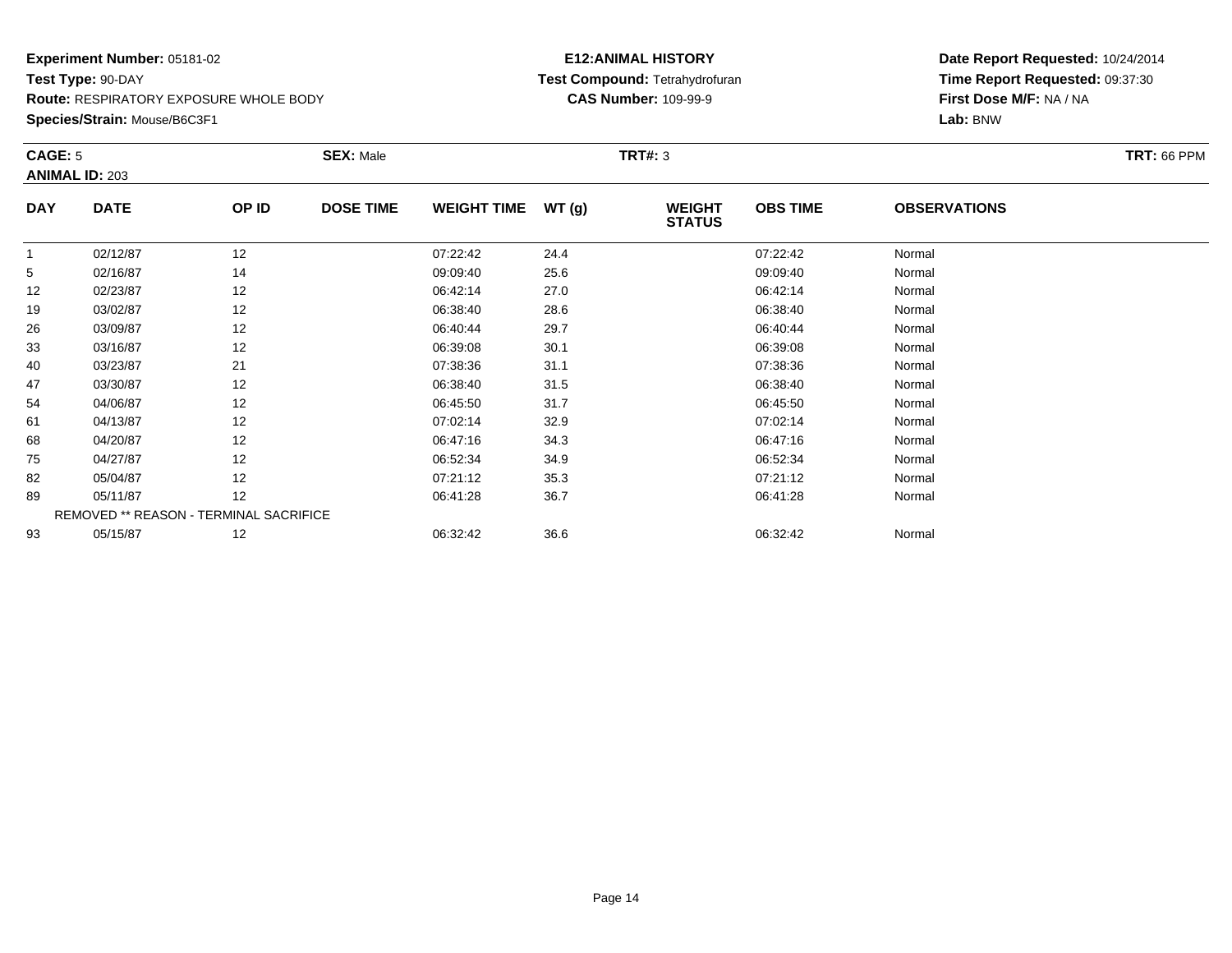**Species/Strain:** Mouse/B6C3F1

#### **E12:ANIMAL HISTORY Test Compound:** Tetrahydrofuran**CAS Number:** 109-99-9

| <b>CAGE: 5</b> | <b>ANIMAL ID: 204</b>                  |       | <b>SEX: Male</b> |                    |      | <b>TRT#: 3</b>                 |                 |                     | <b>TRT: 66 PPM</b> |
|----------------|----------------------------------------|-------|------------------|--------------------|------|--------------------------------|-----------------|---------------------|--------------------|
| <b>DAY</b>     | <b>DATE</b>                            | OP ID | <b>DOSE TIME</b> | WEIGHT TIME WT (g) |      | <b>WEIGHT</b><br><b>STATUS</b> | <b>OBS TIME</b> | <b>OBSERVATIONS</b> |                    |
| $\overline{1}$ | 02/12/87                               | 12    |                  | 07:22:42           | 23.1 |                                | 07:22:42        | Normal              |                    |
| 5              | 02/16/87                               | 14    |                  | 09:09:40           | 24.3 |                                | 09:09:40        | Normal              |                    |
| 12             | 02/23/87                               | 12    | **NOTE-WET FUR   |                    |      |                                | 06:40:54        |                     |                    |
| 12             | 02/23/87                               | 12    |                  | 06:42:14           | 25.7 |                                | 06:42:14        | Normal              |                    |
| 19             | 03/02/87                               | 12    | **NOTE-WET FUR   |                    |      |                                | 06:37:14        |                     |                    |
| 19             | 03/02/87                               | 12    |                  | 06:38:40           | 27.5 |                                | 06:38:40        | <b>Ruffled Fur</b>  |                    |
| 26             | 03/09/87                               | 12    | **NOTE-WET FUR   |                    |      |                                | 06:39:30        |                     |                    |
| 26             | 03/09/87                               | 12    |                  | 06:40:44           | 28.6 |                                | 06:40:44        | <b>Ruffled Fur</b>  |                    |
| 33             | 03/16/87                               | 12    | **NOTE-WET FUR   |                    |      |                                | 06:33:30        |                     |                    |
| 33             | 03/16/87                               | 12    |                  | 06:39:08           | 29.9 |                                | 06:39:08        | Normal              |                    |
| 40             | 03/23/87                               | 21    |                  | 07:38:36           | 29.8 |                                | 07:38:36        | Normal              |                    |
| 47             | 03/30/87                               | 12    | **NOTE-WET FUR   |                    |      |                                | 06:36:34        |                     |                    |
| 47             | 03/30/87                               | 12    |                  | 06:38:40           | 30.5 |                                | 06:38:40        | <b>Ruffled Fur</b>  |                    |
| 54             | 04/06/87                               | 12    | **NOTE-WET FUR   |                    |      |                                | 06:44:34        |                     |                    |
| 54             | 04/06/87                               | 12    |                  | 06:45:50           | 31.1 |                                | 06:45:50        | Normal              |                    |
| 61             | 04/13/87                               | 12    |                  | 07:02:14           | 31.6 |                                | 07:02:14        | Normal              |                    |
| 68             | 04/20/87                               | 12    |                  | 06:47:16           | 33.6 |                                | 06:47:16        | Normal              |                    |
| 75             | 04/27/87                               | 12    |                  | 06:52:34           | 32.5 |                                | 06:52:34        | Normal              |                    |
| 82             | 05/04/87                               | 12    |                  | 07:21:12           | 33.4 |                                | 07:21:12        | Normal              |                    |
| 89             | 05/11/87                               | 12    |                  | 06:41:28           | 34.8 |                                | 06:41:28        | Normal              |                    |
|                | REMOVED ** REASON - TERMINAL SACRIFICE |       |                  |                    |      |                                |                 |                     |                    |
| 93             | 05/15/87                               | 12    |                  | 06:32:42           | 34.8 |                                | 06:32:42        | Normal              |                    |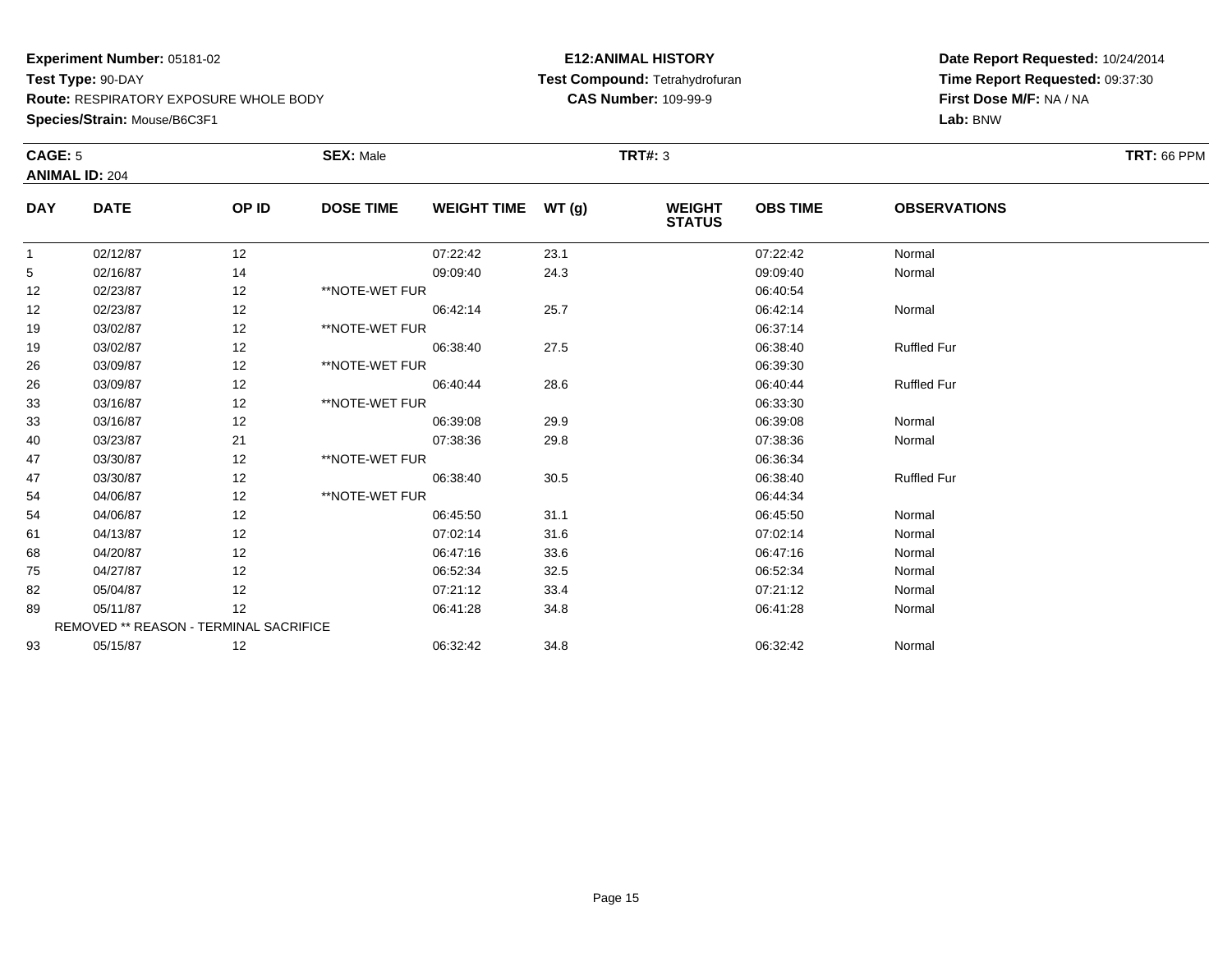#### **Species/Strain:** Mouse/B6C3F1

### **E12:ANIMAL HISTORY Test Compound:** Tetrahydrofuran**CAS Number:** 109-99-9

| CAGE: 5    | <b>ANIMAL ID: 205</b>                  |       | <b>SEX: Male</b> |                    |       | <b>TRT#: 3</b>                 |                 |                     | <b>TRT: 66 PPM</b> |
|------------|----------------------------------------|-------|------------------|--------------------|-------|--------------------------------|-----------------|---------------------|--------------------|
| <b>DAY</b> | <b>DATE</b>                            | OP ID | <b>DOSE TIME</b> | <b>WEIGHT TIME</b> | WT(g) | <b>WEIGHT</b><br><b>STATUS</b> | <b>OBS TIME</b> | <b>OBSERVATIONS</b> |                    |
|            | 02/12/87                               | 12    |                  | 07:22:42           | 26.2  |                                | 07:22:42        | Normal              |                    |
| 5          | 02/16/87                               | 14    |                  | 09:09:40           | 27.2  |                                | 09:09:40        | Normal              |                    |
| 12         | 02/23/87                               | 12    |                  | 06:42:14           | 27.7  |                                | 06:42:14        | Normal              |                    |
| 19         | 03/02/87                               | 12    |                  | 06:38:40           | 29.1  |                                | 06:38:40        | Normal              |                    |
| 26         | 03/09/87                               | 12    |                  | 06:40:44           | 30.2  |                                | 06:40:44        | Normal              |                    |
| 33         | 03/16/87                               | 12    |                  | 06:39:08           | 31.1  |                                | 06:39:08        | Normal              |                    |
| 40         | 03/23/87                               | 21    |                  | 07:38:36           | 31.3  |                                | 07:38:36        | Normal              |                    |
| 47         | 03/30/87                               | 12    |                  | 06:38:40           | 32.7  |                                | 06:38:40        | Normal              |                    |
| 54         | 04/06/87                               | 12    |                  | 06:45:50           | 33.6  |                                | 06:45:50        | Normal              |                    |
| 61         | 04/13/87                               | 12    |                  | 07:02:14           | 33.8  |                                | 07:02:14        | Normal              |                    |
| 68         | 04/20/87                               | 12    |                  | 06:47:16           | 35.1  |                                | 06:47:16        | Normal              |                    |
| 75         | 04/27/87                               | 12    |                  | 06:52:34           | 36.0  |                                | 06:52:34        | Normal              |                    |
| 82         | 05/04/87                               | 12    |                  | 07:21:12           | 35.8  |                                | 07:21:12        | Normal              |                    |
| 89         | 05/11/87                               | 12    |                  | 06:41:28           | 37.2  |                                | 06:41:28        | Normal              |                    |
|            | REMOVED ** REASON - TERMINAL SACRIFICE |       |                  |                    |       |                                |                 |                     |                    |
| 93         | 05/15/87                               | 12    |                  | 06:32:42           | 38.0  |                                | 06:32:42        | Normal              |                    |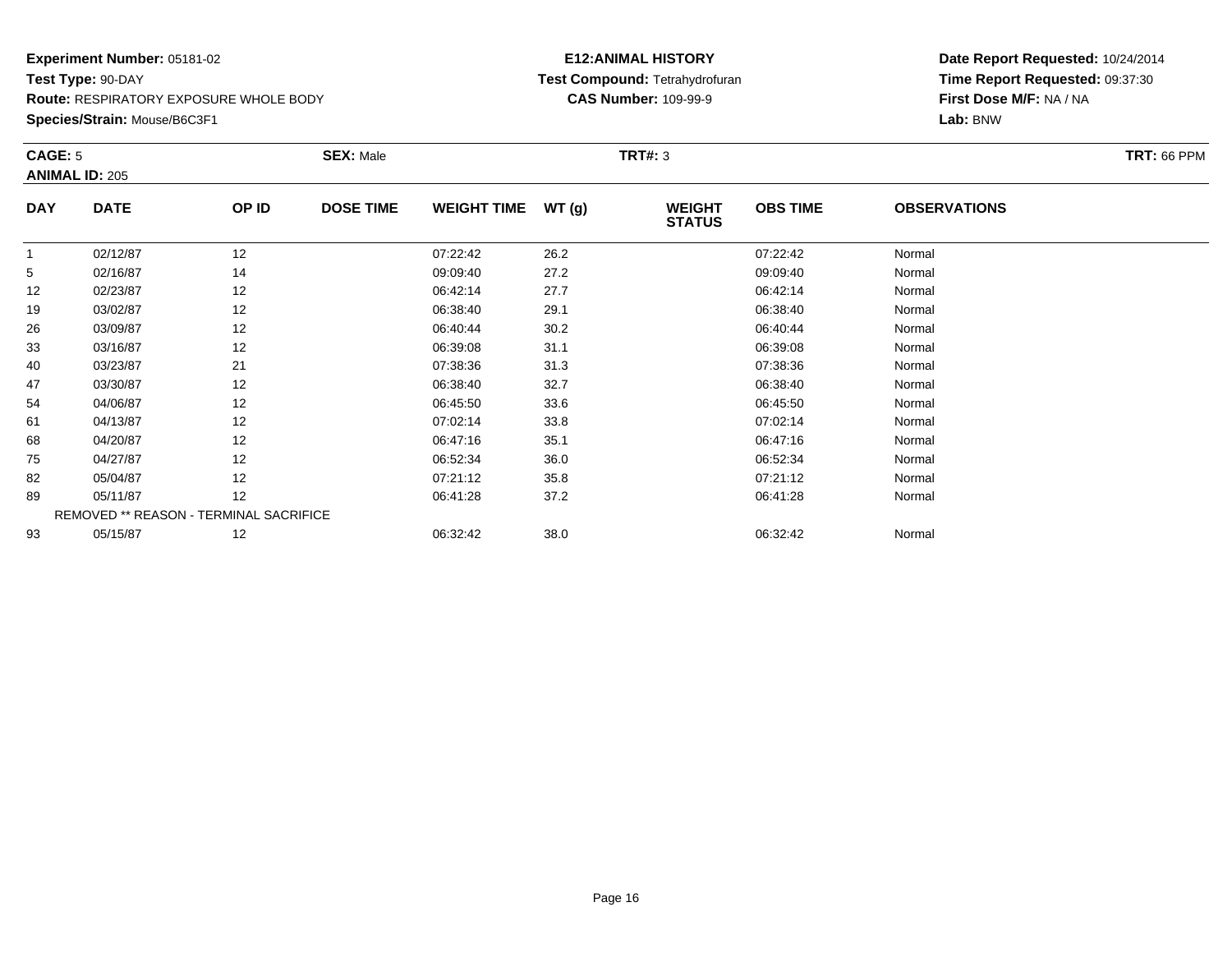### **Experiment Number:** 05181-02**Test Type:** 90-DAY **Route:** RESPIRATORY EXPOSURE WHOLE BODY**Species/Strain:** Mouse/B6C3F1

### **E12:ANIMAL HISTORY Test Compound:** Tetrahydrofuran**CAS Number:** 109-99-9

| CAGE: 6    |                       |                                        | <b>SEX: Male</b> |                    |       | <b>TRT#: 3</b>                 |                 |                     | <b>TRT: 66 PPM</b> |
|------------|-----------------------|----------------------------------------|------------------|--------------------|-------|--------------------------------|-----------------|---------------------|--------------------|
|            | <b>ANIMAL ID: 206</b> |                                        |                  |                    |       |                                |                 |                     |                    |
| <b>DAY</b> | <b>DATE</b>           | OP ID                                  | <b>DOSE TIME</b> | <b>WEIGHT TIME</b> | WT(g) | <b>WEIGHT</b><br><b>STATUS</b> | <b>OBS TIME</b> | <b>OBSERVATIONS</b> |                    |
|            | 02/12/87              | 12                                     |                  | 07:24:40           | 24.5  |                                | 07:24:40        | Normal              |                    |
| 5          | 02/16/87              | 14                                     |                  | 09:14:54           | 24.8  |                                | 09:14:54        | Normal              |                    |
| 12         | 02/23/87              | 12                                     |                  | 06:52:36           | 26.5  |                                | 06:52:36        | Normal              |                    |
| 19         | 03/02/87              | 12                                     |                  | 06:50:02           | 27.4  |                                | 06:50:02        | Normal              |                    |
| 26         | 03/09/87              | 12                                     |                  | 06:51:00           | 28.1  |                                | 06:51:00        | Normal              |                    |
| 33         | 03/16/87              | 12                                     |                  | 06:41:52           | 29.4  |                                | 06:41:52        | Normal              |                    |
| 40         | 03/23/87              | 21                                     |                  | 07:41:28           | 30.1  |                                | 07:41:28        | Normal              |                    |
| 47         | 03/30/87              | 12                                     |                  | 06:52:46           | 31.0  |                                | 06:52:46        | Normal              |                    |
| 54         | 04/06/87              | 12                                     |                  | 06:55:08           | 31.6  |                                | 06:55:08        | Normal              |                    |
| 61         | 04/13/87              | 12                                     |                  | 07:11:16           | 31.8  |                                | 07:11:16        | Normal              |                    |
| 68         | 04/20/87              | 12                                     |                  | 06:58:58           | 32.4  |                                | 06:58:58        | Normal              |                    |
| 75         | 04/27/87              | 12                                     |                  | 07:03:18           | 32.4  |                                | 07:03:18        | Normal              |                    |
| 82         | 05/04/87              | 12                                     |                  | 07:30:30           | 33.5  |                                | 07:30:30        | Normal              |                    |
| 89         | 05/11/87              | 12                                     |                  | 06:50:22           | 33.9  |                                | 06:50:22        | Normal              |                    |
|            |                       | REMOVED ** REASON - TERMINAL SACRIFICE |                  |                    |       |                                |                 |                     |                    |
| 93         | 05/15/87              | 12                                     |                  | 06:38:08           | 35.0  |                                | 06:38:08        | Normal              |                    |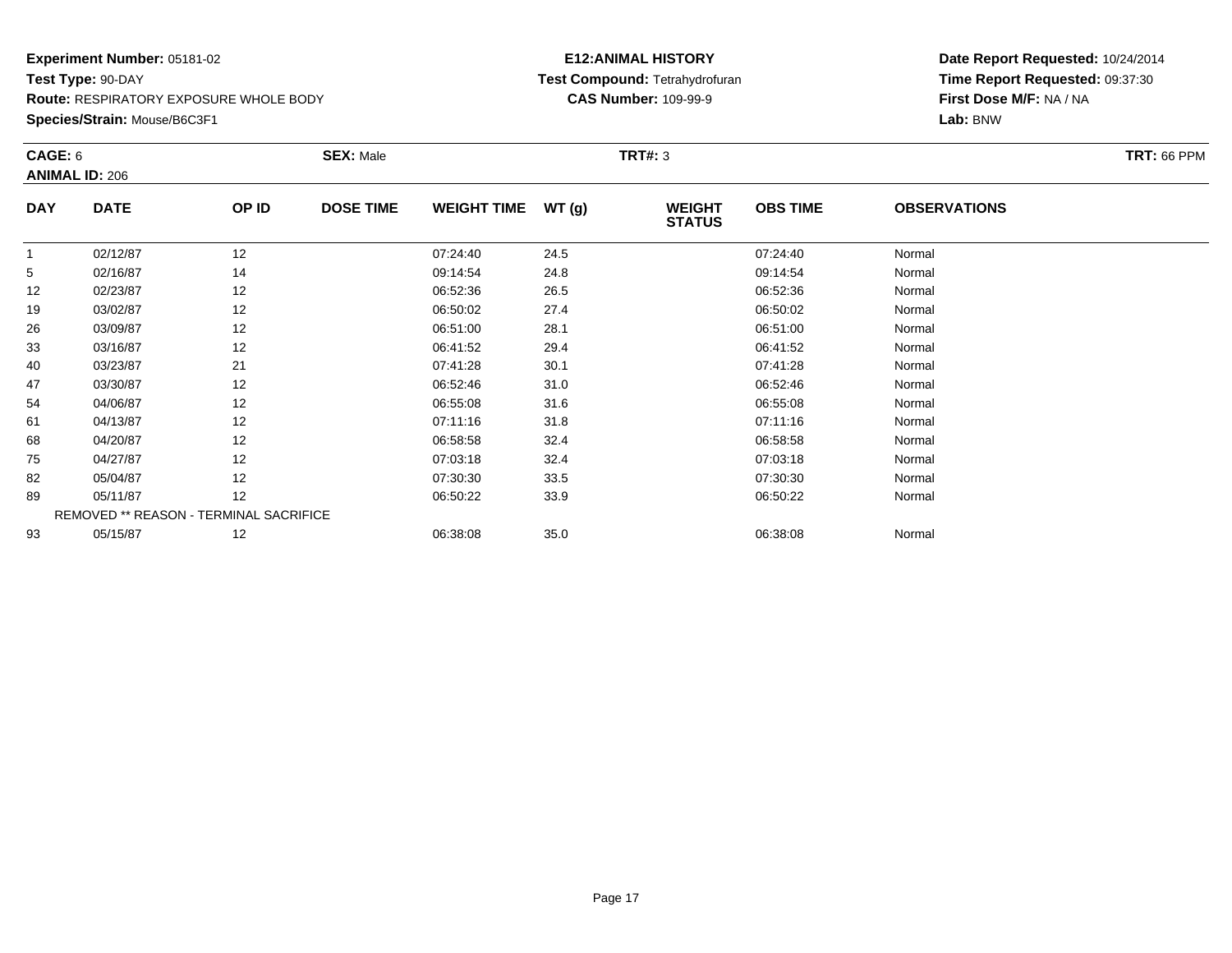#### **Species/Strain:** Mouse/B6C3F1

### **E12:ANIMAL HISTORY Test Compound:** Tetrahydrofuran**CAS Number:** 109-99-9

| CAGE: 6    | <b>ANIMAL ID: 207</b>                  |       | <b>SEX: Male</b> |                    |       | <b>TRT#: 3</b>                 |                 |                     | <b>TRT: 66 PPM</b> |
|------------|----------------------------------------|-------|------------------|--------------------|-------|--------------------------------|-----------------|---------------------|--------------------|
| <b>DAY</b> | <b>DATE</b>                            | OP ID | <b>DOSE TIME</b> | <b>WEIGHT TIME</b> | WT(g) | <b>WEIGHT</b><br><b>STATUS</b> | <b>OBS TIME</b> | <b>OBSERVATIONS</b> |                    |
|            | 02/12/87                               | 12    |                  | 07:24:40           | 25.2  |                                | 07:24:40        | Normal              |                    |
| 5          | 02/16/87                               | 14    |                  | 09:14:54           | 25.5  |                                | 09:14:54        | Normal              |                    |
| 12         | 02/23/87                               | 12    |                  | 06:52:36           | 27.2  |                                | 06:52:36        | Normal              |                    |
| 19         | 03/02/87                               | 12    |                  | 06:50:02           | 28.0  |                                | 06:50:02        | Normal              |                    |
| 26         | 03/09/87                               | 12    |                  | 06:51:00           | 28.8  |                                | 06:51:00        | Normal              |                    |
| 33         | 03/16/87                               | 12    |                  | 06:41:52           | 30.3  |                                | 06:41:52        | Normal              |                    |
| 40         | 03/23/87                               | 21    |                  | 07:41:28           | 31.7  |                                | 07:41:28        | Normal              |                    |
| 47         | 03/30/87                               | 12    |                  | 06:52:46           | 31.7  |                                | 06:52:46        | Normal              |                    |
| 54         | 04/06/87                               | 12    |                  | 06:55:08           | 33.2  |                                | 06:55:08        | Normal              |                    |
| 61         | 04/13/87                               | 12    |                  | 07:11:16           | 34.4  |                                | 07:11:16        | Normal              |                    |
| 68         | 04/20/87                               | 12    |                  | 06:58:58           | 35.3  |                                | 06:58:58        | Normal              |                    |
| 75         | 04/27/87                               | 12    |                  | 07:03:18           | 36.4  |                                | 07:03:18        | Normal              |                    |
| 82         | 05/04/87                               | 12    |                  | 07:30:30           | 37.2  |                                | 07:30:30        | Normal              |                    |
| 89         | 05/11/87                               | 12    |                  | 06:50:22           | 38.3  |                                | 06:50:22        | Normal              |                    |
|            | REMOVED ** REASON - TERMINAL SACRIFICE |       |                  |                    |       |                                |                 |                     |                    |
| 93         | 05/15/87                               | 12    |                  | 06:38:08           | 38.6  |                                | 06:38:08        | Normal              |                    |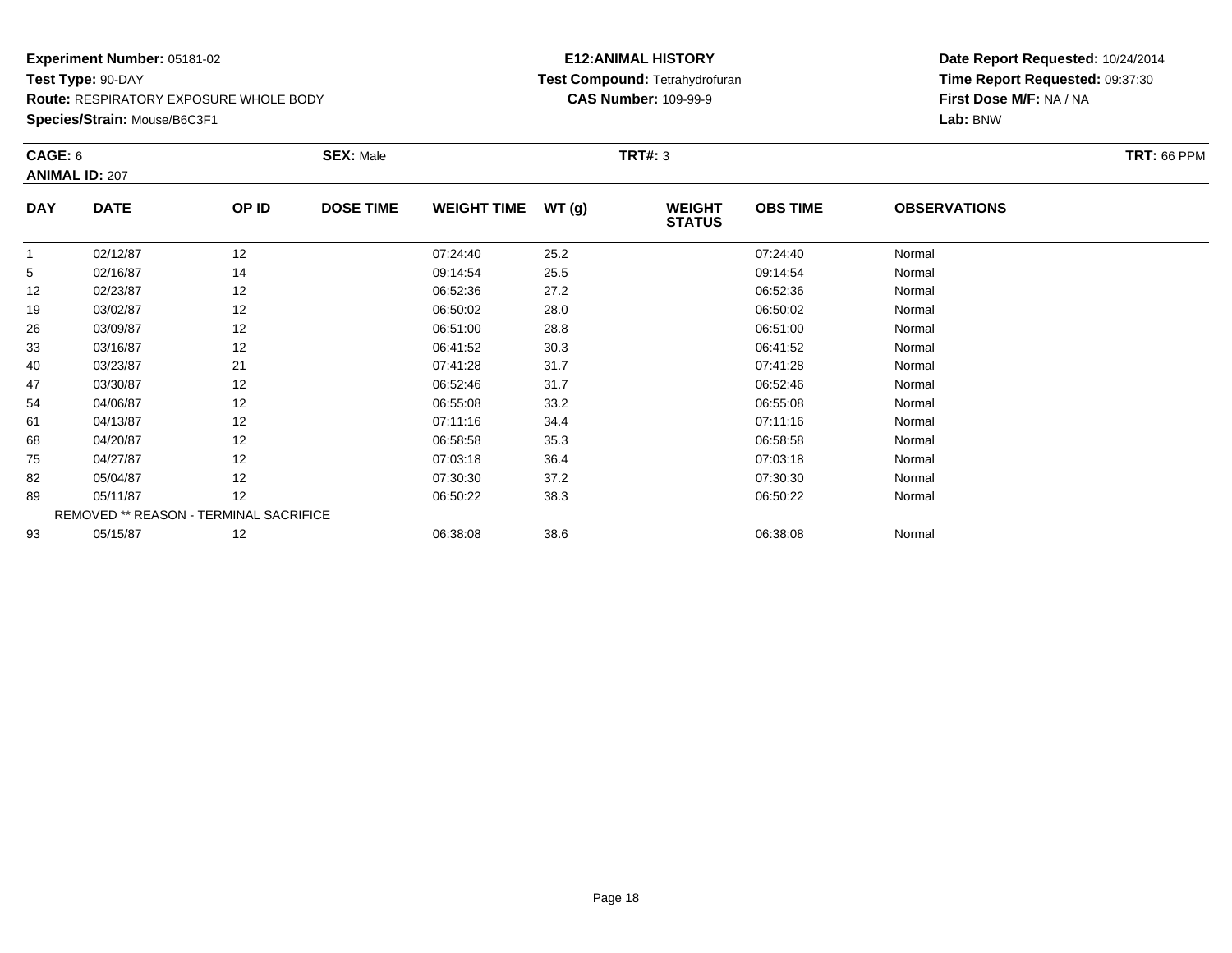### **Experiment Number:** 05181-02**Test Type:** 90-DAY **Route:** RESPIRATORY EXPOSURE WHOLE BODY**Species/Strain:** Mouse/B6C3F1

### **E12:ANIMAL HISTORY Test Compound:** Tetrahydrofuran**CAS Number:** 109-99-9

| CAGE: 6    | <b>ANIMAL ID: 208</b>                         |       | <b>SEX: Male</b> |                    |       | <b>TRT#: 3</b>                 |                 |                                                      | <b>TRT: 66 PPM</b> |
|------------|-----------------------------------------------|-------|------------------|--------------------|-------|--------------------------------|-----------------|------------------------------------------------------|--------------------|
| <b>DAY</b> | <b>DATE</b>                                   | OP ID | <b>DOSE TIME</b> | <b>WEIGHT TIME</b> | WT(g) | <b>WEIGHT</b><br><b>STATUS</b> | <b>OBS TIME</b> | <b>OBSERVATIONS</b>                                  |                    |
| 1          | 02/12/87                                      | 12    |                  | 07:24:40           | 24.4  |                                | 07:24:40        | Normal                                               |                    |
| 5          | 02/16/87                                      | 14    |                  | 09:14:54           | 25.7  |                                | 09:14:54        | Normal                                               |                    |
| 12         | 02/23/87                                      | 12    |                  | 06:52:36           | 28.0  |                                | 06:52:36        | Normal                                               |                    |
| 19         | 03/02/87                                      | 12    |                  | 06:50:02           | 29.5  |                                | 06:50:02        | Normal                                               |                    |
| 26         | 03/09/87                                      | 12    |                  | 06:51:00           | 30.7  |                                | 06:51:00        | Normal                                               |                    |
| 33         | 03/16/87                                      | 12    |                  | 06:41:52           | 31.5  |                                | 06:41:52        | Normal                                               |                    |
| 40         | 03/23/87                                      | 21    |                  | 07:41:28           | 32.2  |                                | 07:41:28        | Normal                                               |                    |
| 47         | 03/30/87                                      | 12    |                  | 06:52:46           | 33.5  |                                | 06:52:46        | Alopecia Body Ventral 3-5 Mm                         |                    |
| 54         | 04/06/87                                      | 12    | **NOTE-WET FUR   |                    |       |                                | 06:45:50        |                                                      |                    |
| 54         | 04/06/87                                      | 12    |                  | 06:55:08           | 33.7  |                                | 06:55:08        | Alopecia Body Ventral 3-5 Mm<br><b>Ruffled Fur</b>   |                    |
| 61         | 04/13/87                                      | 12    |                  | 07:11:16           | 34.3  |                                | 07:11:16        | Normal                                               |                    |
| 68         | 04/20/87                                      | 12    | **NOTE-WET FUR   |                    |       |                                | 06:47:16        |                                                      |                    |
| 68         | 04/20/87                                      | 12    |                  | 06:58:58           | 34.3  |                                | 06:58:58        | Alopecia Body Ventral 11-15 Mm<br><b>Ruffled Fur</b> |                    |
| 75         | 04/27/87                                      | 12    |                  | 07:03:18           | 35.3  |                                | 07:03:18        | Alopecia Body Ventral 6-10 Mm                        |                    |
| 82         | 05/04/87                                      | 12    |                  | 07:30:30           | 36.2  |                                | 07:30:30        | Alopecia Body Ventral 11-15 Mm                       |                    |
| 89         | 05/11/87                                      | 12    |                  | 06:50:22           | 38.6  |                                | 06:50:22        | Alopecia Body Ventral 11-15 Mm                       |                    |
|            | <b>REMOVED ** REASON - TERMINAL SACRIFICE</b> |       |                  |                    |       |                                |                 |                                                      |                    |
| 93         | 05/15/87                                      | 12    |                  | 06:38:08           | 37.4  |                                | 06:38:08        | Normal                                               |                    |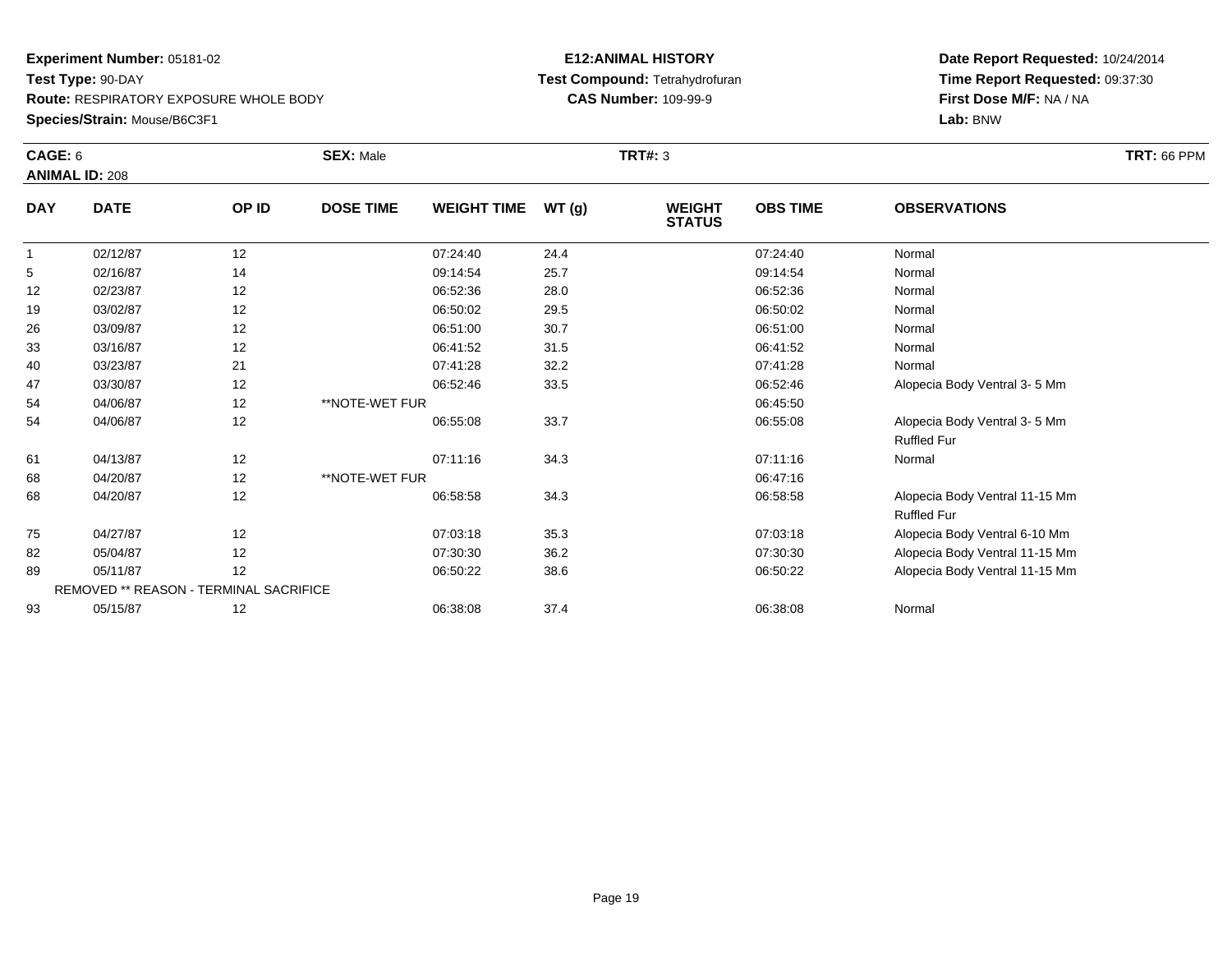### **Experiment Number:** 05181-02**Test Type:** 90-DAY **Route:** RESPIRATORY EXPOSURE WHOLE BODY**Species/Strain:** Mouse/B6C3F1

### **E12:ANIMAL HISTORY Test Compound:** Tetrahydrofuran**CAS Number:** 109-99-9

| CAGE: 6      |                                        |       | <b>SEX: Male</b> |                    |      | <b>TRT#: 3</b>                 |                 |                     | <b>TRT: 66 PPM</b> |
|--------------|----------------------------------------|-------|------------------|--------------------|------|--------------------------------|-----------------|---------------------|--------------------|
|              | <b>ANIMAL ID: 209</b>                  |       |                  |                    |      |                                |                 |                     |                    |
| <b>DAY</b>   | <b>DATE</b>                            | OP ID | <b>DOSE TIME</b> | WEIGHT TIME WT (g) |      | <b>WEIGHT</b><br><b>STATUS</b> | <b>OBS TIME</b> | <b>OBSERVATIONS</b> |                    |
| $\mathbf{1}$ | 02/12/87                               | 12    |                  | 07:24:40           | 25.4 |                                | 07:24:40        | Normal              |                    |
| 5            | 02/16/87                               | 14    |                  | 09:14:54           | 25.3 |                                | 09:14:54        | Normal              |                    |
| 12           | 02/23/87                               | 12    |                  | 06:52:36           | 28.0 |                                | 06:52:36        | Normal              |                    |
| 19           | 03/02/87                               | 12    |                  | 06:50:02           | 28.7 |                                | 06:50:02        | Normal              |                    |
| 26           | 03/09/87                               | 12    | **NOTE-WET FUR   |                    |      |                                | 06:40:44        |                     |                    |
| 26           | 03/09/87                               | 12    |                  | 06:51:00           | 30.2 |                                | 06:51:00        | Normal              |                    |
| 33           | 03/16/87                               | 12    | **NOTE-WET FUR   |                    |      |                                | 06:39:08        |                     |                    |
| 33           | 03/16/87                               | 12    |                  | 06:41:52           | 31.1 |                                | 06:41:52        | Normal              |                    |
| 40           | 03/23/87                               | 21    |                  | 07:41:28           | 31.9 |                                | 07:41:28        | Normal              |                    |
| 47           | 03/30/87                               | 12    | **NOTE-WET FUR   |                    |      |                                | 06:38:40        |                     |                    |
| 47           | 03/30/87                               | 12    |                  | 06:52:46           | 32.5 |                                | 06:52:46        | <b>Ruffled Fur</b>  |                    |
| 54           | 04/06/87                               | 12    | **NOTE-WET FUR   |                    |      |                                | 06:45:50        |                     |                    |
| 54           | 04/06/87                               | 12    |                  | 06:55:08           | 33.2 |                                | 06:55:08        | <b>Ruffled Fur</b>  |                    |
| 61           | 04/13/87                               | 12    |                  | 07:11:16           | 32.6 |                                | 07:11:16        | Normal              |                    |
| 68           | 04/20/87                               | 12    |                  | 06:58:58           | 34.3 |                                | 06:58:58        | Normal              |                    |
| 75           | 04/27/87                               | 12    |                  | 07:03:18           | 35.0 |                                | 07:03:18        | Normal              |                    |
| 82           | 05/04/87                               | 12    |                  | 07:30:30           | 34.5 |                                | 07:30:30        | Normal              |                    |
| 89           | 05/11/87                               | 12    |                  | 06:50:22           | 36.6 |                                | 06:50:22        | Normal              |                    |
|              | REMOVED ** REASON - TERMINAL SACRIFICE |       |                  |                    |      |                                |                 |                     |                    |
| 93           | 05/15/87                               | 12    |                  | 06:38:08           | 36.9 |                                | 06:38:08        | Normal              |                    |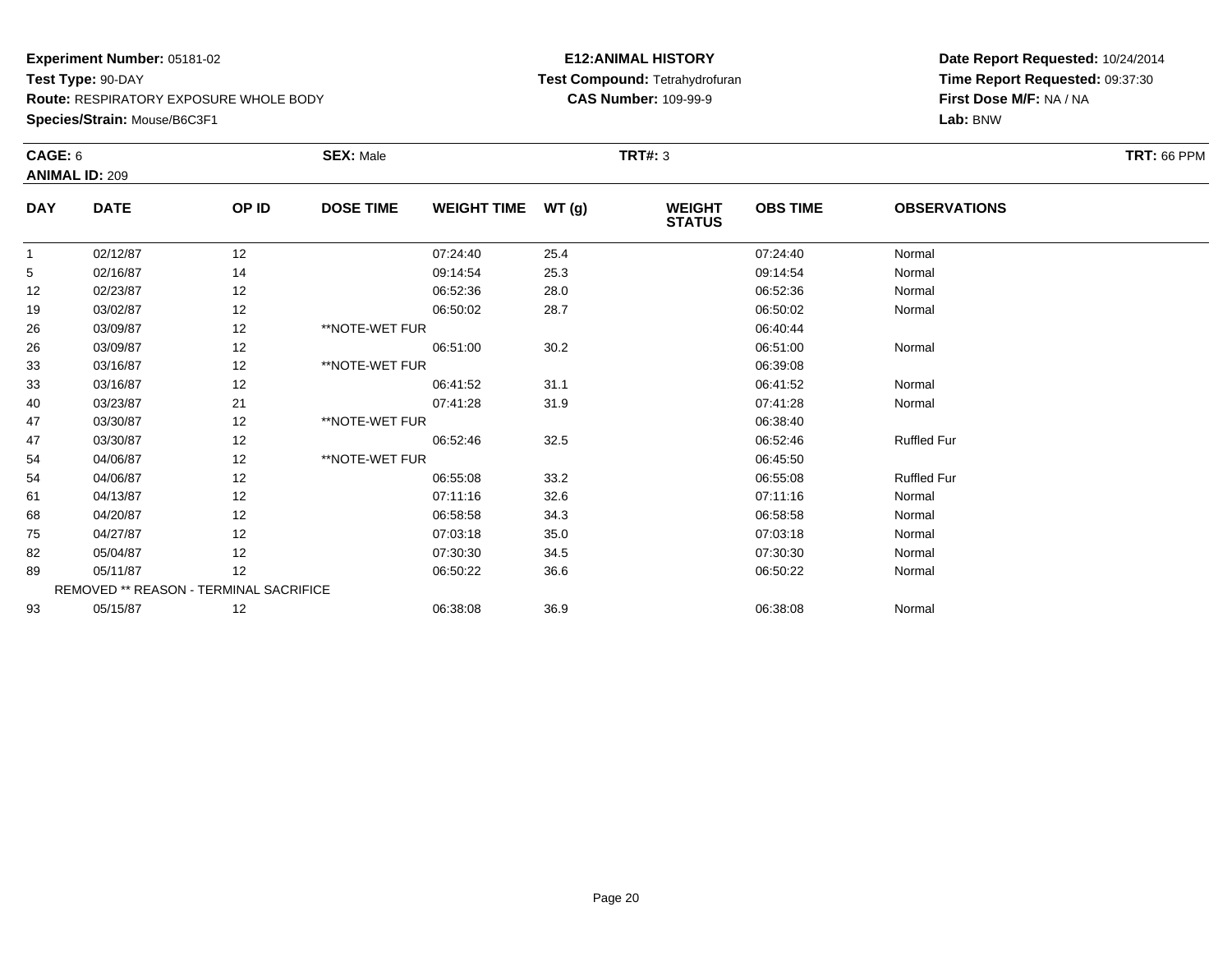**Species/Strain:** Mouse/B6C3F1

#### **E12:ANIMAL HISTORY Test Compound:** Tetrahydrofuran**CAS Number:** 109-99-9

| <b>CAGE: 6</b> |                                        |       | <b>SEX: Male</b> |                    |      | <b>TRT#: 3</b>                 |                 |                     | <b>TRT: 66 PPM</b> |
|----------------|----------------------------------------|-------|------------------|--------------------|------|--------------------------------|-----------------|---------------------|--------------------|
|                | <b>ANIMAL ID: 210</b>                  |       |                  |                    |      |                                |                 |                     |                    |
| <b>DAY</b>     | <b>DATE</b>                            | OP ID | <b>DOSE TIME</b> | WEIGHT TIME WT (g) |      | <b>WEIGHT</b><br><b>STATUS</b> | <b>OBS TIME</b> | <b>OBSERVATIONS</b> |                    |
| $\mathbf{1}$   | 02/12/87                               | 12    |                  | 07:24:40           | 25.1 |                                | 07:24:40        | Normal              |                    |
| 5              | 02/16/87                               | 14    |                  | 09:14:54           | 26.8 |                                | 09:14:54        | Normal              |                    |
| 12             | 02/23/87                               | 12    | **NOTE-WET FUR   |                    |      |                                | 06:42:14        |                     |                    |
| 12             | 02/23/87                               | 12    |                  | 06:52:36           | 27.9 |                                | 06:52:36        | <b>Ruffled Fur</b>  |                    |
| 19             | 03/02/87                               | 12    | **NOTE-WET FUR   |                    |      |                                | 06:38:40        |                     |                    |
| 19             | 03/02/87                               | 12    |                  | 06:50:02           | 30.7 |                                | 06:50:02        | <b>Ruffled Fur</b>  |                    |
| 26             | 03/09/87                               | 12    | **NOTE-WET FUR   |                    |      |                                | 06:40:44        |                     |                    |
| 26             | 03/09/87                               | 12    |                  | 06:51:00           | 31.6 |                                | 06:51:00        | <b>Ruffled Fur</b>  |                    |
| 33             | 03/16/87                               | 12    | **NOTE-WET FUR   |                    |      |                                | 06:39:08        |                     |                    |
| 33             | 03/16/87                               | 12    |                  | 06:41:52           | 32.9 |                                | 06:41:52        | Normal              |                    |
| 40             | 03/23/87                               | 21    |                  | 07:41:28           | 33.9 |                                | 07:41:28        | Normal              |                    |
| 47             | 03/30/87                               | 12    | **NOTE-WET FUR   |                    |      |                                | 06:38:40        |                     |                    |
| 47             | 03/30/87                               | 12    |                  | 06:52:46           | 34.4 |                                | 06:52:46        | <b>Ruffled Fur</b>  |                    |
| 54             | 04/06/87                               | 12    | **NOTE-WET FUR   |                    |      |                                | 06:45:50        |                     |                    |
| 54             | 04/06/87                               | 12    |                  | 06:55:08           | 33.9 |                                | 06:55:08        | <b>Ruffled Fur</b>  |                    |
| 61             | 04/13/87                               | 12    | **NOTE-WET FUR   |                    |      |                                | 07:02:14        |                     |                    |
| 61             | 04/13/87                               | 12    |                  | 07:11:16           | 34.3 |                                | 07:11:16        | <b>Ruffled Fur</b>  |                    |
| 68             | 04/20/87                               | 12    |                  | 06:58:58           | 34.7 |                                | 06:58:58        | Normal              |                    |
| 75             | 04/27/87                               | 12    |                  | 07:03:18           | 35.8 |                                | 07:03:18        | Normal              |                    |
| 82             | 05/04/87                               | 12    |                  | 07:30:30           | 35.9 |                                | 07:30:30        | Normal              |                    |
| 89             | 05/11/87                               | 12    |                  | 06:50:22           | 37.8 |                                | 06:50:22        | Normal              |                    |
|                | REMOVED ** REASON - TERMINAL SACRIFICE |       |                  |                    |      |                                |                 |                     |                    |
| 93             | 05/15/87                               | 12    |                  | 06:38:08           | 37.7 |                                | 06:38:08        | Normal              |                    |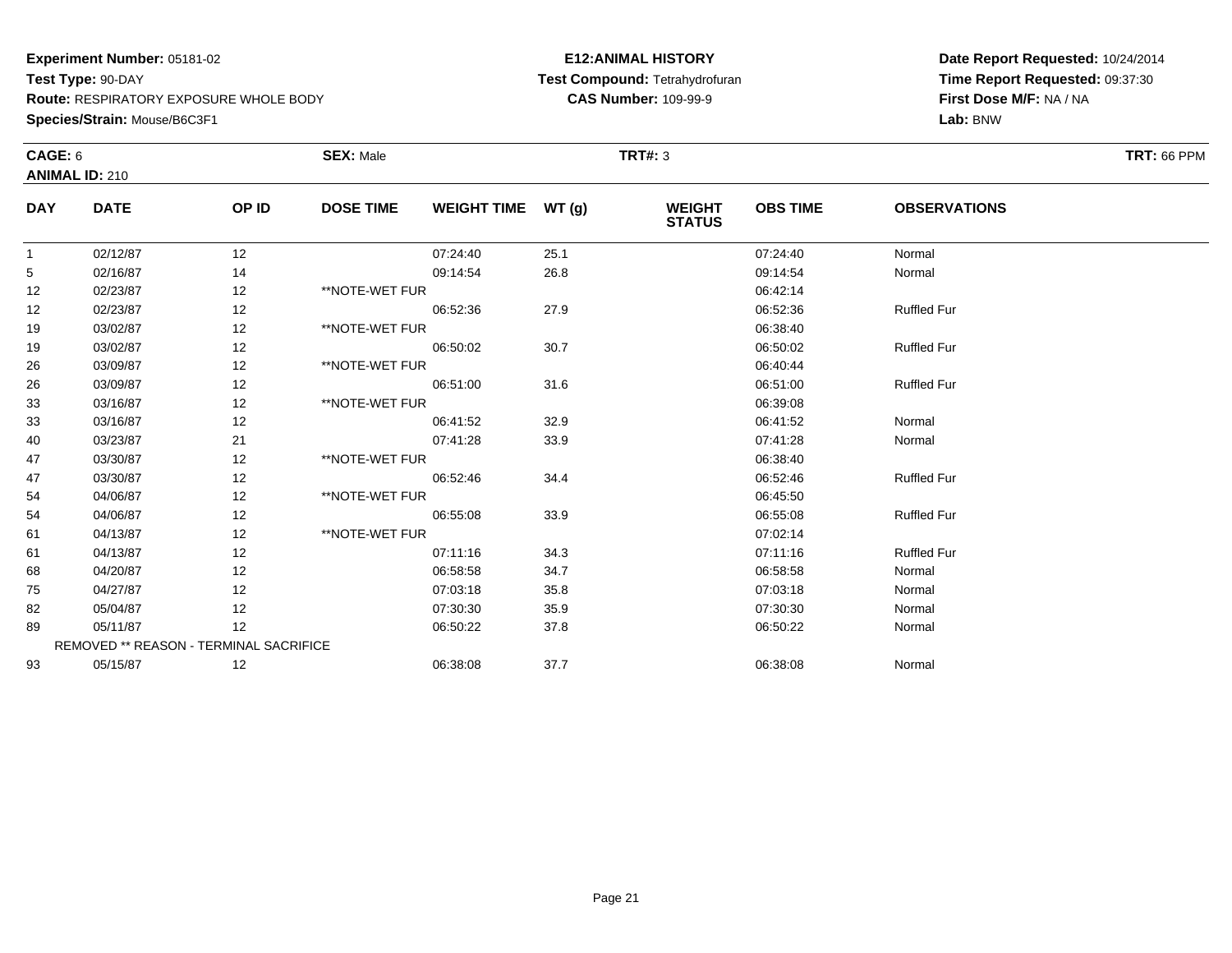### **Species/Strain:** Mouse/B6C3F1

### **E12:ANIMAL HISTORY Test Compound:** Tetrahydrofuran**CAS Number:** 109-99-9

| CAGE: 9    |                       |                                        | <b>SEX: Male</b> |                    |       | <b>TRT#:</b> 5                 |                 |                     | <b>TRT: 200 PPM</b> |
|------------|-----------------------|----------------------------------------|------------------|--------------------|-------|--------------------------------|-----------------|---------------------|---------------------|
|            | <b>ANIMAL ID: 401</b> |                                        |                  |                    |       |                                |                 |                     |                     |
| <b>DAY</b> | <b>DATE</b>           | OP ID                                  | <b>DOSE TIME</b> | <b>WEIGHT TIME</b> | WT(g) | <b>WEIGHT</b><br><b>STATUS</b> | <b>OBS TIME</b> | <b>OBSERVATIONS</b> |                     |
|            | 02/12/87              | 12                                     |                  | 07:26:02           | 24.8  |                                | 07:26:02        | Normal              |                     |
| 5          | 02/16/87              | 14                                     |                  | 09:23:02           | 25.8  |                                | 09:23:02        | Normal              |                     |
| 12         | 02/23/87              | 12                                     |                  | 06:56:10           | 26.9  |                                | 06:56:10        | Normal              |                     |
| 19         | 03/02/87              | 12                                     |                  | 06:53:38           | 27.4  |                                | 06:53:38        | Normal              |                     |
| 26         | 03/09/87              | 12                                     |                  | 06:55:00           | 28.4  |                                | 06:55:00        | Normal              |                     |
| 33         | 03/16/87              | 12                                     |                  | 06:46:36           | 29.1  |                                | 06:46:36        | Normal              |                     |
| 40         | 03/23/87              | 21                                     |                  | 07:47:30           | 30.1  |                                | 07:47:30        | Normal              |                     |
| 47         | 03/30/87              | 12                                     |                  | 06:58:16           | 31.2  |                                | 06:58:16        | Normal              |                     |
| 54         | 04/06/87              | 12                                     |                  | 06:59:32           | 31.1  |                                | 06:59:32        | Normal              |                     |
| 61         | 04/13/87              | 12                                     |                  | 07:16:52           | 30.8  |                                | 07:16:52        | Normal              |                     |
| 68         | 04/20/87              | 12                                     |                  | 07:04:22           | 32.1  |                                | 07:04:22        | Normal              |                     |
| 75         | 04/27/87              | 12                                     |                  | 07:07:54           | 32.3  |                                | 07:07:54        | Normal              |                     |
| 82         | 05/04/87              | 12                                     |                  | 07:35:22           | 32.6  |                                | 07:35:22        | Normal              |                     |
| 89         | 05/11/87              | 12                                     |                  | 06:55:04           | 33.8  |                                | 06:55:04        | Normal              |                     |
|            |                       | REMOVED ** REASON - TERMINAL SACRIFICE |                  |                    |       |                                |                 |                     |                     |
| 93         | 05/15/87              | 12                                     |                  | 06:40:40           | 34.0  |                                | 06:40:40        | Normal              |                     |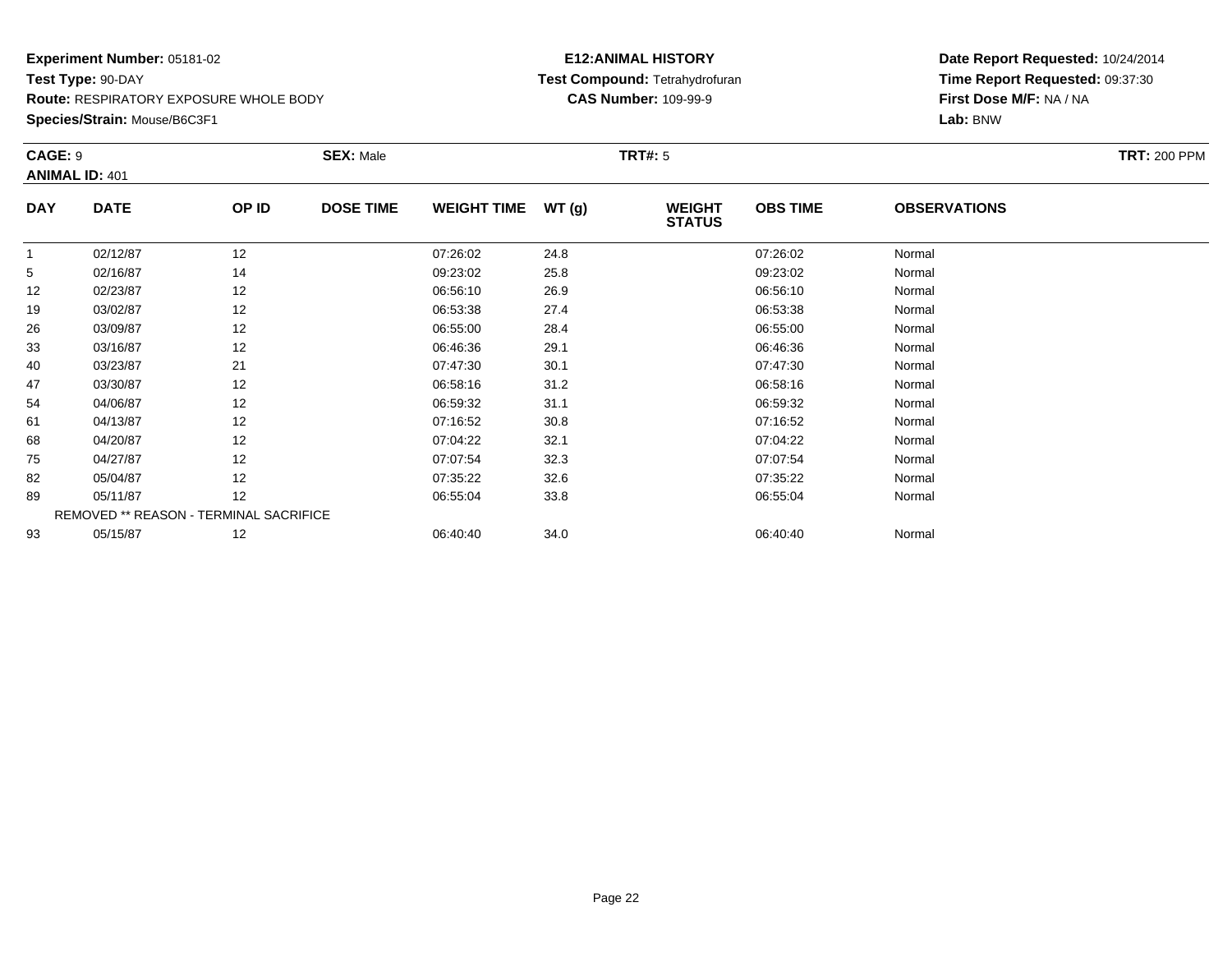### **Species/Strain:** Mouse/B6C3F1

### **E12:ANIMAL HISTORY Test Compound:** Tetrahydrofuran**CAS Number:** 109-99-9

| CAGE: 9    | <b>ANIMAL ID: 402</b> |                                        | <b>SEX: Male</b> |                    |       | <b>TRT#: 5</b>                 |                 |                     | <b>TRT: 200 PPM</b> |
|------------|-----------------------|----------------------------------------|------------------|--------------------|-------|--------------------------------|-----------------|---------------------|---------------------|
| <b>DAY</b> | <b>DATE</b>           | OP ID                                  | <b>DOSE TIME</b> | <b>WEIGHT TIME</b> | WT(g) | <b>WEIGHT</b><br><b>STATUS</b> | <b>OBS TIME</b> | <b>OBSERVATIONS</b> |                     |
|            | 02/12/87              | 12                                     |                  | 07:26:02           | 24.7  |                                | 07:26:02        | Normal              |                     |
| 5          | 02/16/87              | 14                                     |                  | 09:23:02           | 25.9  |                                | 09:23:02        | Normal              |                     |
| 12         | 02/23/87              | 12                                     |                  | 06:56:10           | 27.3  |                                | 06:56:10        | Normal              |                     |
| 19         | 03/02/87              | 12                                     |                  | 06:53:38           | 28.5  |                                | 06:53:38        | Normal              |                     |
| 26         | 03/09/87              | 12                                     |                  | 06:55:00           | 29.0  |                                | 06:55:00        | Normal              |                     |
| 33         | 03/16/87              | 12                                     |                  | 06:46:36           | 30.0  |                                | 06:46:36        | Normal              |                     |
| 40         | 03/23/87              | 21                                     |                  | 07:47:30           | 30.4  |                                | 07:47:30        | Normal              |                     |
| 47         | 03/30/87              | 12                                     |                  | 06:58:16           | 31.8  |                                | 06:58:16        | Normal              |                     |
| 54         | 04/06/87              | 12                                     |                  | 06:59:32           | 32.1  |                                | 06:59:32        | Normal              |                     |
| 61         | 04/13/87              | 12                                     |                  | 07:16:52           | 32.3  |                                | 07:16:52        | Normal              |                     |
| 68         | 04/20/87              | 12                                     |                  | 07:04:22           | 32.7  |                                | 07:04:22        | Normal              |                     |
| 75         | 04/27/87              | 12                                     |                  | 07:07:54           | 33.4  |                                | 07:07:54        | Normal              |                     |
| 82         | 05/04/87              | 12                                     |                  | 07:35:22           | 34.3  |                                | 07:35:22        | Normal              |                     |
| 89         | 05/11/87              | 12                                     |                  | 06:55:04           | 35.3  |                                | 06:55:04        | Normal              |                     |
|            |                       | REMOVED ** REASON - TERMINAL SACRIFICE |                  |                    |       |                                |                 |                     |                     |
| 93         | 05/15/87              | 12                                     |                  | 06:40:40           | 35.9  |                                | 06:40:40        | Normal              |                     |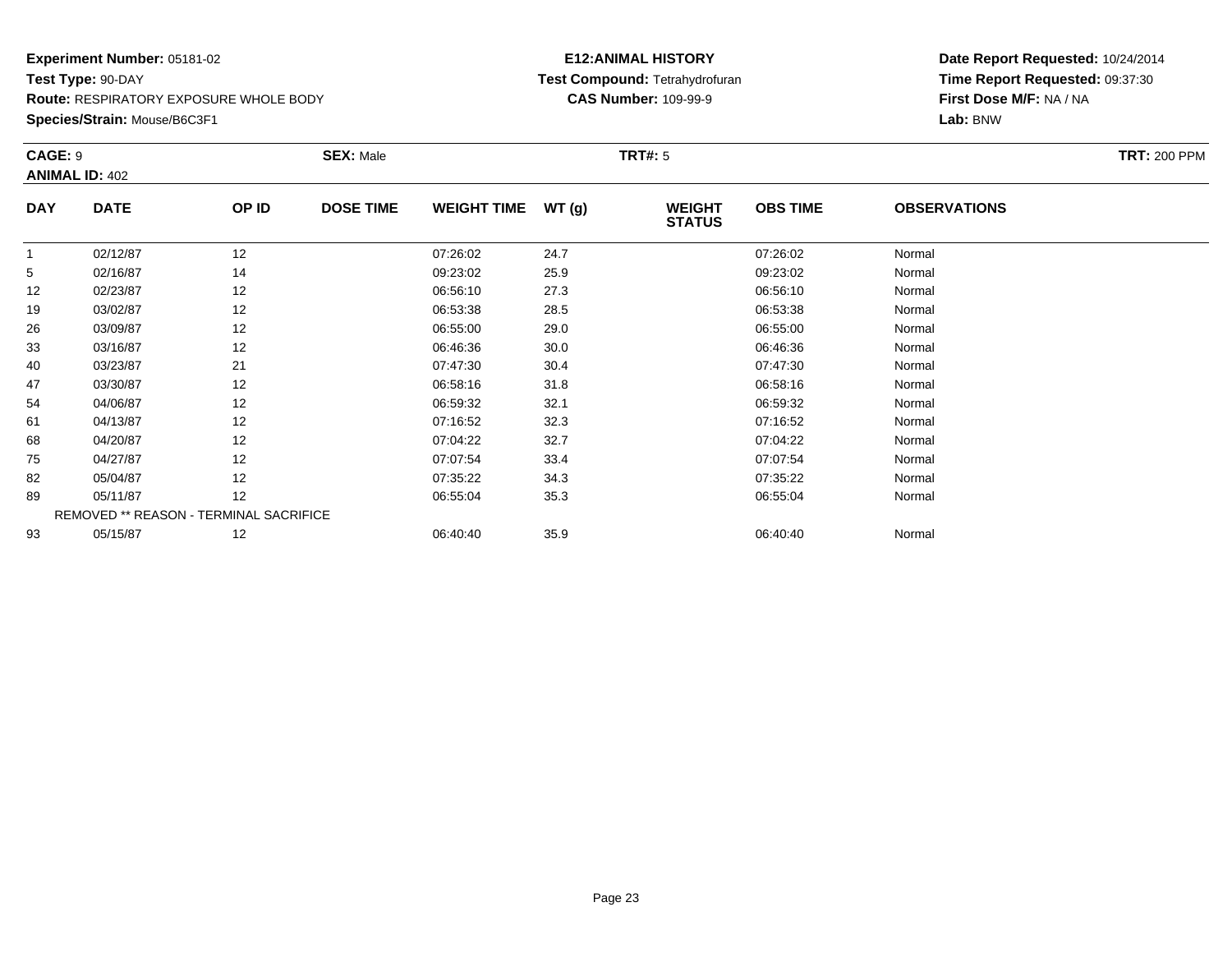**Species/Strain:** Mouse/B6C3F1

#### **E12:ANIMAL HISTORY Test Compound:** Tetrahydrofuran**CAS Number:** 109-99-9

| CAGE: 9    | <b>ANIMAL ID: 403</b>                  |       | <b>SEX: Male</b> |                    |       | <b>TRT#: 5</b>                 |                 |                     | <b>TRT: 200 PPM</b> |
|------------|----------------------------------------|-------|------------------|--------------------|-------|--------------------------------|-----------------|---------------------|---------------------|
| <b>DAY</b> | <b>DATE</b>                            | OP ID | <b>DOSE TIME</b> | <b>WEIGHT TIME</b> | WT(g) | <b>WEIGHT</b><br><b>STATUS</b> | <b>OBS TIME</b> | <b>OBSERVATIONS</b> |                     |
|            | 02/12/87                               | 12    |                  | 07:26:02           | 23.7  |                                | 07:26:02        | Normal              |                     |
| 5          | 02/16/87                               | 14    |                  | 09:23:02           | 24.5  |                                | 09:23:02        | Normal              |                     |
| 12         | 02/23/87                               | 12    |                  | 06:56:10           | 26.0  |                                | 06:56:10        | Normal              |                     |
| 19         | 03/02/87                               | 12    | **NOTE-WET FUR   |                    |       |                                | 06:52:26        |                     |                     |
| 19         | 03/02/87                               | 12    |                  | 06:53:38           | 26.3  |                                | 06:53:38        | <b>Ruffled Fur</b>  |                     |
| 26         | 03/09/87                               | 12    |                  | 06:55:00           | 27.2  |                                | 06:55:00        | Normal              |                     |
| 33         | 03/16/87                               | 12    |                  | 06:46:36           | 27.7  |                                | 06:46:36        | Normal              |                     |
| 40         | 03/23/87                               | 21    |                  | 07:47:30           | 28.2  |                                | 07:47:30        | Normal              |                     |
| 47         | 03/30/87                               | 12    |                  | 06:58:16           | 29.3  |                                | 06:58:16        | Normal              |                     |
| 54         | 04/06/87                               | 12    |                  | 06:59:32           | 29.6  |                                | 06:59:32        | Normal              |                     |
| 61         | 04/13/87                               | 12    |                  | 07:16:52           | 29.0  |                                | 07:16:52        | Normal              |                     |
| 68         | 04/20/87                               | 12    |                  | 07:04:22           | 29.9  |                                | 07:04:22        | Normal              |                     |
| 75         | 04/27/87                               | 12    |                  | 07:07:54           | 30.0  |                                | 07:07:54        | Normal              |                     |
| 82         | 05/04/87                               | 12    |                  | 07:35:22           | 30.7  |                                | 07:35:22        | Normal              |                     |
| 89         | 05/11/87                               | 12    |                  | 06:55:04           | 32.1  |                                | 06:55:04        | Normal              |                     |
|            | REMOVED ** REASON - TERMINAL SACRIFICE |       |                  |                    |       |                                |                 |                     |                     |
| 93         | 05/15/87                               | 12    |                  | 06:40:40           | 33.1  |                                | 06:40:40        | Normal              |                     |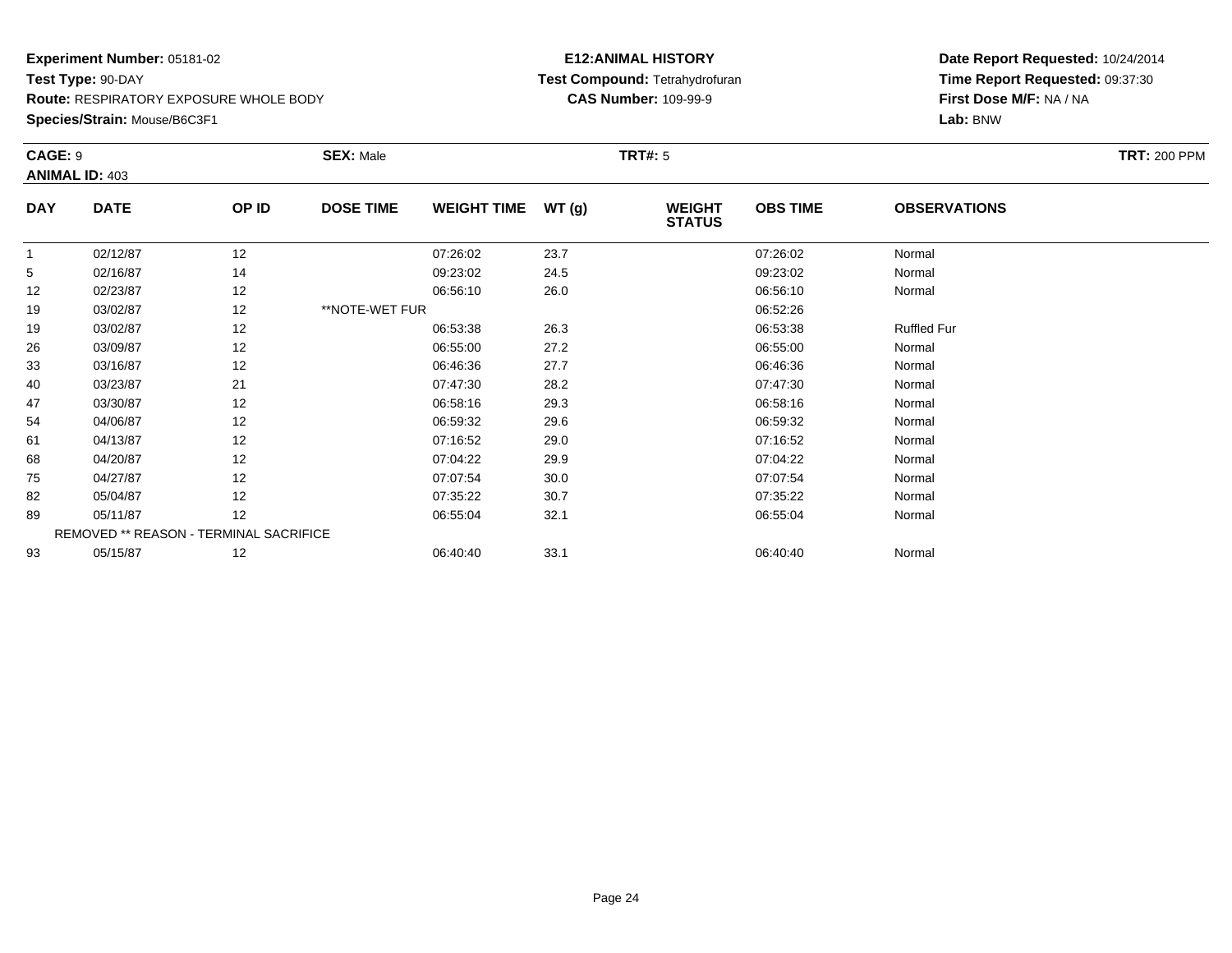### **Experiment Number:** 05181-02**Test Type:** 90-DAY **Route:** RESPIRATORY EXPOSURE WHOLE BODY**Species/Strain:** Mouse/B6C3F1

### **E12:ANIMAL HISTORY Test Compound:** Tetrahydrofuran**CAS Number:** 109-99-9

| CAGE: 9        | <b>ANIMAL ID: 404</b> |                                        | <b>SEX: Male</b> |                    |       | <b>TRT#: 5</b>                 |                 |                     | <b>TRT: 200 PPM</b> |
|----------------|-----------------------|----------------------------------------|------------------|--------------------|-------|--------------------------------|-----------------|---------------------|---------------------|
| <b>DAY</b>     | <b>DATE</b>           | OP ID                                  | <b>DOSE TIME</b> | <b>WEIGHT TIME</b> | WT(g) | <b>WEIGHT</b><br><b>STATUS</b> | <b>OBS TIME</b> | <b>OBSERVATIONS</b> |                     |
| $\overline{1}$ | 02/12/87              | 12                                     |                  | 07:26:02           | 25.7  |                                | 07:26:02        | Normal              |                     |
| 5              | 02/16/87              | 14                                     |                  | 09:23:02           | 25.6  |                                | 09:23:02        | Normal              |                     |
| 12             | 02/23/87              | 12                                     |                  | 06:56:10           | 27.8  |                                | 06:56:10        | Normal              |                     |
| 19             | 03/02/87              | 12                                     |                  | 06:53:38           | 28.9  |                                | 06:53:38        | Normal              |                     |
| 26             | 03/09/87              | 12                                     |                  | 06:55:00           | 29.7  |                                | 06:55:00        | Normal              |                     |
| 33             | 03/16/87              | 12                                     |                  | 06:46:36           | 30.2  |                                | 06:46:36        | Normal              |                     |
| 40             | 03/23/87              | 21                                     |                  | 07:47:30           | 31.1  |                                | 07:47:30        | Normal              |                     |
| 47             | 03/30/87              | 12                                     |                  | 06:58:16           | 32.4  |                                | 06:58:16        | Normal              |                     |
| 54             | 04/06/87              | 12                                     |                  | 06:59:32           | 32.5  |                                | 06:59:32        | Normal              |                     |
| 61             | 04/13/87              | 12                                     |                  | 07:16:52           | 32.8  |                                | 07:16:52        | Normal              |                     |
| 68             | 04/20/87              | 12                                     |                  | 07:04:22           | 33.3  |                                | 07:04:22        | Normal              |                     |
| 75             | 04/27/87              | 12                                     |                  | 07:07:54           | 34.2  |                                | 07:07:54        | Normal              |                     |
| 82             | 05/04/87              | 12                                     |                  | 07:35:22           | 33.6  |                                | 07:35:22        | Normal              |                     |
| 89             | 05/11/87              | 12                                     |                  | 06:55:04           | 36.3  |                                | 06:55:04        | Normal              |                     |
|                |                       | REMOVED ** REASON - TERMINAL SACRIFICE |                  |                    |       |                                |                 |                     |                     |
| 93             | 05/15/87              | 12                                     |                  | 06:40:40           | 36.6  |                                | 06:40:40        | Normal              |                     |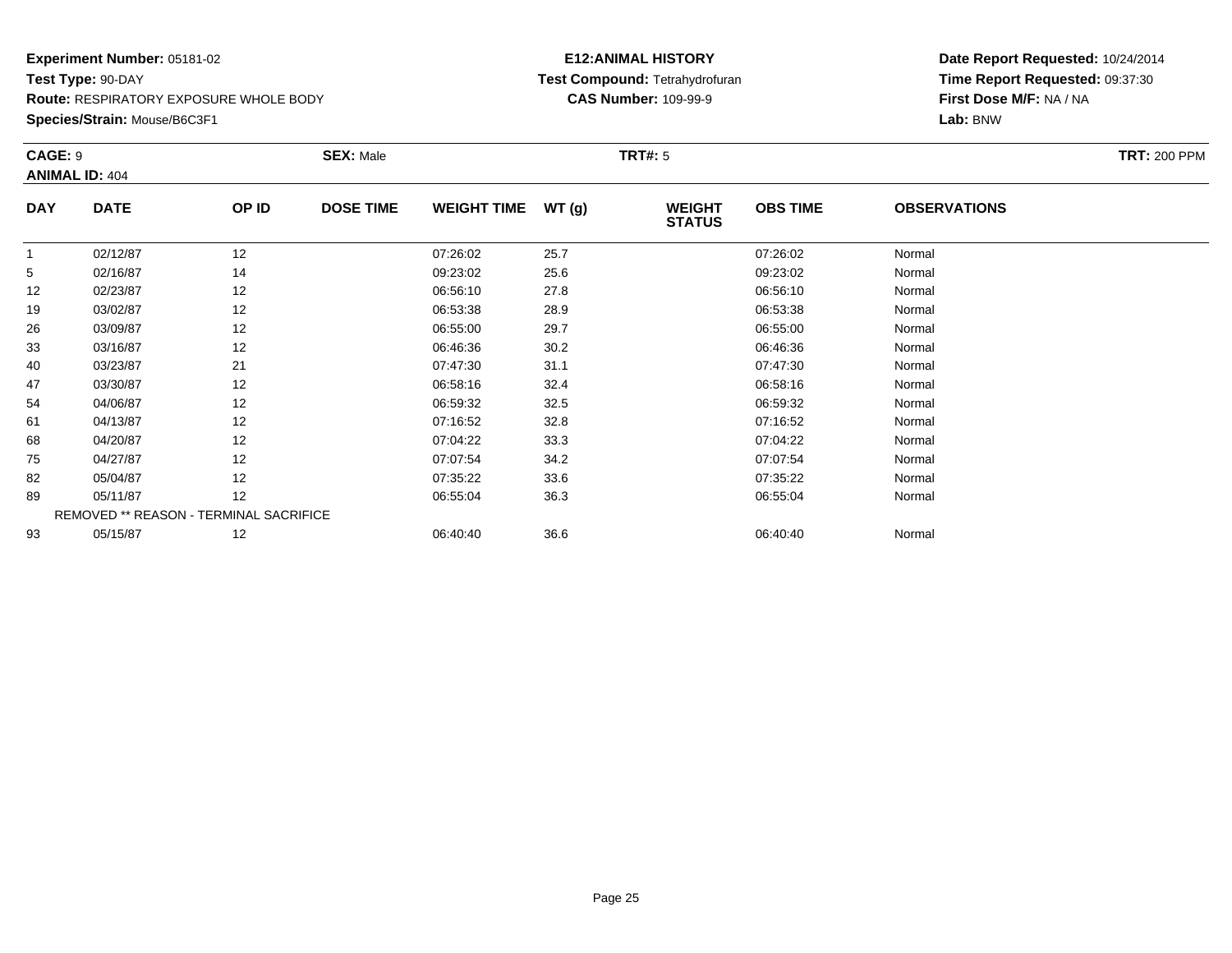### **Species/Strain:** Mouse/B6C3F1

### **E12:ANIMAL HISTORY Test Compound:** Tetrahydrofuran**CAS Number:** 109-99-9

| CAGE: 9      |                                        |       | <b>SEX: Male</b> |                    |       | <b>TRT#:</b> 5                 |                 |                     | <b>TRT: 200 PPM</b> |
|--------------|----------------------------------------|-------|------------------|--------------------|-------|--------------------------------|-----------------|---------------------|---------------------|
|              | <b>ANIMAL ID: 405</b>                  |       |                  |                    |       |                                |                 |                     |                     |
| <b>DAY</b>   | <b>DATE</b>                            | OP ID | <b>DOSE TIME</b> | <b>WEIGHT TIME</b> | WT(g) | <b>WEIGHT</b><br><b>STATUS</b> | <b>OBS TIME</b> | <b>OBSERVATIONS</b> |                     |
| $\mathbf{1}$ | 02/12/87                               | 12    |                  | 07:26:02           | 26.2  |                                | 07:26:02        | Normal              |                     |
| 5            | 02/16/87                               | 14    |                  | 09:23:02           | 26.9  |                                | 09:23:02        | Normal              |                     |
| 12           | 02/23/87                               | 12    |                  | 06:56:10           | 28.2  |                                | 06:56:10        | Normal              |                     |
| 19           | 03/02/87                               | 12    |                  | 06:53:38           | 28.6  |                                | 06:53:38        | Normal              |                     |
| 26           | 03/09/87                               | 12    |                  | 06:55:00           | 29.6  |                                | 06:55:00        | Normal              |                     |
| 33           | 03/16/87                               | 12    |                  | 06:46:36           | 31.2  |                                | 06:46:36        | Normal              |                     |
| 40           | 03/23/87                               | 21    |                  | 07:47:30           | 31.6  |                                | 07:47:30        | Normal              |                     |
| 47           | 03/30/87                               | 12    |                  | 06:58:16           | 33.3  |                                | 06:58:16        | Normal              |                     |
| 54           | 04/06/87                               | 12    |                  | 06:59:32           | 33.9  |                                | 06:59:32        | Normal              |                     |
| 61           | 04/13/87                               | 12    |                  | 07:16:52           | 34.3  |                                | 07:16:52        | Normal              |                     |
| 68           | 04/20/87                               | 12    |                  | 07:04:22           | 35.7  |                                | 07:04:22        | Normal              |                     |
| 75           | 04/27/87                               | 12    |                  | 07:07:54           | 36.4  |                                | 07:07:54        | Normal              |                     |
| 82           | 05/04/87                               | 12    |                  | 07:35:22           | 36.6  |                                | 07:35:22        | Normal              |                     |
| 89           | 05/11/87                               | 12    |                  | 06:55:04           | 38.6  |                                | 06:55:04        | Normal              |                     |
|              | REMOVED ** REASON - TERMINAL SACRIFICE |       |                  |                    |       |                                |                 |                     |                     |
| 93           | 05/15/87                               | 12    |                  | 06:40:40           | 38.3  |                                | 06:40:40        | Normal              |                     |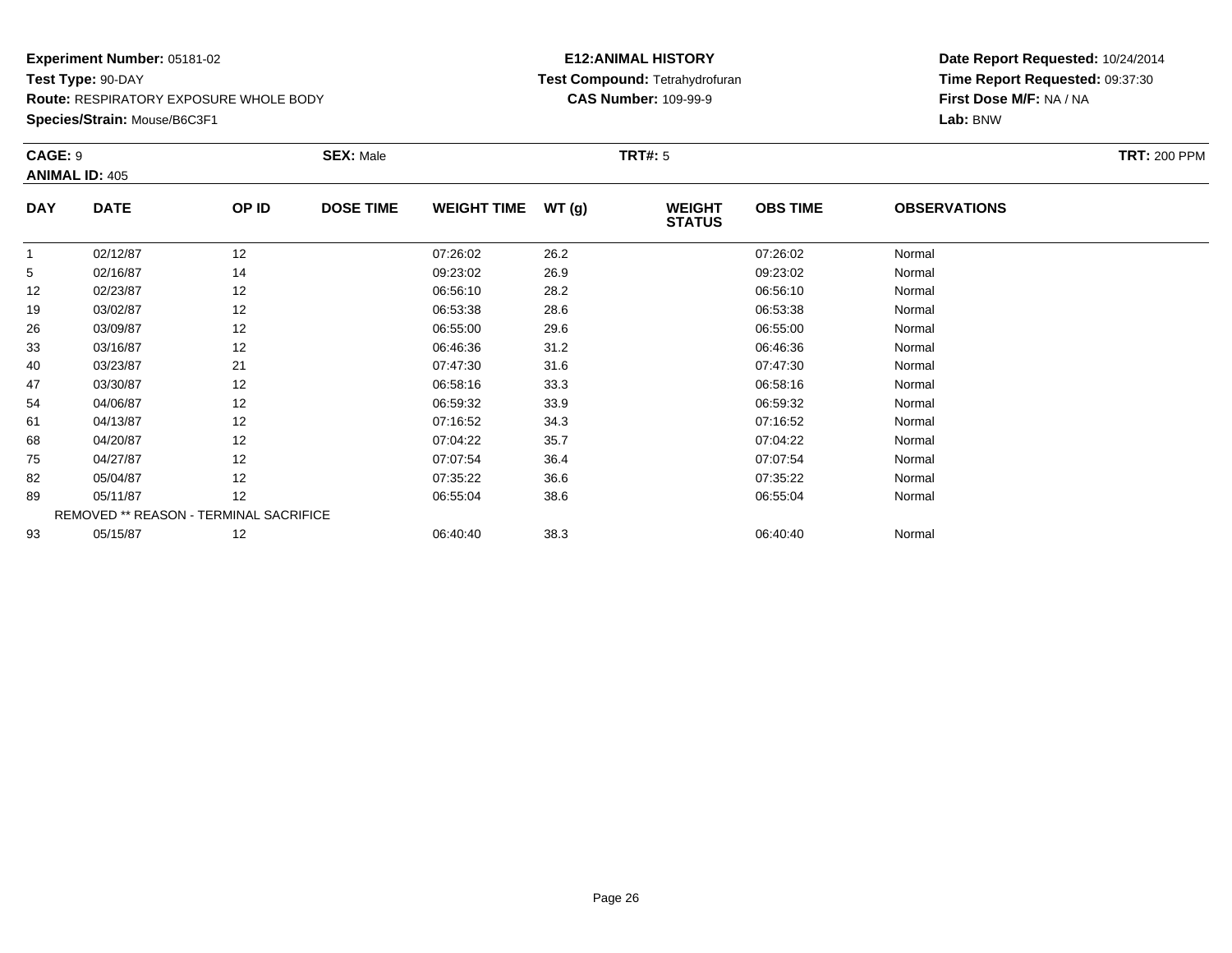**Species/Strain:** Mouse/B6C3F1

#### **E12:ANIMAL HISTORY Test Compound:** Tetrahydrofuran**CAS Number:** 109-99-9

| <b>CAGE: 10</b> |                                        |       | <b>SEX: Male</b> |                    |       | <b>TRT#: 5</b>                 |                 |                                | <b>TRT:</b> 200 PPM |
|-----------------|----------------------------------------|-------|------------------|--------------------|-------|--------------------------------|-----------------|--------------------------------|---------------------|
|                 | <b>ANIMAL ID: 406</b>                  |       |                  |                    |       |                                |                 |                                |                     |
| <b>DAY</b>      | <b>DATE</b>                            | OP ID | <b>DOSE TIME</b> | <b>WEIGHT TIME</b> | WT(g) | <b>WEIGHT</b><br><b>STATUS</b> | <b>OBS TIME</b> | <b>OBSERVATIONS</b>            |                     |
| $\mathbf{1}$    | 02/12/87                               | 12    |                  | 07:27:54           | 24.3  |                                | 07:27:54        | Normal                         |                     |
| 5               | 02/16/87                               | 14    |                  | 09:25:26           | 25.5  |                                | 09:25:26        | Normal                         |                     |
| 12              | 02/23/87                               | 12    |                  | 07:05:00           | 26.8  |                                | 07:05:00        | Normal                         |                     |
| 19              | 03/02/87                               | 12    |                  | 07:02:54           | 27.7  |                                | 07:02:54        | Normal                         |                     |
| 26              | 03/09/87                               | 12    |                  | 07:04:22           | 28.6  |                                | 07:04:22        | Normal                         |                     |
| 33              | 03/16/87                               | 12    |                  | 06:48:38           | 29.8  |                                | 06:48:38        | Normal                         |                     |
| 40              | 03/23/87                               | 21    |                  | 08:17:00           | 30.3  |                                | 08:17:00        | Normal                         |                     |
| 47              | 03/30/87                               | 12    |                  | 07:08:46           | 31.0  |                                | 07:08:46        | Alopecia Body Ventral 3-5 Mm   |                     |
| 54              | 04/06/87                               | 12    |                  | 07:08:24           | 31.3  |                                | 07:08:24        | Normal                         |                     |
| 61              | 04/13/87                               | 12    |                  | 07:25:12           | 32.4  |                                | 07:25:12        | Alopecia Body Ventral 3-5 Mm   |                     |
| 68              | 04/20/87                               | 12    |                  | 07:21:22           | 32.1  |                                | 07:21:22        | Alopecia Body Ventral 16-20 Mm |                     |
| 75              | 04/27/87                               | 12    |                  | 07:17:08           | 32.6  |                                | 07:17:08        | Alopecia Body Ventral 16-20 Mm |                     |
| 82              | 05/04/87                               | 12    |                  | 07:43:42           | 33.5  |                                | 07:43:42        | Alopecia Body Ventral 16-20 Mm |                     |
| 89              | 05/11/87                               | 12    |                  | 07:03:14           | 33.6  |                                | 07:03:14        | Alopecia Body Ventral 21-25 Mm |                     |
|                 | REMOVED ** REASON - TERMINAL SACRIFICE |       |                  |                    |       |                                |                 |                                |                     |
| 93              | 05/15/87                               | 12    |                  | 06:44:24           | 34.2  |                                | 06:44:24        | Alopecia Body Ventral 21-25 Mm |                     |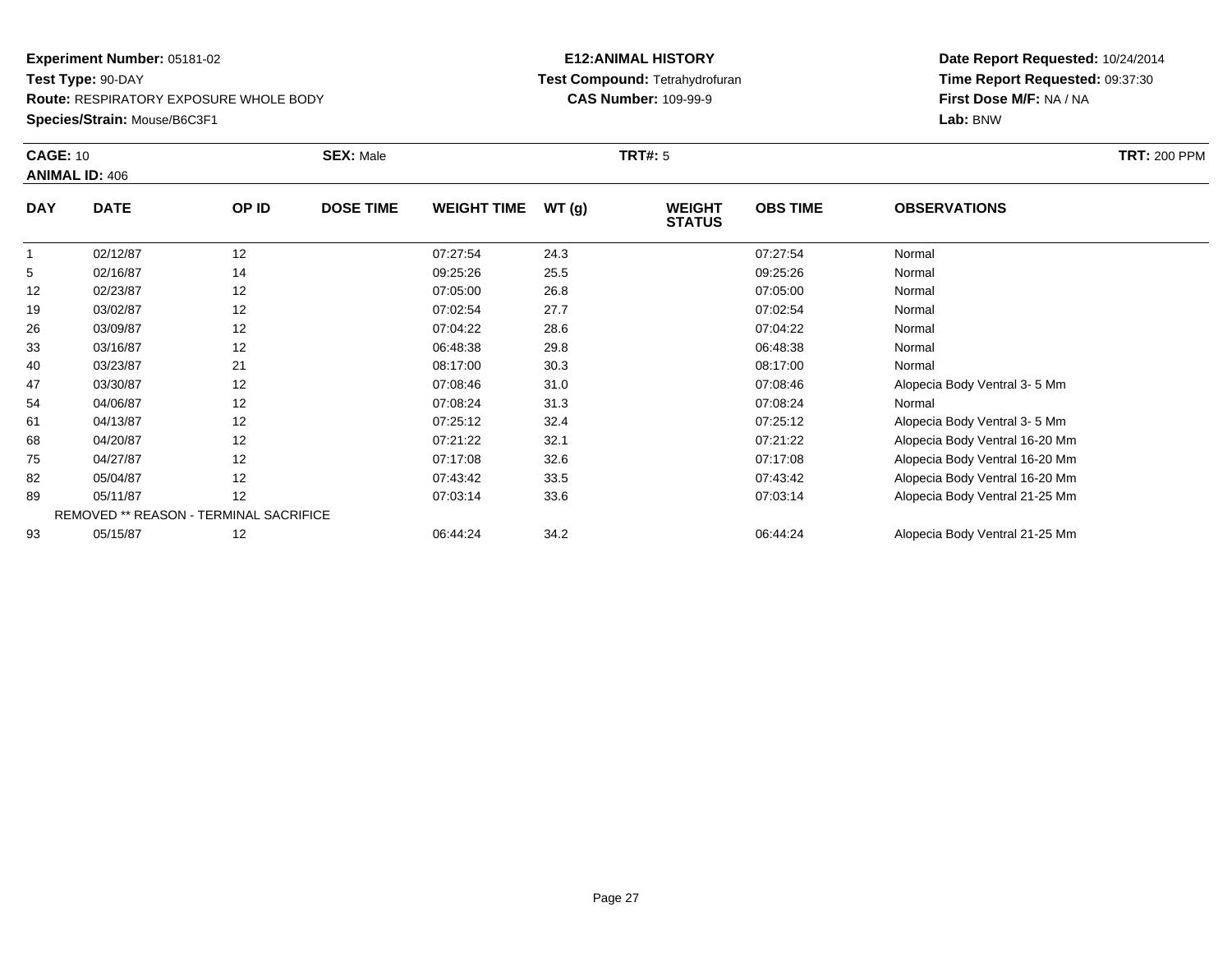### **Species/Strain:** Mouse/B6C3F1

### **E12:ANIMAL HISTORY Test Compound:** Tetrahydrofuran**CAS Number:** 109-99-9

|                | <b>CAGE: 10</b><br><b>ANIMAL ID: 407</b> |       | <b>SEX: Male</b> |                    |       | <b>TRT#:</b> 5                 | <b>TRT: 200 PPM</b> |                                |  |
|----------------|------------------------------------------|-------|------------------|--------------------|-------|--------------------------------|---------------------|--------------------------------|--|
| <b>DAY</b>     | <b>DATE</b>                              | OP ID | <b>DOSE TIME</b> | <b>WEIGHT TIME</b> | WT(g) | <b>WEIGHT</b><br><b>STATUS</b> | <b>OBS TIME</b>     | <b>OBSERVATIONS</b>            |  |
| $\overline{1}$ | 02/12/87                                 | 12    |                  | 07:27:54           | 23.1  |                                | 07:27:54            | Normal                         |  |
| 5              | 02/16/87                                 | 14    |                  | 09:25:26           | 23.6  |                                | 09:25:26            | Normal                         |  |
| 12             | 02/23/87                                 | 12    |                  | 07:05:00           | 26.4  |                                | 07:05:00            | Normal                         |  |
| 19             | 03/02/87                                 | 12    |                  | 07:02:54           | 27.7  |                                | 07:02:54            | Normal                         |  |
| 26             | 03/09/87                                 | 12    |                  | 07:04:22           | 28.6  |                                | 07:04:22            | Normal                         |  |
| 33             | 03/16/87                                 | 12    |                  | 06:48:38           | 31.4  |                                | 06:48:38            | Normal                         |  |
| 40             | 03/23/87                                 | 21    |                  | 08:17:00           | 31.7  |                                | 08:17:00            | Normal                         |  |
| 47             | 03/30/87                                 | 12    |                  | 07:08:46           | 31.3  |                                | 07:08:46            | Normal                         |  |
| 54             | 04/06/87                                 | 12    | **NOTE-WET FUR   |                    |       |                                | 06:59:32            |                                |  |
| 54             | 04/06/87                                 | 12    |                  | 07:08:24           | 30.9  |                                | 07:08:24            | Alopecia Body Ventral 3-5 Mm   |  |
| 61             | 04/13/87                                 | 12    | **NOTE-WET FUR   |                    |       |                                | 07:16:52            |                                |  |
| 61             | 04/13/87                                 | 12    |                  | 07:25:12           | 30.9  |                                | 07:25:12            | Alopecia Body Ventral 11-15 Mm |  |
|                |                                          |       |                  |                    |       |                                |                     | <b>Ruffled Fur</b>             |  |
| 68             | 04/20/87                                 | 12    | **NOTE-WET FUR   |                    |       |                                | 07:04:22            |                                |  |
| 68             | 04/20/87                                 | 12    |                  | 07:21:22           | 32.7  |                                | 07:21:22            | Alopecia Body Ventral 6-10 Mm  |  |
|                |                                          |       |                  |                    |       |                                |                     | <b>Ruffled Fur</b>             |  |
| 75             | 04/27/87                                 | 12    |                  | 07:17:08           | 33.1  |                                | 07:17:08            | Normal                         |  |
| 82             | 05/04/87                                 | 12    |                  | 07:43:42           | 33.3  |                                | 07:43:42            | Alopecia Body Ventral 11-15 Mm |  |
| 89             | 05/11/87                                 | 12    |                  | 07:03:14           | 34.7  |                                | 07:03:14            | Alopecia Body Ventral 16-20 Mm |  |
|                | REMOVED ** REASON - TERMINAL SACRIFICE   |       |                  |                    |       |                                |                     |                                |  |
| 93             | 05/15/87                                 | 12    |                  | 06:44:24           | 35.3  |                                | 06:44:24            | Normal                         |  |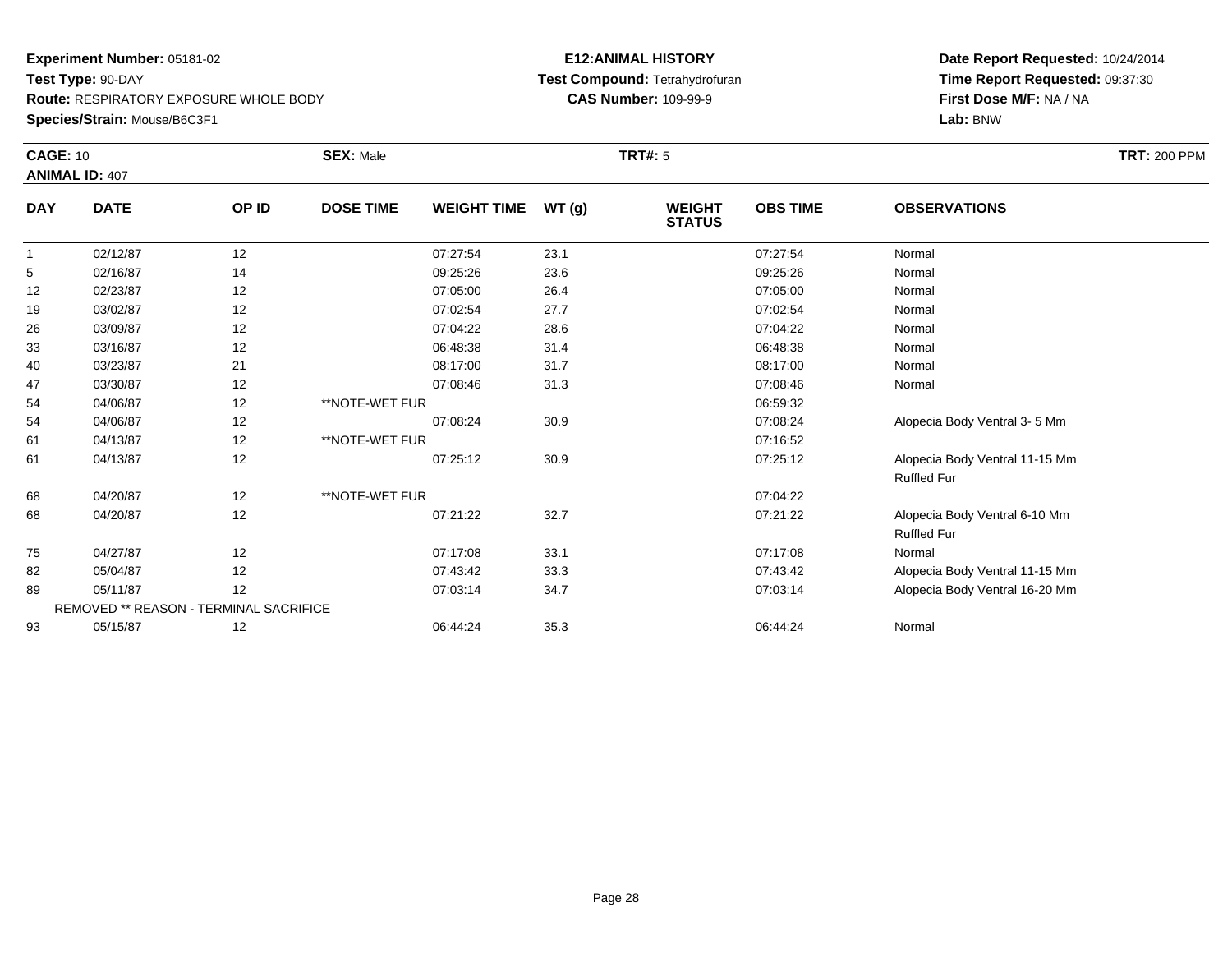**Species/Strain:** Mouse/B6C3F1

### **E12:ANIMAL HISTORY Test Compound:** Tetrahydrofuran**CAS Number:** 109-99-9

| <b>CAGE: 10</b> |                                        |       | <b>SEX: Male</b> |                    |       | <b>TRT#:</b> 5                 |                 |                     | <b>TRT: 200 PPM</b> |
|-----------------|----------------------------------------|-------|------------------|--------------------|-------|--------------------------------|-----------------|---------------------|---------------------|
|                 | <b>ANIMAL ID: 408</b>                  |       |                  |                    |       |                                |                 |                     |                     |
| <b>DAY</b>      | <b>DATE</b>                            | OP ID | <b>DOSE TIME</b> | <b>WEIGHT TIME</b> | WT(g) | <b>WEIGHT</b><br><b>STATUS</b> | <b>OBS TIME</b> | <b>OBSERVATIONS</b> |                     |
| 1               | 02/12/87                               | 12    |                  | 07:27:54           | 24.1  |                                | 07:27:54        | Normal              |                     |
| 5               | 02/16/87                               | 14    |                  | 09:25:26           | 25.5  |                                | 09:25:26        | Normal              |                     |
| 12              | 02/23/87                               | 12    |                  | 07:05:00           | 27.8  |                                | 07:05:00        | Normal              |                     |
| 19              | 03/02/87                               | 12    |                  | 07:02:54           | 28.7  |                                | 07:02:54        | Normal              |                     |
| 26              | 03/09/87                               | 12    |                  | 07:04:22           | 30.1  |                                | 07:04:22        | Normal              |                     |
| 33              | 03/16/87                               | 12    |                  | 06:48:38           | 30.9  |                                | 06:48:38        | Normal              |                     |
| 40              | 03/23/87                               | 21    |                  | 08:17:00           | 31.9  |                                | 08:17:00        | Normal              |                     |
| 47              | 03/30/87                               | 12    |                  | 07:08:46           | 32.8  |                                | 07:08:46        | Normal              |                     |
| 54              | 04/06/87                               | 12    |                  | 07:08:24           | 33.7  |                                | 07:08:24        | Normal              |                     |
| 61              | 04/13/87                               | 12    |                  | 07:25:12           | 33.5  |                                | 07:25:12        | Normal              |                     |
| 68              | 04/20/87                               | 12    |                  | 07:21:22           | 34.2  |                                | 07:21:22        | Normal              |                     |
| 75              | 04/27/87                               | 12    |                  | 07:17:08           | 34.8  |                                | 07:17:08        | Normal              |                     |
| 82              | 05/04/87                               | 12    |                  | 07:43:42           | 36.6  |                                | 07:43:42        | Normal              |                     |
| 89              | 05/11/87                               | 12    |                  | 07:03:14           | 36.4  |                                | 07:03:14        | Normal              |                     |
|                 | REMOVED ** REASON - TERMINAL SACRIFICE |       |                  |                    |       |                                |                 |                     |                     |
| 93              | 05/15/87                               | 12    |                  | 06:44:24           | 36.9  |                                | 06:44:24        | Normal              |                     |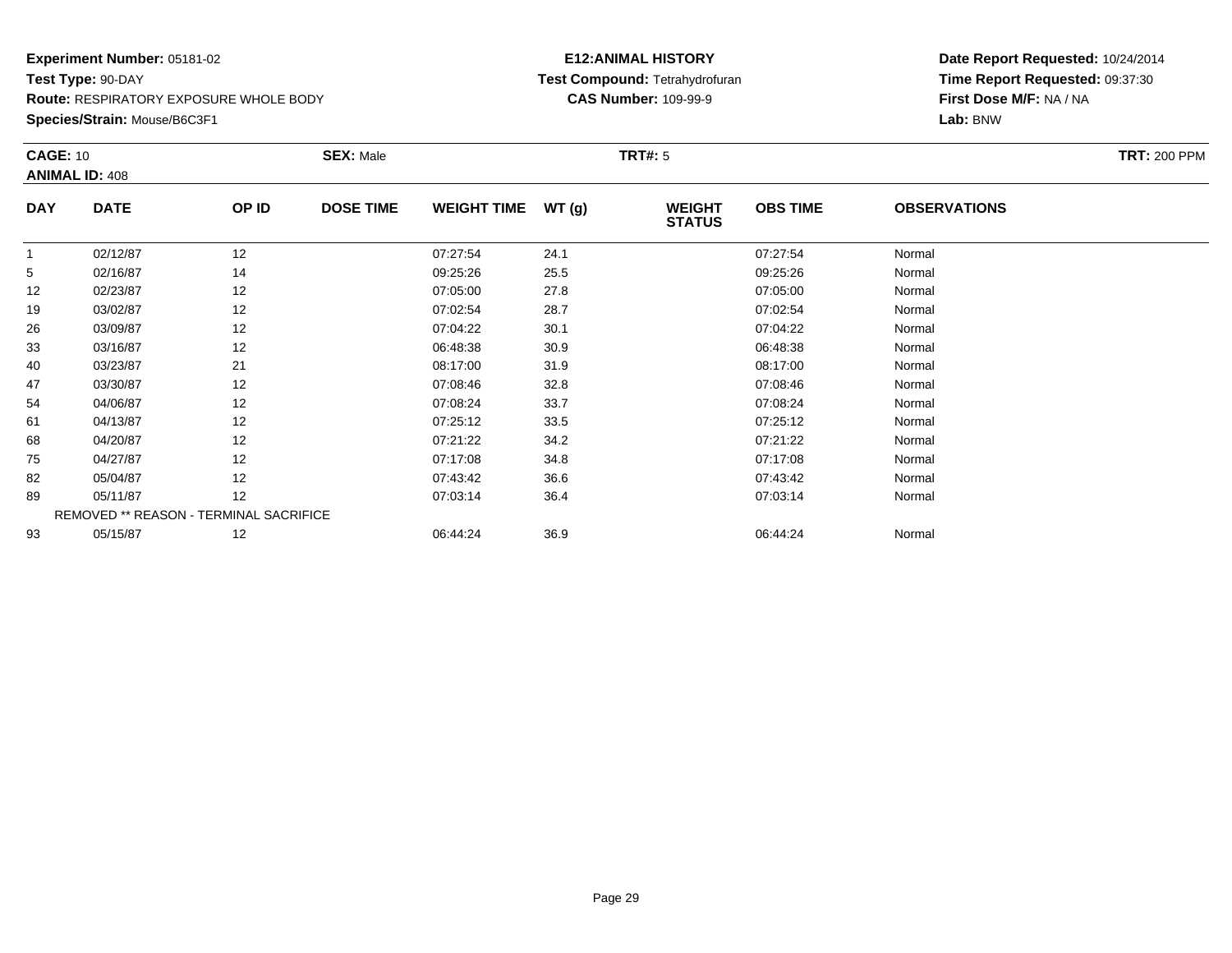**Species/Strain:** Mouse/B6C3F1

### **E12:ANIMAL HISTORY Test Compound:** Tetrahydrofuran**CAS Number:** 109-99-9

| <b>CAGE: 10</b> | <b>ANIMAL ID: 409</b>                  |       | <b>SEX: Male</b> |                    |       | <b>TRT#:</b> 5                 |                 |                     | <b>TRT: 200 PPM</b> |
|-----------------|----------------------------------------|-------|------------------|--------------------|-------|--------------------------------|-----------------|---------------------|---------------------|
| <b>DAY</b>      | <b>DATE</b>                            | OP ID | <b>DOSE TIME</b> | <b>WEIGHT TIME</b> | WT(g) | <b>WEIGHT</b><br><b>STATUS</b> | <b>OBS TIME</b> | <b>OBSERVATIONS</b> |                     |
|                 | 02/12/87                               | 12    |                  | 07:27:54           | 24.7  |                                | 07:27:54        | Normal              |                     |
| 5               | 02/16/87                               | 14    |                  | 09:25:26           | 26.5  |                                | 09:25:26        | Normal              |                     |
| 12              | 02/23/87                               | 12    |                  | 07:05:00           | 27.8  |                                | 07:05:00        | Normal              |                     |
| 19              | 03/02/87                               | 12    |                  | 07:02:54           | 29.2  |                                | 07:02:54        | Normal              |                     |
| 26              | 03/09/87                               | 12    |                  | 07:04:22           | 29.6  |                                | 07:04:22        | Normal              |                     |
| 33              | 03/16/87                               | 12    |                  | 06:48:38           | 30.4  |                                | 06:48:38        | Normal              |                     |
| 40              | 03/23/87                               | 21    |                  | 08:17:00           | 31.2  |                                | 08:17:00        | Normal              |                     |
| 47              | 03/30/87                               | 12    |                  | 07:08:46           | 31.8  |                                | 07:08:46        | Normal              |                     |
| 54              | 04/06/87                               | 12    |                  | 07:08:24           | 32.1  |                                | 07:08:24        | Normal              |                     |
| 61              | 04/13/87                               | 12    |                  | 07:25:12           | 31.7  |                                | 07:25:12        | Normal              |                     |
| 68              | 04/20/87                               | 12    |                  | 07:21:22           | 33.2  |                                | 07:21:22        | Normal              |                     |
| 75              | 04/27/87                               | 12    |                  | 07:17:08           | 32.7  |                                | 07:17:08        | Normal              |                     |
| 82              | 05/04/87                               | 12    |                  | 07:43:42           | 33.6  |                                | 07:43:42        | Normal              |                     |
| 89              | 05/11/87                               | 12    |                  | 07:03:14           | 34.0  |                                | 07:03:14        | Normal              |                     |
|                 | REMOVED ** REASON - TERMINAL SACRIFICE |       |                  |                    |       |                                |                 |                     |                     |
| 93              | 05/15/87                               | 12    |                  | 06:44:24           | 34.1  |                                | 06:44:24        | Normal              |                     |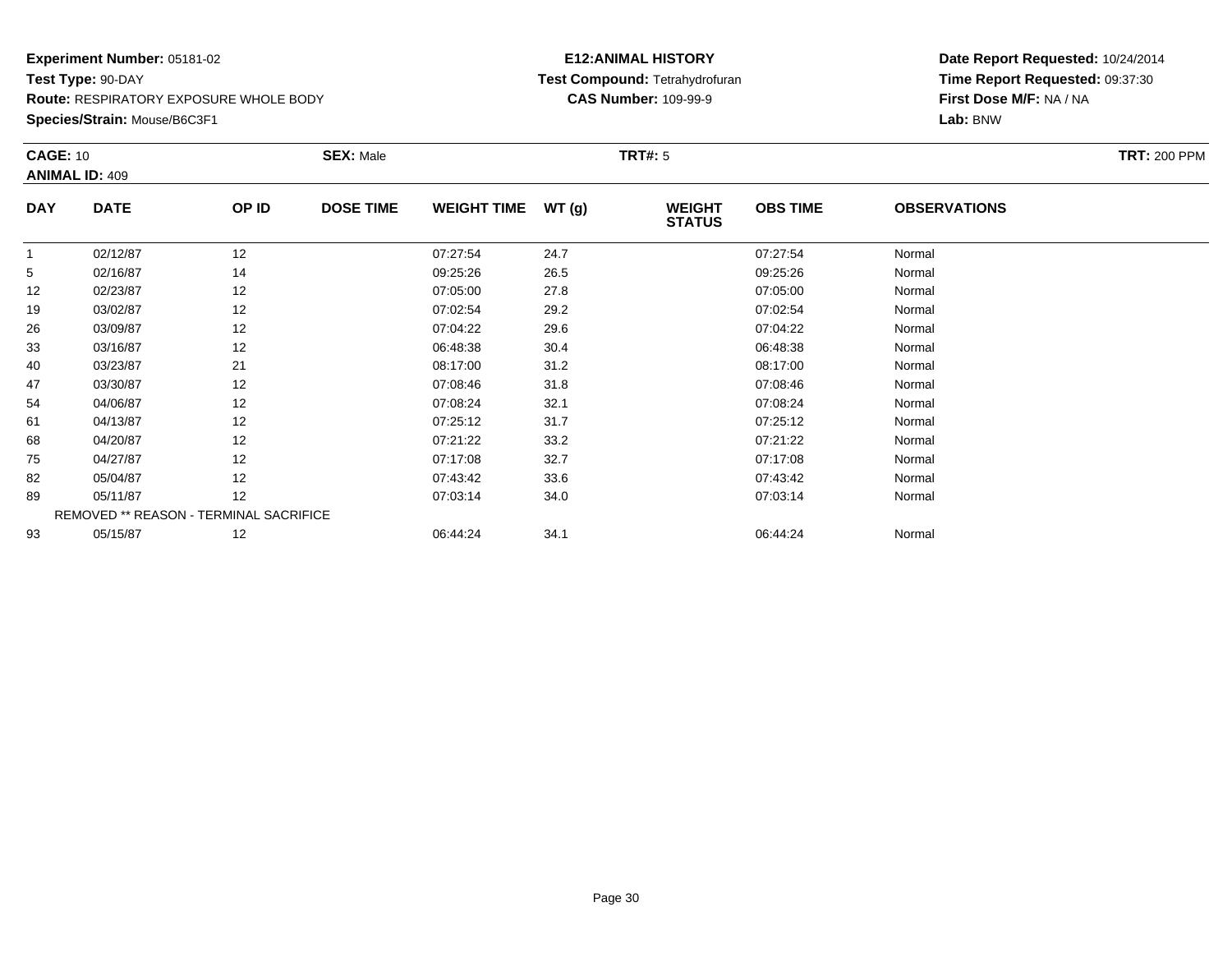**Species/Strain:** Mouse/B6C3F1

### **E12:ANIMAL HISTORY Test Compound:** Tetrahydrofuran**CAS Number:** 109-99-9

| <b>CAGE: 10</b> | <b>ANIMAL ID: 410</b>                  |       | <b>SEX: Male</b> |                    |       | <b>TRT#: 5</b>                 |                 |                     | <b>TRT: 200 PPM</b> |
|-----------------|----------------------------------------|-------|------------------|--------------------|-------|--------------------------------|-----------------|---------------------|---------------------|
| <b>DAY</b>      | <b>DATE</b>                            | OP ID | <b>DOSE TIME</b> | <b>WEIGHT TIME</b> | WT(g) | <b>WEIGHT</b><br><b>STATUS</b> | <b>OBS TIME</b> | <b>OBSERVATIONS</b> |                     |
| $\mathbf{1}$    | 02/12/87                               | 12    |                  | 07:27:54           | 25.8  |                                | 07:27:54        | Normal              |                     |
| 5               | 02/16/87                               | 14    |                  | 09:25:26           | 27.2  |                                | 09:25:26        | Normal              |                     |
| 12              | 02/23/87                               | 12    | **NOTE-WET FUR   |                    |       |                                | 06:56:10        |                     |                     |
| 12              | 02/23/87                               | 12    |                  | 07:05:00           | 29.7  |                                | 07:05:00        | <b>Ruffled Fur</b>  |                     |
| 19              | 03/02/87                               | 12    | **NOTE-WET FUR   |                    |       |                                | 06:53:38        |                     |                     |
| 19              | 03/02/87                               | 12    |                  | 07:02:54           | 31.6  |                                | 07:02:54        | <b>Ruffled Fur</b>  |                     |
| 26              | 03/09/87                               | 12    | **NOTE-WET FUR   |                    |       |                                | 06:55:00        |                     |                     |
| 26              | 03/09/87                               | 12    |                  | 07:04:22           | 32.3  |                                | 07:04:22        | <b>Ruffled Fur</b>  |                     |
| 33              | 03/16/87                               | 12    | **NOTE-WET FUR   |                    |       |                                | 06:46:36        |                     |                     |
| 33              | 03/16/87                               | 12    |                  | 06:48:38           | 33.1  |                                | 06:48:38        | Normal              |                     |
| 40              | 03/23/87                               | 21    |                  | 08:17:00           | 33.6  |                                | 08:17:00        | Normal              |                     |
| 47              | 03/30/87                               | 12    | **NOTE-WET FUR   |                    |       |                                | 06:58:16        |                     |                     |
| 47              | 03/30/87                               | 12    |                  | 07:08:46           | 34.4  |                                | 07:08:46        | <b>Ruffled Fur</b>  |                     |
| 54              | 04/06/87                               | 12    | **NOTE-WET FUR   |                    |       |                                | 06:59:32        |                     |                     |
| 54              | 04/06/87                               | 12    |                  | 07:08:24           | 34.5  |                                | 07:08:24        | <b>Ruffled Fur</b>  |                     |
| 61              | 04/13/87                               | 12    |                  | 07:25:12           | 34.4  |                                | 07:25:12        | Normal              |                     |
| 68              | 04/20/87                               | 12    |                  | 07:21:22           | 35.9  |                                | 07:21:22        | Normal              |                     |
| 75              | 04/27/87                               | 12    |                  | 07:17:08           | 37.5  |                                | 07:17:08        | Normal              |                     |
| 82              | 05/04/87                               | 12    |                  | 07:43:42           | 36.8  |                                | 07:43:42        | Normal              |                     |
| 89              | 05/11/87                               | 12    |                  | 07:03:14           | 38.5  |                                | 07:03:14        | Normal              |                     |
|                 | REMOVED ** REASON - TERMINAL SACRIFICE |       |                  |                    |       |                                |                 |                     |                     |
| 93              | 05/15/87                               | 12    |                  | 06:44:24           | 40.0  |                                | 06:44:24        | Normal              |                     |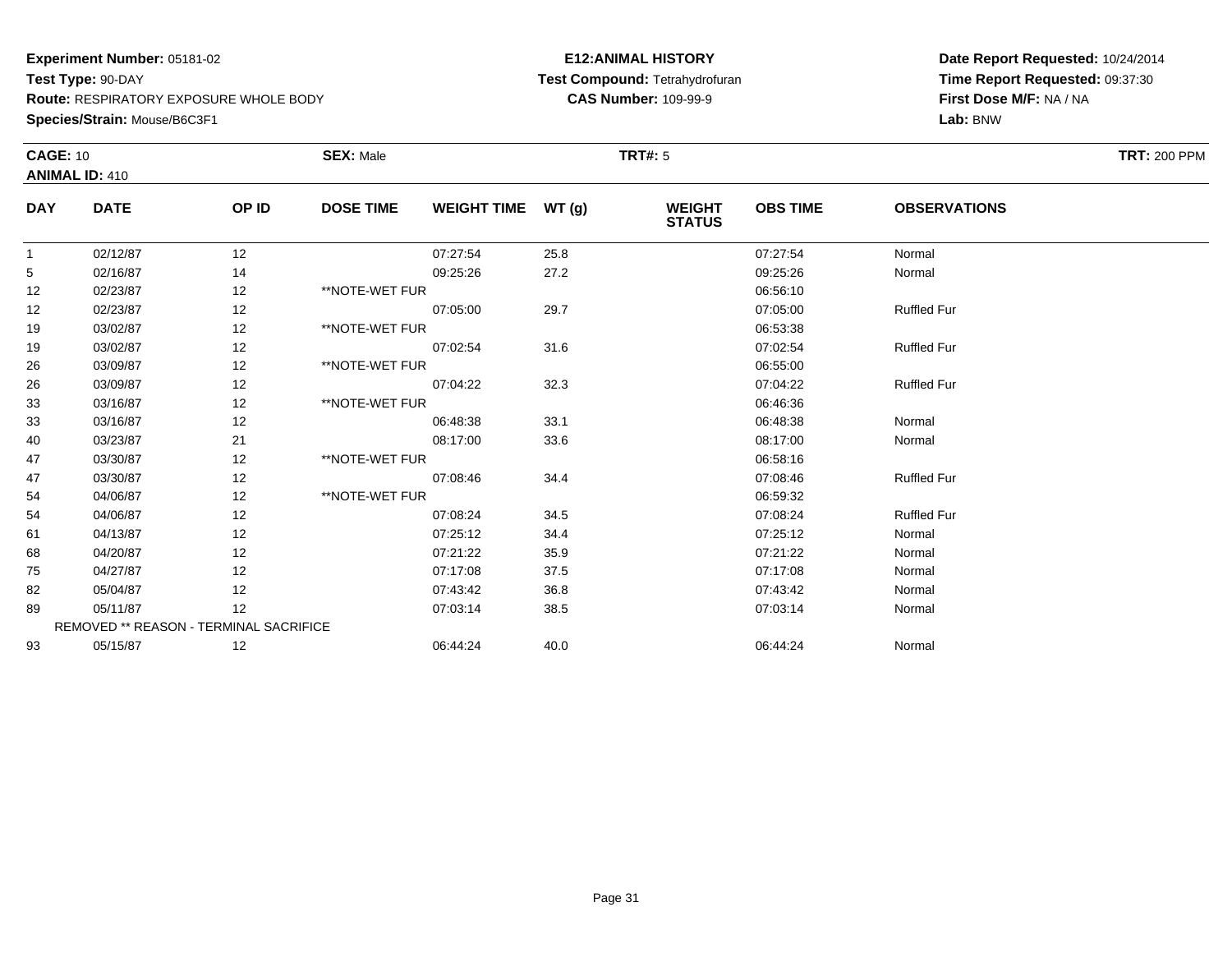**Species/Strain:** Mouse/B6C3F1

### **E12:ANIMAL HISTORY Test Compound:** Tetrahydrofuran**CAS Number:** 109-99-9

| <b>CAGE: 13</b> | <b>ANIMAL ID: 601</b>                  |       | <b>SEX: Male</b> |                    |       | <b>TRT#:</b> 7                 |                 |                     | <b>TRT: 600 PPM</b> |
|-----------------|----------------------------------------|-------|------------------|--------------------|-------|--------------------------------|-----------------|---------------------|---------------------|
| <b>DAY</b>      | <b>DATE</b>                            | OP ID | <b>DOSE TIME</b> | <b>WEIGHT TIME</b> | WT(g) | <b>WEIGHT</b><br><b>STATUS</b> | <b>OBS TIME</b> | <b>OBSERVATIONS</b> |                     |
| 1               | 02/12/87                               | 12    |                  | 07:29:24           | 24.1  |                                | 07:29:24        | Normal              |                     |
| 5               | 02/16/87                               | 14    |                  | 09:29:44           | 25.5  |                                | 09:29:44        | Normal              |                     |
| 12              | 02/23/87                               | 12    |                  | 07:08:50           | 26.5  |                                | 07:08:50        | Normal              |                     |
| 19              | 03/02/87                               | 12    |                  | 07:06:46           | 28.0  |                                | 07:06:46        | Normal              |                     |
| 26              | 03/09/87                               | 12    |                  | 07:08:04           | 28.7  |                                | 07:08:04        | Normal              |                     |
| 33              | 03/16/87                               | 12    |                  | 06:52:26           | 29.4  |                                | 06:52:26        | Normal              |                     |
| 40              | 03/23/87                               | 21    |                  | 08:22:04           | 30.2  |                                | 08:22:04        | Normal              |                     |
| 47              | 03/30/87                               | 12    |                  | 07:14:04           | 31.2  |                                | 07:14:04        | Normal              |                     |
| 54              | 04/06/87                               | 12    |                  | 07:12:14           | 31.2  |                                | 07:12:14        | Normal              |                     |
| 61              | 04/13/87                               | 12    |                  | 07:29:18           | 31.5  |                                | 07:29:18        | Normal              |                     |
| 68              | 04/20/87                               | 12    |                  | 07:26:06           | 33.0  |                                | 07:26:06        | Normal              |                     |
| 75              | 04/27/87                               | 12    |                  | 07:20:52           | 34.1  |                                | 07:20:52        | Normal              |                     |
| 82              | 05/04/87                               | 12    |                  | 07:47:22           | 33.2  |                                | 07:47:22        | Normal              |                     |
| 89              | 05/11/87                               | 12    |                  | 07:07:18           | 35.6  |                                | 07:07:18        | Normal              |                     |
|                 | REMOVED ** REASON - TERMINAL SACRIFICE |       |                  |                    |       |                                |                 |                     |                     |
| 93              | 05/15/87                               | 12    |                  | 06:46:44           | 35.8  |                                | 06:46:44        | Normal              |                     |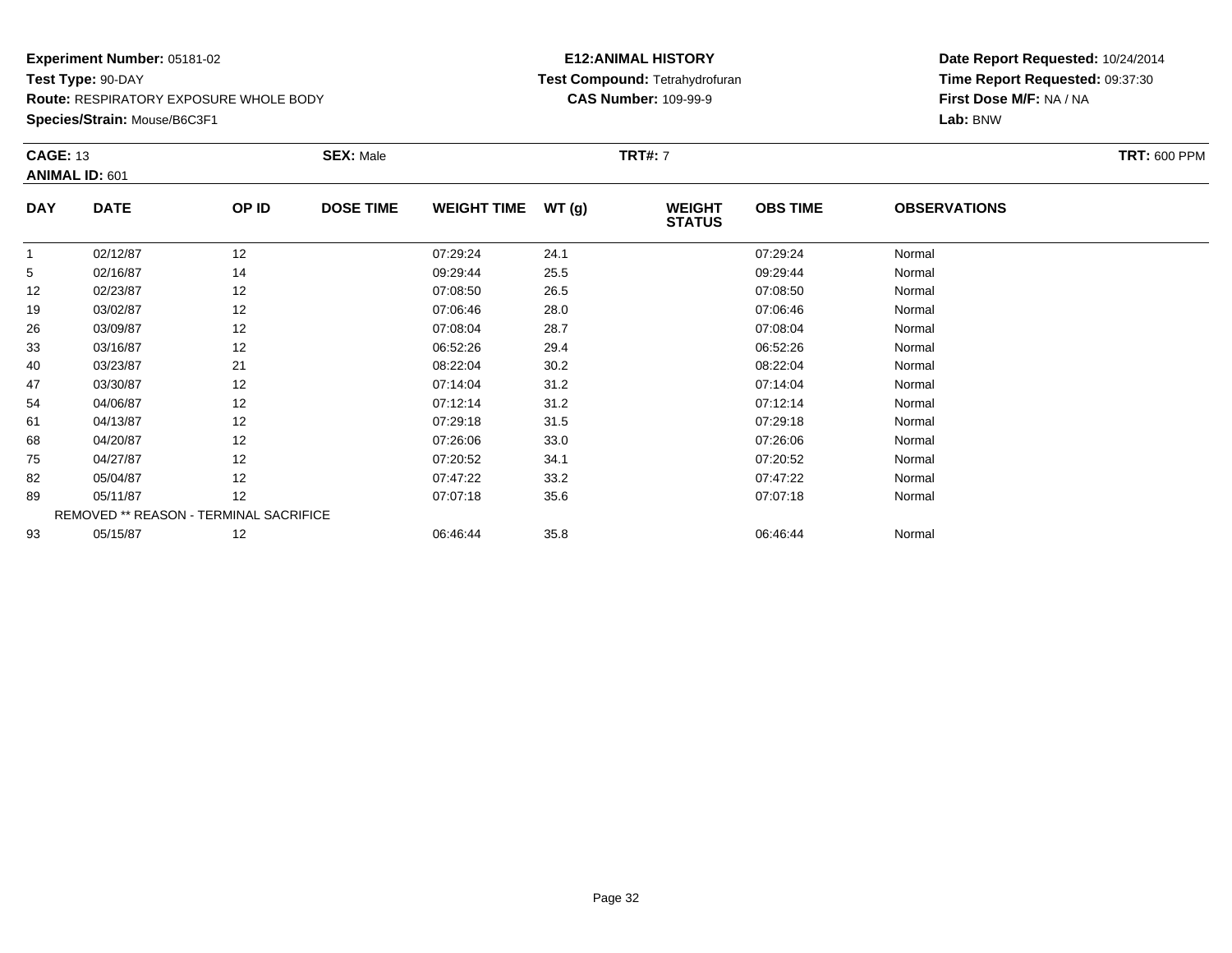**Species/Strain:** Mouse/B6C3F1

### **E12:ANIMAL HISTORY Test Compound:** Tetrahydrofuran**CAS Number:** 109-99-9

| <b>CAGE: 13</b> | <b>ANIMAL ID: 602</b>                  |       | <b>SEX: Male</b> |                    |       | <b>TRT#: 7</b>                 |                 |                     | <b>TRT: 600 PPM</b> |
|-----------------|----------------------------------------|-------|------------------|--------------------|-------|--------------------------------|-----------------|---------------------|---------------------|
|                 |                                        |       |                  |                    |       |                                |                 |                     |                     |
| <b>DAY</b>      | <b>DATE</b>                            | OP ID | <b>DOSE TIME</b> | <b>WEIGHT TIME</b> | WT(g) | <b>WEIGHT</b><br><b>STATUS</b> | <b>OBS TIME</b> | <b>OBSERVATIONS</b> |                     |
| $\mathbf{1}$    | 02/12/87                               | 12    |                  | 07:29:24           | 25.5  |                                | 07:29:24        | Normal              |                     |
| 5               | 02/16/87                               | 14    |                  | 09:29:44           | 27.0  |                                | 09:29:44        | Normal              |                     |
| 12              | 02/23/87                               | 12    |                  | 07:08:50           | 28.7  |                                | 07:08:50        | Normal              |                     |
| 19              | 03/02/87                               | 12    | **NOTE-WET FUR   |                    |       |                                | 07:05:34        |                     |                     |
| 19              | 03/02/87                               | 12    |                  | 07:06:46           | 30.7  |                                | 07:06:46        | <b>Ruffled Fur</b>  |                     |
| 26              | 03/09/87                               | 12    |                  | 07:08:04           | 31.8  |                                | 07:08:04        | Normal              |                     |
| 33              | 03/16/87                               | 12    |                  | 06:52:26           | 32.9  |                                | 06:52:26        | Normal              |                     |
| 40              | 03/23/87                               | 21    |                  | 08:22:04           | 34.1  |                                | 08:22:04        | Normal              |                     |
| 47              | 03/30/87                               | 12    |                  | 07:14:04           | 33.8  |                                | 07:14:04        | Normal              |                     |
| 54              | 04/06/87                               | 12    | **NOTE-WET FUR   |                    |       |                                | 07:11:06        |                     |                     |
| 54              | 04/06/87                               | 12    |                  | 07:12:14           | 35.1  |                                | 07:12:14        | <b>Ruffled Fur</b>  |                     |
| 61              | 04/13/87                               | 12    |                  | 07:29:18           | 35.8  |                                | 07:29:18        | Normal              |                     |
| 68              | 04/20/87                               | 12    |                  | 07:26:06           | 37.0  |                                | 07:26:06        | Normal              |                     |
| 75              | 04/27/87                               | 12    |                  | 07:20:52           | 37.6  |                                | 07:20:52        | Normal              |                     |
| 82              | 05/04/87                               | 12    |                  | 07:47:22           | 37.9  |                                | 07:47:22        | Normal              |                     |
| 89              | 05/11/87                               | 12    |                  | 07:07:18           | 39.9  |                                | 07:07:18        | Normal              |                     |
|                 | REMOVED ** REASON - TERMINAL SACRIFICE |       |                  |                    |       |                                |                 |                     |                     |
| 93              | 05/15/87                               | 12    |                  | 06:46:44           | 39.8  |                                | 06:46:44        | Normal              |                     |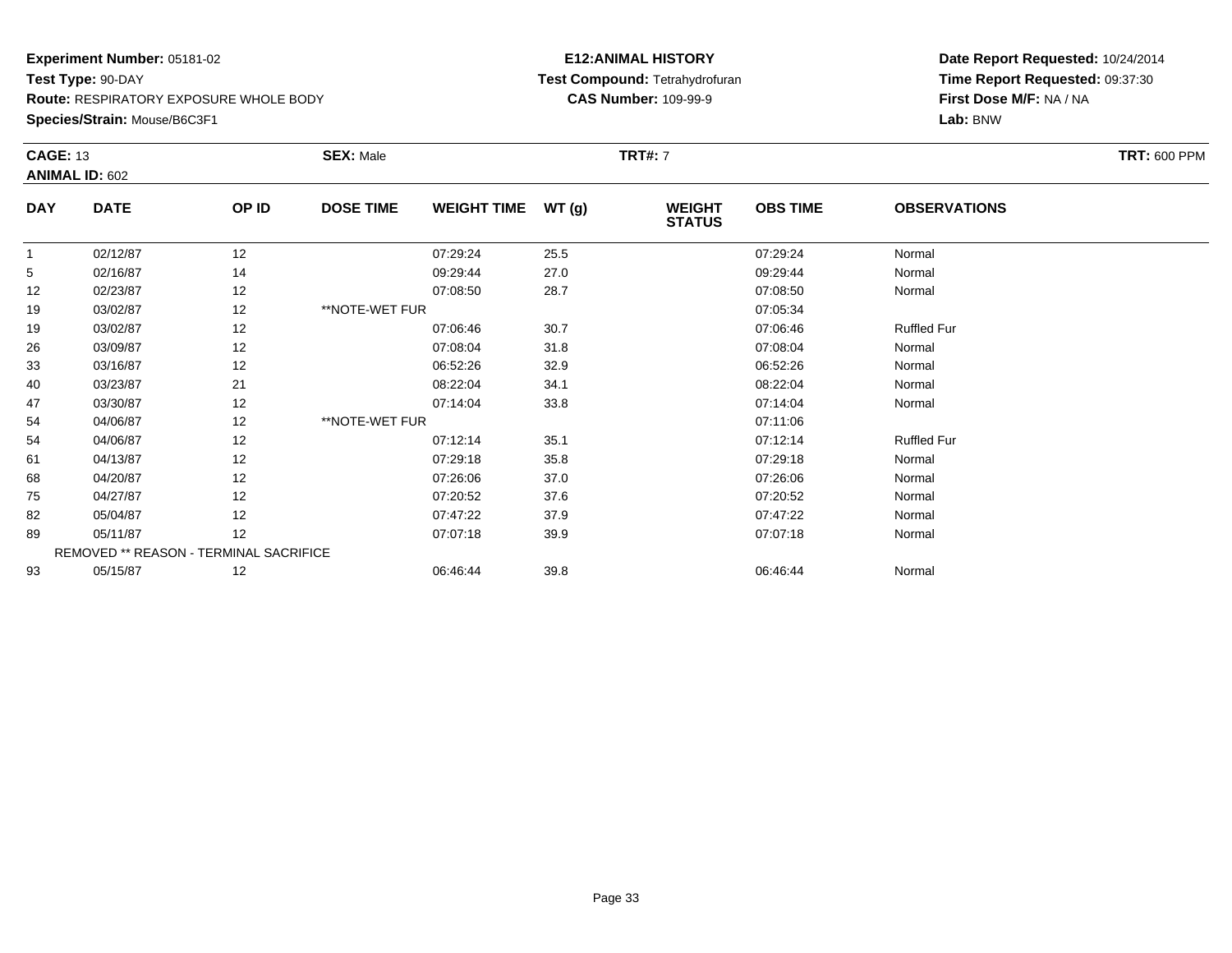**Species/Strain:** Mouse/B6C3F1

### **E12:ANIMAL HISTORY Test Compound:** Tetrahydrofuran**CAS Number:** 109-99-9

| <b>CAGE: 13</b> | ANIMAL ID: 603                         |       | <b>SEX: Male</b> |                    |       | <b>TRT#:</b> 7                 |                 |                     | <b>TRT: 600 PPM</b> |
|-----------------|----------------------------------------|-------|------------------|--------------------|-------|--------------------------------|-----------------|---------------------|---------------------|
| <b>DAY</b>      | <b>DATE</b>                            | OP ID | <b>DOSE TIME</b> | <b>WEIGHT TIME</b> | WT(g) | <b>WEIGHT</b><br><b>STATUS</b> | <b>OBS TIME</b> | <b>OBSERVATIONS</b> |                     |
| 1               | 02/12/87                               | 12    |                  | 07:29:24           | 24.4  |                                | 07:29:24        | Normal              |                     |
| 5               | 02/16/87                               | 14    |                  | 09:29:44           | 25.2  |                                | 09:29:44        | Normal              |                     |
| 12              | 02/23/87                               | 12    |                  | 07:08:50           | 26.5  |                                | 07:08:50        | Normal              |                     |
| 19              | 03/02/87                               | 12    |                  | 07:06:46           | 27.7  |                                | 07:06:46        | Normal              |                     |
| 26              | 03/09/87                               | 12    |                  | 07:08:04           | 29.2  |                                | 07:08:04        | Normal              |                     |
| 33              | 03/16/87                               | 12    |                  | 06:52:26           | 29.8  |                                | 06:52:26        | Normal              |                     |
| 40              | 03/23/87                               | 21    |                  | 08:22:04           | 31.2  |                                | 08:22:04        | Normal              |                     |
| 47              | 03/30/87                               | 12    |                  | 07:14:04           | 31.7  |                                | 07:14:04        | Normal              |                     |
| 54              | 04/06/87                               | 12    |                  | 07:12:14           | 32.2  |                                | 07:12:14        | Normal              |                     |
| 61              | 04/13/87                               | 12    |                  | 07:29:18           | 33.5  |                                | 07:29:18        | Normal              |                     |
| 68              | 04/20/87                               | 12    |                  | 07:26:06           | 33.6  |                                | 07:26:06        | Normal              |                     |
| 75              | 04/27/87                               | 12    |                  | 07:20:52           | 35.1  |                                | 07:20:52        | Normal              |                     |
| 82              | 05/04/87                               | 12    |                  | 07:47:22           | 35.0  |                                | 07:47:22        | Normal              |                     |
| 89              | 05/11/87                               | 12    |                  | 07:07:18           | 36.7  |                                | 07:07:18        | Normal              |                     |
|                 | REMOVED ** REASON - TERMINAL SACRIFICE |       |                  |                    |       |                                |                 |                     |                     |
| 93              | 05/15/87                               | 12    |                  | 06:46:44           | 36.4  |                                | 06:46:44        | Normal              |                     |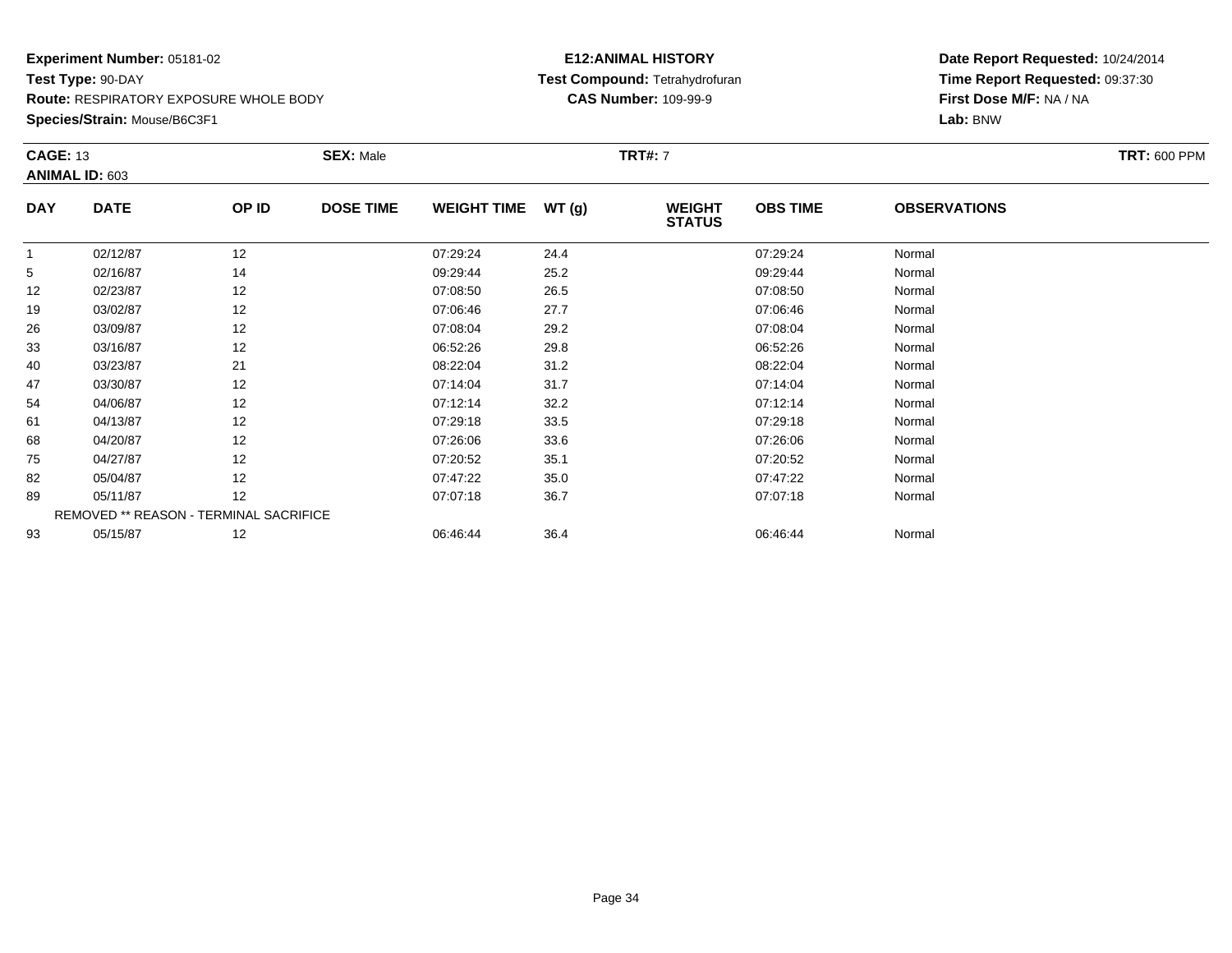**Species/Strain:** Mouse/B6C3F1

### **E12:ANIMAL HISTORY Test Compound:** Tetrahydrofuran**CAS Number:** 109-99-9

| <b>CAGE: 13</b> | <b>ANIMAL ID: 604</b>                  |       | <b>SEX: Male</b> |                    |       | <b>TRT#:</b> 7                 |                 |                     | <b>TRT: 600 PPM</b> |
|-----------------|----------------------------------------|-------|------------------|--------------------|-------|--------------------------------|-----------------|---------------------|---------------------|
| <b>DAY</b>      | <b>DATE</b>                            | OP ID | <b>DOSE TIME</b> | <b>WEIGHT TIME</b> | WT(g) | <b>WEIGHT</b><br><b>STATUS</b> | <b>OBS TIME</b> | <b>OBSERVATIONS</b> |                     |
| 1               | 02/12/87                               | 12    |                  | 07:29:24           | 23.4  |                                | 07:29:24        | Normal              |                     |
| 5               | 02/16/87                               | 14    |                  | 09:29:44           | 24.8  |                                | 09:29:44        | Normal              |                     |
| 12              | 02/23/87                               | 12    |                  | 07:08:50           | 26.6  |                                | 07:08:50        | Normal              |                     |
| 19              | 03/02/87                               | 12    |                  | 07:06:46           | 27.9  |                                | 07:06:46        | Normal              |                     |
| 26              | 03/09/87                               | 12    |                  | 07:08:04           | 28.9  |                                | 07:08:04        | Normal              |                     |
| 33              | 03/16/87                               | 12    |                  | 06:52:26           | 29.8  |                                | 06:52:26        | Normal              |                     |
| 40              | 03/23/87                               | 21    |                  | 08:22:04           | 30.6  |                                | 08:22:04        | Normal              |                     |
| 47              | 03/30/87                               | 12    |                  | 07:14:04           | 31.3  |                                | 07:14:04        | Normal              |                     |
| 54              | 04/06/87                               | 12    |                  | 07:12:14           | 31.9  |                                | 07:12:14        | Normal              |                     |
| 61              | 04/13/87                               | 12    |                  | 07:29:18           | 34.0  |                                | 07:29:18        | Normal              |                     |
| 68              | 04/20/87                               | 12    |                  | 07:26:06           | 35.0  |                                | 07:26:06        | Normal              |                     |
| 75              | 04/27/87                               | 12    |                  | 07:20:52           | 35.3  |                                | 07:20:52        | Normal              |                     |
| 82              | 05/04/87                               | 12    |                  | 07:47:22           | 36.3  |                                | 07:47:22        | Normal              |                     |
| 89              | 05/11/87                               | 12    |                  | 07:07:18           | 37.8  |                                | 07:07:18        | Normal              |                     |
|                 | REMOVED ** REASON - TERMINAL SACRIFICE |       |                  |                    |       |                                |                 |                     |                     |
| 93              | 05/15/87                               | 12    |                  | 06:46:44           | 38.0  |                                | 06:46:44        | Normal              |                     |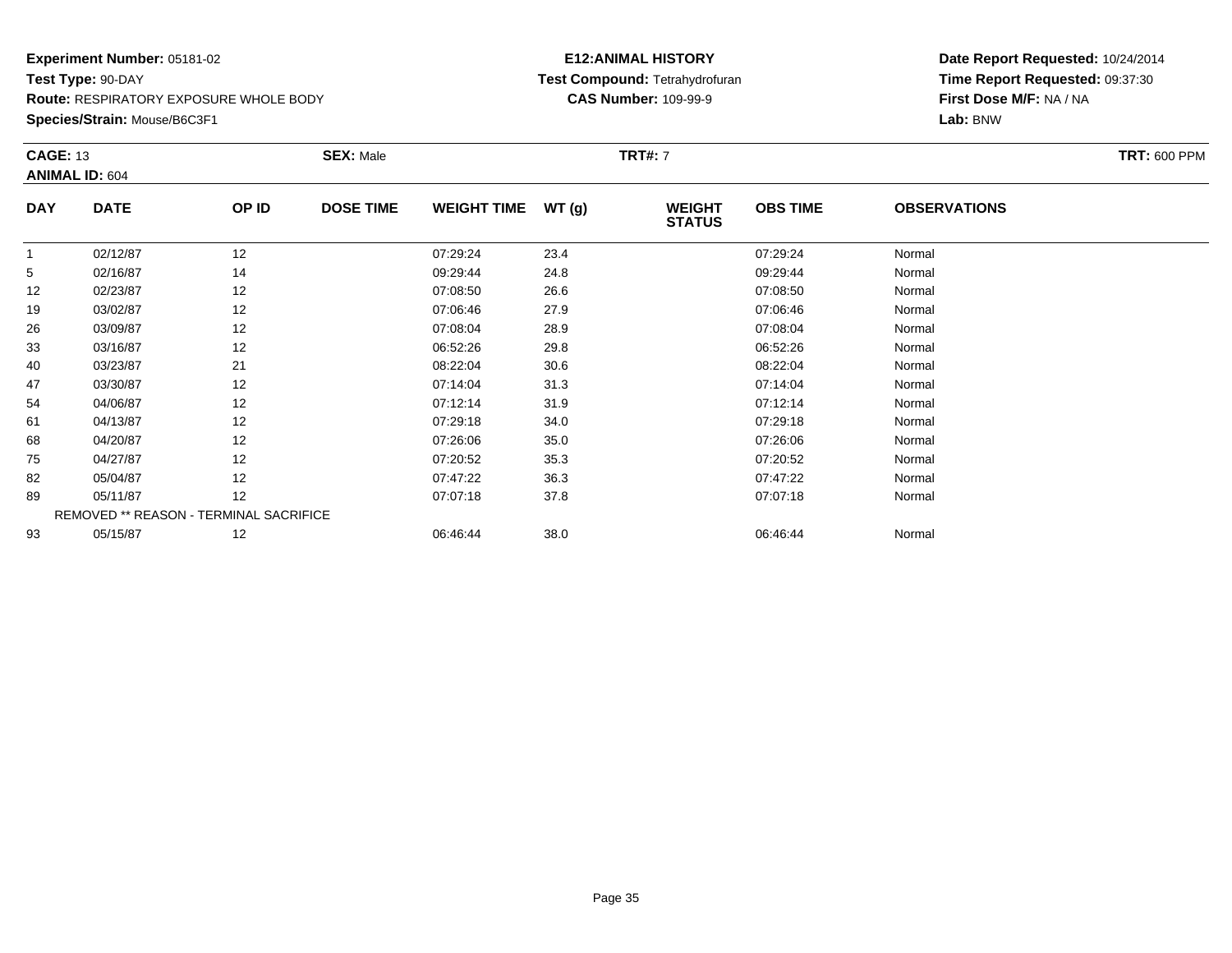**Species/Strain:** Mouse/B6C3F1

### **E12:ANIMAL HISTORY Test Compound:** Tetrahydrofuran**CAS Number:** 109-99-9

| <b>CAGE: 13</b> | <b>ANIMAL ID: 605</b>                  |       | <b>SEX: Male</b> |                    |       | TRT#: 7                        |                 |                                | <b>TRT: 600 PPM</b> |
|-----------------|----------------------------------------|-------|------------------|--------------------|-------|--------------------------------|-----------------|--------------------------------|---------------------|
| <b>DAY</b>      | <b>DATE</b>                            | OP ID | <b>DOSE TIME</b> | <b>WEIGHT TIME</b> | WT(g) | <b>WEIGHT</b><br><b>STATUS</b> | <b>OBS TIME</b> | <b>OBSERVATIONS</b>            |                     |
|                 | 02/12/87                               | 12    |                  | 07:29:24           | 23.1  |                                | 07:29:24        | Normal                         |                     |
| 5               | 02/16/87                               | 14    |                  | 09:29:44           | 24.3  |                                | 09:29:44        | Normal                         |                     |
| 12              | 02/23/87                               | 12    |                  | 07:08:50           | 26.4  |                                | 07:08:50        | Normal                         |                     |
| 19              | 03/02/87                               | 12    |                  | 07:06:46           | 27.6  |                                | 07:06:46        | Normal                         |                     |
| 26              | 03/09/87                               | 12    |                  | 07:08:04           | 28.7  |                                | 07:08:04        | Normal                         |                     |
| 33              | 03/16/87                               | 12    |                  | 06:52:26           | 28.6  |                                | 06:52:26        | Normal                         |                     |
| 40              | 03/23/87                               | 21    |                  | 08:22:04           | 29.7  |                                | 08:22:04        | Normal                         |                     |
| 47              | 03/30/87                               | 12    |                  | 07:14:04           | 30.3  |                                | 07:14:04        | Normal                         |                     |
| 54              | 04/06/87                               | 12    |                  | 07:12:14           | 30.3  |                                | 07:12:14        | Normal                         |                     |
| 61              | 04/13/87                               | 12    |                  | 07:29:18           | 30.7  |                                | 07:29:18        | Normal                         |                     |
| 68              | 04/20/87                               | 12    |                  | 07:26:06           | 31.3  |                                | 07:26:06        | Normal                         |                     |
| 75              | 04/27/87                               | 12    |                  | 07:20:52           | 32.1  |                                | 07:20:52        | Normal                         |                     |
| 82              | 05/04/87                               | 12    |                  | 07:47:22           | 32.3  |                                | 07:47:22        | Alopecia Body Ventral 3-5 Mm   |                     |
| 89              | 05/11/87                               | 12    |                  | 07:07:18           | 33.6  |                                | 07:07:18        | Normal                         |                     |
|                 | REMOVED ** REASON - TERMINAL SACRIFICE |       |                  |                    |       |                                |                 |                                |                     |
| 93              | 05/15/87                               | 12    |                  | 06:46:44           | 33.7  |                                | 06:46:44        | Alopecia Body Ventral 21-25 Mm |                     |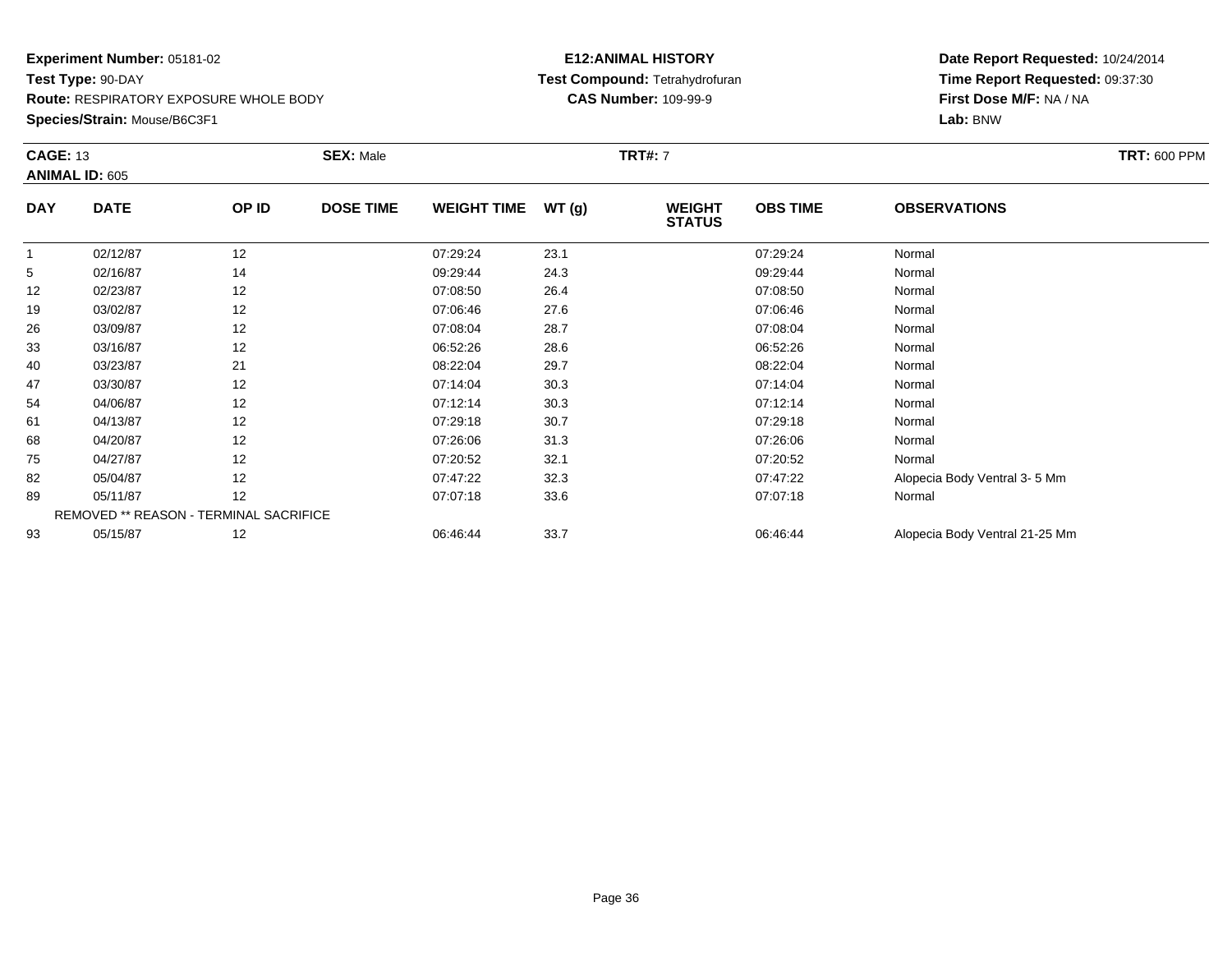**Species/Strain:** Mouse/B6C3F1

#### **E12:ANIMAL HISTORY Test Compound:** Tetrahydrofuran**CAS Number:** 109-99-9

| <b>CAGE: 14</b> |                                        |       | <b>SEX: Male</b> |                    |       | <b>TRT#: 7</b>                 |                 |                         | <b>TRT: 600 PPM</b> |
|-----------------|----------------------------------------|-------|------------------|--------------------|-------|--------------------------------|-----------------|-------------------------|---------------------|
|                 | <b>ANIMAL ID: 606</b>                  |       |                  |                    |       |                                |                 |                         |                     |
| <b>DAY</b>      | <b>DATE</b>                            | OP ID | <b>DOSE TIME</b> | <b>WEIGHT TIME</b> | WT(g) | <b>WEIGHT</b><br><b>STATUS</b> | <b>OBS TIME</b> | <b>OBSERVATIONS</b>     |                     |
|                 | 02/12/87                               | 12    |                  | 07:32:22           | 24.6  |                                | 07:32:22        | Normal                  |                     |
| 5               | 02/16/87                               | 14    |                  | 09:32:32           | 25.4  |                                | 09:32:32        | Normal                  |                     |
| 12              | 02/23/87                               | 12    |                  | 07:17:52           | 26.8  |                                | 07:17:52        | Normal                  |                     |
| 19              | 03/02/87                               | 12    |                  | 07:15:08           | 28.2  |                                | 07:15:08        | Normal                  |                     |
| 26              | 03/09/87                               | 12    |                  | 07:16:14           | 29.3  |                                | 07:16:14        | Normal                  |                     |
| 33              | 03/16/87                               | 12    |                  | 06:54:36           | 30.5  |                                | 06:54:36        | Normal                  |                     |
| 40              | 03/23/87                               | 21    |                  | 08:24:46           | 31.2  |                                | 08:24:46        | Normal                  |                     |
| 47              | 03/30/87                               | 12    |                  | 07:25:56           | 31.5  |                                | 07:25:56        | Normal                  |                     |
| 54              | 04/06/87                               | 12    |                  | 07:20:16           | 32.5  |                                | 07:20:16        | Normal                  |                     |
| 61              | 04/13/87                               | 12    |                  | 07:37:28           | 32.9  |                                | 07:37:28        | Normal                  |                     |
| 68              | 04/20/87                               | 12    |                  | 07:35:12           | 34.3  |                                | 07:35:12        | Normal                  |                     |
| 75              | 04/27/87                               | 12    |                  | 07:28:26           | 34.8  |                                | 07:28:26        | Normal                  |                     |
| 82              | 05/04/87                               | 12    |                  | 07:54:42           | 35.3  |                                | 07:54:42        | Normal                  |                     |
| 89              | 05/11/87                               | 12    |                  | 07:15:06           | 36.9  |                                | 07:15:06        | Alopecia Groin 11-15 Mm |                     |
|                 | REMOVED ** REASON - TERMINAL SACRIFICE |       |                  |                    |       |                                |                 |                         |                     |
| 93              | 05/15/87                               | 12    |                  | 06:49:24           | 36.4  |                                | 06:49:24        | Alopecia Groin 6-10 Mm  |                     |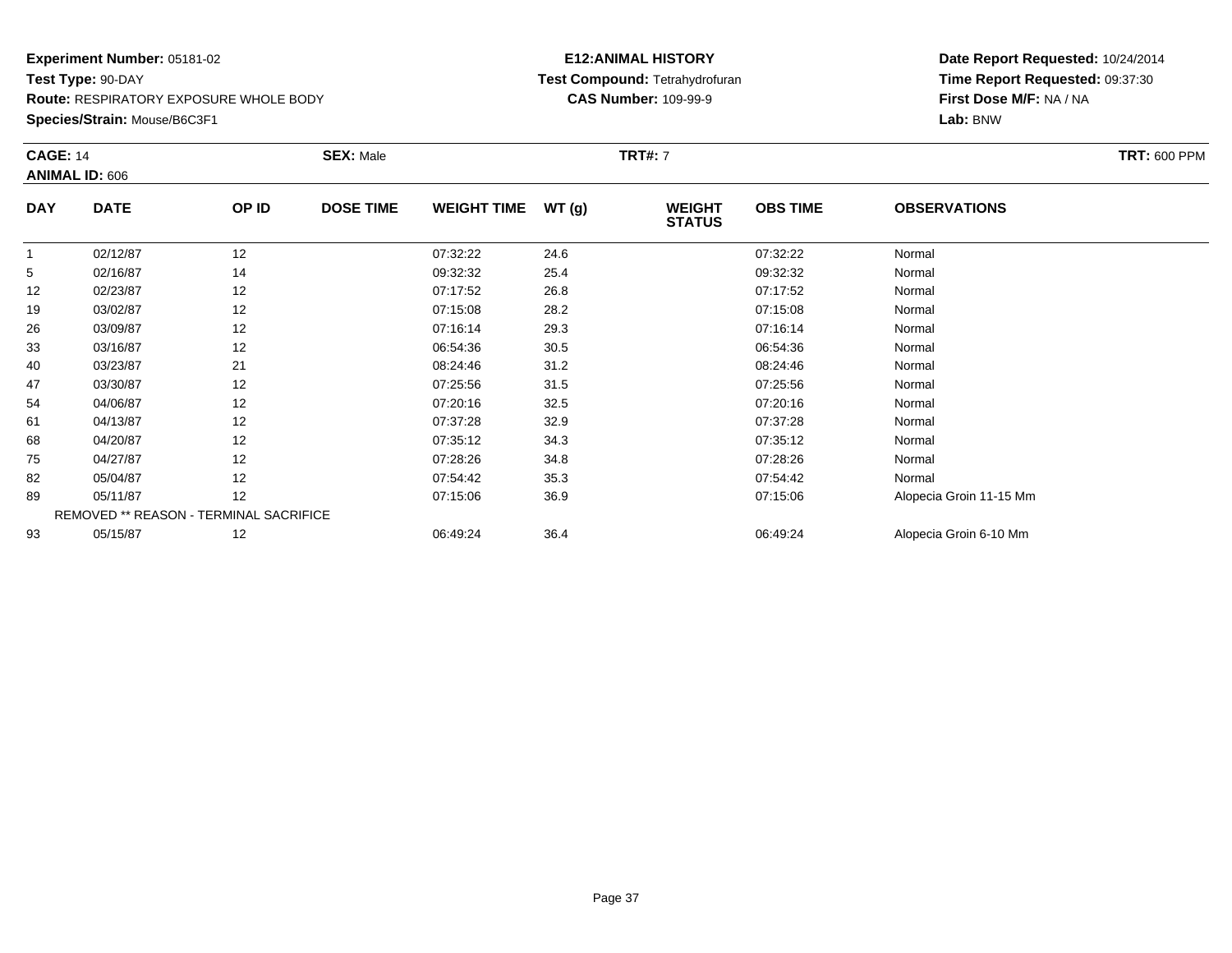**Species/Strain:** Mouse/B6C3F1

#### **E12:ANIMAL HISTORY Test Compound:** Tetrahydrofuran**CAS Number:** 109-99-9

| <b>CAGE: 14</b> | <b>ANIMAL ID: 607</b>                  |       | <b>SEX: Male</b> |                    |       | <b>TRT#: 7</b>                 |                 |                     | <b>TRT: 600 PPM</b> |
|-----------------|----------------------------------------|-------|------------------|--------------------|-------|--------------------------------|-----------------|---------------------|---------------------|
| <b>DAY</b>      | <b>DATE</b>                            | OP ID | <b>DOSE TIME</b> | <b>WEIGHT TIME</b> | WT(g) | <b>WEIGHT</b><br><b>STATUS</b> | <b>OBS TIME</b> | <b>OBSERVATIONS</b> |                     |
| $\mathbf{1}$    | 02/12/87                               | 12    |                  | 07:32:22           | 24.0  |                                | 07:32:22        | Normal              |                     |
| 5               | 02/16/87                               | 14    |                  | 09:32:32           | 24.9  |                                | 09:32:32        | Normal              |                     |
| 12              | 02/23/87                               | 12    | **NOTE-WET FUR   |                    |       |                                | 07:08:50        |                     |                     |
| 12              | 02/23/87                               | 12    |                  | 07:17:52           | 27.3  |                                | 07:17:52        | Normal              |                     |
| 19              | 03/02/87                               | 12    |                  | 07:15:08           | 28.8  |                                | 07:15:08        | Normal              |                     |
| 26              | 03/09/87                               | 12    |                  | 07:16:14           | 29.1  |                                | 07:16:14        | Normal              |                     |
| 33              | 03/16/87                               | 12    |                  | 06:54:36           | 30.1  |                                | 06:54:36        | Normal              |                     |
| 40              | 03/23/87                               | 21    |                  | 08:24:46           | 30.7  |                                | 08:24:46        | Normal              |                     |
| 47              | 03/30/87                               | 12    |                  | 07:25:56           | 31.0  |                                | 07:25:56        | Normal              |                     |
| 54              | 04/06/87                               | 12    |                  | 07:20:16           | 32.1  |                                | 07:20:16        | Normal              |                     |
| 61              | 04/13/87                               | 12    |                  | 07:37:28           | 32.6  |                                | 07:37:28        | Normal              |                     |
| 68              | 04/20/87                               | 12    |                  | 07:35:12           | 33.0  |                                | 07:35:12        | Normal              |                     |
| 75              | 04/27/87                               | 12    |                  | 07:28:26           | 34.6  |                                | 07:28:26        | Normal              |                     |
| 82              | 05/04/87                               | 12    |                  | 07:54:42           | 34.8  |                                | 07:54:42        | Normal              |                     |
| 89              | 05/11/87                               | 12    |                  | 07:15:06           | 35.1  |                                | 07:15:06        | Normal              |                     |
|                 | REMOVED ** REASON - TERMINAL SACRIFICE |       |                  |                    |       |                                |                 |                     |                     |
| 93              | 05/15/87                               | 12    |                  | 06:49:24           | 35.3  |                                | 06:49:24        | Normal              |                     |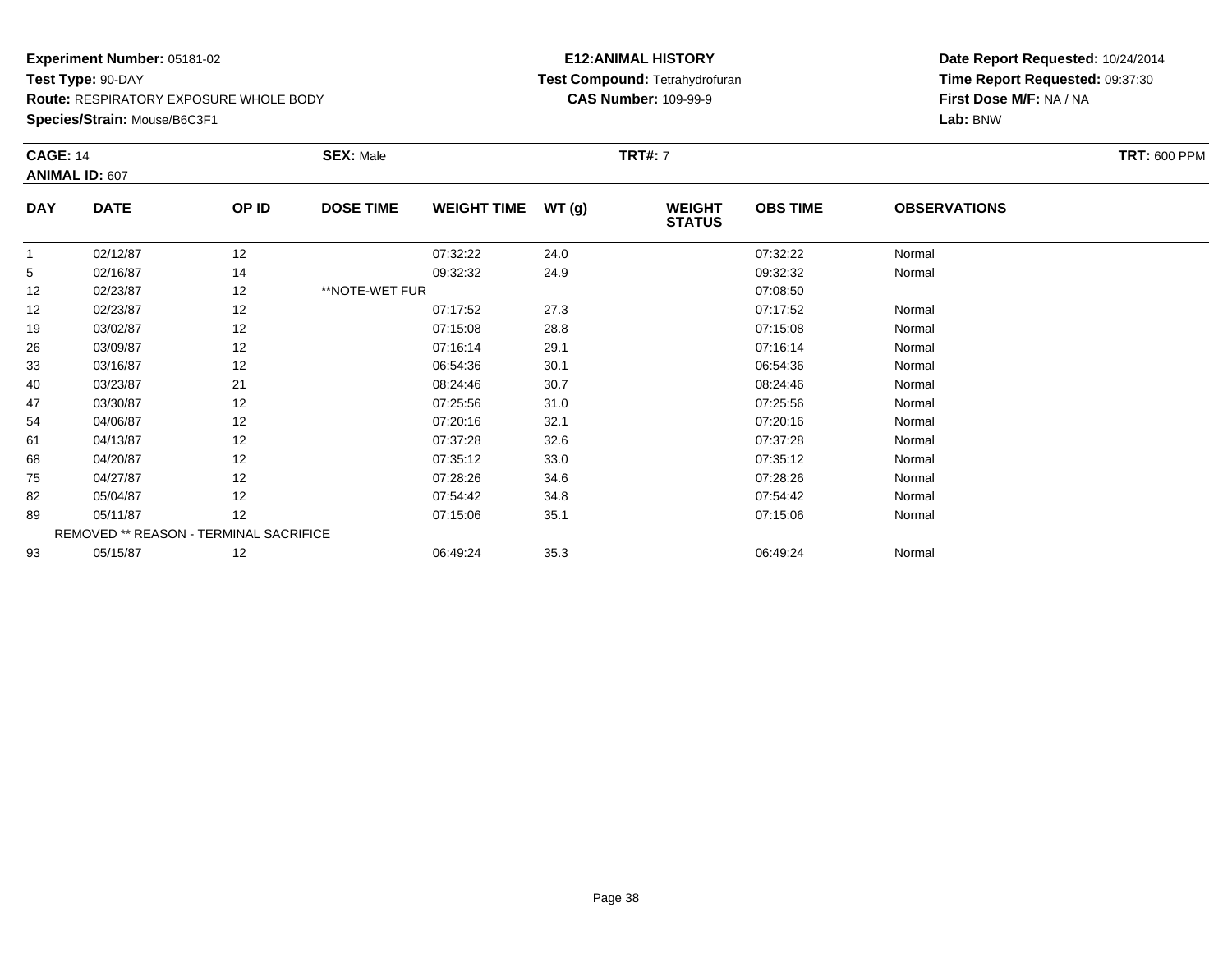**Species/Strain:** Mouse/B6C3F1

#### **E12:ANIMAL HISTORY Test Compound:** Tetrahydrofuran**CAS Number:** 109-99-9

| <b>CAGE: 14</b> |                                        |       | <b>SEX: Male</b> |                    |       | <b>TRT#:</b> 7                 |                 |                               | <b>TRT: 600 PPM</b> |
|-----------------|----------------------------------------|-------|------------------|--------------------|-------|--------------------------------|-----------------|-------------------------------|---------------------|
|                 | <b>ANIMAL ID: 608</b>                  |       |                  |                    |       |                                |                 |                               |                     |
| <b>DAY</b>      | <b>DATE</b>                            | OP ID | <b>DOSE TIME</b> | <b>WEIGHT TIME</b> | WT(g) | <b>WEIGHT</b><br><b>STATUS</b> | <b>OBS TIME</b> | <b>OBSERVATIONS</b>           |                     |
|                 | 02/12/87                               | 12    |                  | 07:32:22           | 25.1  |                                | 07:32:22        | Normal                        |                     |
| 5               | 02/16/87                               | 14    |                  | 09:32:32           | 26.5  |                                | 09:32:32        | Normal                        |                     |
| 12              | 02/23/87                               | 12    |                  | 07:17:52           | 28.1  |                                | 07:17:52        | Normal                        |                     |
| 19              | 03/02/87                               | 12    |                  | 07:15:08           | 29.5  |                                | 07:15:08        | Normal                        |                     |
| 26              | 03/09/87                               | 12    |                  | 07:16:14           | 31.0  |                                | 07:16:14        | Normal                        |                     |
| 33              | 03/16/87                               | 12    |                  | 06:54:36           | 31.7  |                                | 06:54:36        | Normal                        |                     |
| 40              | 03/23/87                               | 21    |                  | 08:24:46           | 33.1  |                                | 08:24:46        | Normal                        |                     |
| 47              | 03/30/87                               | 12    |                  | 07:25:56           | 33.5  |                                | 07:25:56        | Normal                        |                     |
| 54              | 04/06/87                               | 12    |                  | 07:20:16           | 34.8  |                                | 07:20:16        | Normal                        |                     |
| 61              | 04/13/87                               | 12    |                  | 07:37:28           | 34.7  |                                | 07:37:28        | Normal                        |                     |
| 68              | 04/20/87                               | 12    |                  | 07:35:12           | 36.8  |                                | 07:35:12        | Normal                        |                     |
| 75              | 04/27/87                               | 12    |                  | 07:28:26           | 37.4  |                                | 07:28:26        | Normal                        |                     |
| 82              | 05/04/87                               | 12    |                  | 07:54:42           | 37.2  |                                | 07:54:42        | Alopecia Body Ventral 3-5 Mm  |                     |
| 89              | 05/11/87                               | 12    |                  | 07:15:06           | 39.2  |                                | 07:15:06        | Normal                        |                     |
|                 | REMOVED ** REASON - TERMINAL SACRIFICE |       |                  |                    |       |                                |                 |                               |                     |
| 93              | 05/15/87                               | 12    |                  | 06:49:24           | 39.2  |                                | 06:49:24        | Alopecia Body Ventral 6-10 Mm |                     |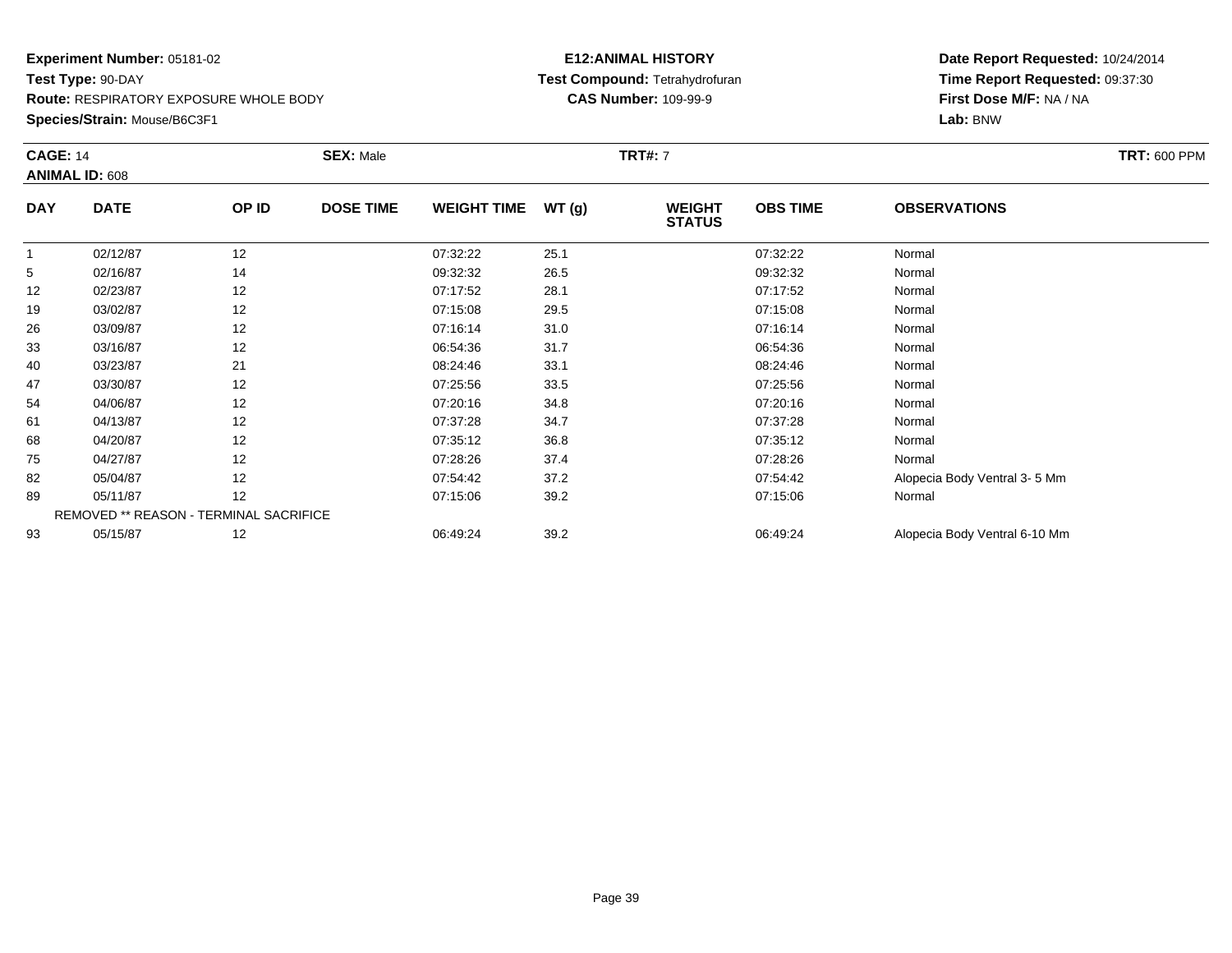### **Species/Strain:** Mouse/B6C3F1

### **E12:ANIMAL HISTORY Test Compound:** Tetrahydrofuran**CAS Number:** 109-99-9

| <b>CAGE: 14</b> | <b>ANIMAL ID: 609</b>                  |       | <b>SEX: Male</b>                                                      |       | <b>TRT#:</b> 7                 |                 |                        | <b>TRT: 600 PPM</b> |
|-----------------|----------------------------------------|-------|-----------------------------------------------------------------------|-------|--------------------------------|-----------------|------------------------|---------------------|
| <b>DAY</b>      | <b>DATE</b>                            | OP ID | <b>DOSE TIME</b><br><b>WEIGHT TIME</b>                                | WT(g) | <b>WEIGHT</b><br><b>STATUS</b> | <b>OBS TIME</b> | <b>OBSERVATIONS</b>    |                     |
| -1              | 02/12/87                               | 12    | 07:32:22                                                              | 25.6  |                                | 07:32:22        | Normal                 |                     |
| 5               | 02/16/87                               | 14    | 09:32:32                                                              | 26.8  |                                | 09:32:32        | Normal                 |                     |
| 12              | 02/23/87                               | 12    | 07:17:52                                                              | 28.3  |                                | 07:17:52        | Normal                 |                     |
| 19              | 03/02/87                               | 12    | 07:15:08                                                              | 29.5  |                                | 07:15:08        | Normal                 |                     |
| 26              | 03/09/87                               | 12    | 07:16:14                                                              | 30.6  |                                | 07:16:14        | Normal                 |                     |
| 33              | 03/16/87                               | 12    | 06:54:36                                                              | 31.8  |                                | 06:54:36        | Normal                 |                     |
| 40              | 03/23/87                               | 21    | 08:24:46                                                              | 33.4  |                                | 08:24:46        | Normal                 |                     |
| 47              | 03/30/87                               | 12    | 07:25:56                                                              | 33.4  |                                | 07:25:56        | Normal                 |                     |
| 54              | 04/06/87                               | 12    | 07:20:16                                                              | 34.7  |                                | 07:20:16        | Normal                 |                     |
| 61              | 04/13/87                               | 12    | 07:37:28                                                              | 35.5  |                                | 07:37:28        | Normal                 |                     |
| 68              | 04/20/87                               | 12    | 07:35:12                                                              | 37.2  |                                | 07:35:12        | Normal                 |                     |
| 75              | 04/27/87                               | 12    | 07:28:26                                                              | 38.0  |                                | 07:28:26        | Normal                 |                     |
| 82              | 05/04/87                               | 12    | **NOTE-L. REAR LEG CAUGHT IN BOTTOM CAGE WIRE= SWOLLEN L.<br>REAR LEG |       |                                | 07:47:22        |                        |                     |
| 82              | 05/04/87                               | 12    | 07:54:42                                                              | 32.0  |                                | 07:54:42        | Swelling Left Rear Leg |                     |
| 89              | 05/11/87                               | 12    | 07:15:06                                                              | 34.8  |                                | 07:15:06        | Normal                 |                     |
|                 | REMOVED ** REASON - TERMINAL SACRIFICE |       |                                                                       |       |                                |                 |                        |                     |
| 93              | 05/15/87                               | 12    | 06:49:24                                                              | 35.2  |                                | 06:49:24        | Normal                 |                     |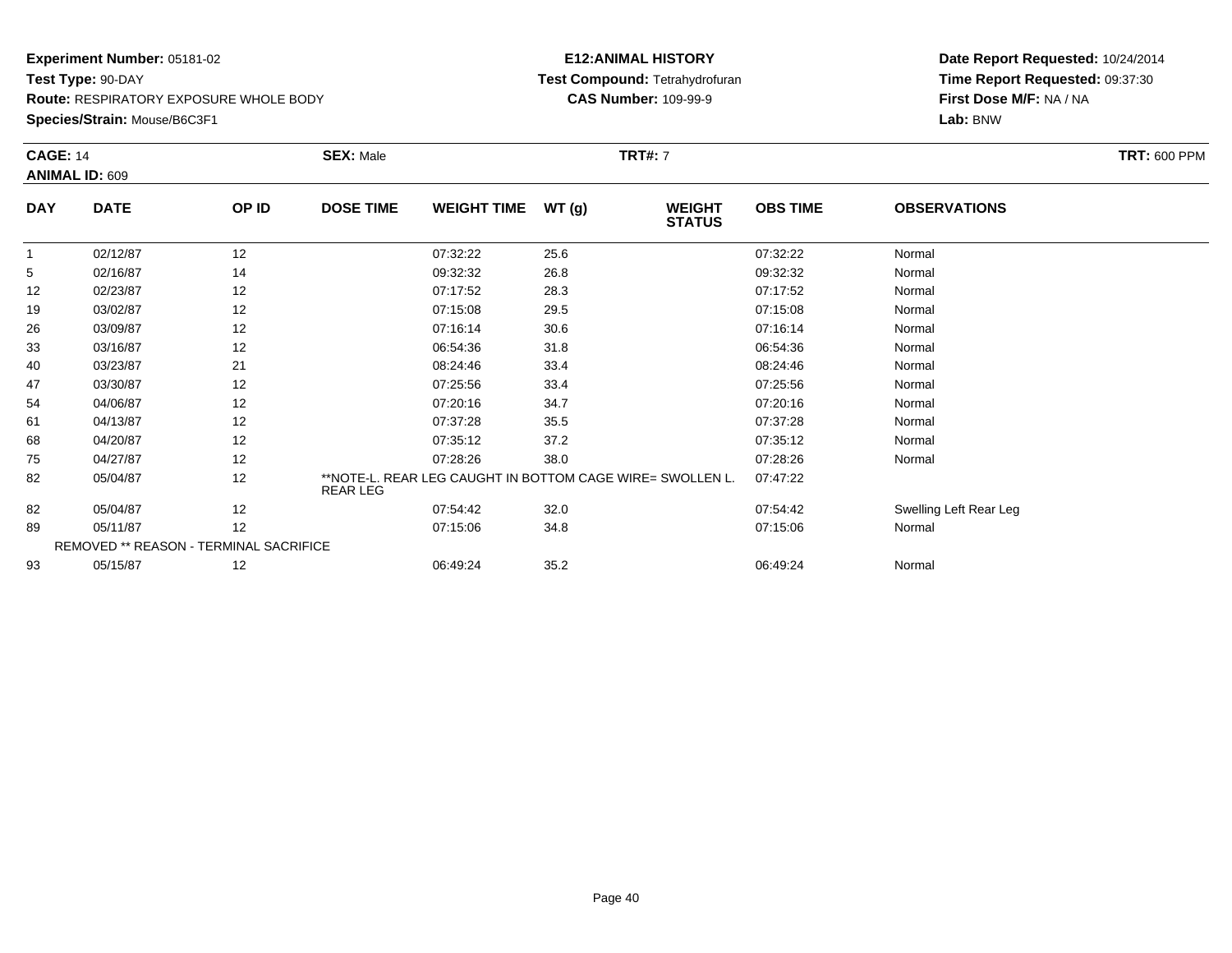**Species/Strain:** Mouse/B6C3F1

### **E12:ANIMAL HISTORY Test Compound:** Tetrahydrofuran**CAS Number:** 109-99-9

|            | <b>SEX: Male</b><br><b>CAGE: 14</b>    |       |                  |                    | <b>TRT#: 7</b> |                                | <b>TRT: 600 PPM</b> |                                  |  |
|------------|----------------------------------------|-------|------------------|--------------------|----------------|--------------------------------|---------------------|----------------------------------|--|
|            | <b>ANIMAL ID: 610</b>                  |       |                  |                    |                |                                |                     |                                  |  |
| <b>DAY</b> | <b>DATE</b>                            | OP ID | <b>DOSE TIME</b> | <b>WEIGHT TIME</b> | WT(g)          | <b>WEIGHT</b><br><b>STATUS</b> | <b>OBS TIME</b>     | <b>OBSERVATIONS</b>              |  |
|            | 02/12/87                               | 12    |                  | 07:32:22           | 23.7           |                                | 07:32:22            | Normal                           |  |
| 5          | 02/16/87                               | 14    |                  | 09:32:32           | 25.6           |                                | 09:32:32            | Normal                           |  |
| 12         | 02/23/87                               | 12    |                  | 07:17:52           | 27.3           |                                | 07:17:52            | Normal                           |  |
| 19         | 03/02/87                               | 12    |                  | 07:15:08           | 28.3           |                                | 07:15:08            | Normal                           |  |
| 26         | 03/09/87                               | 12    |                  | 07:16:14           | 28.8           |                                | 07:16:14            | Alopecia Body Ventral 16-20 Mm   |  |
| 33         | 03/16/87                               | 12    |                  | 06:54:36           | 30.0           |                                | 06:54:36            | Alopecia Body Ventral 6-10 Mm    |  |
| 40         | 03/23/87                               | 21    |                  | 08:24:46           | 30.6           |                                | 08:24:46            | Alopecia Body Ventral 16-20 Mm   |  |
| 47         | 03/30/87                               | 12    |                  | 07:25:56           | 31.2           |                                | 07:25:56            | Alopecia Body Ventral 26 Or Gr   |  |
| 54         | 04/06/87                               | 12    | **NOTE-WET FUR   |                    |                |                                | 07:12:14            |                                  |  |
| 54         | 04/06/87                               | 12    |                  | 07:20:16           | 31.6           |                                | 07:20:16            | Alopecia Body Ventral 26 Or Gr   |  |
|            |                                        |       |                  |                    |                |                                |                     | Alopecia Right Front Leg 6-10 Mm |  |
| 61         | 04/13/87                               | 12    |                  | 07:37:28           | 31.1           |                                | 07:37:28            | Alopecia Body Ventral 16-20 Mm   |  |
| 68         | 04/20/87                               | 12    |                  | 07:35:12           | 32.2           |                                | 07:35:12            | Alopecia Body Ventral 26 Or Gr   |  |
| 75         | 04/27/87                               | 12    |                  | 07:28:26           | 32.4           |                                | 07:28:26            | Alopecia Body Ventral 16-20 Mm   |  |
| 82         | 05/04/87                               | 12    |                  | 07:54:42           | 31.2           |                                | 07:54:42            | Alopecia Body Ventral 3-5 Mm     |  |
| 89         | 05/11/87                               | 12    |                  | 07:15:06           | 32.3           |                                | 07:15:06            | Alopecia Body Ventral 26 Or Gr   |  |
|            | REMOVED ** REASON - TERMINAL SACRIFICE |       |                  |                    |                |                                |                     |                                  |  |
| 93         | 05/15/87                               | 12    |                  | 06:49:24           | 32.9           |                                | 06:49:24            | Alopecia Body Ventral 6-10 Mm    |  |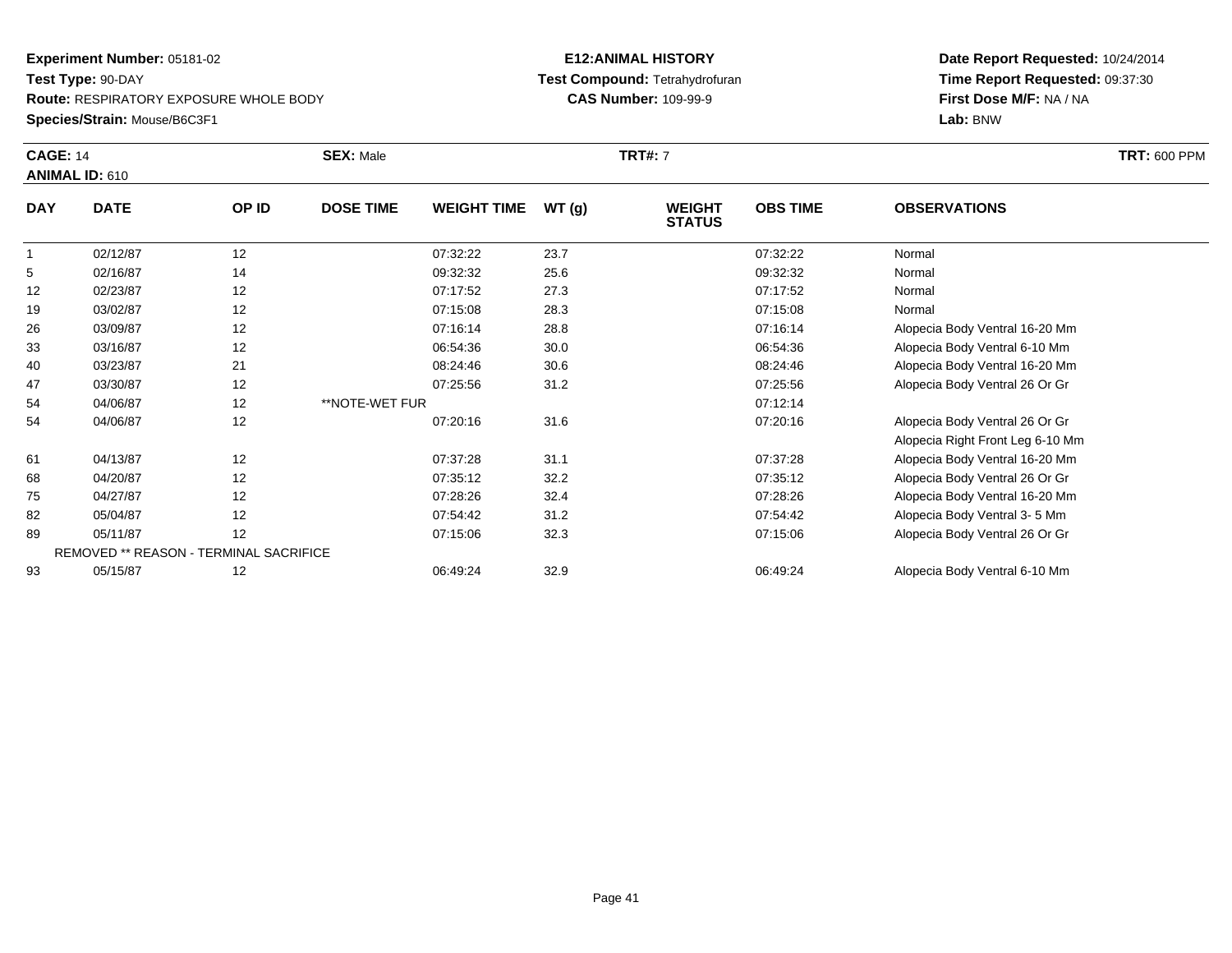**Species/Strain:** Mouse/B6C3F1

#### **E12:ANIMAL HISTORY Test Compound:** Tetrahydrofuran**CAS Number:** 109-99-9

| <b>CAGE: 17</b> |                                        |       | <b>SEX: Male</b> |                    |       | <b>TRT#: 9</b>                 |                 |                               | <b>TRT: 1800 PPM</b> |
|-----------------|----------------------------------------|-------|------------------|--------------------|-------|--------------------------------|-----------------|-------------------------------|----------------------|
|                 | <b>ANIMAL ID: 801</b>                  |       |                  |                    |       |                                |                 |                               |                      |
| <b>DAY</b>      | <b>DATE</b>                            | OP ID | <b>DOSE TIME</b> | <b>WEIGHT TIME</b> | WT(g) | <b>WEIGHT</b><br><b>STATUS</b> | <b>OBS TIME</b> | <b>OBSERVATIONS</b>           |                      |
|                 | 02/12/87                               | 12    |                  | 07:34:10           | 22.6  |                                | 07:34:10        | Normal                        |                      |
| 5               | 02/16/87                               | 14    |                  | 09:36:10           | 23.7  |                                | 09:36:10        | Normal                        |                      |
| 12              | 02/23/87                               | 12    |                  | 07:21:10           | 24.9  |                                | 07:21:10        | Normal                        |                      |
| 19              | 03/02/87                               | 12    |                  | 07:25:54           | 26.0  |                                | 07:25:54        | Normal                        |                      |
| 26              | 03/09/87                               | 12    |                  | 07:19:42           | 26.6  |                                | 07:19:42        | Normal                        |                      |
| 33              | 03/16/87                               | 12    |                  | 06:58:24           | 27.3  |                                | 06:58:24        | Normal                        |                      |
| 40              | 03/23/87                               | 21    |                  | 08:29:30           | 28.3  |                                | 08:29:30        | Normal                        |                      |
| 47              | 03/30/87                               | 12    |                  | 07:30:44           | 28.8  |                                | 07:30:44        | Normal                        |                      |
| 54              | 04/06/87                               | 12    |                  | 07:24:06           | 30.0  |                                | 07:24:06        | Normal                        |                      |
| 61              | 04/13/87                               | 12    |                  | 07:41:00           | 30.5  |                                | 07:41:00        | Normal                        |                      |
| 68              | 04/20/87                               | 12    |                  | 07:39:00           | 31.3  |                                | 07:39:00        | Normal                        |                      |
| 75              | 04/27/87                               | 12    |                  | 07:31:42           | 31.7  |                                | 07:31:42        | Normal                        |                      |
| 82              | 05/04/87                               | 12    |                  | 08:00:50           | 33.2  |                                | 08:00:50        | Normal                        |                      |
| 89              | 05/11/87                               | 12    |                  | 07:19:14           | 33.9  |                                | 07:19:14        | Normal                        |                      |
|                 | REMOVED ** REASON - TERMINAL SACRIFICE |       |                  |                    |       |                                |                 |                               |                      |
| 93              | 05/15/87                               | 12    |                  | 06:51:56           | 33.8  |                                | 06:51:56        | Alopecia Body Ventral 6-10 Mm |                      |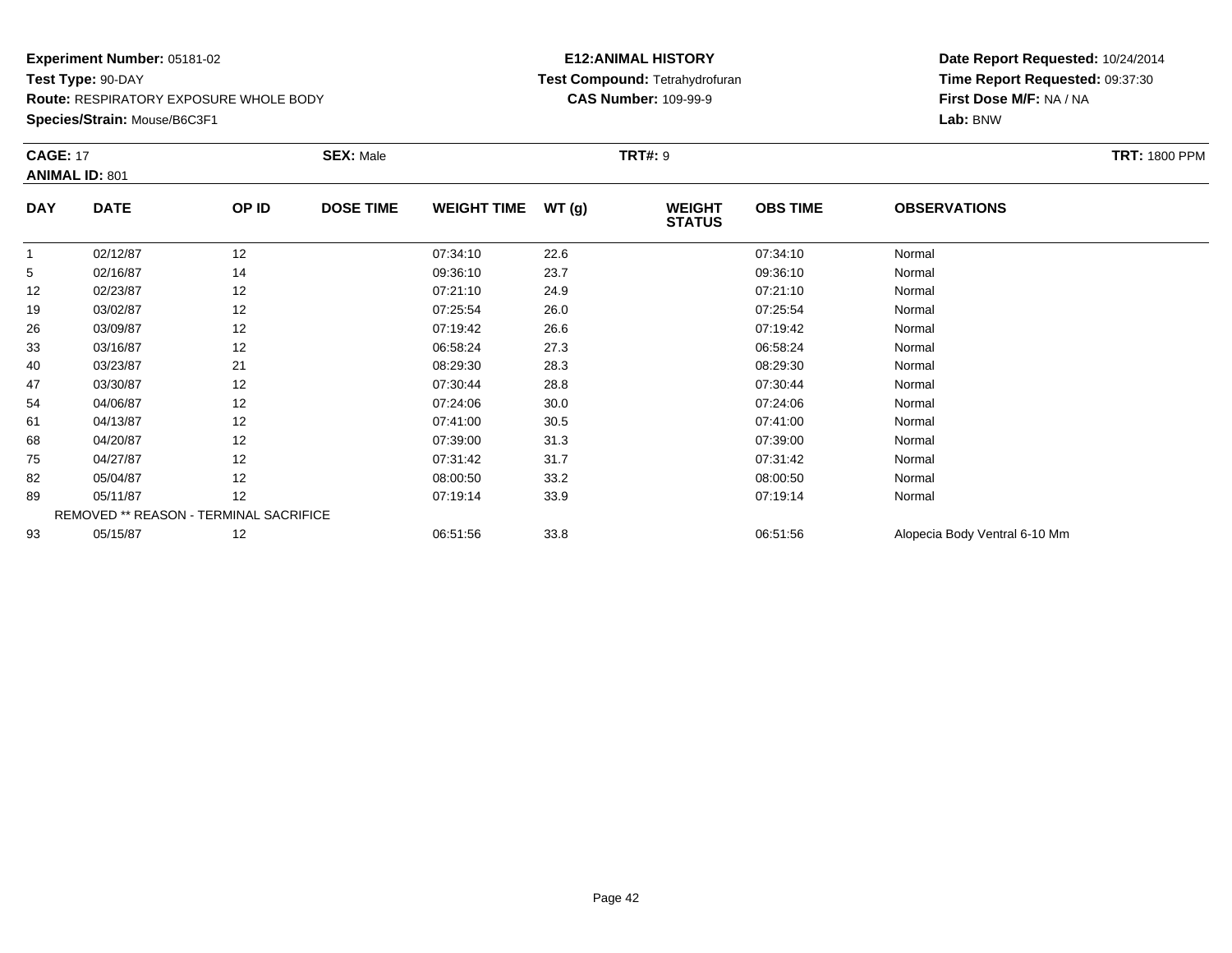**Species/Strain:** Mouse/B6C3F1

### **E12:ANIMAL HISTORY Test Compound:** Tetrahydrofuran**CAS Number:** 109-99-9

| <b>CAGE: 17</b> |                                        |       | <b>SEX: Male</b> |                    |       | <b>TRT#:</b> 9                 |                 |                     | <b>TRT: 1800 PPM</b> |
|-----------------|----------------------------------------|-------|------------------|--------------------|-------|--------------------------------|-----------------|---------------------|----------------------|
|                 | <b>ANIMAL ID: 802</b>                  |       |                  |                    |       |                                |                 |                     |                      |
| <b>DAY</b>      | <b>DATE</b>                            | OP ID | <b>DOSE TIME</b> | <b>WEIGHT TIME</b> | WT(g) | <b>WEIGHT</b><br><b>STATUS</b> | <b>OBS TIME</b> | <b>OBSERVATIONS</b> |                      |
| 1               | 02/12/87                               | 12    |                  | 07:34:10           | 23.6  |                                | 07:34:10        | Normal              |                      |
| 5               | 02/16/87                               | 14    |                  | 09:36:10           | 24.8  |                                | 09:36:10        | Normal              |                      |
| 12              | 02/23/87                               | 12    |                  | 07:21:10           | 27.7  |                                | 07:21:10        | Normal              |                      |
| 19              | 03/02/87                               | 12    |                  | 07:25:54           | 28.6  |                                | 07:25:54        | Normal              |                      |
| 26              | 03/09/87                               | 12    |                  | 07:19:42           | 29.3  |                                | 07:19:42        | Normal              |                      |
| 33              | 03/16/87                               | 12    |                  | 06:58:24           | 30.5  |                                | 06:58:24        | Normal              |                      |
| 40              | 03/23/87                               | 21    |                  | 08:29:30           | 31.0  |                                | 08:29:30        | Normal              |                      |
| 47              | 03/30/87                               | 12    |                  | 07:30:44           | 31.6  |                                | 07:30:44        | Normal              |                      |
| 54              | 04/06/87                               | 12    |                  | 07:24:06           | 32.7  |                                | 07:24:06        | Normal              |                      |
| 61              | 04/13/87                               | 12    |                  | 07:41:00           | 33.1  |                                | 07:41:00        | Normal              |                      |
| 68              | 04/20/87                               | 12    |                  | 07:39:00           | 34.0  |                                | 07:39:00        | Normal              |                      |
| 75              | 04/27/87                               | 12    |                  | 07:31:42           | 35.0  |                                | 07:31:42        | Normal              |                      |
| 82              | 05/04/87                               | 12    |                  | 08:00:50           | 35.9  |                                | 08:00:50        | Normal              |                      |
| 89              | 05/11/87                               | 12    |                  | 07:19:14           | 37.6  |                                | 07:19:14        | Normal              |                      |
|                 | REMOVED ** REASON - TERMINAL SACRIFICE |       |                  |                    |       |                                |                 |                     |                      |
| 93              | 05/15/87                               | 12    |                  | 06:51:56           | 37.8  |                                | 06:51:56        | Normal              |                      |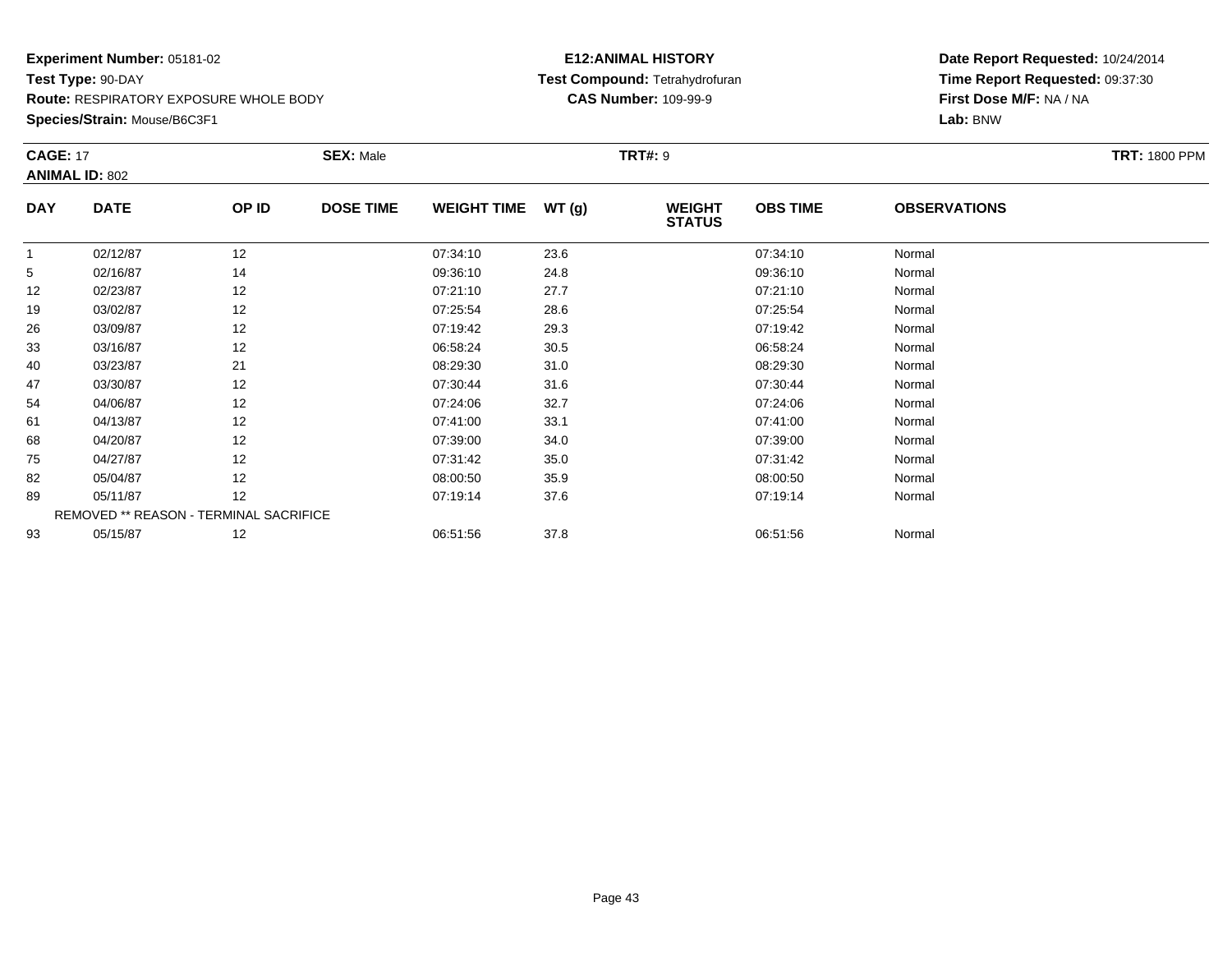### **Species/Strain:** Mouse/B6C3F1

### **E12:ANIMAL HISTORY Test Compound:** Tetrahydrofuran**CAS Number:** 109-99-9

| <b>CAGE: 17</b> | <b>ANIMAL ID: 803</b>                  |       | <b>SEX: Male</b> |                    |       | <b>TRT#: 9</b>                 |                 |                       | <b>TRT: 1800 PPM</b> |
|-----------------|----------------------------------------|-------|------------------|--------------------|-------|--------------------------------|-----------------|-----------------------|----------------------|
| <b>DAY</b>      | <b>DATE</b>                            | OP ID | <b>DOSE TIME</b> | <b>WEIGHT TIME</b> | WT(g) | <b>WEIGHT</b><br><b>STATUS</b> | <b>OBS TIME</b> | <b>OBSERVATIONS</b>   |                      |
| $\mathbf{1}$    | 02/12/87                               | 12    |                  | 07:34:10           | 23.2  |                                | 07:34:10        | Normal                |                      |
| 5               | 02/16/87                               | 14    |                  | 09:36:10           | 24.3  |                                | 09:36:10        | Normal                |                      |
| 12              | 02/23/87                               | 12    |                  | 07:21:10           | 26.6  |                                | 07:21:10        | Normal                |                      |
| 19              | 03/02/87                               | 12    |                  | 07:25:54           | 27.3  |                                | 07:25:54        | Normal                |                      |
| 26              | 03/09/87                               | 12    | **NOTE-WET FUR   |                    |       |                                | 07:18:34        |                       |                      |
| 26              | 03/09/87                               | 12    |                  | 07:19:42           | 28.4  |                                | 07:19:42        | Normal                |                      |
| 33              | 03/16/87                               | 12    |                  | 06:58:24           | 28.8  |                                | 06:58:24        | <b>Ruffled Fur</b>    |                      |
| 40              | 03/23/87                               | 21    |                  | 08:29:30           | 29.5  |                                | 08:29:30        | Normal                |                      |
| 47              | 03/30/87                               | 12    | **NOTE-WET FUR   |                    |       |                                | 07:29:08        |                       |                      |
| 47              | 03/30/87                               | 12    |                  | 07:30:44           | 30.0  |                                | 07:30:44        | <b>Ruffled Fur</b>    |                      |
| 54              | 04/06/87                               | 12    | **NOTE-WET FUR   |                    |       |                                | 07:22:44        |                       |                      |
| 54              | 04/06/87                               | 12    |                  | 07:24:06           | 30.9  |                                | 07:24:06        | Alopecia Head 6-10 Mm |                      |
|                 |                                        |       |                  |                    |       |                                |                 | <b>Ruffled Fur</b>    |                      |
| 61              | 04/13/87                               | 12    | **NOTE-WET FUR   |                    |       |                                | 07:39:42        |                       |                      |
| 61              | 04/13/87                               | 12    |                  | 07:41:00           | 31.0  |                                | 07:41:00        | <b>Ruffled Fur</b>    |                      |
| 68              | 04/20/87                               | 12    | **NOTE-WET FUR   |                    |       |                                | 07:37:32        |                       |                      |
| 68              | 04/20/87                               | 12    |                  | 07:39:00           | 31.9  |                                | 07:39:00        | <b>Ruffled Fur</b>    |                      |
| 75              | 04/27/87                               | 12    |                  | 07:31:42           | 32.8  |                                | 07:31:42        | Normal                |                      |
| 82              | 05/04/87                               | 12    | **NOTE-WET FUR   |                    |       |                                | 07:59:28        |                       |                      |
| 82              | 05/04/87                               | 12    |                  | 08:00:50           | 32.8  |                                | 08:00:50        | <b>Ruffled Fur</b>    |                      |
| 89              | 05/11/87                               | 12    |                  | 07:19:14           | 33.3  |                                | 07:19:14        | Normal                |                      |
|                 | REMOVED ** REASON - TERMINAL SACRIFICE |       |                  |                    |       |                                |                 |                       |                      |
| 93              | 05/15/87                               | 12    |                  | 06:51:56           | 34.2  |                                | 06:51:56        | Normal                |                      |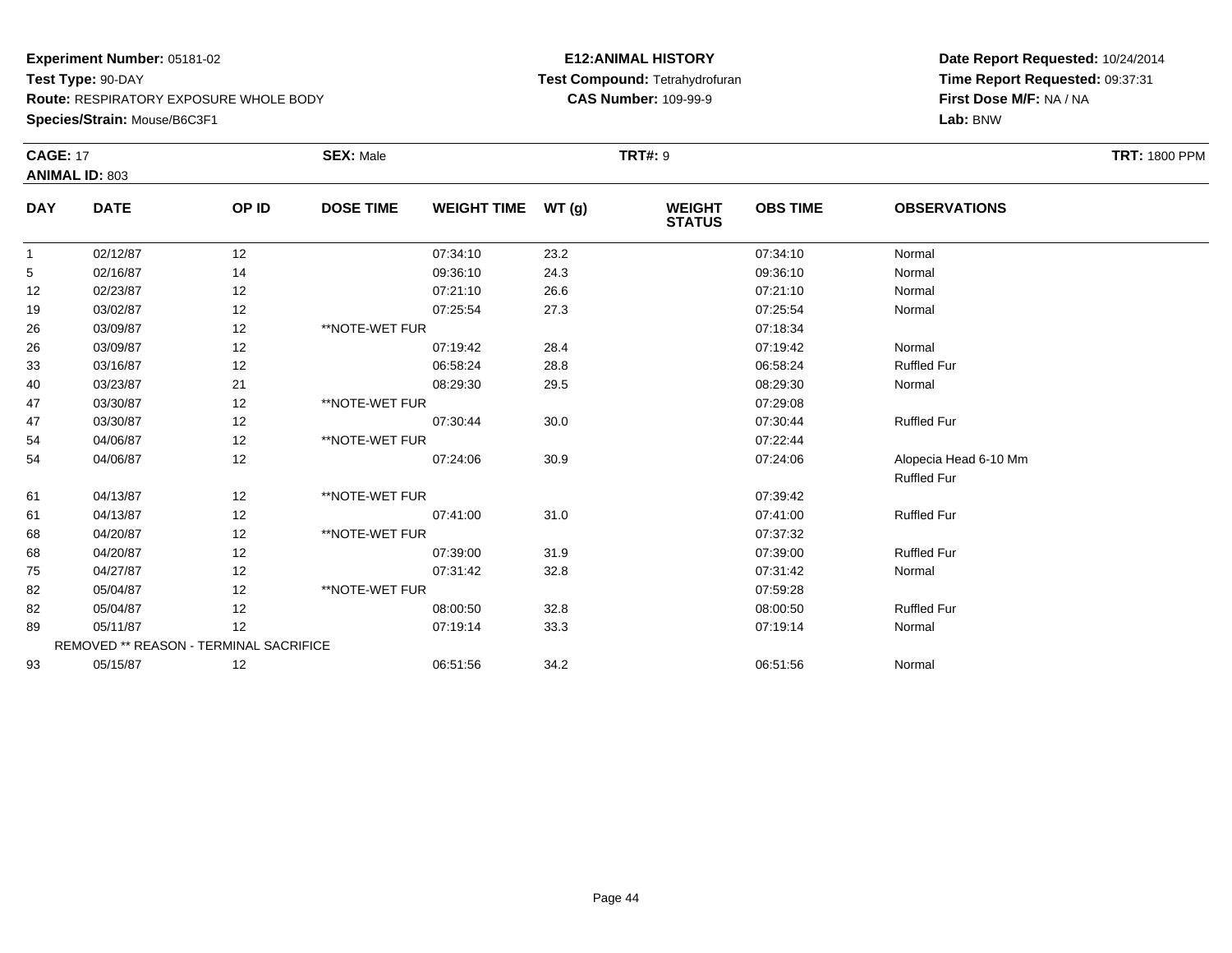**Species/Strain:** Mouse/B6C3F1

### **E12:ANIMAL HISTORY Test Compound:** Tetrahydrofuran**CAS Number:** 109-99-9

| <b>CAGE: 17</b> |                                        |       | <b>SEX: Male</b> |                    |       | <b>TRT#: 9</b>                 |                 |                     | <b>TRT: 1800 PPM</b> |
|-----------------|----------------------------------------|-------|------------------|--------------------|-------|--------------------------------|-----------------|---------------------|----------------------|
|                 | <b>ANIMAL ID: 804</b>                  |       |                  |                    |       |                                |                 |                     |                      |
| <b>DAY</b>      | <b>DATE</b>                            | OP ID | <b>DOSE TIME</b> | <b>WEIGHT TIME</b> | WT(g) | <b>WEIGHT</b><br><b>STATUS</b> | <b>OBS TIME</b> | <b>OBSERVATIONS</b> |                      |
| 1               | 02/12/87                               | 12    |                  | 07:34:10           | 25.7  |                                | 07:34:10        | Normal              |                      |
| 5               | 02/16/87                               | 14    |                  | 09:36:10           | 27.1  |                                | 09:36:10        | Normal              |                      |
| 12              | 02/23/87                               | 12    |                  | 07:21:10           | 29.1  |                                | 07:21:10        | Normal              |                      |
| 19              | 03/02/87                               | 12    |                  | 07:25:54           | 30.5  |                                | 07:25:54        | Normal              |                      |
| 26              | 03/09/87                               | 12    |                  | 07:19:42           | 32.1  |                                | 07:19:42        | Normal              |                      |
| 33              | 03/16/87                               | 12    |                  | 06:58:24           | 33.6  |                                | 06:58:24        | Normal              |                      |
| 40              | 03/23/87                               | 21    |                  | 08:29:30           | 35.4  |                                | 08:29:30        | Normal              |                      |
| 47              | 03/30/87                               | 12    |                  | 07:30:44           | 36.3  |                                | 07:30:44        | Normal              |                      |
| 54              | 04/06/87                               | 12    |                  | 07:24:06           | 36.6  |                                | 07:24:06        | Normal              |                      |
| 61              | 04/13/87                               | 12    |                  | 07:41:00           | 37.4  |                                | 07:41:00        | Normal              |                      |
| 68              | 04/20/87                               | 12    |                  | 07:39:00           | 37.7  |                                | 07:39:00        | Normal              |                      |
| 75              | 04/27/87                               | 12    |                  | 07:31:42           | 38.9  |                                | 07:31:42        | Normal              |                      |
| 82              | 05/04/87                               | 12    |                  | 08:00:50           | 40.2  |                                | 08:00:50        | Normal              |                      |
| 89              | 05/11/87                               | 12    |                  | 07:19:14           | 41.6  |                                | 07:19:14        | Normal              |                      |
|                 | REMOVED ** REASON - TERMINAL SACRIFICE |       |                  |                    |       |                                |                 |                     |                      |
| 93              | 05/15/87                               | 12    |                  | 06:51:56           | 41.7  |                                | 06:51:56        | Normal              |                      |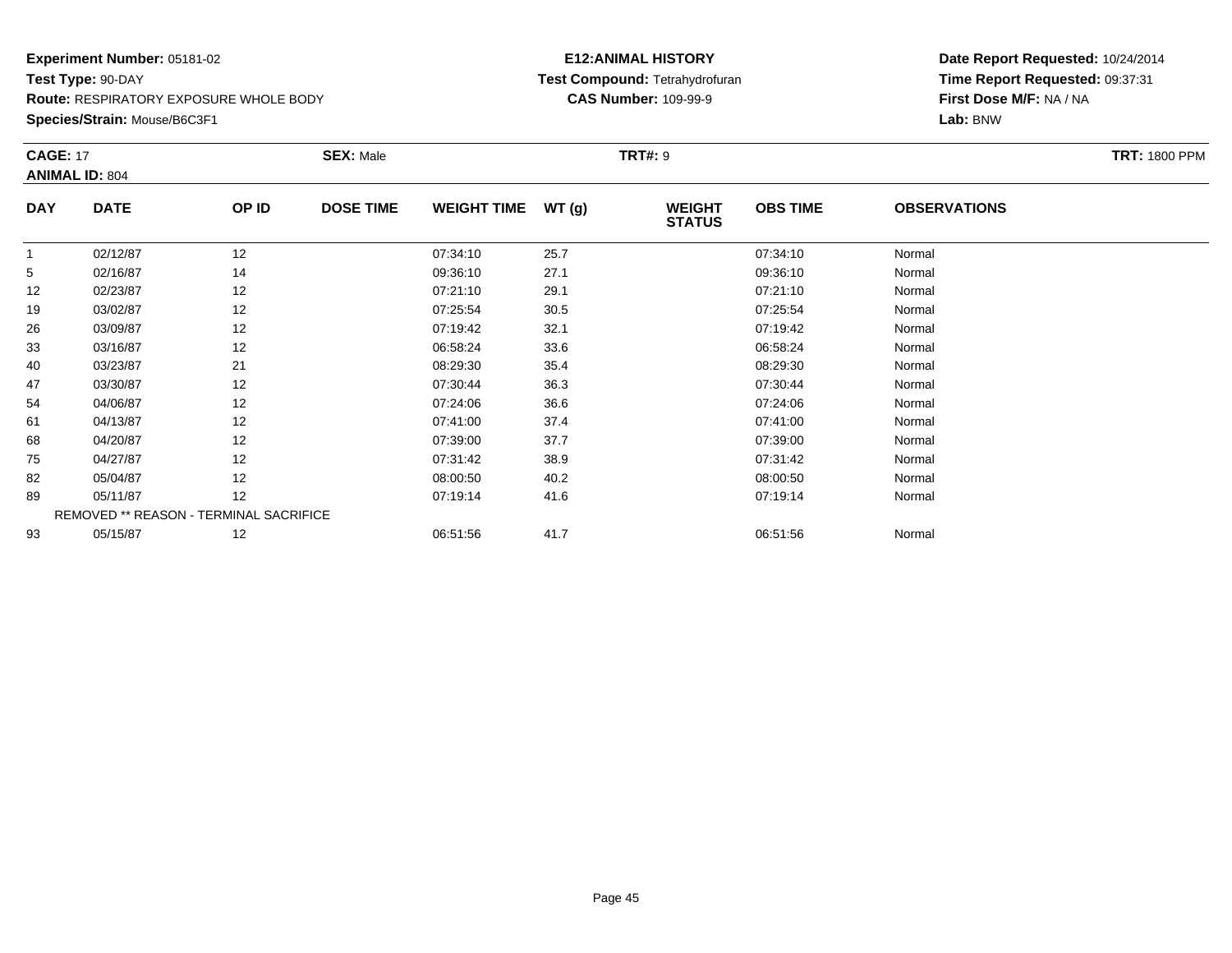**Species/Strain:** Mouse/B6C3F1

#### **E12:ANIMAL HISTORY Test Compound:** Tetrahydrofuran**CAS Number:** 109-99-9

| <b>CAGE: 17</b> |                                               |       | <b>SEX: Male</b> |                    |       | <b>TRT#:</b> 9                 |                 |                     | <b>TRT: 1800 PPM</b> |
|-----------------|-----------------------------------------------|-------|------------------|--------------------|-------|--------------------------------|-----------------|---------------------|----------------------|
|                 | <b>ANIMAL ID: 805</b>                         |       |                  |                    |       |                                |                 |                     |                      |
| <b>DAY</b>      | <b>DATE</b>                                   | OP ID | <b>DOSE TIME</b> | <b>WEIGHT TIME</b> | WT(g) | <b>WEIGHT</b><br><b>STATUS</b> | <b>OBS TIME</b> | <b>OBSERVATIONS</b> |                      |
| 1               | 02/12/87                                      | 12    |                  | 07:34:10           | 23.8  |                                | 07:34:10        | Normal              |                      |
| 5               | 02/16/87                                      | 14    |                  | 09:36:10           | 24.1  |                                | 09:36:10        | Normal              |                      |
| 12              | 02/23/87                                      | 12    |                  | 07:21:10           | 26.1  |                                | 07:21:10        | Normal              |                      |
| 19              | 03/02/87                                      | 12    |                  | 07:25:54           | 27.1  |                                | 07:25:54        | Normal              |                      |
| 26              | 03/09/87                                      | 12    |                  | 07:19:42           | 28.4  |                                | 07:19:42        | Normal              |                      |
| 33              | 03/16/87                                      | 12    |                  | 06:58:24           | 29.1  |                                | 06:58:24        | Normal              |                      |
| 40              | 03/23/87                                      | 21    |                  | 08:29:30           | 30.2  |                                | 08:29:30        | Normal              |                      |
| 47              | 03/30/87                                      | 12    |                  | 07:30:44           | 30.4  |                                | 07:30:44        | Normal              |                      |
| 54              | 04/06/87                                      | 12    |                  | 07:24:06           | 31.2  |                                | 07:24:06        | Normal              |                      |
| 61              | 04/13/87                                      | 12    |                  | 07:41:00           | 31.1  |                                | 07:41:00        | Normal              |                      |
| 68              | 04/20/87                                      | 12    |                  | 07:39:00           | 33.0  |                                | 07:39:00        | Normal              |                      |
| 75              | 04/27/87                                      | 12    |                  | 07:31:42           | 34.0  |                                | 07:31:42        | Normal              |                      |
| 82              | 05/04/87                                      | 12    |                  | 08:00:50           | 34.4  |                                | 08:00:50        | Normal              |                      |
| 89              | 05/11/87                                      | 12    |                  | 07:19:14           | 35.5  |                                | 07:19:14        | Normal              |                      |
|                 | <b>REMOVED ** REASON - TERMINAL SACRIFICE</b> |       |                  |                    |       |                                |                 |                     |                      |
| 93              | 05/15/87                                      | 12    |                  | 06:51:56           | 35.1  |                                | 06:51:56        | Normal              |                      |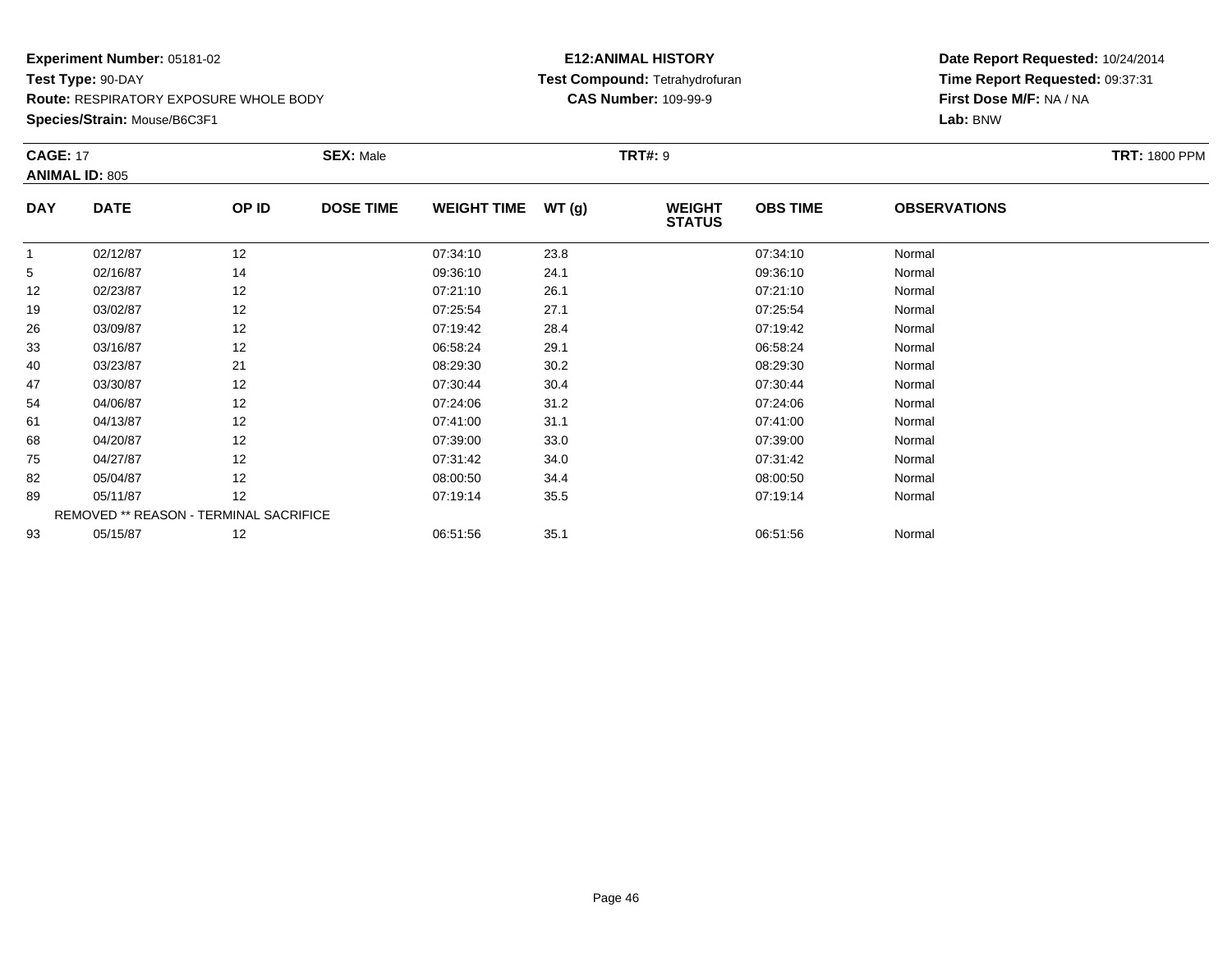**Species/Strain:** Mouse/B6C3F1

#### **E12:ANIMAL HISTORY Test Compound:** Tetrahydrofuran**CAS Number:** 109-99-9

| <b>CAGE: 18</b> |                                               |       | <b>SEX: Male</b> |                    |        | <b>TRT#:</b> 9                 |                 |                     | <b>TRT: 1800 PPM</b> |
|-----------------|-----------------------------------------------|-------|------------------|--------------------|--------|--------------------------------|-----------------|---------------------|----------------------|
|                 | <b>ANIMAL ID: 806</b>                         |       |                  |                    |        |                                |                 |                     |                      |
| <b>DAY</b>      | <b>DATE</b>                                   | OP ID | <b>DOSE TIME</b> | <b>WEIGHT TIME</b> | WT (g) | <b>WEIGHT</b><br><b>STATUS</b> | <b>OBS TIME</b> | <b>OBSERVATIONS</b> |                      |
| 1               | 02/12/87                                      | 12    |                  | 07:35:48           | 26.8   |                                | 07:35:48        | Normal              |                      |
| 5               | 02/16/87                                      | 14    |                  | 09:38:00           | 27.9   |                                | 09:38:00        | Normal              |                      |
| 12              | 02/23/87                                      | 12    |                  | 07:30:02           | 28.9   |                                | 07:30:02        | Normal              |                      |
| 19              | 03/02/87                                      | 12    |                  | 07:27:36           | 30.3   |                                | 07:27:36        | Normal              |                      |
| 26              | 03/09/87                                      | 12    |                  | 07:28:46           | 31.5   |                                | 07:28:46        | Normal              |                      |
| 33              | 03/16/87                                      | 12    |                  | 07:00:28           | 33.0   |                                | 07:00:28        | Normal              |                      |
| 40              | 03/23/87                                      | 21    |                  | 08:57:00           | 33.2   |                                | 08:57:00        | Normal              |                      |
| 47              | 03/30/87                                      | 12    |                  | 07:41:12           | 34.3   |                                | 07:41:12        | Normal              |                      |
| 54              | 04/06/87                                      | 12    |                  | 07:32:44           | 34.7   |                                | 07:32:44        | Normal              |                      |
| 61              | 04/13/87                                      | 12    |                  | 07:48:22           | 35.2   |                                | 07:48:22        | Normal              |                      |
| 68              | 04/20/87                                      | 12    |                  | 07:49:46           | 35.8   |                                | 07:49:46        | Normal              |                      |
| 75              | 04/27/87                                      | 12    |                  | 07:40:22           | 36.6   |                                | 07:40:22        | Normal              |                      |
| 82              | 05/04/87                                      | 12    |                  | 08:08:50           | 37.8   |                                | 08:08:50        | Normal              |                      |
| 89              | 05/11/87                                      | 12    |                  | 07:26:14           | 39.1   |                                | 07:26:14        | Normal              |                      |
|                 | <b>REMOVED ** REASON - TERMINAL SACRIFICE</b> |       |                  |                    |        |                                |                 |                     |                      |
| 93              | 05/15/87                                      | 12    |                  | 06:54:34           | 39.0   |                                | 06:54:34        | Normal              |                      |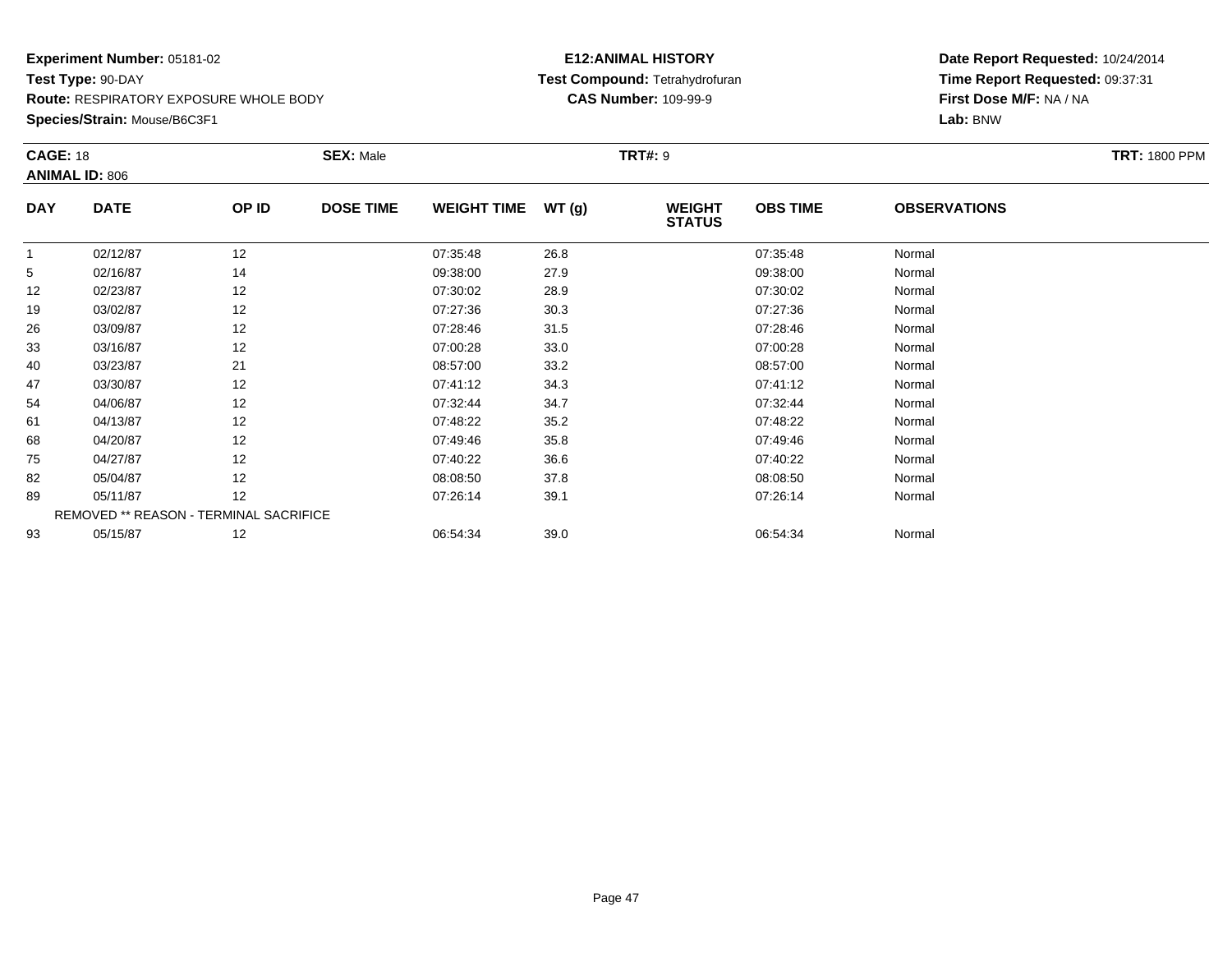**Species/Strain:** Mouse/B6C3F1

### **E12:ANIMAL HISTORY Test Compound:** Tetrahydrofuran**CAS Number:** 109-99-9

| <b>CAGE: 18</b> | <b>ANIMAL ID: 807</b>                  |       | <b>SEX: Male</b> |                    |       | <b>TRT#: 9</b>                 |                 |                     | <b>TRT: 1800 PPM</b> |
|-----------------|----------------------------------------|-------|------------------|--------------------|-------|--------------------------------|-----------------|---------------------|----------------------|
| <b>DAY</b>      | <b>DATE</b>                            | OP ID | <b>DOSE TIME</b> | <b>WEIGHT TIME</b> | WT(g) | <b>WEIGHT</b><br><b>STATUS</b> | <b>OBS TIME</b> | <b>OBSERVATIONS</b> |                      |
| 1               | 02/12/87                               | 12    |                  | 07:35:48           | 24.6  |                                | 07:35:48        | Normal              |                      |
| 5               | 02/16/87                               | 14    |                  | 09:38:00           | 25.8  |                                | 09:38:00        | Normal              |                      |
| 12              | 02/23/87                               | 12    |                  | 07:30:02           | 28.1  |                                | 07:30:02        | Normal              |                      |
| 19              | 03/02/87                               | 12    |                  | 07:27:36           | 29.0  |                                | 07:27:36        | Normal              |                      |
| 26              | 03/09/87                               | 12    |                  | 07:28:46           | 30.7  |                                | 07:28:46        | Normal              |                      |
| 33              | 03/16/87                               | 12    |                  | 07:00:28           | 31.0  |                                | 07:00:28        | Normal              |                      |
| 40              | 03/23/87                               | 21    |                  | 08:57:00           | 31.4  |                                | 08:57:00        | Normal              |                      |
| 47              | 03/30/87                               | 12    |                  | 07:41:12           | 32.5  |                                | 07:41:12        | Normal              |                      |
| 54              | 04/06/87                               | 12    |                  | 07:32:44           | 32.5  |                                | 07:32:44        | Normal              |                      |
| 61              | 04/13/87                               | 12    |                  | 07:48:22           | 34.1  |                                | 07:48:22        | Normal              |                      |
| 68              | 04/20/87                               | 12    |                  | 07:49:46           | 35.0  |                                | 07:49:46        | Normal              |                      |
| 75              | 04/27/87                               | 12    |                  | 07:40:22           | 36.1  |                                | 07:40:22        | Normal              |                      |
| 82              | 05/04/87                               | 12    |                  | 08:08:50           | 36.4  |                                | 08:08:50        | Normal              |                      |
| 89              | 05/11/87                               | 12    |                  | 07:26:14           | 36.8  |                                | 07:26:14        | Normal              |                      |
|                 | REMOVED ** REASON - TERMINAL SACRIFICE |       |                  |                    |       |                                |                 |                     |                      |
| 93              | 05/15/87                               | 12    |                  | 06:54:34           | 37.5  |                                | 06:54:34        | Normal              |                      |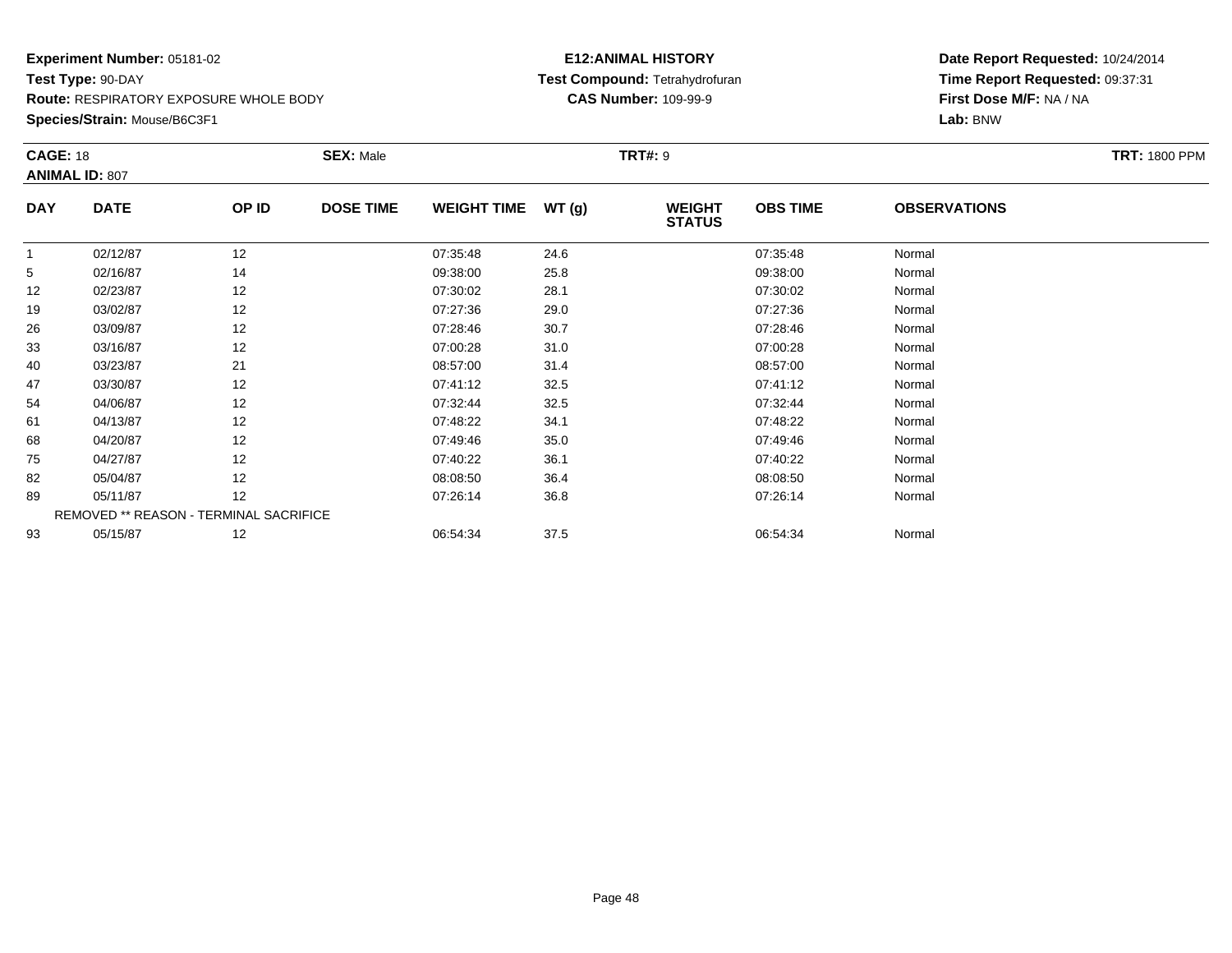**Species/Strain:** Mouse/B6C3F1

#### **E12:ANIMAL HISTORY Test Compound:** Tetrahydrofuran**CAS Number:** 109-99-9

|            | <b>CAGE: 18</b><br><b>ANIMAL ID: 808</b> |       | <b>TRT#: 9</b><br><b>SEX: Male</b>         |                    |       |                                |                 |                              | <b>TRT: 1800 PPM</b> |
|------------|------------------------------------------|-------|--------------------------------------------|--------------------|-------|--------------------------------|-----------------|------------------------------|----------------------|
| <b>DAY</b> | <b>DATE</b>                              | OP ID | <b>DOSE TIME</b>                           | <b>WEIGHT TIME</b> | WT(g) | <b>WEIGHT</b><br><b>STATUS</b> | <b>OBS TIME</b> | <b>OBSERVATIONS</b>          |                      |
|            | 02/12/87                                 | 12    |                                            | 07:35:48           | 23.4  |                                | 07:35:48        | Normal                       |                      |
| 5          | 02/16/87                                 | 14    |                                            | 09:38:00           | 24.4  |                                | 09:38:00        | Normal                       |                      |
| 12         | 02/23/87                                 | 12    |                                            | 07:30:02           | 26.4  |                                | 07:30:02        | Normal                       |                      |
| 19         | 03/02/87                                 | 12    |                                            | 07:27:36           | 27.3  |                                | 07:27:36        | Normal                       |                      |
| 26         | 03/09/87                                 | 12    |                                            | 07:28:46           | 28.1  |                                | 07:28:46        | Normal                       |                      |
| 33         | 03/16/87                                 | 12    |                                            | 07:00:28           | 29.0  |                                | 07:00:28        | Normal                       |                      |
| 40         | 03/23/87                                 | 21    |                                            | 08:57:00           | 30.2  |                                | 08:57:00        | Normal                       |                      |
| 47         | 03/30/87                                 | 12    |                                            | 07:41:12           | 28.4  |                                | 07:41:12        | Normal                       |                      |
| 54         | 04/06/87                                 | 12    |                                            | 07:32:44           | 31.0  |                                | 07:32:44        | Normal                       |                      |
| 61         | 04/13/87                                 | 12    |                                            | 07:48:22           | 31.7  |                                | 07:48:22        | Normal                       |                      |
| 68         | 04/20/87                                 | 12    |                                            | 07:49:46           | 32.4  |                                | 07:49:46        | Normal                       |                      |
| 75         | 04/27/87                                 | 12    |                                            | 07:40:22           | 33.0  |                                | 07:40:22        | Normal                       |                      |
| 82         | 05/04/87                                 | 12    |                                            | 08:08:50           | 33.6  |                                | 08:08:50        | Normal                       |                      |
| 89         | 05/11/87                                 | 12    |                                            | 07:26:14           | 35.1  |                                | 07:26:14        | Normal                       |                      |
| 93         | 05/15/87                                 | 12    | **NOTE-ALOPECIA IS ON THE L. SIDE MID ABD. |                    |       |                                | 06:51:56        |                              |                      |
|            | REMOVED ** REASON - TERMINAL SACRIFICE   |       |                                            |                    |       |                                |                 |                              |                      |
| 93         | 05/15/87                                 | 12    |                                            | 06:54:34           | 35.6  |                                | 06:54:34        | Alopecia Body Dorsal 6-10 Mm |                      |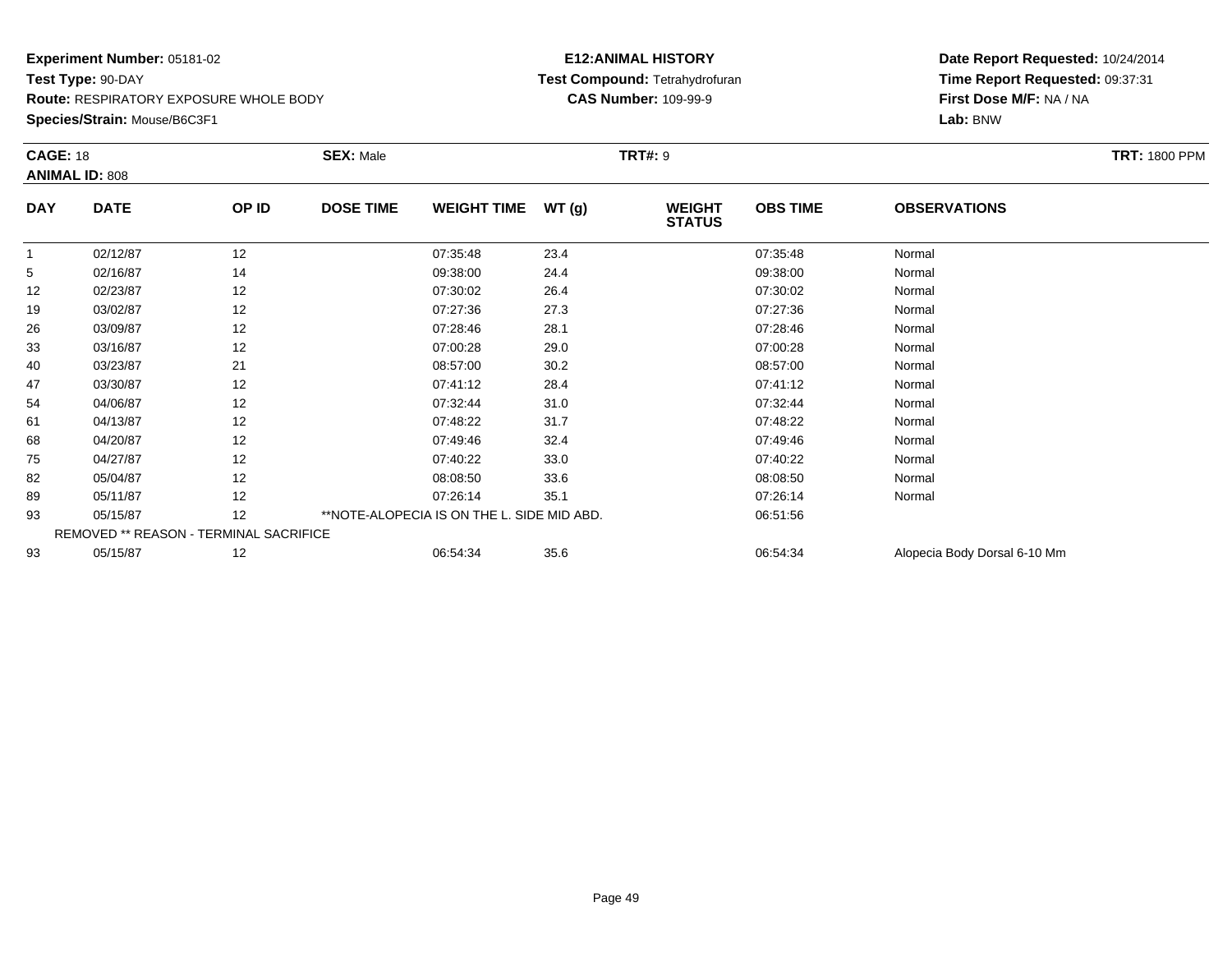**Species/Strain:** Mouse/B6C3F1

#### **E12:ANIMAL HISTORY Test Compound:** Tetrahydrofuran**CAS Number:** 109-99-9

| <b>CAGE: 18</b> | <b>ANIMAL ID: 809</b>                  |       | <b>SEX: Male</b> |                    |       | <b>TRT#:</b> 9                 |                 |                     | <b>TRT: 1800 PPM</b> |
|-----------------|----------------------------------------|-------|------------------|--------------------|-------|--------------------------------|-----------------|---------------------|----------------------|
|                 |                                        |       |                  |                    |       |                                |                 | <b>OBSERVATIONS</b> |                      |
| <b>DAY</b>      | <b>DATE</b>                            | OP ID | <b>DOSE TIME</b> | <b>WEIGHT TIME</b> | WT(g) | <b>WEIGHT</b><br><b>STATUS</b> | <b>OBS TIME</b> |                     |                      |
|                 | 02/12/87                               | 12    |                  | 07:35:48           | 24.5  |                                | 07:35:48        | Normal              |                      |
| 5               | 02/16/87                               | 14    |                  | 09:38:00           | 25.6  |                                | 09:38:00        | Normal              |                      |
| 12              | 02/23/87                               | 12    |                  | 07:30:02           | 27.7  |                                | 07:30:02        | Normal              |                      |
| 19              | 03/02/87                               | 12    |                  | 07:27:36           | 29.0  |                                | 07:27:36        | Normal              |                      |
| 26              | 03/09/87                               | 12    |                  | 07:28:46           | 30.6  |                                | 07:28:46        | Normal              |                      |
| 33              | 03/16/87                               | 12    |                  | 07:00:28           | 31.9  |                                | 07:00:28        | Normal              |                      |
| 40              | 03/23/87                               | 21    |                  | 08:57:00           | 31.7  |                                | 08:57:00        | Normal              |                      |
| 47              | 03/30/87                               | 12    |                  | 07:41:12           | 32.1  |                                | 07:41:12        | Normal              |                      |
| 54              | 04/06/87                               | 12    |                  | 07:32:44           | 33.3  |                                | 07:32:44        | Normal              |                      |
| 61              | 04/13/87                               | 12    |                  | 07:48:22           | 33.9  |                                | 07:48:22        | Normal              |                      |
| 68              | 04/20/87                               | 12    |                  | 07:49:46           | 35.5  |                                | 07:49:46        | Normal              |                      |
| 75              | 04/27/87                               | 12    |                  | 07:40:22           | 34.9  |                                | 07:40:22        | Normal              |                      |
| 82              | 05/04/87                               | 12    |                  | 08:08:50           | 35.7  |                                | 08:08:50        | Normal              |                      |
| 89              | 05/11/87                               | 12    |                  | 07:26:14           | 36.7  |                                | 07:26:14        | Normal              |                      |
|                 | REMOVED ** REASON - TERMINAL SACRIFICE |       |                  |                    |       |                                |                 |                     |                      |
| 93              | 05/15/87                               | 12    |                  | 06:54:34           | 36.9  |                                | 06:54:34        | Normal              |                      |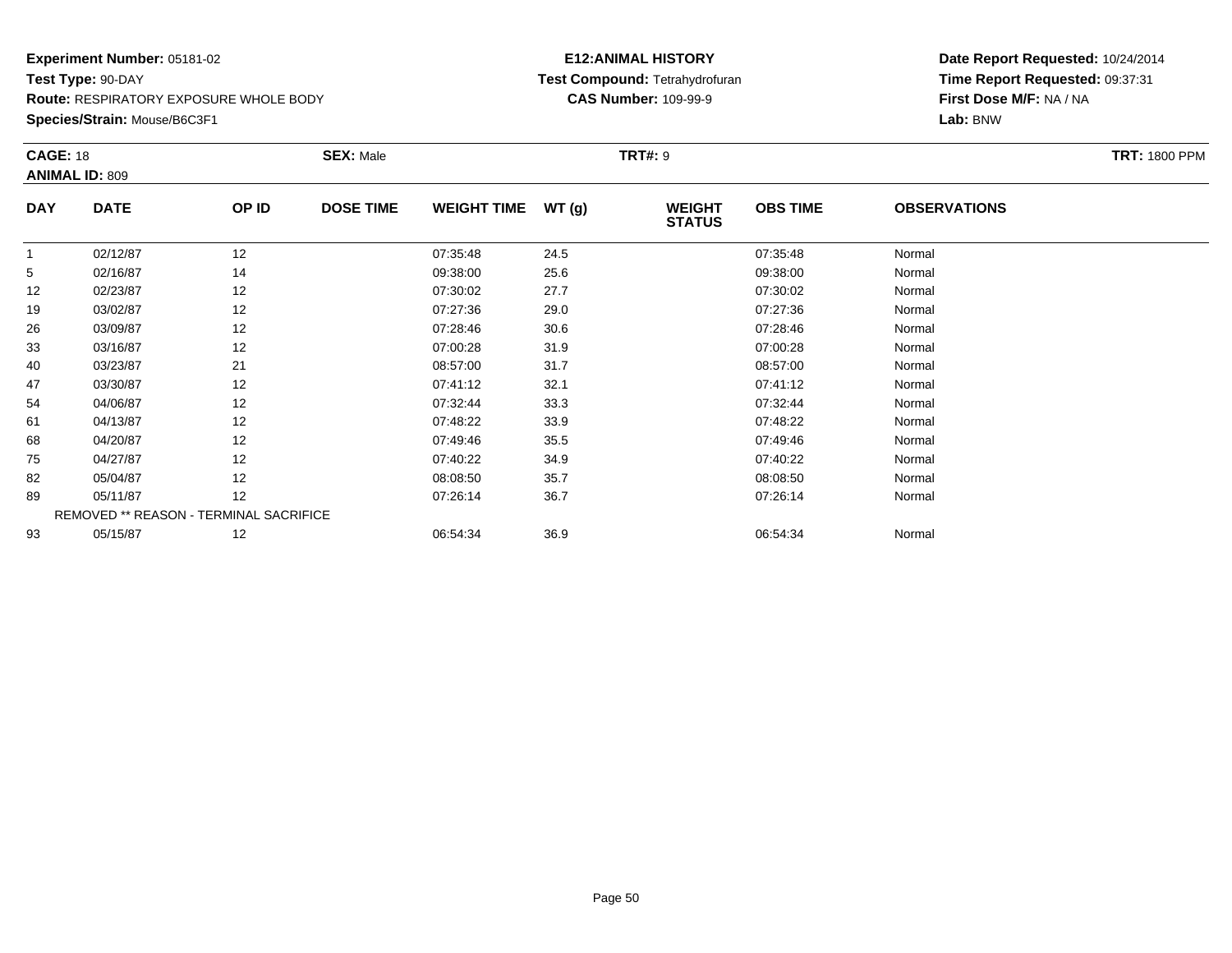**Species/Strain:** Mouse/B6C3F1

### **E12:ANIMAL HISTORY Test Compound:** Tetrahydrofuran**CAS Number:** 109-99-9

| <b>CAGE: 18</b> | <b>ANIMAL ID: 810</b>                  |       | <b>SEX: Male</b> |                    |       | <b>TRT#: 9</b>                 |                 |                     | <b>TRT: 1800 PPM</b> |
|-----------------|----------------------------------------|-------|------------------|--------------------|-------|--------------------------------|-----------------|---------------------|----------------------|
| <b>DAY</b>      | <b>DATE</b>                            | OP ID | <b>DOSE TIME</b> | <b>WEIGHT TIME</b> | WT(g) | <b>WEIGHT</b><br><b>STATUS</b> | <b>OBS TIME</b> | <b>OBSERVATIONS</b> |                      |
| 1               | 02/12/87                               | 12    |                  | 07:35:48           | 24.9  |                                | 07:35:48        | Normal              |                      |
| 5               | 02/16/87                               | 14    |                  | 09:38:00           | 25.0  |                                | 09:38:00        | Normal              |                      |
| 12              | 02/23/87                               | 12    |                  | 07:30:02           | 27.3  |                                | 07:30:02        | Normal              |                      |
| 19              | 03/02/87                               | 12    |                  | 07:27:36           | 28.7  |                                | 07:27:36        | Normal              |                      |
| 26              | 03/09/87                               | 12    |                  | 07:28:46           | 29.6  |                                | 07:28:46        | Normal              |                      |
| 33              | 03/16/87                               | 12    |                  | 07:00:28           | 30.5  |                                | 07:00:28        | Normal              |                      |
| 40              | 03/23/87                               | 21    |                  | 08:57:00           | 30.9  |                                | 08:57:00        | Normal              |                      |
| 47              | 03/30/87                               | 12    |                  | 07:41:12           | 31.1  |                                | 07:41:12        | Normal              |                      |
| 54              | 04/06/87                               | 12    |                  | 07:32:44           | 32.2  |                                | 07:32:44        | Normal              |                      |
| 61              | 04/13/87                               | 12    |                  | 07:48:22           | 32.7  |                                | 07:48:22        | Normal              |                      |
| 68              | 04/20/87                               | 12    |                  | 07:49:46           | 32.4  |                                | 07:49:46        | Normal              |                      |
| 75              | 04/27/87                               | 12    |                  | 07:40:22           | 32.4  |                                | 07:40:22        | Normal              |                      |
| 82              | 05/04/87                               | 12    |                  | 08:08:50           | 33.3  |                                | 08:08:50        | Normal              |                      |
| 89              | 05/11/87                               | 12    |                  | 07:26:14           | 33.9  |                                | 07:26:14        | Normal              |                      |
|                 | REMOVED ** REASON - TERMINAL SACRIFICE |       |                  |                    |       |                                |                 |                     |                      |
| 93              | 05/15/87                               | 12    |                  | 06:54:34           | 34.5  |                                | 06:54:34        | Normal              |                      |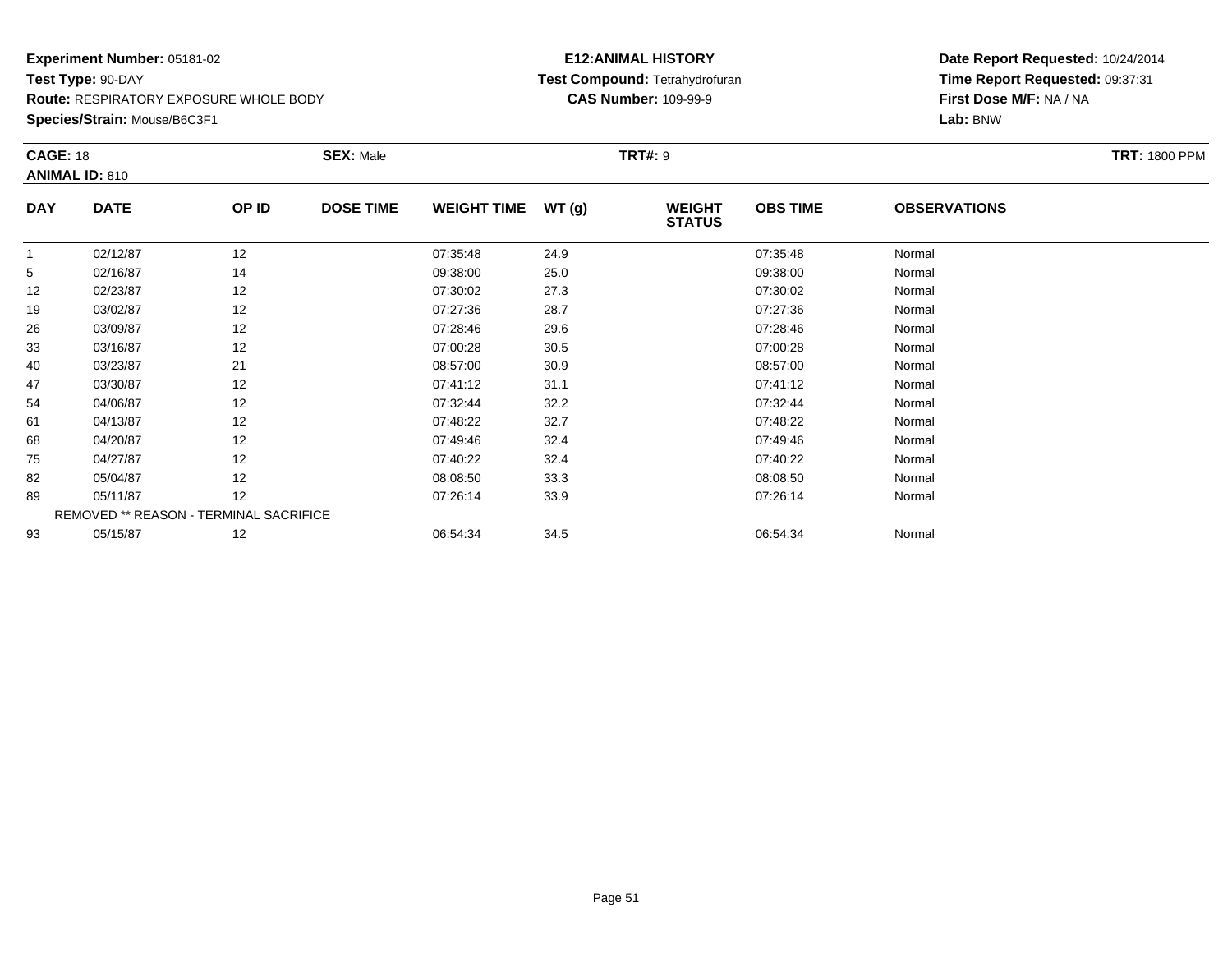**Species/Strain:** Mouse/B6C3F1

### **E12:ANIMAL HISTORY Test Compound:** Tetrahydrofuran**CAS Number:** 109-99-9

|              | <b>CAGE: 21</b>                        |       | <b>SEX: Male</b> | <b>TRT#: 11</b>    |       |                                                                       |                 |                              |  |  |
|--------------|----------------------------------------|-------|------------------|--------------------|-------|-----------------------------------------------------------------------|-----------------|------------------------------|--|--|
|              | <b>ANIMAL ID: 1001</b>                 |       |                  |                    |       |                                                                       |                 |                              |  |  |
| <b>DAY</b>   | <b>DATE</b>                            | OP ID | <b>DOSE TIME</b> | <b>WEIGHT TIME</b> | WT(g) | <b>WEIGHT</b><br><b>STATUS</b>                                        | <b>OBS TIME</b> | <b>OBSERVATIONS</b>          |  |  |
| $\mathbf{1}$ | 02/12/87                               | 12    |                  | 07:38:28           | 25.1  |                                                                       | 07:38:28        | Normal<br>Normal             |  |  |
| $\mathbf{1}$ | 02/12/87                               | 12    |                  | 07:38:28           | 25.1  |                                                                       | 15:00:00        | Hypoactivity<br>Hypoactivity |  |  |
| 5            | 02/16/87                               | 14    |                  | 09:41:36           | 26.5  |                                                                       | 09:41:36        | Normal                       |  |  |
| 12           | 02/23/87                               | 12    |                  | 07:33:40           | 29.0  |                                                                       | 07:33:40        | Normal                       |  |  |
| 19           | 03/02/87                               | 12    |                  | 07:31:08           | 30.8  |                                                                       | 07:31:08        | Normal                       |  |  |
| 26           | 03/09/87                               | 12    |                  | 07:31:50           | 33.1  |                                                                       | 07:31:50        | Normal                       |  |  |
| 33           | 03/16/87                               | 12    |                  | 07:04:06           | 33.4  |                                                                       | 07:04:06        | Normal                       |  |  |
| 36           | 03/19/87                               | 123   |                  |                    |       | **NOTE-5000 PPM MICE IN NARCOTIC STATE (AFTER EXPOSURE, BJC) 13:35:00 |                 |                              |  |  |
| 40           | 03/23/87                               | 21    |                  | 09:01:32           | 33.4  |                                                                       | 09:01:32        | Normal                       |  |  |
| 47           | 03/30/87                               | 12    |                  | 07:45:42           | 32.8  |                                                                       | 07:45:42        | Normal                       |  |  |
| 54           | 04/06/87                               | 12    |                  | 07:36:00           | 33.7  |                                                                       | 07:36:00        | Normal                       |  |  |
| 61           | 04/13/87                               | 12    |                  | 07:51:40           | 34.4  |                                                                       | 07:51:40        | Normal                       |  |  |
| 68           | 04/20/87                               | 12    |                  | 07:53:36           | 33.9  |                                                                       | 07:53:36        | Normal                       |  |  |
| 75           | 04/27/87                               | 12    |                  | 07:43:38           | 35.4  |                                                                       | 07:43:38        | Normal                       |  |  |
| 82           | 05/04/87                               | 12    |                  | 08:12:24           | 34.4  |                                                                       | 08:12:24        | Normal                       |  |  |
| 89           | 05/11/87                               | 12    |                  | 07:29:22           | 35.8  |                                                                       | 07:29:22        | Normal                       |  |  |
|              | REMOVED ** REASON - TERMINAL SACRIFICE |       |                  |                    |       |                                                                       |                 |                              |  |  |
| 93           | 05/15/87                               | 12    |                  | 06:56:50           | 34.1  |                                                                       | 06:56:50        | Normal                       |  |  |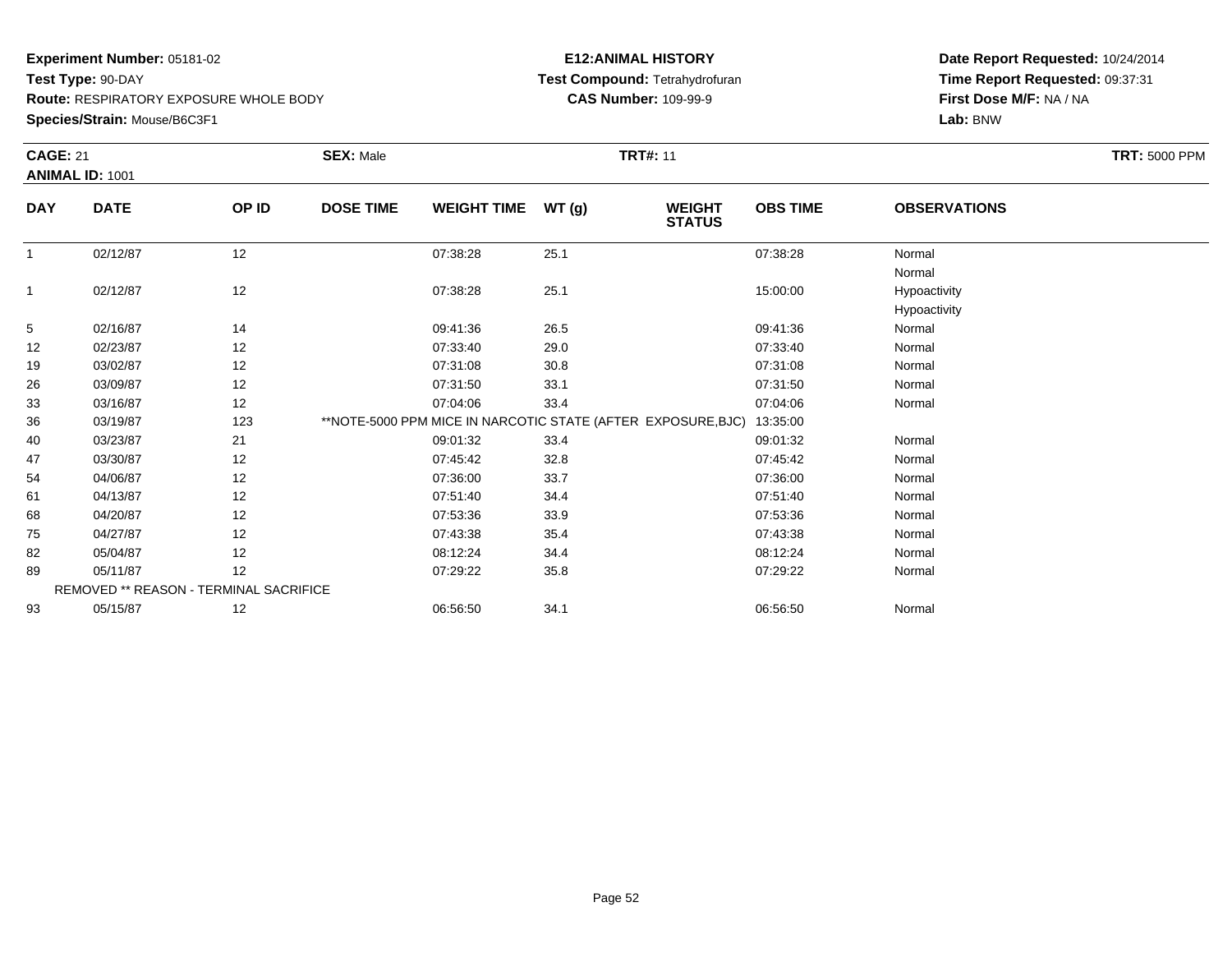**Species/Strain:** Mouse/B6C3F1

### **E12:ANIMAL HISTORY Test Compound:** Tetrahydrofuran**CAS Number:** 109-99-9

|              | <b>CAGE: 21</b>                        |       | <b>SEX: Male</b> | <b>TRT#: 11</b>    |       |                                                              |                 |                              |  |  |
|--------------|----------------------------------------|-------|------------------|--------------------|-------|--------------------------------------------------------------|-----------------|------------------------------|--|--|
|              | <b>ANIMAL ID: 1002</b>                 |       |                  |                    |       |                                                              |                 |                              |  |  |
| <b>DAY</b>   | <b>DATE</b>                            | OP ID | <b>DOSE TIME</b> | <b>WEIGHT TIME</b> | WT(g) | <b>WEIGHT</b><br><b>STATUS</b>                               | <b>OBS TIME</b> | <b>OBSERVATIONS</b>          |  |  |
| $\mathbf{1}$ | 02/12/87                               | 12    |                  | 07:38:28           | 22.5  |                                                              | 07:38:28        | Normal<br>Normal             |  |  |
| 1            | 02/12/87                               | 12    |                  | 07:38:28           | 22.5  |                                                              | 15:00:00        | Hypoactivity<br>Hypoactivity |  |  |
| 5            | 02/16/87                               | 14    |                  | 09:41:36           | 21.5  |                                                              | 09:41:36        | Normal                       |  |  |
| 12           | 02/23/87                               | 12    |                  | 07:33:40           | 24.6  |                                                              | 07:33:40        | Normal                       |  |  |
| 19           | 03/02/87                               | 12    |                  | 07:31:08           | 26.3  |                                                              | 07:31:08        | Normal                       |  |  |
| 26           | 03/09/87                               | 12    |                  | 07:31:50           | 27.9  |                                                              | 07:31:50        | Normal                       |  |  |
| 33           | 03/16/87                               | 12    |                  | 07:04:06           | 28.7  |                                                              | 07:04:06        | Normal                       |  |  |
| 36           | 03/19/87                               | 123   |                  |                    |       | **NOTE-5000 PPM MICE IN NARCOTIC STATE (AFTER EXPOSURE, BJC) | 13:35:00        |                              |  |  |
| 40           | 03/23/87                               | 21    |                  | 09:01:32           | 29.1  |                                                              | 09:01:32        | Normal                       |  |  |
| 47           | 03/30/87                               | 12    |                  | 07:45:42           | 28.8  |                                                              | 07:45:42        | Normal                       |  |  |
| 54           | 04/06/87                               | 12    |                  | 07:36:00           | 30.0  |                                                              | 07:36:00        | Normal                       |  |  |
| 61           | 04/13/87                               | 12    |                  | 07:51:40           | 30.2  |                                                              | 07:51:40        | Normal                       |  |  |
| 68           | 04/20/87                               | 12    |                  | 07:53:36           | 29.8  |                                                              | 07:53:36        | Normal                       |  |  |
| 75           | 04/27/87                               | 12    |                  | 07:43:38           | 30.0  |                                                              | 07:43:38        | Normal                       |  |  |
| 82           | 05/04/87                               | 12    |                  | 08:12:24           | 29.2  |                                                              | 08:12:24        | Normal                       |  |  |
| 89           | 05/11/87                               | 12    |                  | 07:29:22           | 30.6  |                                                              | 07:29:22        | Normal                       |  |  |
|              | REMOVED ** REASON - TERMINAL SACRIFICE |       |                  |                    |       |                                                              |                 |                              |  |  |
| 93           | 05/15/87                               | 12    |                  | 06:56:50           | 29.1  |                                                              | 06:56:50        | Normal                       |  |  |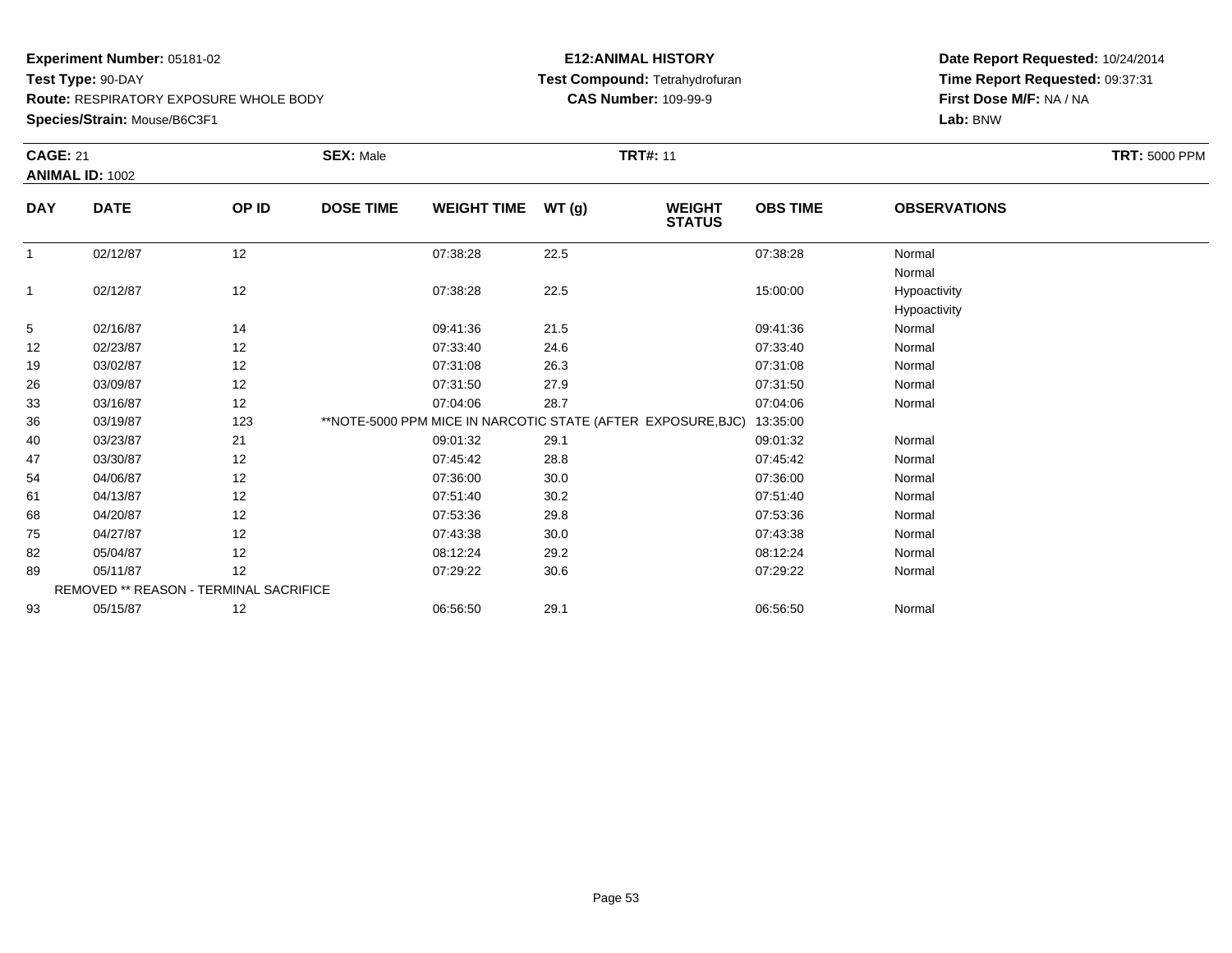**Species/Strain:** Mouse/B6C3F1

### **E12:ANIMAL HISTORY Test Compound:** Tetrahydrofuran**CAS Number:** 109-99-9

|                | <b>CAGE: 21</b>                        |       | <b>SEX: Male</b>                                             | <b>TRT#: 11</b>    |        |                                |                 |                              |  |  |
|----------------|----------------------------------------|-------|--------------------------------------------------------------|--------------------|--------|--------------------------------|-----------------|------------------------------|--|--|
|                | <b>ANIMAL ID: 1003</b>                 |       |                                                              |                    |        |                                |                 |                              |  |  |
| <b>DAY</b>     | <b>DATE</b>                            | OP ID | <b>DOSE TIME</b>                                             | <b>WEIGHT TIME</b> | WT (g) | <b>WEIGHT</b><br><b>STATUS</b> | <b>OBS TIME</b> | <b>OBSERVATIONS</b>          |  |  |
| $\overline{1}$ | 02/12/87                               | 12    |                                                              | 07:38:28           | 23.6   |                                | 07:38:28        | Normal<br>Normal             |  |  |
| $\mathbf{1}$   | 02/12/87                               | 12    |                                                              | 07:38:28           | 23.6   |                                | 15:00:00        | Hypoactivity<br>Hypoactivity |  |  |
| 5              | 02/16/87                               | 14    |                                                              | 09:41:36           | 24.4   |                                | 09:41:36        | Normal                       |  |  |
| 12             | 02/23/87                               | 12    |                                                              | 07:33:40           | 27.2   |                                | 07:33:40        | Normal                       |  |  |
| 19             | 03/02/87                               | 12    |                                                              | 07:31:08           | 27.8   |                                | 07:31:08        | Normal                       |  |  |
| 26             | 03/09/87                               | 12    |                                                              | 07:31:50           | 30.3   |                                | 07:31:50        | Normal                       |  |  |
| 33             | 03/16/87                               | 12    |                                                              | 07:04:06           | 30.5   |                                | 07:04:06        | Normal                       |  |  |
| 36             | 03/19/87                               | 123   | **NOTE-5000 PPM MICE IN A NACOTIC STATE (AFTER EXOSURE, BJC) |                    |        |                                | 13:35:00        |                              |  |  |
| 40             | 03/23/87                               | 21    |                                                              | 09:01:32           | 32.1   |                                | 09:01:32        | Normal                       |  |  |
| 47             | 03/30/87                               | 12    |                                                              | 07:45:42           | 31.5   |                                | 07:45:42        | Normal                       |  |  |
| 54             | 04/06/87                               | 12    |                                                              | 07:36:00           | 32.6   |                                | 07:36:00        | Normal                       |  |  |
| 61             | 04/13/87                               | 12    |                                                              | 07:51:40           | 33.1   |                                | 07:51:40        | Normal                       |  |  |
| 68             | 04/20/87                               | 12    |                                                              | 07:53:36           | 33.2   |                                | 07:53:36        | Normal                       |  |  |
| 75             | 04/27/87                               | 12    |                                                              | 07:43:38           | 34.4   |                                | 07:43:38        | Normal                       |  |  |
| 82             | 05/04/87                               | 12    |                                                              | 08:12:24           | 34.0   |                                | 08:12:24        | Normal                       |  |  |
| 89             | 05/11/87                               | 12    |                                                              | 07:29:22           | 35.2   |                                | 07:29:22        | Normal                       |  |  |
|                | REMOVED ** REASON - TERMINAL SACRIFICE |       |                                                              |                    |        |                                |                 |                              |  |  |
| 93             | 05/15/87                               | 12    |                                                              | 06:56:50           | 33.5   |                                | 06:56:50        | Normal                       |  |  |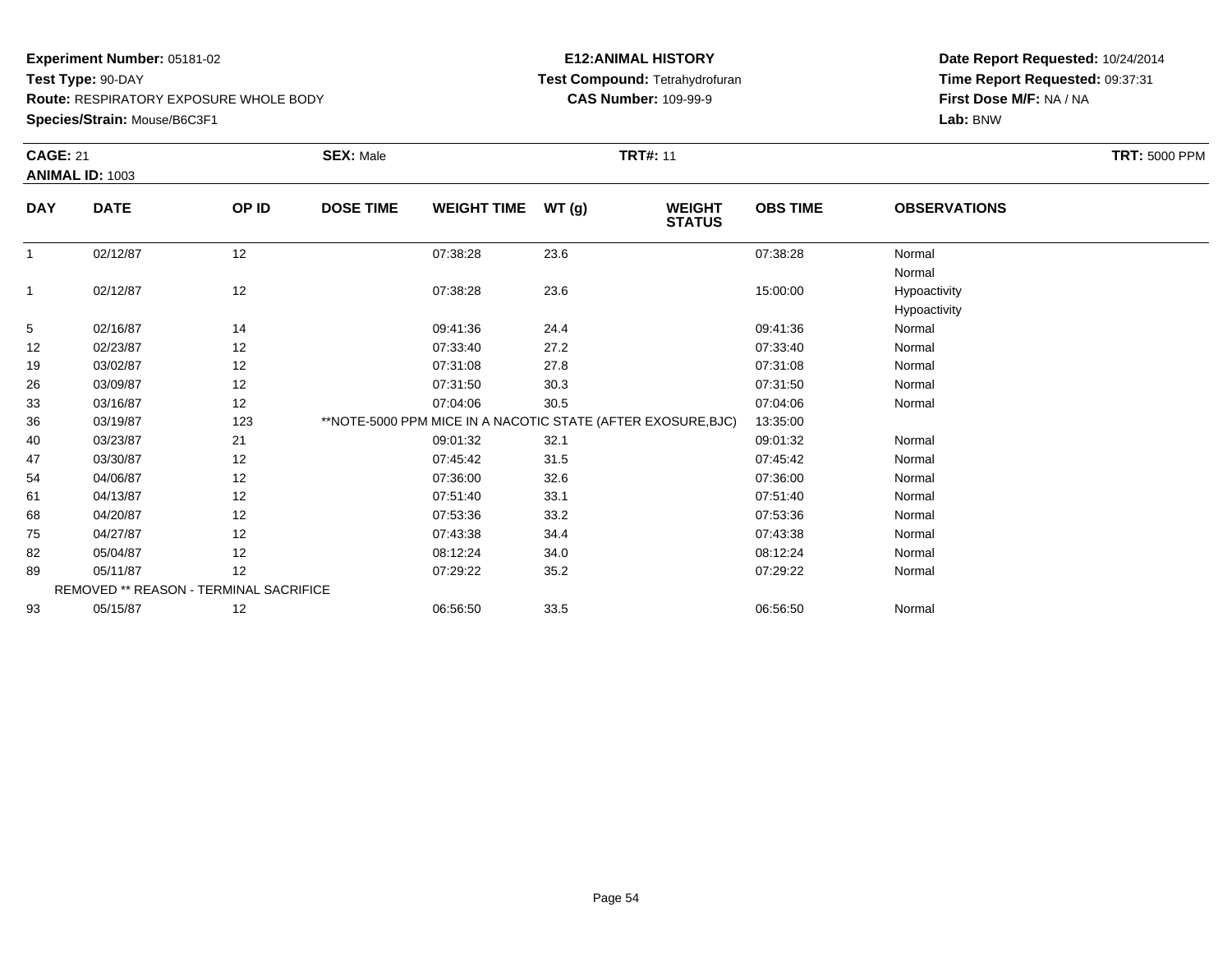**Experiment Number:** 05181-02**Test Type:** 90-DAY

**Route:** RESPIRATORY EXPOSURE WHOLE BODY

**Species/Strain:** Mouse/B6C3F1

### **E12:ANIMAL HISTORY Test Compound:** Tetrahydrofuran**CAS Number:** 109-99-9

|              | <b>CAGE: 21</b>                        |       | <b>SEX: Male</b><br><b>TRT#: 11</b> |                                                         |       |                                |                 |                              | <b>TRT: 5000 PPM</b> |
|--------------|----------------------------------------|-------|-------------------------------------|---------------------------------------------------------|-------|--------------------------------|-----------------|------------------------------|----------------------|
|              | ANIMAL ID: 1004                        |       |                                     |                                                         |       |                                |                 |                              |                      |
| <b>DAY</b>   | <b>DATE</b>                            | OP ID | <b>DOSE TIME</b>                    | <b>WEIGHT TIME</b>                                      | WT(g) | <b>WEIGHT</b><br><b>STATUS</b> | <b>OBS TIME</b> | <b>OBSERVATIONS</b>          |                      |
| $\mathbf{1}$ | 02/12/87                               | 12    |                                     | 07:38:28                                                | 23.9  |                                | 07:38:28        | Normal<br>Normal             |                      |
| $\mathbf{1}$ | 02/12/87                               | 12    |                                     | 07:38:28                                                | 23.9  |                                | 15:00:00        | Hypoactivity<br>Hypoactivity |                      |
| 5            | 02/16/87                               | 14    |                                     | **NOTE-APPEARS DEHYDRATED                               |       |                                | 09:40:24        |                              |                      |
| 5            | 02/16/87                               | 14    |                                     | 09:41:36                                                | 16.4  |                                | 09:41:36        | Emaciated                    |                      |
| 12           | 02/23/87                               | 12    |                                     | 07:33:40                                                | 26.3  |                                | 07:33:40        | Normal                       |                      |
| 19           | 03/02/87                               | 12    |                                     | 07:31:08                                                | 26.2  |                                | 07:31:08        | Normal                       |                      |
| 26           | 03/09/87                               | 12    |                                     | 07:31:50                                                | 29.8  |                                | 07:31:50        | Normal                       |                      |
| 33           | 03/16/87                               | 12    |                                     | 07:04:06                                                | 30.7  |                                | 07:04:06        | Normal                       |                      |
| 36           | 03/19/87                               | 123   |                                     | **NOTE-5000 PPM MICE IN NARCOTIC STATE (AFTER EXPOSURE) |       |                                | 13:35:00        |                              |                      |
| 40           | 03/23/87                               | 21    |                                     | 09:01:32                                                | 31.9  |                                | 09:01:32        | Normal                       |                      |
| 47           | 03/30/87                               | 12    |                                     | 07:45:42                                                | 31.3  |                                | 07:45:42        | Normal                       |                      |
| 54           | 04/06/87                               | 12    |                                     | 07:36:00                                                | 33.0  |                                | 07:36:00        | Normal                       |                      |
| 61           | 04/13/87                               | 12    |                                     | 07:51:40                                                | 33.3  |                                | 07:51:40        | Normal                       |                      |
| 68           | 04/20/87                               | 12    |                                     | 07:53:36                                                | 34.2  |                                | 07:53:36        | Normal                       |                      |
| 75           | 04/27/87                               | 12    |                                     | 07:43:38                                                | 34.9  |                                | 07:43:38        | Normal                       |                      |
| 82           | 05/04/87                               | 12    |                                     | 08:12:24                                                | 34.2  |                                | 08:12:24        | Normal                       |                      |
| 89           | 05/11/87                               | 12    |                                     | 07:29:22                                                | 34.9  |                                | 07:29:22        | Normal                       |                      |
|              | REMOVED ** REASON - TERMINAL SACRIFICE |       |                                     |                                                         |       |                                |                 |                              |                      |
| 93           | 05/15/87                               | 12    |                                     | 06:56:50                                                | 33.1  |                                | 06:56:50        | Normal                       |                      |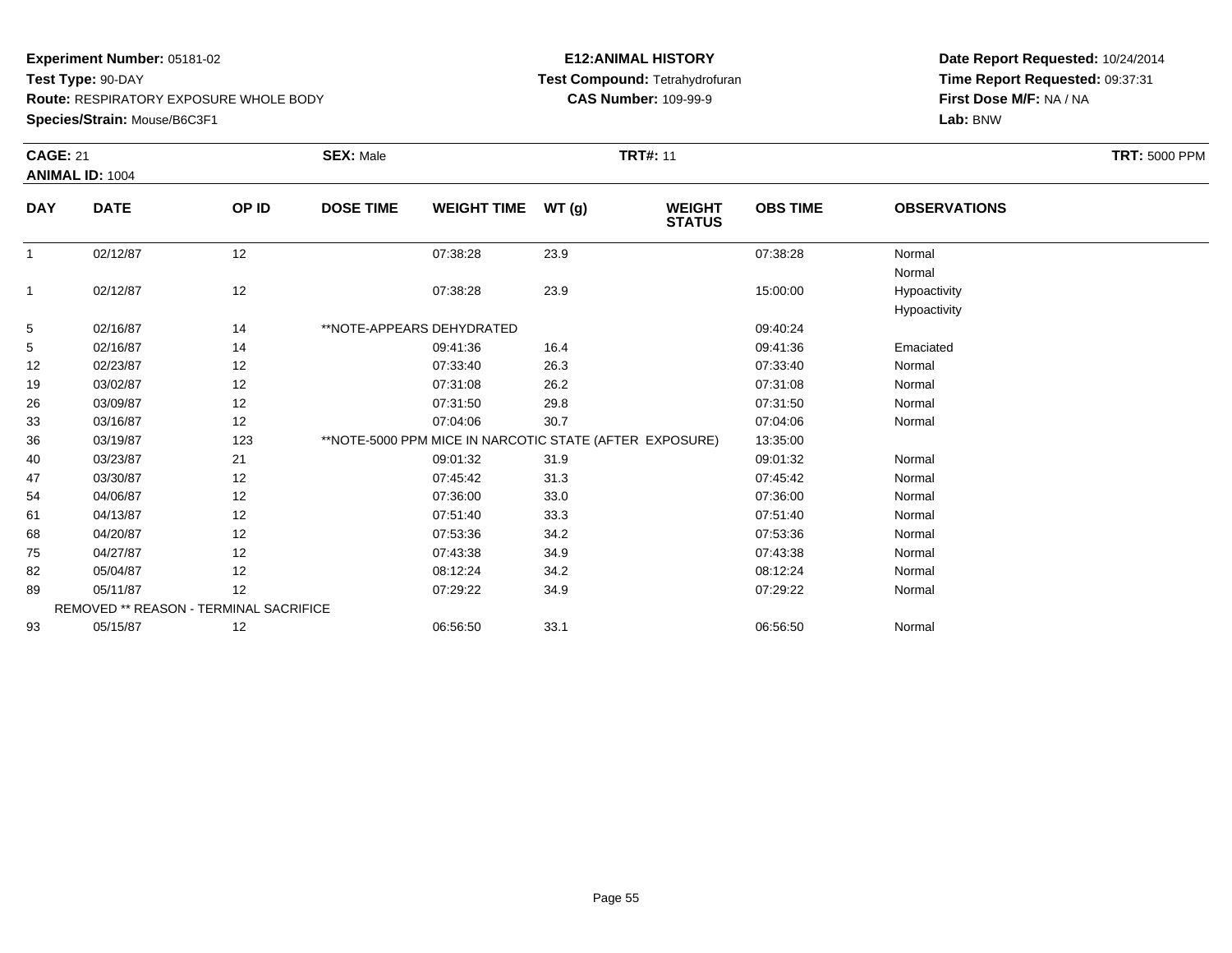### **Species/Strain:** Mouse/B6C3F1

### **E12:ANIMAL HISTORY Test Compound:** Tetrahydrofuran**CAS Number:** 109-99-9

|              | <b>CAGE: 21</b><br><b>ANIMAL ID: 1005</b> |                                   | <b>SEX: Male</b> |                    |       | <b>TRT#: 11</b>                                             |                 | <b>TRT: 5000 PPM</b>         |  |
|--------------|-------------------------------------------|-----------------------------------|------------------|--------------------|-------|-------------------------------------------------------------|-----------------|------------------------------|--|
| <b>DAY</b>   | <b>DATE</b>                               | OP ID                             | <b>DOSE TIME</b> | <b>WEIGHT TIME</b> | WT(g) | <b>WEIGHT</b><br><b>STATUS</b>                              | <b>OBS TIME</b> | <b>OBSERVATIONS</b>          |  |
|              | 02/12/87                                  | 12                                |                  | 07:38:28           | 24.2  |                                                             | 07:38:28        | Normal<br>Normal             |  |
| $\mathbf{1}$ | 02/12/87                                  | 12                                |                  | 07:38:28           | 24.2  |                                                             | 15:00:00        | Hypoactivity<br>Hypoactivity |  |
| 5            | 02/16/87                                  | 14                                |                  | 09:41:36           | 24.1  |                                                             | 09:41:36        | Normal                       |  |
| 12           | 02/23/87                                  | 12                                |                  | 07:33:40           | 27.9  |                                                             | 07:33:40        | Normal                       |  |
| 19           | 03/02/87                                  | 12                                |                  | 07:31:08           | 30.0  |                                                             | 07:31:08        | Normal                       |  |
| 26           | 03/09/87                                  | 12                                |                  | 07:31:50           | 32.5  |                                                             | 07:31:50        | Normal                       |  |
| 33           | 03/16/87                                  | 12                                |                  | 07:04:06           | 33.2  |                                                             | 07:04:06        | Normal                       |  |
| 36           | 03/19/87                                  | 123                               |                  |                    |       | **NOTE-5000 PPMMICE IN NARCOTIC STATE (AFTER EXPOSURE, BJC) | 13:35:00        |                              |  |
| 40           | 03/23/87                                  | 21                                |                  | 09:01:32           | 34.4  |                                                             | 09:01:32        | Normal                       |  |
| 47           | 03/30/87                                  | 12                                |                  | 07:45:42           | 29.8  |                                                             | 07:45:42        | Normal                       |  |
|              |                                           | REMOVED ** REASON - NATURAL DEATH |                  |                    |       |                                                             |                 |                              |  |
| 54           | 04/06/87                                  | 21                                |                  | 08:00:00           | 17.3  |                                                             | 08:00:00        | Normal                       |  |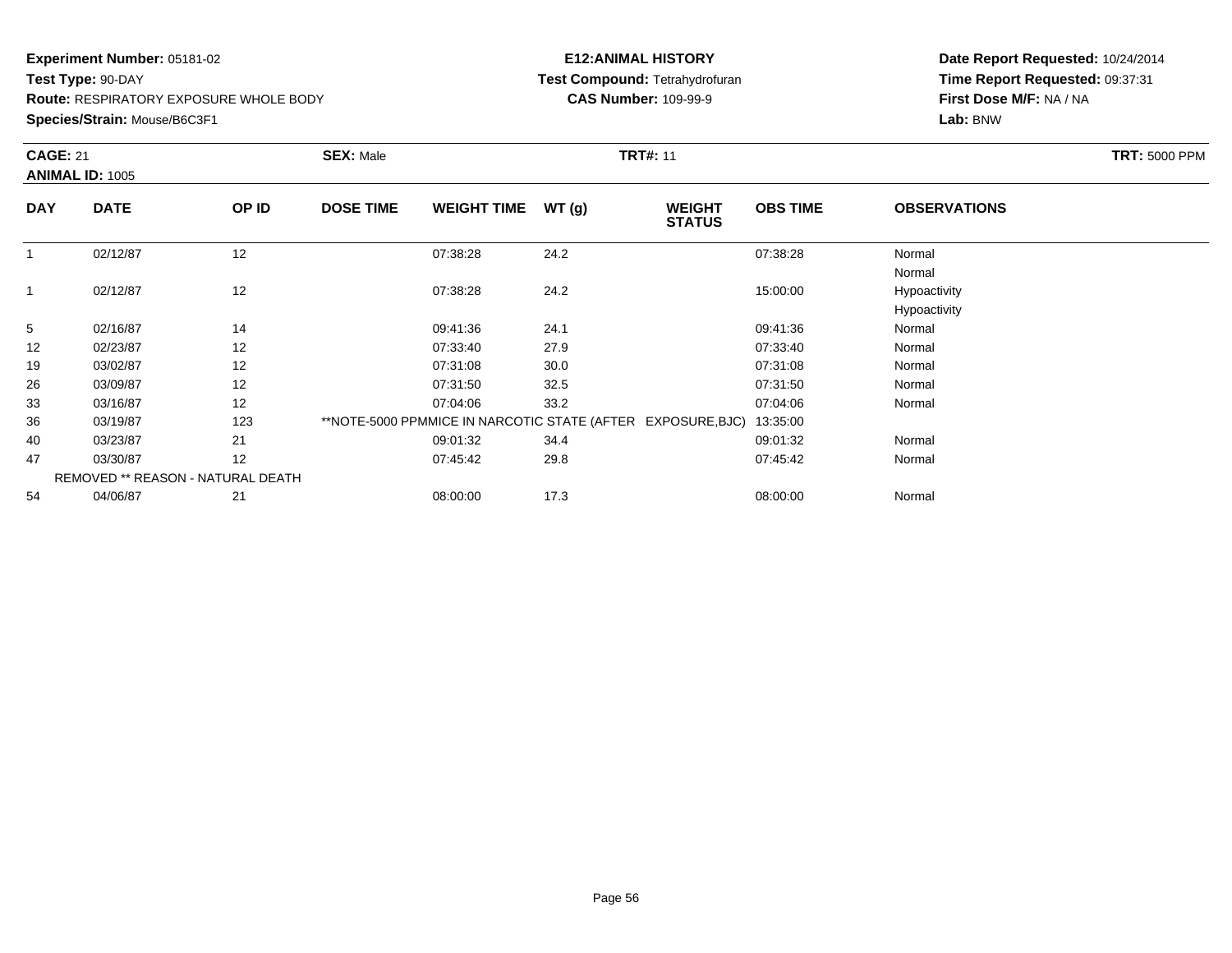**Experiment Number:** 05181-02

**Test Type:** 90-DAY

**Route:** RESPIRATORY EXPOSURE WHOLE BODY

**Species/Strain:** Mouse/B6C3F1

### **E12:ANIMAL HISTORY Test Compound:** Tetrahydrofuran**CAS Number:** 109-99-9

|                | <b>CAGE: 22</b>                        |       | <b>SEX: Male</b> | <b>TRT: 5000 PPM</b>                                   |       |                                |                 |                     |  |
|----------------|----------------------------------------|-------|------------------|--------------------------------------------------------|-------|--------------------------------|-----------------|---------------------|--|
|                | <b>ANIMAL ID: 1006</b>                 |       |                  |                                                        |       |                                |                 |                     |  |
| <b>DAY</b>     | <b>DATE</b>                            | OP ID | <b>DOSE TIME</b> | <b>WEIGHT TIME</b>                                     | WT(g) | <b>WEIGHT</b><br><b>STATUS</b> | <b>OBS TIME</b> | <b>OBSERVATIONS</b> |  |
| 1              | 02/12/87                               | 12    |                  | 07:40:08                                               | 26.0  |                                | 07:40:08        | Normal<br>Normal    |  |
| 1              | 02/12/87                               | 12    | EXPOSURE, BJC)   | **NOTE-THE 5000PPM MICE ARE IN A NARCOTIC STATE (AFTER |       |                                | 15:00:00        |                     |  |
| $\overline{1}$ | 02/12/87                               | 18    | EXPOSURE, BJC)   | **NOTE-THE 5000PPM MICE ARE IN A NARCOTIC STATE (AFTER |       |                                | 15:00:00        |                     |  |
| 1              | 02/12/87                               | 18    |                  | 07:40:08                                               | 26.0  |                                |                 |                     |  |
| 5              | 02/16/87                               | 14    |                  | 09:44:36                                               | 26.6  |                                | 09:44:36        | Normal              |  |
| 12             | 02/23/87                               | 12    |                  | 07:42:08                                               | 28.4  |                                | 07:42:08        | Normal              |  |
| 19             | 03/02/87                               | 12    |                  | 07:40:14                                               | 30.4  |                                | 07:40:14        | Normal              |  |
| 26             | 03/09/87                               | 12    |                  | 07:40:32                                               | 31.1  |                                | 07:40:32        | Normal              |  |
| 33             | 03/16/87                               | 12    |                  | 07:06:32                                               | 31.2  |                                | 07:06:32        | Normal              |  |
| 40             | 03/23/87                               | 21    |                  | 09:04:06                                               | 31.9  |                                | 09:04:06        | Normal              |  |
| 47             | 03/30/87                               | 12    |                  | 07:56:08                                               | 31.2  |                                | 07:56:08        | Normal              |  |
| 54             | 04/06/87                               | 12    |                  | 07:45:42                                               | 32.0  |                                | 07:45:42        | Normal              |  |
| 61             | 04/13/87                               | 12    |                  | 07:59:32                                               | 32.1  |                                | 07:59:32        | Normal              |  |
| 68             | 04/20/87                               | 12    |                  | 08:03:44                                               | 33.0  |                                | 08:03:44        | Normal              |  |
| 75             | 04/27/87                               | 12    |                  | 07:51:46                                               | 33.4  |                                | 07:51:46        | Normal              |  |
| 82             | 05/04/87                               | 12    |                  | 08:21:30                                               | 33.9  |                                | 08:21:30        | Normal              |  |
| 89             | 05/11/87                               | 12    |                  | 07:37:28                                               | 34.0  |                                | 07:37:28        | Normal              |  |
|                | REMOVED ** REASON - TERMINAL SACRIFICE |       |                  |                                                        |       |                                |                 |                     |  |
| 93             | 05/15/87                               | 12    |                  | 06:59:00                                               | 31.6  |                                | 06:59:00        | Normal              |  |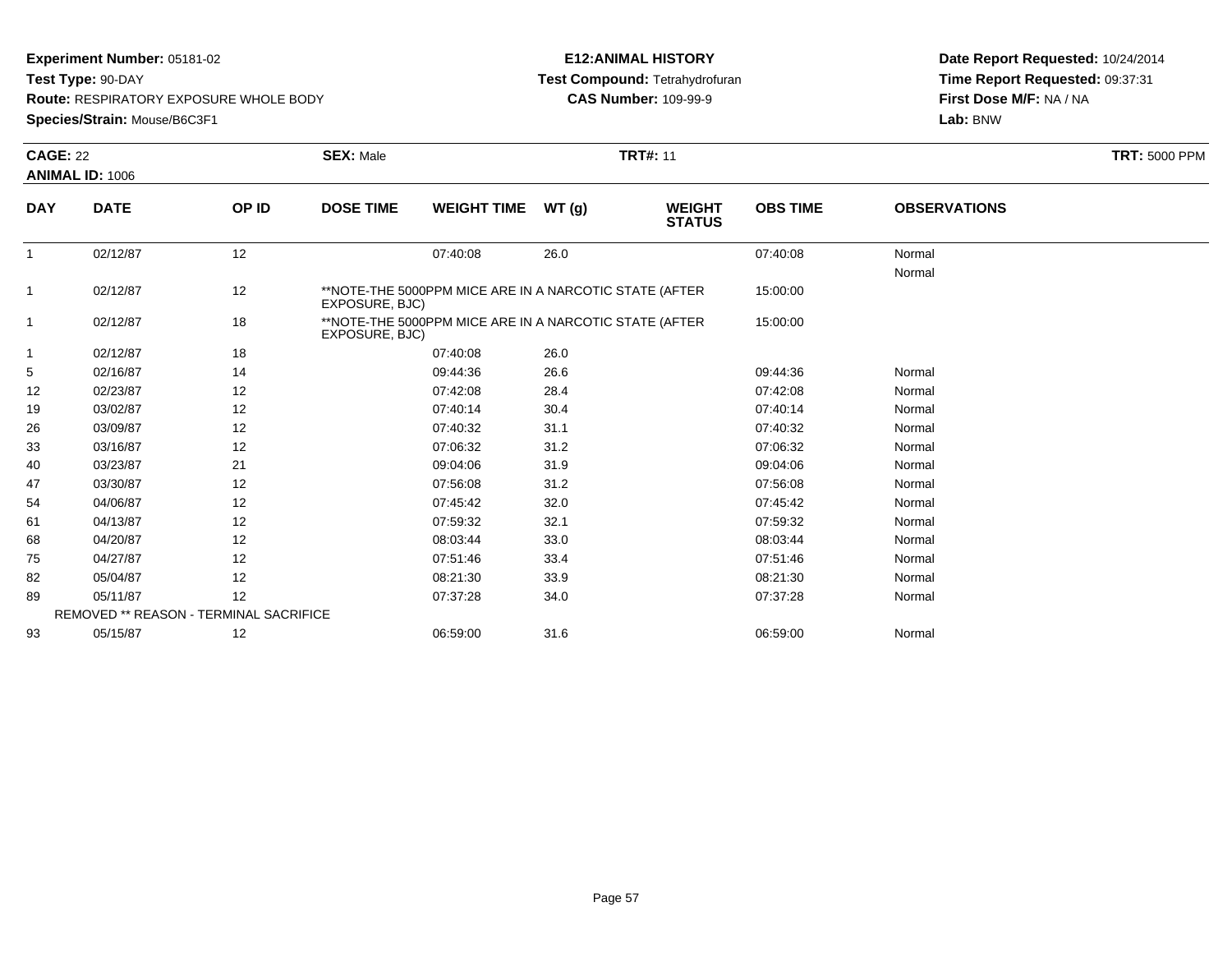**Experiment Number:** 05181-02

**Test Type:** 90-DAY

**Route:** RESPIRATORY EXPOSURE WHOLE BODY

**Species/Strain:** Mouse/B6C3F1

### **E12:ANIMAL HISTORY Test Compound:** Tetrahydrofuran**CAS Number:** 109-99-9

|              | <b>CAGE: 22</b>                        |       | <b>SEX: Male</b> | <b>TRT#: 11</b>                                                                                                  |       |                                |                 |                     |  |
|--------------|----------------------------------------|-------|------------------|------------------------------------------------------------------------------------------------------------------|-------|--------------------------------|-----------------|---------------------|--|
|              | ANIMAL ID: 1007                        |       |                  |                                                                                                                  |       |                                |                 |                     |  |
| <b>DAY</b>   | <b>DATE</b>                            | OP ID | <b>DOSE TIME</b> | <b>WEIGHT TIME</b>                                                                                               | WT(g) | <b>WEIGHT</b><br><b>STATUS</b> | <b>OBS TIME</b> | <b>OBSERVATIONS</b> |  |
| 1            | 02/12/87                               | 12    |                  | 07:40:08                                                                                                         | 26.0  |                                | 07:40:08        | Normal<br>Normal    |  |
| $\mathbf{1}$ | 02/12/87                               | 12    | EXPOSURE, BJC)   | **NOTE-THE 5000PPM MICE ARE IN A NARCOTIC STATE (AFTER<br>**NOTE-THE 5000PPM MICE ARE IN A NARCOTIC STATE (AFTER |       |                                |                 |                     |  |
| $\mathbf{1}$ | 02/12/87                               | 18    | EXPOSURE, BJC)   |                                                                                                                  |       |                                | 15:00:00        |                     |  |
| $\mathbf{1}$ | 02/12/87                               | 18    |                  | 07:40:08                                                                                                         | 26.0  |                                |                 |                     |  |
| 5            | 02/16/87                               | 14    |                  | **NOTE-APPEARS SLIGHTLY DEHYDRATED                                                                               |       |                                | 09:41:36        |                     |  |
| 5            | 02/16/87                               | 14    |                  | 09:44:36                                                                                                         | 19.3  |                                | 09:44:36        | Normal              |  |
| 12           | 02/23/87                               | 12    |                  | 07:42:08                                                                                                         | 28.4  |                                | 07:42:08        | Normal              |  |
| 19           | 03/02/87                               | 12    |                  | 07:40:14                                                                                                         | 32.5  |                                | 07:40:14        | Normal              |  |
| 26           | 03/09/87                               | 12    |                  | 07:40:32                                                                                                         | 34.2  |                                | 07:40:32        | Normal              |  |
| 33           | 03/16/87                               | 12    |                  | 07:06:32                                                                                                         | 34.4  |                                | 07:06:32        | Normal              |  |
| 40           | 03/23/87                               | 21    |                  | 09:04:06                                                                                                         | 35.1  |                                | 09:04:06        | Normal              |  |
| 47           | 03/30/87                               | 12    |                  | 07:56:08                                                                                                         | 35.1  |                                | 07:56:08        | Normal              |  |
| 54           | 04/06/87                               | 12    |                  | 07:45:42                                                                                                         | 35.9  |                                | 07:45:42        | Normal              |  |
| 61           | 04/13/87                               | 12    |                  | 07:59:32                                                                                                         | 35.5  |                                | 07:59:32        | Normal              |  |
| 68           | 04/20/87                               | 12    |                  | 08:03:44                                                                                                         | 37.0  |                                | 08:03:44        | Normal              |  |
| 75           | 04/27/87                               | 12    |                  | 07:51:46                                                                                                         | 37.8  |                                | 07:51:46        | Normal              |  |
| 82           | 05/04/87                               | 12    |                  | 08:21:30                                                                                                         | 37.7  |                                | 08:21:30        | Normal              |  |
| 89           | 05/11/87                               | 12    |                  | 07:37:28                                                                                                         | 39.5  |                                | 07:37:28        | Normal              |  |
|              | REMOVED ** REASON - TERMINAL SACRIFICE |       |                  |                                                                                                                  |       |                                |                 |                     |  |
| 93           | 05/15/87                               | 12    |                  | 06:59:00                                                                                                         | 37.4  |                                | 06:59:00        | Normal              |  |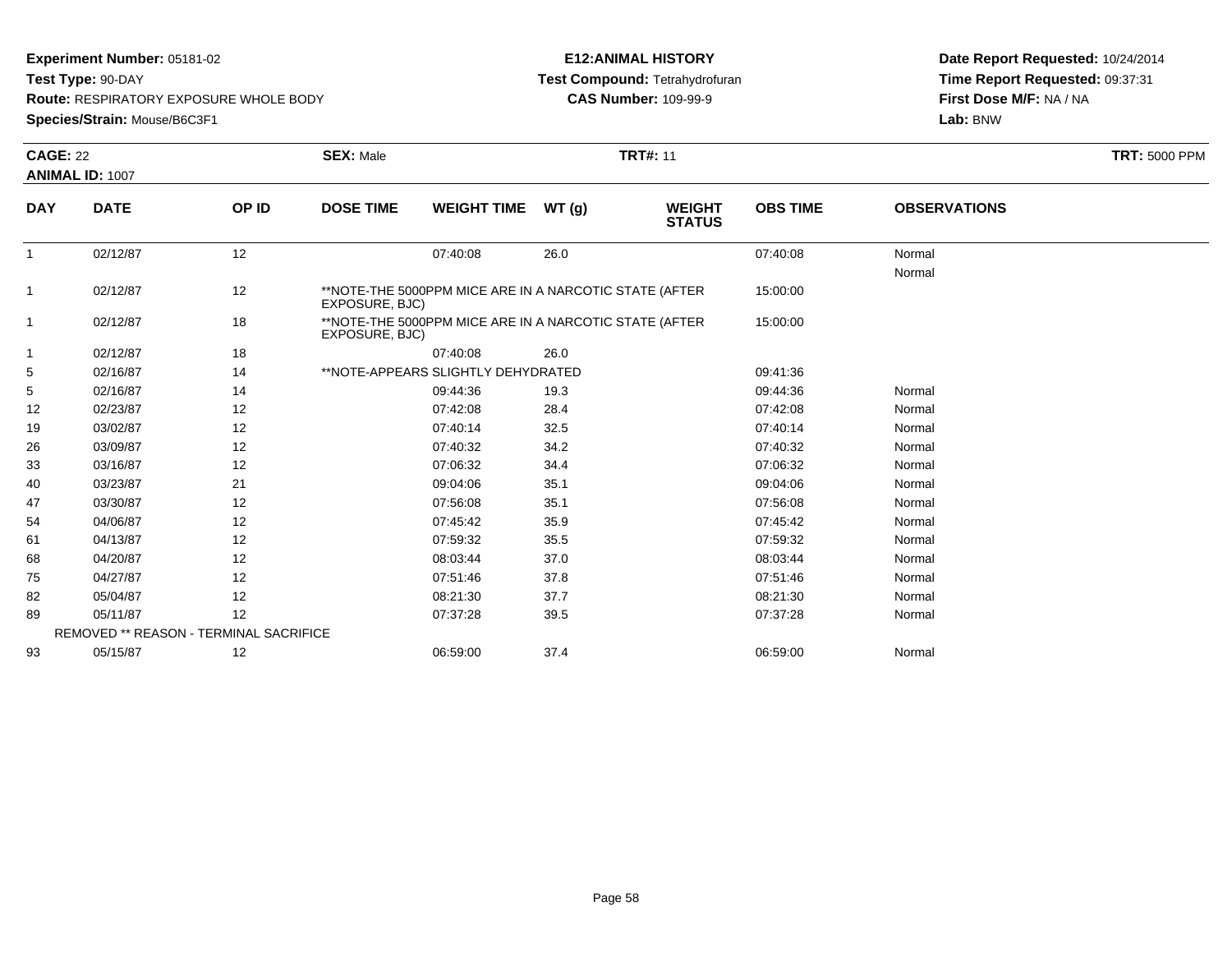**Species/Strain:** Mouse/B6C3F1

#### **E12:ANIMAL HISTORY Test Compound:** Tetrahydrofuran**CAS Number:** 109-99-9

| <b>CAGE: 22</b> | <b>ANIMAL ID: 1008</b>            |       | <b>SEX: Male</b> |                    |       | <b>TRT#: 11</b>                |                 | <b>TRT: 5000 PPM</b> |  |
|-----------------|-----------------------------------|-------|------------------|--------------------|-------|--------------------------------|-----------------|----------------------|--|
| <b>DAY</b>      | <b>DATE</b>                       | OP ID | <b>DOSE TIME</b> | <b>WEIGHT TIME</b> | WT(q) | <b>WEIGHT</b><br><b>STATUS</b> | <b>OBS TIME</b> | <b>OBSERVATIONS</b>  |  |
|                 | 02/12/87                          | 12    |                  | 07:40:08           | 23.7  |                                | 07:40:08        | Normal               |  |
| 5               | 02/16/87                          | 14    |                  | 09:44:36           | 16.1  |                                | 09:44:36        | Emaciated            |  |
| 12 <sup>°</sup> | 02/23/87                          | 12    |                  | 07:42:08           | 24.7  |                                | 07:42:08        | Normal               |  |
|                 | REMOVED ** REASON - NATURAL DEATH |       |                  |                    |       |                                |                 |                      |  |
| 12 <sup>°</sup> | 02/23/87                          | 25    |                  | 18:15:00           | 22.0  |                                | 18:15:00        | Normal               |  |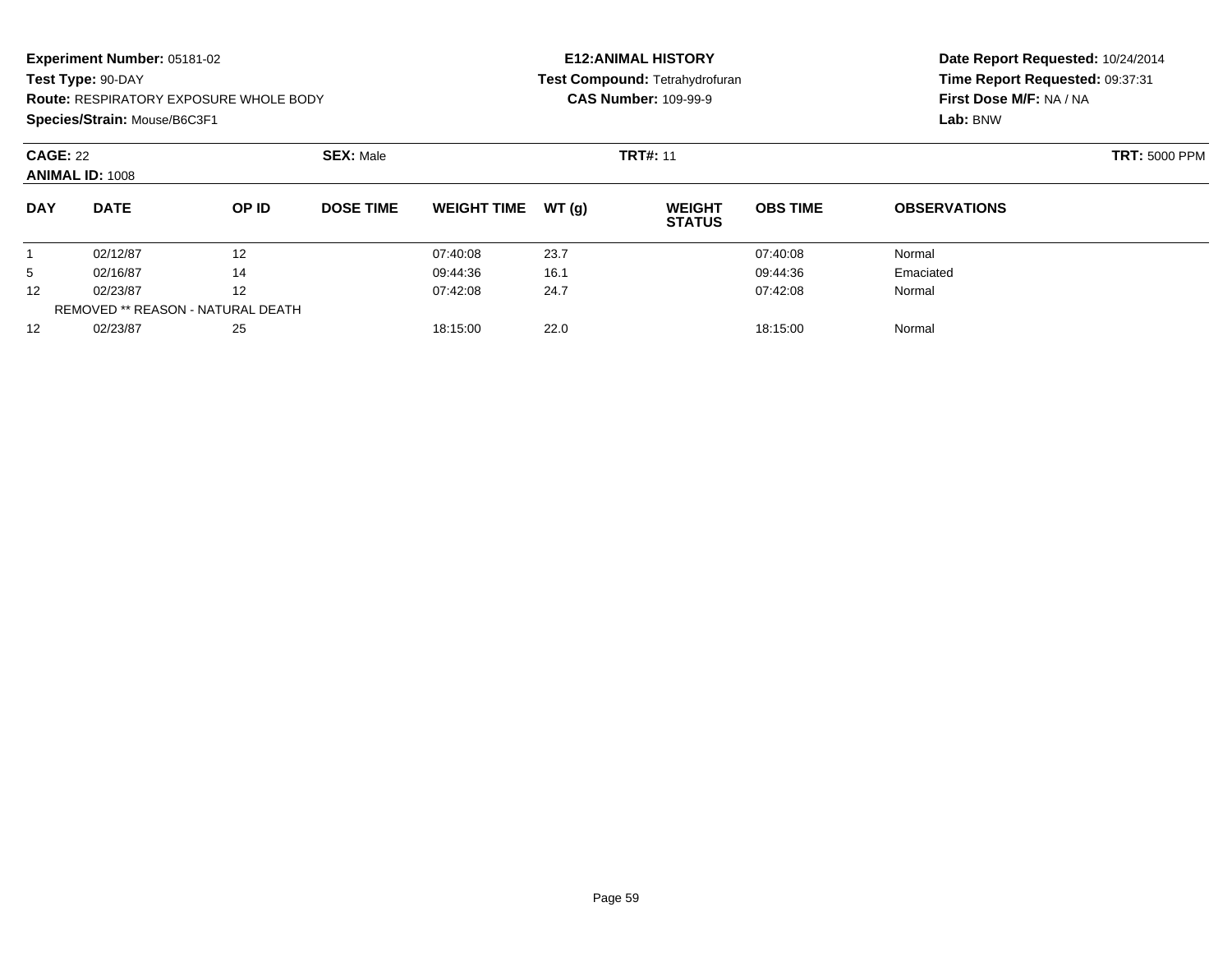**Experiment Number:** 05181-02

**Test Type:** 90-DAY

**Route:** RESPIRATORY EXPOSURE WHOLE BODY

**Species/Strain:** Mouse/B6C3F1

### **E12:ANIMAL HISTORY Test Compound:** Tetrahydrofuran**CAS Number:** 109-99-9

|              | <b>CAGE: 22</b>                        |       | <b>SEX: Male</b> | <b>TRT#: 11</b>                                        |       |                                |                 |                     |  |  |
|--------------|----------------------------------------|-------|------------------|--------------------------------------------------------|-------|--------------------------------|-----------------|---------------------|--|--|
|              | <b>ANIMAL ID: 1009</b>                 |       |                  |                                                        |       |                                |                 |                     |  |  |
| <b>DAY</b>   | <b>DATE</b>                            | OP ID | <b>DOSE TIME</b> | <b>WEIGHT TIME</b>                                     | WT(g) | <b>WEIGHT</b><br><b>STATUS</b> | <b>OBS TIME</b> | <b>OBSERVATIONS</b> |  |  |
| $\mathbf{1}$ | 02/12/87                               | 12    |                  | 07:40:08                                               | 26.0  |                                | 07:40:08        | Normal<br>Normal    |  |  |
| 1            | 02/12/87                               | 12    | EXPOSURE, BJC)   | **NOTE-THE 5000PPM MICE ARE IN A NARCOTIC STATE (AFTER |       |                                | 15:00:00        |                     |  |  |
| $\mathbf 1$  | 02/12/87                               | 18    | EXPOSURE, BJC)   | **NOTE-THE 5000PPM MICE ARE IN A NARCOTIC STATE (AFTER |       |                                | 15:00:00        |                     |  |  |
| -1           | 02/12/87                               | 18    |                  | 07:40:08                                               | 26.0  |                                |                 |                     |  |  |
| 5            | 02/16/87                               | 14    |                  | 09:44:36                                               | 24.9  |                                | 09:44:36        | Normal              |  |  |
| 12           | 02/23/87                               | 12    |                  | 07:42:08                                               | 27.6  |                                | 07:42:08        | Normal              |  |  |
| 19           | 03/02/87                               | 12    |                  | 07:40:14                                               | 29.6  |                                | 07:40:14        | Normal              |  |  |
| 26           | 03/09/87                               | 12    |                  | 07:40:32                                               | 31.6  |                                | 07:40:32        | Normal              |  |  |
| 33           | 03/16/87                               | 12    |                  | 07:06:32                                               | 30.9  |                                | 07:06:32        | Normal              |  |  |
| 40           | 03/23/87                               | 21    |                  | 09:04:06                                               | 31.7  |                                | 09:04:06        | Normal              |  |  |
| 47           | 03/30/87                               | 12    |                  | 07:56:08                                               | 32.3  |                                | 07:56:08        | Normal              |  |  |
| 54           | 04/06/87                               | 12    |                  | 07:45:42                                               | 32.4  |                                | 07:45:42        | Normal              |  |  |
| 61           | 04/13/87                               | 12    |                  | 07:59:32                                               | 32.3  |                                | 07:59:32        | Normal              |  |  |
| 68           | 04/20/87                               | 12    |                  | 08:03:44                                               | 32.0  |                                | 08:03:44        | Normal              |  |  |
| 75           | 04/27/87                               | 12    |                  | 07:51:46                                               | 33.6  |                                | 07:51:46        | Normal              |  |  |
| 82           | 05/04/87                               | 12    |                  | 08:21:30                                               | 32.6  |                                | 08:21:30        | Normal              |  |  |
| 89           | 05/11/87                               | 12    |                  | 07:37:28                                               | 33.7  |                                | 07:37:28        | Normal              |  |  |
|              | REMOVED ** REASON - TERMINAL SACRIFICE |       |                  |                                                        |       |                                |                 |                     |  |  |
| 93           | 05/15/87                               | 12    |                  | 06:59:00                                               | 30.3  |                                | 06:59:00        | Normal              |  |  |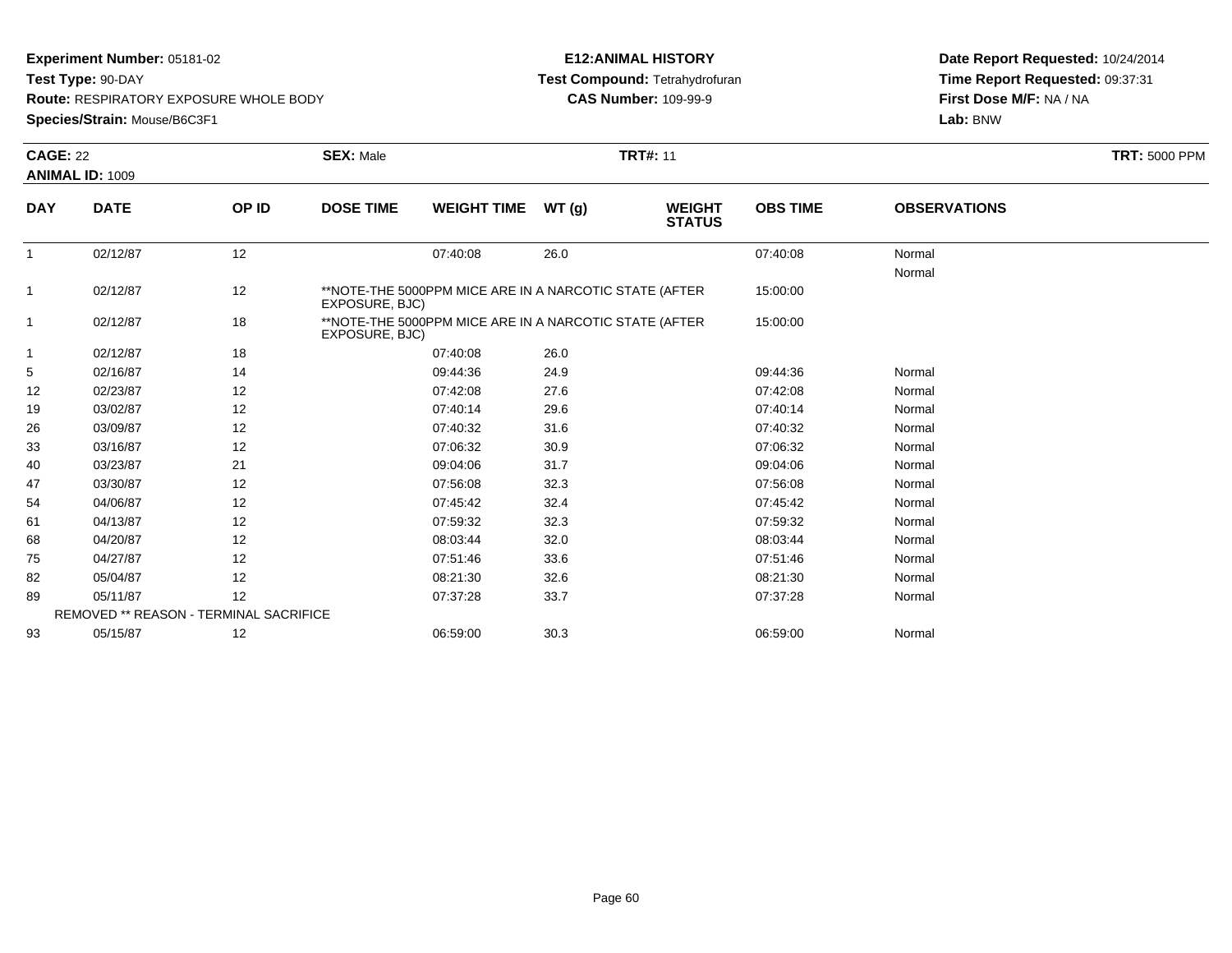### **E12:ANIMAL HISTORY Test Compound:** Tetrahydrofuran**CAS Number:** 109-99-9

| <b>CAGE: 22</b> | <b>ANIMAL ID: 1010</b>                        |       | <b>SEX: Male</b> |                                              |       | <b>TRT#: 11</b>                |                 |                         | <b>TRT: 5000 PPM</b> |
|-----------------|-----------------------------------------------|-------|------------------|----------------------------------------------|-------|--------------------------------|-----------------|-------------------------|----------------------|
| <b>DAY</b>      | <b>DATE</b>                                   | OP ID | <b>DOSE TIME</b> | <b>WEIGHT TIME</b>                           | WT(g) | <b>WEIGHT</b><br><b>STATUS</b> | <b>OBS TIME</b> | <b>OBSERVATIONS</b>     |                      |
| -1              | 02/12/87                                      | 12    |                  | 07:40:08                                     | 24.0  |                                | 07:40:08        | Normal                  |                      |
| 5               | 02/16/87                                      | 14    |                  | 09:44:36                                     | 22.6  |                                | 09:44:36        | Normal                  |                      |
| 12              | 02/23/87                                      | 12    |                  | 07:42:08                                     | 26.5  |                                | 07:42:08        | Normal                  |                      |
|                 |                                               |       |                  |                                              |       |                                |                 | Normal                  |                      |
| 12              | 02/23/87                                      | 12    |                  | **NOTE-HUNCHED UP POSTURE = ABNORMAL POSTURE |       |                                | 18:15:00        |                         |                      |
| 12              | 02/23/87                                      | 21    |                  | **NOTE-HUNCHED UP POSTURE = ABNORMAL POSTURE |       |                                | 18:15:00        |                         |                      |
| 12              | 02/23/87                                      | 21    |                  | 07:42:08                                     | 26.5  |                                |                 |                         |                      |
| 19              | 03/02/87                                      | 12    |                  | **NOTE-APPEARS DEHYDRATED                    |       |                                | 07:31:08        |                         |                      |
| 19              | 03/02/87                                      | 12    |                  | 07:40:14                                     | 21.8  |                                | 07:40:14        | Normal                  |                      |
|                 | <b>REMOVED ** REASON - MORIBUND SACRIFICE</b> |       |                  |                                              |       |                                |                 |                         |                      |
| 22              | 03/05/87                                      | 21    |                  | 06:30:00                                     | 15.5  |                                | 06:30:00        | <b>Abnormal Posture</b> |                      |
|                 |                                               |       |                  |                                              |       |                                |                 | Dyspnea                 |                      |
|                 |                                               |       |                  |                                              |       |                                |                 | Emaciated               |                      |
|                 |                                               |       |                  |                                              |       |                                |                 | Hypoactivity            |                      |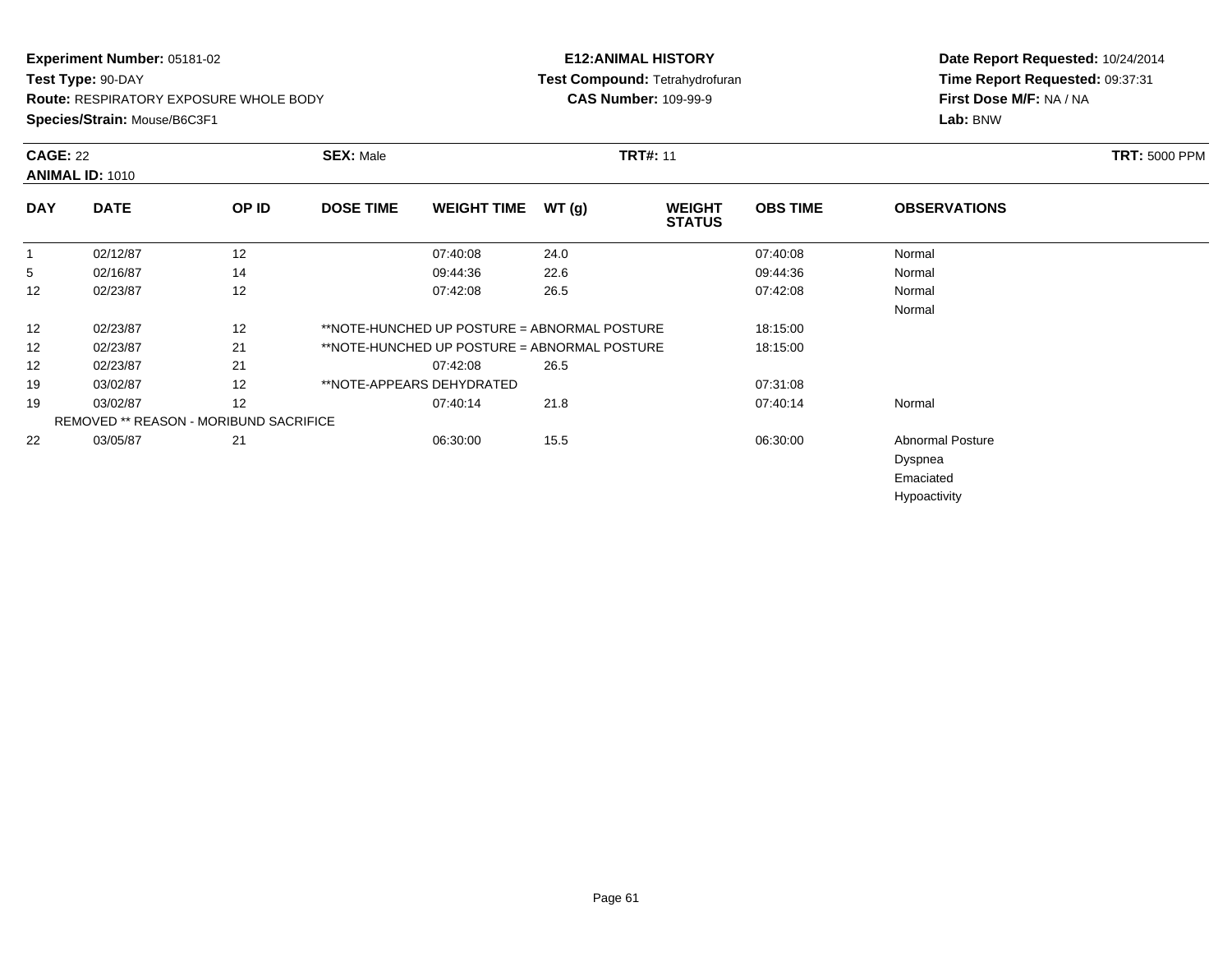### **E12:ANIMAL HISTORY Test Compound:** Tetrahydrofuran**CAS Number:** 109-99-9

| CAGE: 3    | <b>ANIMAL ID: 101</b> |                                        | <b>SEX: Female</b> |                    |       | <b>TRT#:</b> 2                 |                 |                                | <b>TRT: CONTROL</b> |
|------------|-----------------------|----------------------------------------|--------------------|--------------------|-------|--------------------------------|-----------------|--------------------------------|---------------------|
| <b>DAY</b> | <b>DATE</b>           | OP ID                                  | <b>DOSE TIME</b>   | <b>WEIGHT TIME</b> | WT(g) | <b>WEIGHT</b><br><b>STATUS</b> | <b>OBS TIME</b> | <b>OBSERVATIONS</b>            |                     |
|            | 02/12/87              | 12                                     |                    | 06:54:48           | 19.4  |                                | 06:54:48        | Normal                         |                     |
| 5          | 02/16/87              | 14                                     |                    | 09:04:00           | 20.1  |                                | 09:04:00        | Normal                         |                     |
| 12         | 02/23/87              | 12                                     |                    | 06:39:32           | 21.7  |                                | 06:39:32        | Normal                         |                     |
| 19         | 03/02/87              | 12                                     |                    | 06:36:02           | 21.5  |                                | 06:36:02        | Normal                         |                     |
| 26         | 03/09/87              | 12                                     |                    | 06:38:20           | 22.6  |                                | 06:38:20        | Normal                         |                     |
| 33         | 03/16/87              | 12                                     |                    | 06:32:10           | 25.5  |                                | 06:32:10        | Normal                         |                     |
| 40         | 03/23/87              | 21                                     |                    | 06:40:28           | 25.8  |                                | 06:40:28        | Normal                         |                     |
| 47         | 03/30/87              | 12                                     |                    | 06:34:24           | 26.4  |                                | 06:34:24        | Normal                         |                     |
| 54         | 04/06/87              | 12                                     |                    | 06:43:22           | 25.9  |                                | 06:43:22        | Alopecia Body Ventral 11-15 Mm |                     |
| 61         | 04/13/87              | 12                                     |                    | 06:59:46           | 28.7  |                                | 06:59:46        | Alopecia Body Ventral 11-15 Mm |                     |
| 68         | 04/20/87              | 12                                     |                    | 06:43:56           | 29.7  |                                | 06:43:56        | Alopecia Body Ventral 11-15 Mm |                     |
| 75         | 04/27/87              | 12                                     |                    | 06:50:02           | 30.6  |                                | 06:50:02        | Alopecia Body Ventral 11-15 Mm |                     |
| 82         | 05/04/87              | 12                                     |                    | 07:18:14           | 30.3  |                                | 07:18:14        | Alopecia Body Ventral 11-15 Mm |                     |
| 89         | 05/11/87              | 12                                     |                    | 06:39:12           | 32.8  |                                | 06:39:12        | Alopecia Body Ventral 11-15 Mm |                     |
|            |                       | REMOVED ** REASON - TERMINAL SACRIFICE |                    |                    |       |                                |                 |                                |                     |
| 94         | 05/16/87              | 14                                     |                    | 06:29:58           | 32.1  |                                | 06:29:58        | Alopecia Body Ventral 6-10 Mm  |                     |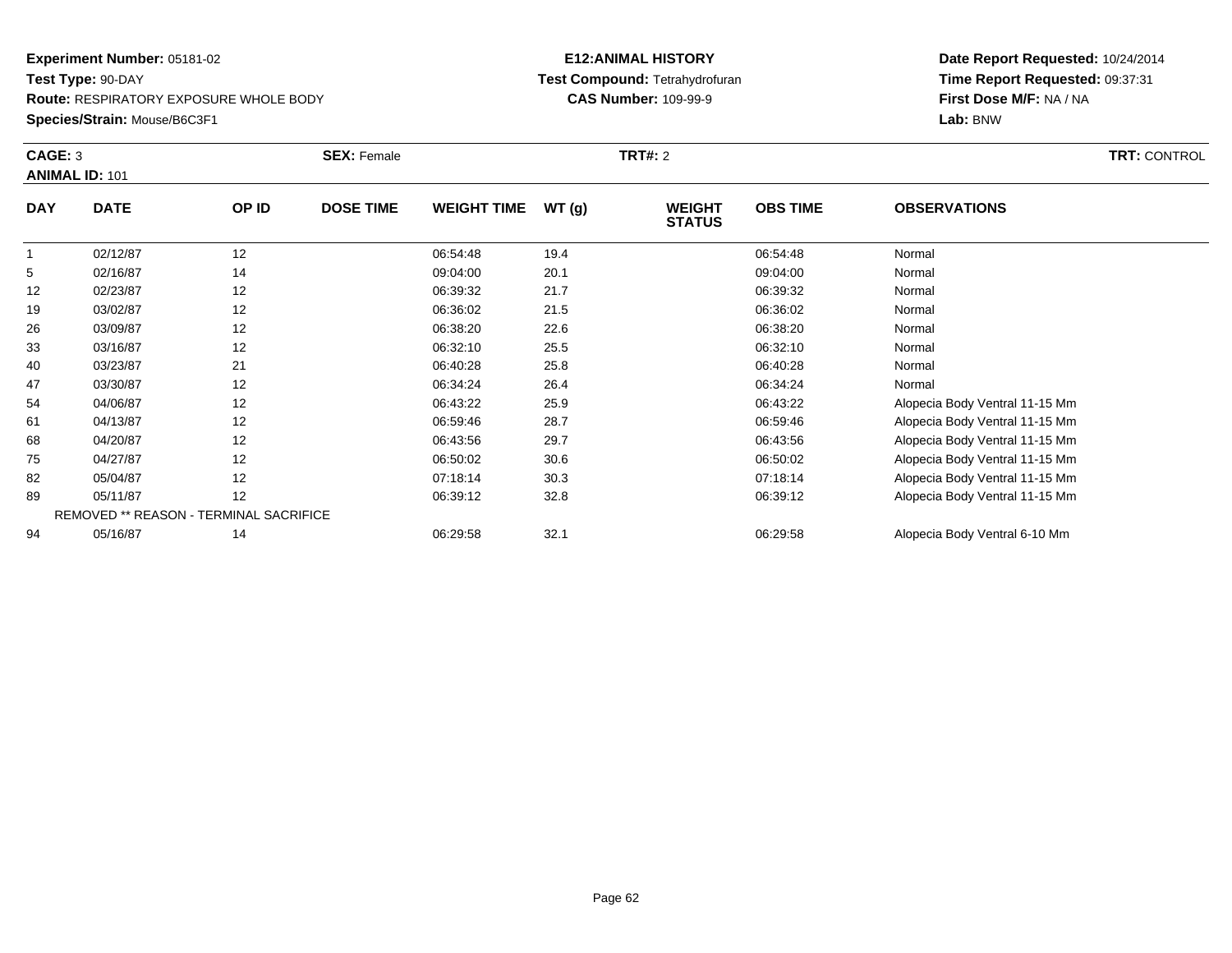## **Species/Strain:** Mouse/B6C3F1

### **E12:ANIMAL HISTORY Test Compound:** Tetrahydrofuran**CAS Number:** 109-99-9

| CAGE: 3    | <b>ANIMAL ID: 102</b> |                                        | <b>SEX: Female</b> |                    |       | <b>TRT#:</b> 2                 |                 |                                 | <b>TRT: CONTROL</b> |
|------------|-----------------------|----------------------------------------|--------------------|--------------------|-------|--------------------------------|-----------------|---------------------------------|---------------------|
| <b>DAY</b> | <b>DATE</b>           | OP ID                                  | <b>DOSE TIME</b>   | <b>WEIGHT TIME</b> | WT(g) | <b>WEIGHT</b><br><b>STATUS</b> | <b>OBS TIME</b> | <b>OBSERVATIONS</b>             |                     |
| 1          | 02/12/87              | 12                                     |                    | 06:54:48           | 20.8  |                                | 06:54:48        | Normal                          |                     |
| 5          | 02/16/87              | 14                                     |                    | 09:04:00           | 21.8  |                                | 09:04:00        | Normal                          |                     |
| 12         | 02/23/87              | 12                                     |                    | 06:39:32           | 23.2  |                                | 06:39:32        | Normal                          |                     |
| 19         | 03/02/87              | 12                                     |                    | 06:36:02           | 24.3  |                                | 06:36:02        | Normal                          |                     |
| 26         | 03/09/87              | 12                                     |                    | 06:38:20           | 26.6  |                                | 06:38:20        | Normal                          |                     |
| 33         | 03/16/87              | 12                                     |                    | 06:32:10           | 26.7  |                                | 06:32:10        | Normal                          |                     |
| 40         | 03/23/87              | 21                                     |                    | 06:40:28           | 27.3  |                                | 06:40:28        | Normal                          |                     |
| 47         | 03/30/87              | 12                                     |                    | 06:34:24           | 28.8  |                                | 06:34:24        | Alopecia Right Front Leg 3-5 Mm |                     |
| 54         | 04/06/87              | 12                                     |                    | 06:43:22           | 29.4  |                                | 06:43:22        | Normal                          |                     |
| 61         | 04/13/87              | 12                                     |                    | 06:59:46           | 29.4  |                                | 06:59:46        | Normal                          |                     |
| 68         | 04/20/87              | 12                                     |                    | 06:43:56           | 29.3  |                                | 06:43:56        | Normal                          |                     |
| 75         | 04/27/87              | 12                                     |                    | 06:50:02           | 31.0  |                                | 06:50:02        | Normal                          |                     |
| 82         | 05/04/87              | 12                                     |                    | 07:18:14           | 32.4  |                                | 07:18:14        | Normal                          |                     |
| 89         | 05/11/87              | 12                                     |                    | 06:39:12           | 33.1  |                                | 06:39:12        | Normal                          |                     |
|            |                       | REMOVED ** REASON - TERMINAL SACRIFICE |                    |                    |       |                                |                 |                                 |                     |
| 94         | 05/16/87              | 14                                     |                    | 06:29:58           | 34.5  |                                | 06:29:58        | Normal                          |                     |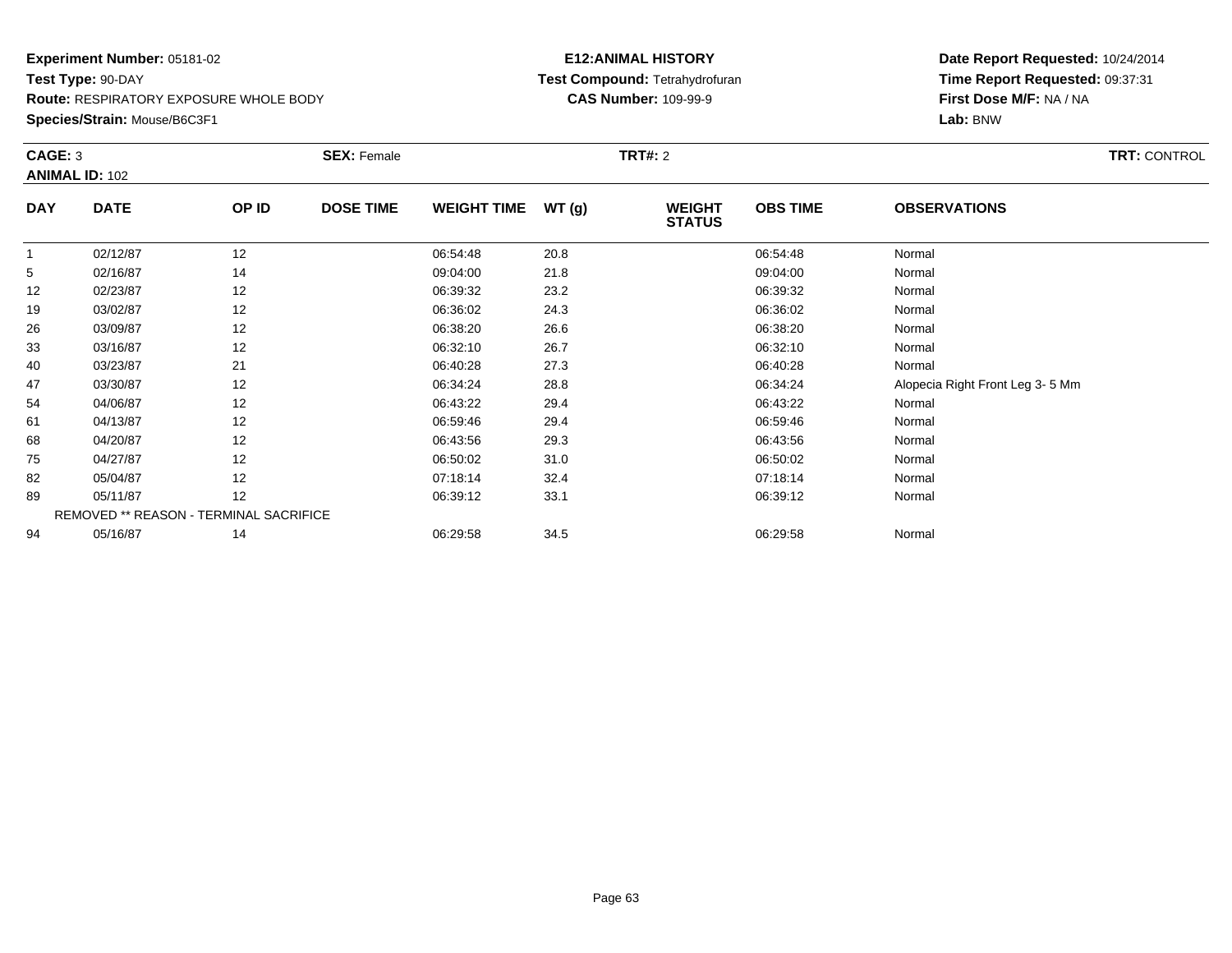### **E12:ANIMAL HISTORY Test Compound:** Tetrahydrofuran**CAS Number:** 109-99-9

| CAGE: 3    |                       |                                        | <b>SEX: Female</b> |                    |       | <b>TRT#:</b> 2                 |                 |                     | <b>TRT: CONTROL</b> |
|------------|-----------------------|----------------------------------------|--------------------|--------------------|-------|--------------------------------|-----------------|---------------------|---------------------|
|            | <b>ANIMAL ID: 103</b> |                                        |                    |                    |       |                                |                 |                     |                     |
| <b>DAY</b> | <b>DATE</b>           | OP ID                                  | <b>DOSE TIME</b>   | <b>WEIGHT TIME</b> | WT(g) | <b>WEIGHT</b><br><b>STATUS</b> | <b>OBS TIME</b> | <b>OBSERVATIONS</b> |                     |
| -1         | 02/12/87              | 12                                     |                    | 06:54:48           | 22.1  |                                | 06:54:48        | Normal              |                     |
| 5          | 02/16/87              | 14                                     |                    | 09:04:00           | 22.9  |                                | 09:04:00        | Normal              |                     |
| 12         | 02/23/87              | 12                                     |                    | 06:39:32           | 24.4  |                                | 06:39:32        | Normal              |                     |
| 19         | 03/02/87              | 12                                     |                    | 06:36:02           | 25.3  |                                | 06:36:02        | Normal              |                     |
| 26         | 03/09/87              | 12                                     |                    | 06:38:20           | 28.1  |                                | 06:38:20        | Normal              |                     |
| 33         | 03/16/87              | 12                                     |                    | 06:32:10           | 29.2  |                                | 06:32:10        | Normal              |                     |
| 40         | 03/23/87              | 21                                     |                    | 06:40:28           | 29.3  |                                | 06:40:28        | Normal              |                     |
| 47         | 03/30/87              | 12                                     |                    | 06:34:24           | 29.6  |                                | 06:34:24        | Normal              |                     |
| 54         | 04/06/87              | 12                                     |                    | 06:43:22           | 33.0  |                                | 06:43:22        | Normal              |                     |
| 61         | 04/13/87              | 12                                     |                    | 06:59:46           | 34.0  |                                | 06:59:46        | Normal              |                     |
| 68         | 04/20/87              | 12                                     |                    | 06:43:56           | 35.0  |                                | 06:43:56        | Normal              |                     |
| 75         | 04/27/87              | 12                                     |                    | 06:50:02           | 35.9  |                                | 06:50:02        | Normal              |                     |
| 82         | 05/04/87              | 12                                     |                    | 07:18:14           | 38.4  |                                | 07:18:14        | Normal              |                     |
| 89         | 05/11/87              | 12                                     |                    | 06:39:12           | 39.5  |                                | 06:39:12        | Normal              |                     |
|            |                       | REMOVED ** REASON - TERMINAL SACRIFICE |                    |                    |       |                                |                 |                     |                     |
| 94         | 05/16/87              | 14                                     |                    | 06:29:58           | 39.9  |                                | 06:29:58        | Normal              |                     |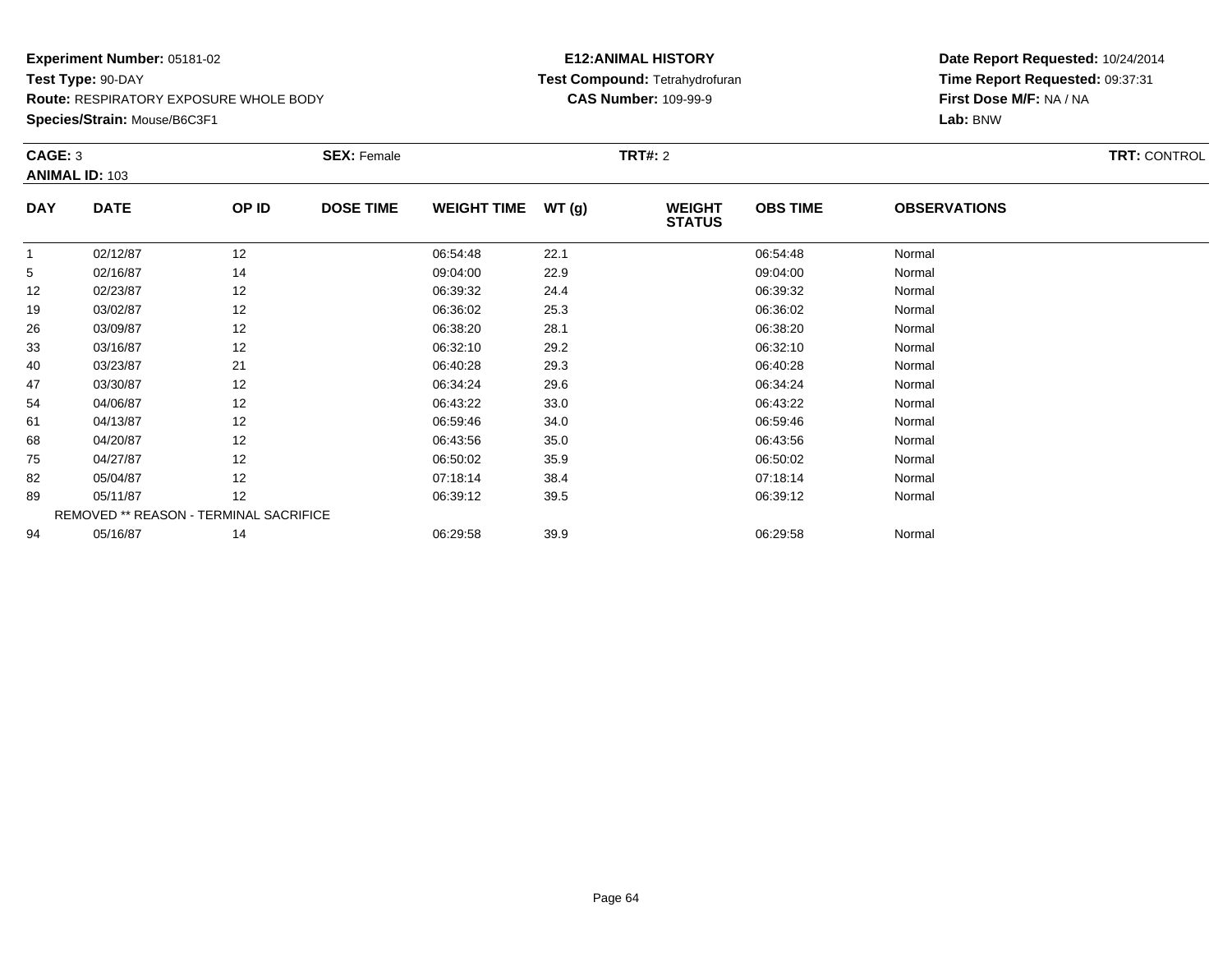### **E12:ANIMAL HISTORY Test Compound:** Tetrahydrofuran**CAS Number:** 109-99-9

| CAGE: 3      |                                        |       | <b>SEX: Female</b> |                    |       | <b>TRT#:</b> 2                 |                 |                     | <b>TRT: CONTROL</b> |
|--------------|----------------------------------------|-------|--------------------|--------------------|-------|--------------------------------|-----------------|---------------------|---------------------|
|              | <b>ANIMAL ID: 104</b>                  |       |                    |                    |       |                                |                 |                     |                     |
| <b>DAY</b>   | <b>DATE</b>                            | OP ID | <b>DOSE TIME</b>   | <b>WEIGHT TIME</b> | WT(g) | <b>WEIGHT</b><br><b>STATUS</b> | <b>OBS TIME</b> | <b>OBSERVATIONS</b> |                     |
| $\mathbf{1}$ | 02/12/87                               | 12    |                    | 06:54:48           | 19.1  |                                | 06:54:48        | Normal              |                     |
| 5            | 02/16/87                               | 14    |                    | 09:04:00           | 20.3  |                                | 09:04:00        | Normal              |                     |
| 12           | 02/23/87                               | 12    |                    | 06:39:32           | 20.7  |                                | 06:39:32        | Normal              |                     |
| 19           | 03/02/87                               | 12    |                    | 06:36:02           | 23.9  |                                | 06:36:02        | Normal              |                     |
| 26           | 03/09/87                               | 12    |                    | 06:38:20           | 25.4  |                                | 06:38:20        | Normal              |                     |
| 33           | 03/16/87                               | 12    |                    | 06:32:10           | 24.1  |                                | 06:32:10        | Normal              |                     |
| 40           | 03/23/87                               | 21    |                    | 06:40:28           | 25.0  |                                | 06:40:28        | Normal              |                     |
| 47           | 03/30/87                               | 12    |                    | 06:34:24           | 27.1  |                                | 06:34:24        | Normal              |                     |
| 54           | 04/06/87                               | 12    |                    | 06:43:22           | 27.2  |                                | 06:43:22        | Normal              |                     |
| 61           | 04/13/87                               | 12    |                    | 06:59:46           | 25.7  |                                | 06:59:46        | Normal              |                     |
| 68           | 04/20/87                               | 12    |                    | 06:43:56           | 26.2  |                                | 06:43:56        | Normal              |                     |
| 75           | 04/27/87                               | 12    |                    | 06:50:02           | 27.6  |                                | 06:50:02        | Normal              |                     |
| 82           | 05/04/87                               | 12    |                    | 07:18:14           | 29.2  |                                | 07:18:14        | Normal              |                     |
| 89           | 05/11/87                               | 12    |                    | 06:39:12           | 27.7  |                                | 06:39:12        | Normal              |                     |
|              | REMOVED ** REASON - TERMINAL SACRIFICE |       |                    |                    |       |                                |                 |                     |                     |
| 94           | 05/16/87                               | 14    |                    | 06:29:58           | 29.5  |                                | 06:29:58        | Normal              |                     |
|              |                                        |       |                    |                    |       |                                |                 |                     |                     |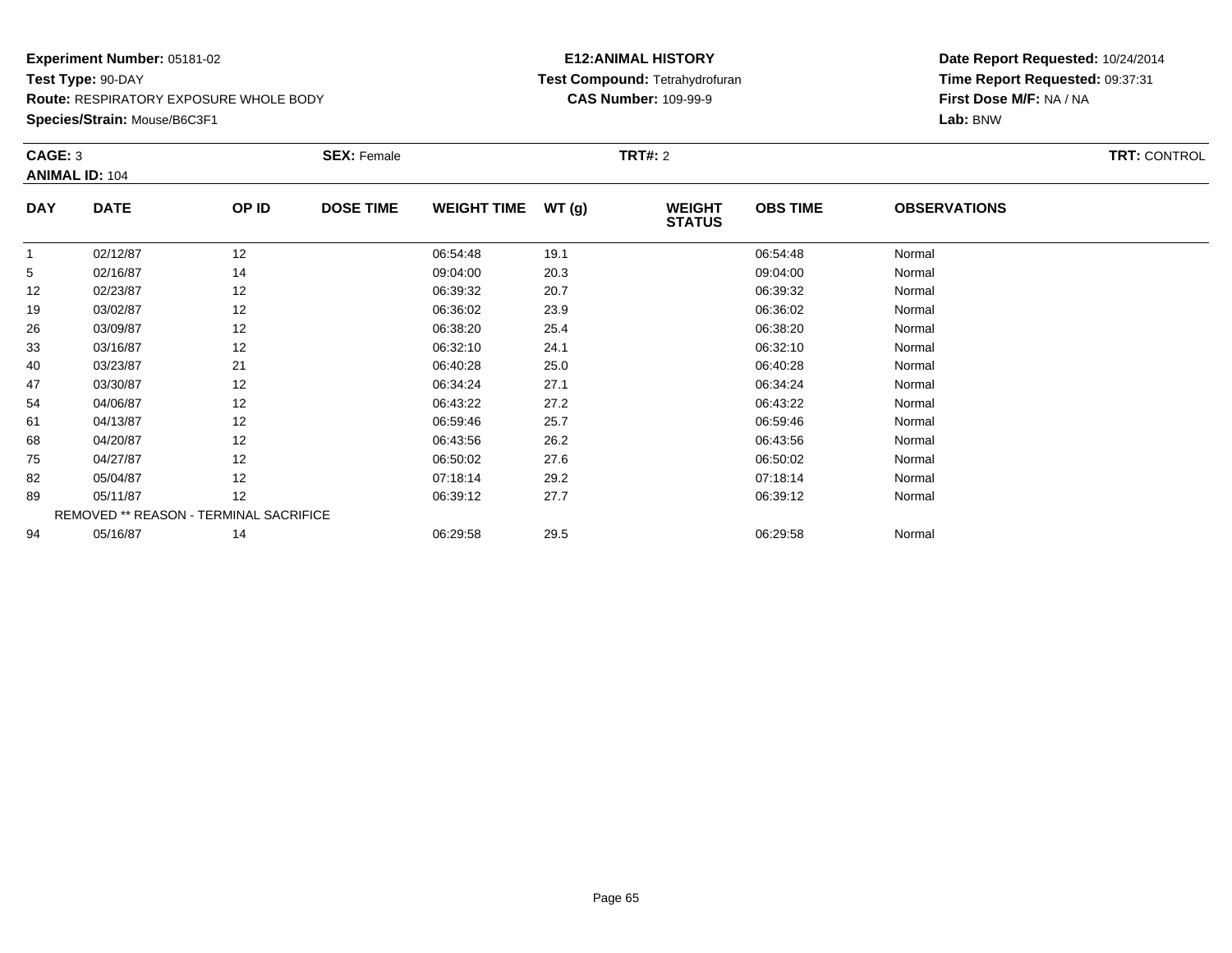### **E12:ANIMAL HISTORY Test Compound:** Tetrahydrofuran**CAS Number:** 109-99-9

| CAGE: 3    |                       |                                        | <b>SEX: Female</b> | <b>TRT#:</b> 2     |       |                                |                 | <b>TRT: CONTROL</b> |  |
|------------|-----------------------|----------------------------------------|--------------------|--------------------|-------|--------------------------------|-----------------|---------------------|--|
|            | <b>ANIMAL ID: 105</b> |                                        |                    |                    |       |                                |                 |                     |  |
| <b>DAY</b> | <b>DATE</b>           | OP ID                                  | <b>DOSE TIME</b>   | <b>WEIGHT TIME</b> | WT(g) | <b>WEIGHT</b><br><b>STATUS</b> | <b>OBS TIME</b> | <b>OBSERVATIONS</b> |  |
|            | 02/12/87              | 12                                     |                    | 06:54:48           | 20.5  |                                | 06:54:48        | Normal              |  |
| 5          | 02/16/87              | 14                                     |                    | 09:04:00           | 21.3  |                                | 09:04:00        | Normal              |  |
| 12         | 02/23/87              | 12                                     |                    | 06:39:32           | 22.3  |                                | 06:39:32        | Normal              |  |
| 19         | 03/02/87              | 12                                     |                    | 06:36:02           | 24.2  |                                | 06:36:02        | Normal              |  |
| 26         | 03/09/87              | 12                                     |                    | 06:38:20           | 26.6  |                                | 06:38:20        | Normal              |  |
| 33         | 03/16/87              | 12                                     |                    | 06:32:10           | 26.5  |                                | 06:32:10        | Normal              |  |
| 40         | 03/23/87              | 21                                     |                    | 06:40:28           | 27.4  |                                | 06:40:28        | Normal              |  |
| 47         | 03/30/87              | 12                                     |                    | 06:34:24           | 27.9  |                                | 06:34:24        | Normal              |  |
| 54         | 04/06/87              | 12                                     |                    | 06:43:22           | 29.4  |                                | 06:43:22        | Normal              |  |
| 61         | 04/13/87              | 12                                     |                    | 06:59:46           | 28.3  |                                | 06:59:46        | Normal              |  |
| 68         | 04/20/87              | 12                                     |                    | 06:43:56           | 29.1  |                                | 06:43:56        | Normal              |  |
| 75         | 04/27/87              | 12                                     |                    | 06:50:02           | 31.0  |                                | 06:50:02        | Normal              |  |
| 82         | 05/04/87              | 12                                     |                    | 07:18:14           | 33.1  |                                | 07:18:14        | Normal              |  |
| 89         | 05/11/87              | 12                                     |                    | 06:39:12           | 33.1  |                                | 06:39:12        | Normal              |  |
|            |                       | REMOVED ** REASON - TERMINAL SACRIFICE |                    |                    |       |                                |                 |                     |  |
| 94         | 05/16/87              | 14                                     |                    | 06:29:58           | 33.6  |                                | 06:29:58        | Normal              |  |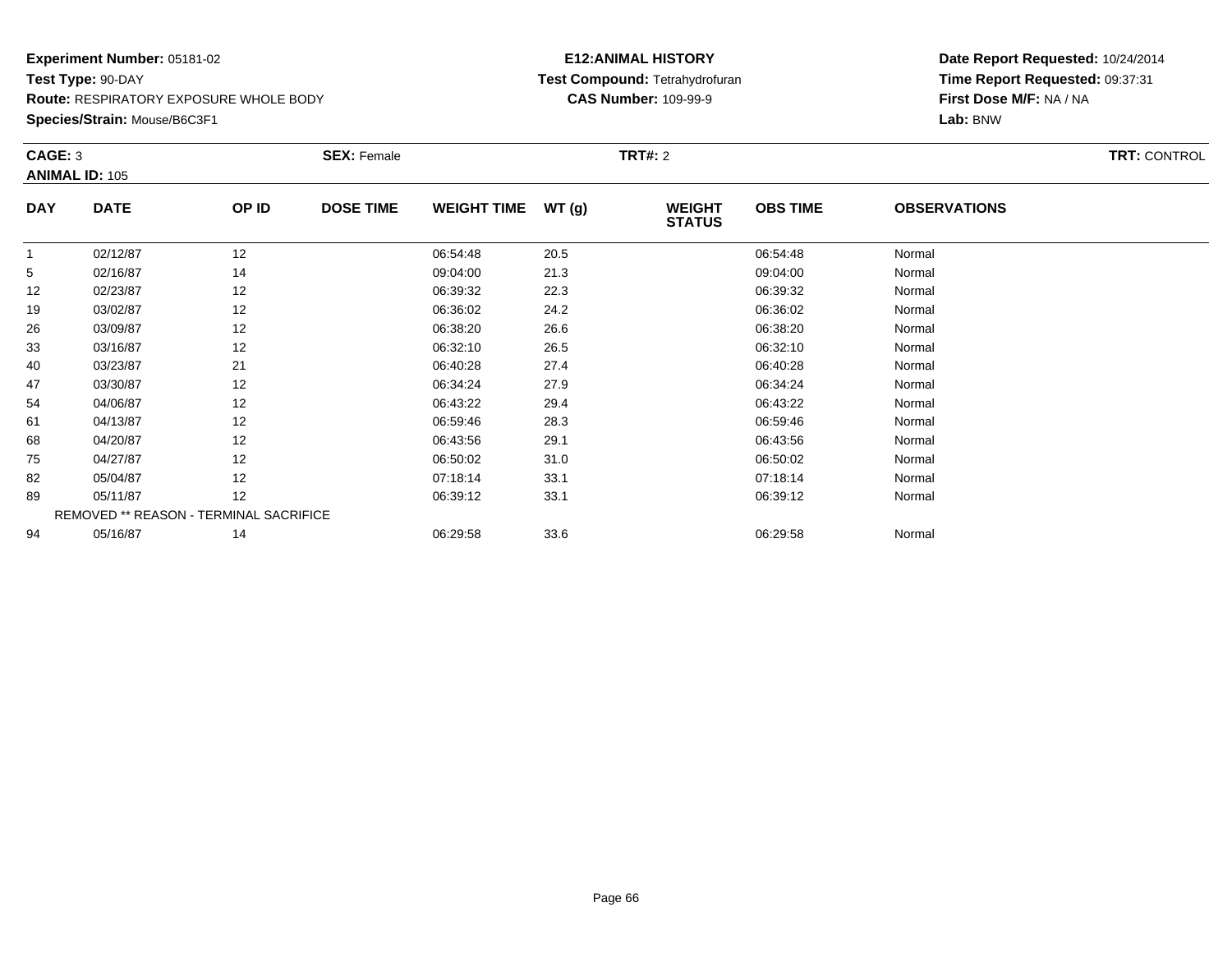### **E12:ANIMAL HISTORY Test Compound:** Tetrahydrofuran**CAS Number:** 109-99-9

| CAGE: 4    |                       |                                        | <b>SEX: Female</b> |                    |       | <b>TRT#:</b> 2                 |                 |                     | <b>TRT: CONTROL</b> |
|------------|-----------------------|----------------------------------------|--------------------|--------------------|-------|--------------------------------|-----------------|---------------------|---------------------|
|            | <b>ANIMAL ID: 106</b> |                                        |                    |                    |       |                                |                 |                     |                     |
| <b>DAY</b> | <b>DATE</b>           | OP ID                                  | <b>DOSE TIME</b>   | <b>WEIGHT TIME</b> | WT(g) | <b>WEIGHT</b><br><b>STATUS</b> | <b>OBS TIME</b> | <b>OBSERVATIONS</b> |                     |
|            | 02/12/87              | 12                                     |                    | 06:56:46           | 20.3  |                                | 06:56:46        | Normal              |                     |
| 5          | 02/16/87              | 14                                     |                    | 09:06:26           | 20.7  |                                | 09:06:26        | Normal              |                     |
| 12         | 02/23/87              | 12                                     |                    | 06:40:54           | 22.1  |                                | 06:40:54        | Normal              |                     |
| 19         | 03/02/87              | 12                                     |                    | 06:37:14           | 22.3  |                                | 06:37:14        | Normal              |                     |
| 26         | 03/09/87              | 12                                     |                    | 06:39:30           | 24.0  |                                | 06:39:30        | Normal              |                     |
| 33         | 03/16/87              | 12                                     |                    | 06:33:30           | 26.0  |                                | 06:33:30        | Normal              |                     |
| 40         | 03/23/87              | 21                                     |                    | 06:42:12           | 25.6  |                                | 06:42:12        | Normal              |                     |
| 47         | 03/30/87              | 12                                     |                    | 06:36:34           | 26.3  |                                | 06:36:34        | Normal              |                     |
| 54         | 04/06/87              | 12                                     |                    | 06:44:34           | 26.2  |                                | 06:44:34        | Normal              |                     |
| 61         | 04/13/87              | 12                                     |                    | 07:01:04           | 28.0  |                                | 07:01:04        | Normal              |                     |
| 68         | 04/20/87              | 12                                     |                    | 06:45:32           | 27.9  |                                | 06:45:32        | Normal              |                     |
| 75         | 04/27/87              | 12                                     |                    | 06:51:22           | 27.8  |                                | 06:51:22        | Normal              |                     |
| 82         | 05/04/87              | 12                                     |                    | 07:19:44           | 29.7  |                                | 07:19:44        | Normal              |                     |
| 89         | 05/11/87              | 12                                     |                    | 06:40:20           | 30.3  |                                | 06:40:20        | Normal              |                     |
|            |                       | REMOVED ** REASON - TERMINAL SACRIFICE |                    |                    |       |                                |                 |                     |                     |
| 94         | 05/16/87              | 14                                     |                    | 06:35:28           | 31.3  |                                | 06:35:28        | Normal              |                     |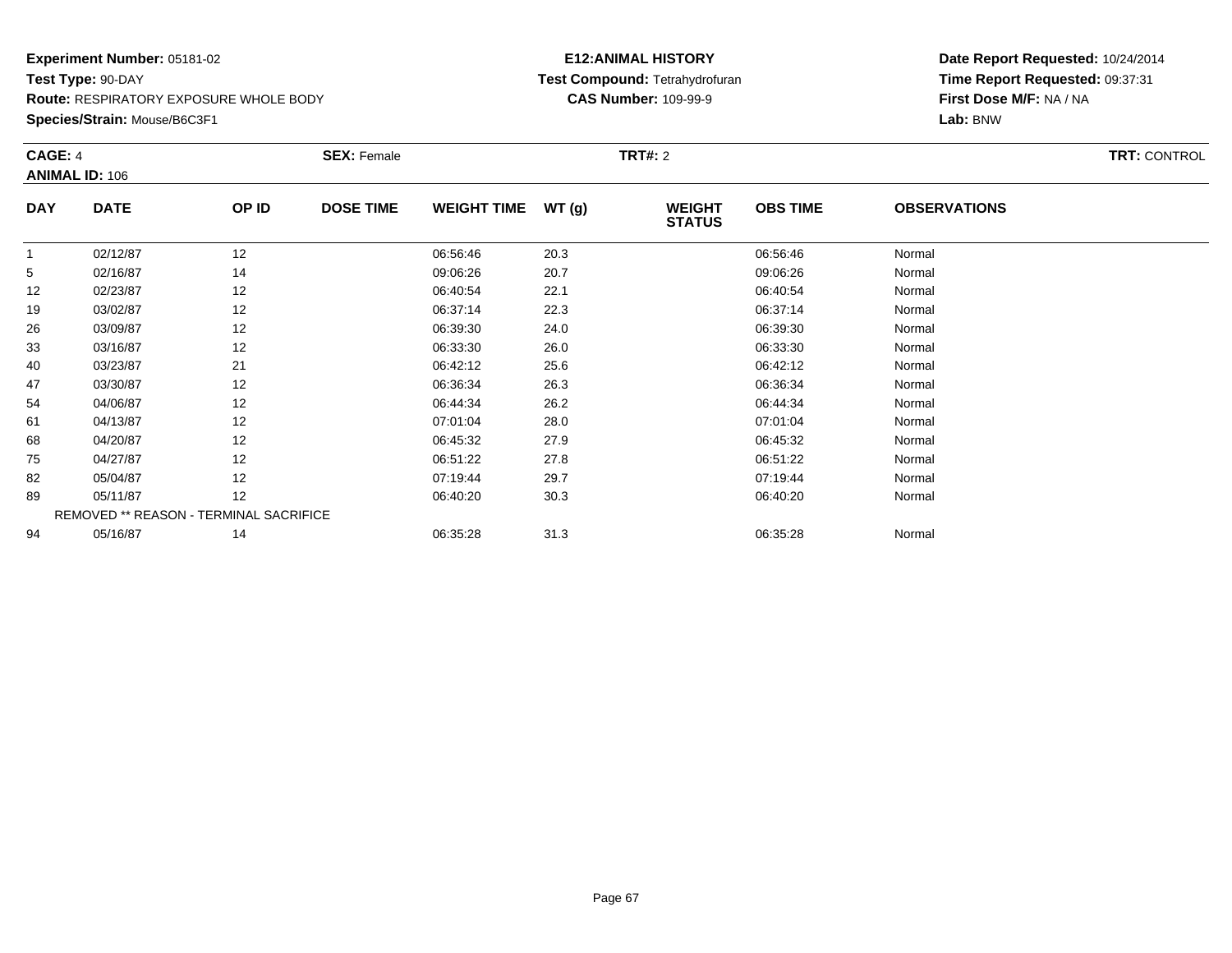### **E12:ANIMAL HISTORY Test Compound:** Tetrahydrofuran**CAS Number:** 109-99-9

|            | CAGE: 4<br><b>ANIMAL ID: 107</b> |                                        | <b>SEX: Female</b> |                    |       |                                | <b>TRT#:</b> 2  |                     |  |  |
|------------|----------------------------------|----------------------------------------|--------------------|--------------------|-------|--------------------------------|-----------------|---------------------|--|--|
| <b>DAY</b> | <b>DATE</b>                      | OP ID                                  | <b>DOSE TIME</b>   | <b>WEIGHT TIME</b> | WT(g) | <b>WEIGHT</b><br><b>STATUS</b> | <b>OBS TIME</b> | <b>OBSERVATIONS</b> |  |  |
|            | 02/12/87                         | 12                                     |                    | 06:56:46           | 20.7  |                                | 06:56:46        | Normal              |  |  |
| 5          | 02/16/87                         | 14                                     |                    | 09:06:26           | 21.2  |                                | 09:06:26        | Normal              |  |  |
| 12         | 02/23/87                         | 12                                     |                    | 06:40:54           | 21.6  |                                | 06:40:54        | Normal              |  |  |
| 19         | 03/02/87                         | 12                                     |                    | 06:37:14           | 22.3  |                                | 06:37:14        | Normal              |  |  |
| 26         | 03/09/87                         | 12                                     |                    | 06:39:30           | 25.7  |                                | 06:39:30        | Normal              |  |  |
| 33         | 03/16/87                         | 12                                     |                    | 06:33:30           | 26.2  |                                | 06:33:30        | Normal              |  |  |
| 40         | 03/23/87                         | 21                                     |                    | 06:42:12           | 25.4  |                                | 06:42:12        | Normal              |  |  |
| 47         | 03/30/87                         | 12                                     |                    | 06:36:34           | 26.8  |                                | 06:36:34        | Normal              |  |  |
| 54         | 04/06/87                         | 12                                     |                    | 06:44:34           | 29.2  |                                | 06:44:34        | Normal              |  |  |
| 61         | 04/13/87                         | 12                                     |                    | 07:01:04           | 27.9  |                                | 07:01:04        | Normal              |  |  |
| 68         | 04/20/87                         | 12                                     |                    | 06:45:32           | 27.8  |                                | 06:45:32        | Normal              |  |  |
| 75         | 04/27/87                         | 12                                     |                    | 06:51:22           | 28.0  |                                | 06:51:22        | Normal              |  |  |
| 82         | 05/04/87                         | 12                                     |                    | 07:19:44           | 30.1  |                                | 07:19:44        | Normal              |  |  |
| 89         | 05/11/87                         | 12                                     |                    | 06:40:20           | 31.0  |                                | 06:40:20        | Normal              |  |  |
|            |                                  | REMOVED ** REASON - TERMINAL SACRIFICE |                    |                    |       |                                |                 |                     |  |  |
| 94         | 05/16/87                         | 14                                     |                    | 06:35:28           | 31.3  |                                | 06:35:28        | Normal              |  |  |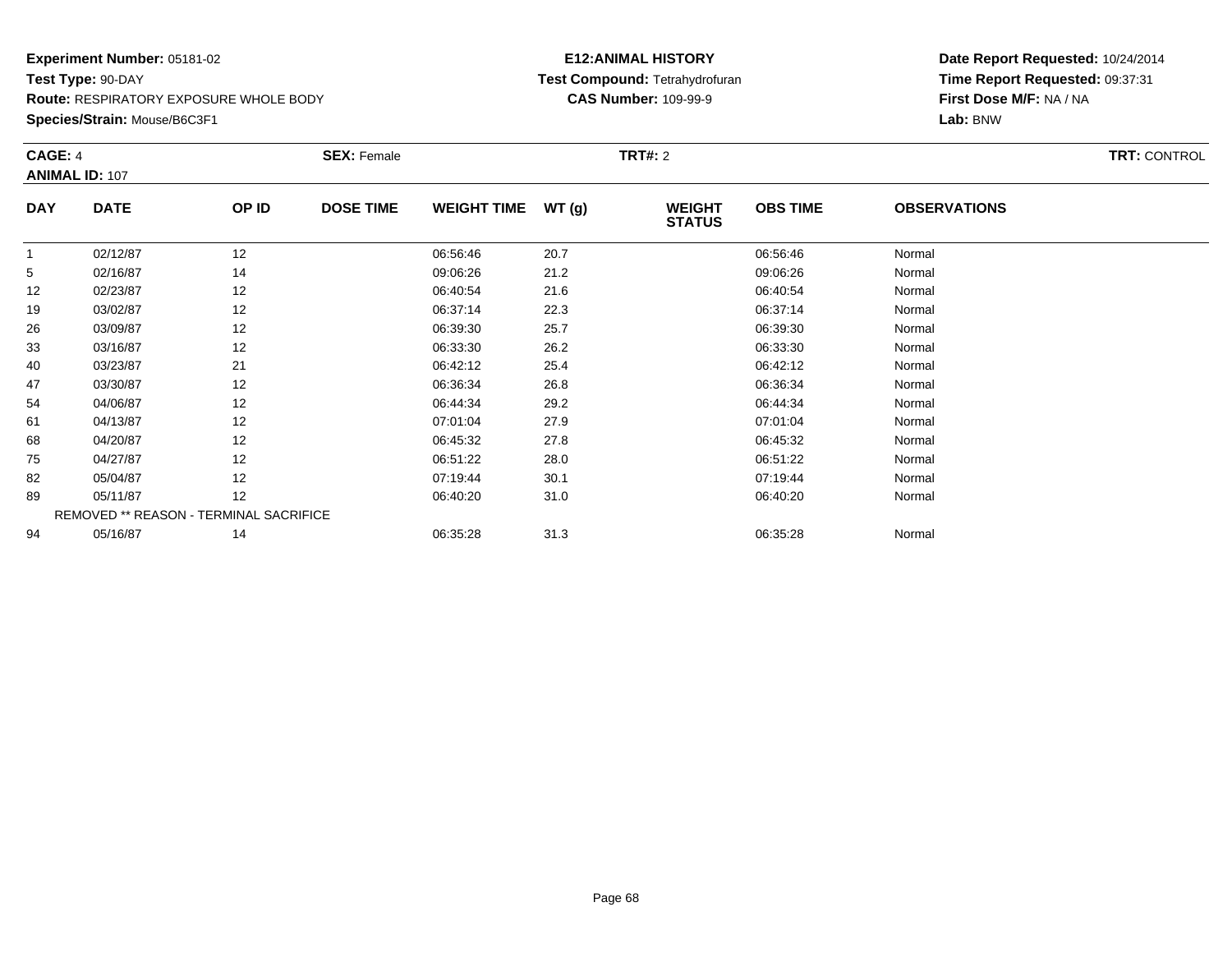### **E12:ANIMAL HISTORY Test Compound:** Tetrahydrofuran**CAS Number:** 109-99-9

| CAGE: 4    |                                        |       | <b>SEX: Female</b> |                    |       | <b>TRT#:</b> 2                 |                 |                     | <b>TRT: CONTROL</b> |
|------------|----------------------------------------|-------|--------------------|--------------------|-------|--------------------------------|-----------------|---------------------|---------------------|
|            | <b>ANIMAL ID: 108</b>                  |       |                    |                    |       |                                |                 |                     |                     |
| <b>DAY</b> | <b>DATE</b>                            | OP ID | <b>DOSE TIME</b>   | <b>WEIGHT TIME</b> | WT(g) | <b>WEIGHT</b><br><b>STATUS</b> | <b>OBS TIME</b> | <b>OBSERVATIONS</b> |                     |
| -1         | 02/12/87                               | 12    |                    | 06:56:46           | 18.0  |                                | 06:56:46        | Normal              |                     |
| 5          | 02/16/87                               | 14    |                    | 09:06:26           | 19.5  |                                | 09:06:26        | Normal              |                     |
| 12         | 02/23/87                               | 12    |                    | 06:40:54           | 19.9  |                                | 06:40:54        | Normal              |                     |
| 19         | 03/02/87                               | 12    |                    | 06:37:14           | 22.8  |                                | 06:37:14        | Normal              |                     |
| 26         | 03/09/87                               | 12    |                    | 06:39:30           | 24.0  |                                | 06:39:30        | Normal              |                     |
| 33         | 03/16/87                               | 12    |                    | 06:33:30           | 23.7  |                                | 06:33:30        | Normal              |                     |
| 40         | 03/23/87                               | 21    |                    | 06:42:12           | 24.0  |                                | 06:42:12        | Normal              |                     |
| 47         | 03/30/87                               | 12    |                    | 06:36:34           | 26.6  |                                | 06:36:34        | Normal              |                     |
| 54         | 04/06/87                               | 12    |                    | 06:44:34           | 26.0  |                                | 06:44:34        | Normal              |                     |
| 61         | 04/13/87                               | 12    |                    | 07:01:04           | 27.4  |                                | 07:01:04        | Normal              |                     |
| 68         | 04/20/87                               | 12    |                    | 06:45:32           | 26.6  |                                | 06:45:32        | Normal              |                     |
| 75         | 04/27/87                               | 12    |                    | 06:51:22           | 29.5  |                                | 06:51:22        | Normal              |                     |
| 82         | 05/04/87                               | 12    |                    | 07:19:44           | 29.9  |                                | 07:19:44        | Normal              |                     |
| 89         | 05/11/87                               | 12    |                    | 06:40:20           | 30.3  |                                | 06:40:20        | Normal              |                     |
|            | REMOVED ** REASON - TERMINAL SACRIFICE |       |                    |                    |       |                                |                 |                     |                     |
| 94         | 05/16/87                               | 14    |                    | 06:35:28           | 31.1  |                                | 06:35:28        | Normal              |                     |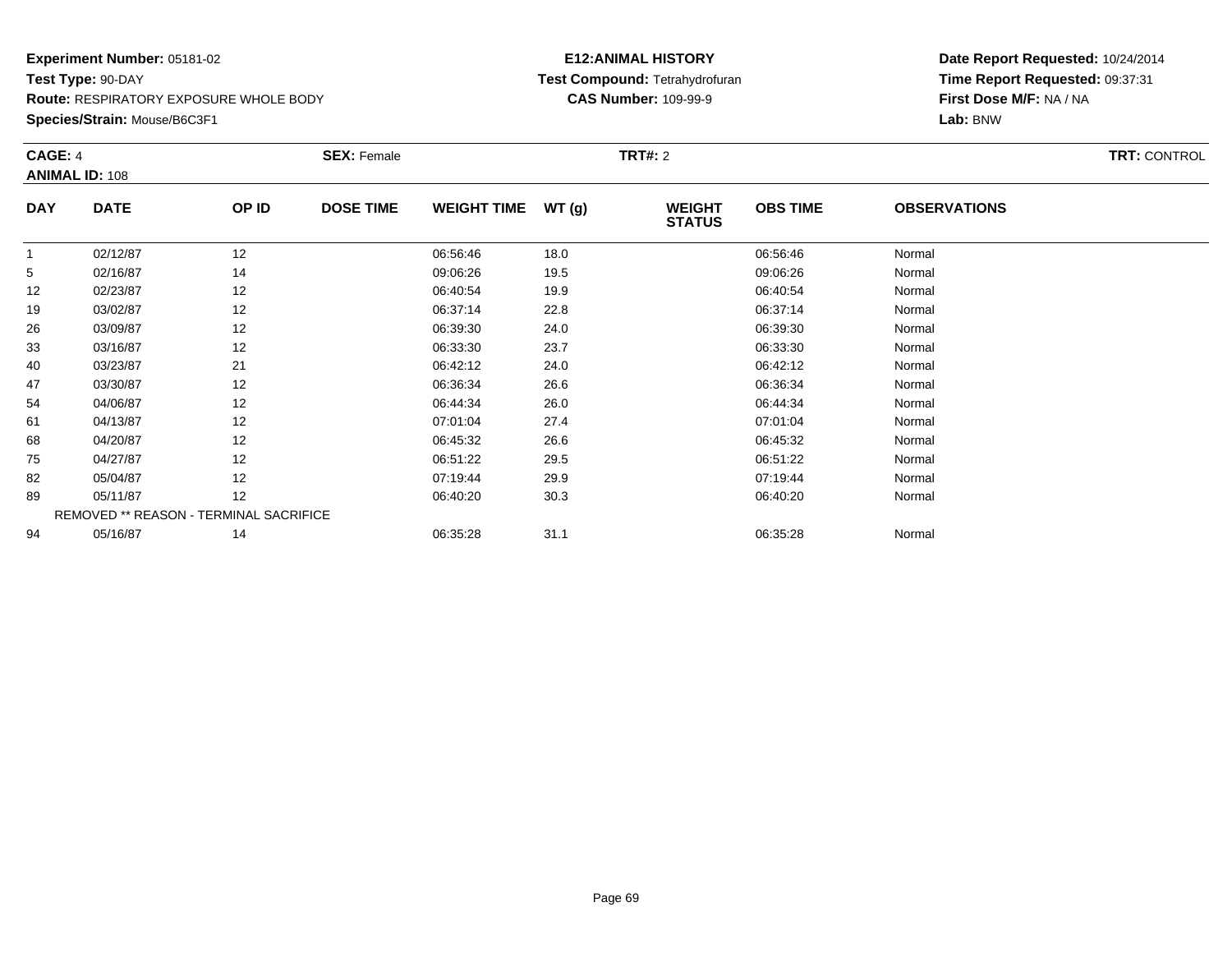### **E12:ANIMAL HISTORY Test Compound:** Tetrahydrofuran**CAS Number:** 109-99-9

| CAGE: 4    |                       |                                        | <b>SEX: Female</b> |                    |       | <b>TRT#:</b> 2                 |                 |                     | <b>TRT: CONTROL</b> |
|------------|-----------------------|----------------------------------------|--------------------|--------------------|-------|--------------------------------|-----------------|---------------------|---------------------|
|            | <b>ANIMAL ID: 109</b> |                                        |                    |                    |       |                                |                 |                     |                     |
| <b>DAY</b> | <b>DATE</b>           | OP ID                                  | <b>DOSE TIME</b>   | <b>WEIGHT TIME</b> | WT(g) | <b>WEIGHT</b><br><b>STATUS</b> | <b>OBS TIME</b> | <b>OBSERVATIONS</b> |                     |
| -1         | 02/12/87              | 12                                     |                    | 06:56:46           | 18.4  |                                | 06:56:46        | Normal              |                     |
| 5          | 02/16/87              | 14                                     |                    | 09:06:26           | 19.5  |                                | 09:06:26        | Normal              |                     |
| 12         | 02/23/87              | 12                                     |                    | 06:40:54           | 20.3  |                                | 06:40:54        | Normal              |                     |
| 19         | 03/02/87              | 12                                     |                    | 06:37:14           | 21.4  |                                | 06:37:14        | Normal              |                     |
| 26         | 03/09/87              | 12                                     |                    | 06:39:30           | 23.3  |                                | 06:39:30        | Normal              |                     |
| 33         | 03/16/87              | 12                                     |                    | 06:33:30           | 23.2  |                                | 06:33:30        | Normal              |                     |
| 40         | 03/23/87              | 21                                     |                    | 06:42:12           | 24.2  |                                | 06:42:12        | Normal              |                     |
| 47         | 03/30/87              | 12                                     |                    | 06:36:34           | 25.2  |                                | 06:36:34        | Normal              |                     |
| 54         | 04/06/87              | 12                                     |                    | 06:44:34           | 26.8  |                                | 06:44:34        | Normal              |                     |
| 61         | 04/13/87              | 12                                     |                    | 07:01:04           | 26.1  |                                | 07:01:04        | Normal              |                     |
| 68         | 04/20/87              | 12                                     |                    | 06:45:32           | 26.8  |                                | 06:45:32        | Normal              |                     |
| 75         | 04/27/87              | 12                                     |                    | 06:51:22           | 26.6  |                                | 06:51:22        | Normal              |                     |
| 82         | 05/04/87              | 12                                     |                    | 07:19:44           | 28.7  |                                | 07:19:44        | Normal              |                     |
| 89         | 05/11/87              | 12                                     |                    | 06:40:20           | 28.2  |                                | 06:40:20        | Normal              |                     |
|            |                       | REMOVED ** REASON - TERMINAL SACRIFICE |                    |                    |       |                                |                 |                     |                     |
| 94         | 05/16/87              | 14                                     |                    | 06:35:28           | 28.7  |                                | 06:35:28        | Normal              |                     |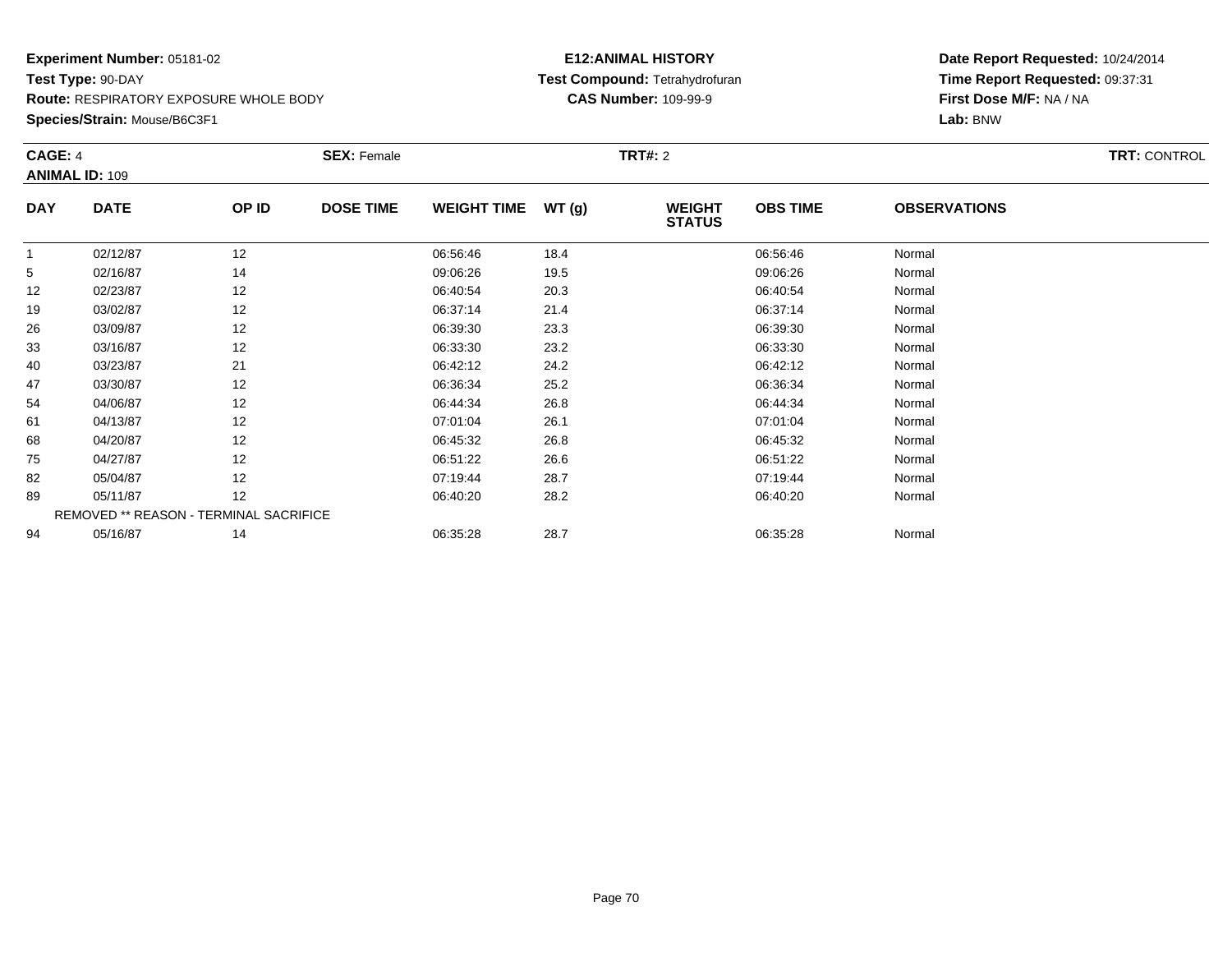### **E12:ANIMAL HISTORY Test Compound:** Tetrahydrofuran**CAS Number:** 109-99-9

|              | <b>CAGE: 4</b>        |                                        | <b>SEX: Female</b> |                    |       |                                | <b>TRT#: 2</b>  |                     |  |  |  |
|--------------|-----------------------|----------------------------------------|--------------------|--------------------|-------|--------------------------------|-----------------|---------------------|--|--|--|
|              | <b>ANIMAL ID: 110</b> |                                        |                    |                    |       |                                |                 |                     |  |  |  |
| <b>DAY</b>   | <b>DATE</b>           | OP ID                                  | <b>DOSE TIME</b>   | <b>WEIGHT TIME</b> | WT(g) | <b>WEIGHT</b><br><b>STATUS</b> | <b>OBS TIME</b> | <b>OBSERVATIONS</b> |  |  |  |
| $\mathbf{1}$ | 02/12/87              | 12                                     |                    | 06:56:46           | 20.2  |                                | 06:56:46        | Normal              |  |  |  |
| 5            | 02/16/87              | 14                                     |                    | 09:06:26           | 20.5  |                                | 09:06:26        | Normal              |  |  |  |
| 12           | 02/23/87              | 12                                     |                    | 06:40:54           | 21.4  |                                | 06:40:54        | Normal              |  |  |  |
| 19           | 03/02/87              | 12                                     |                    | 06:37:14           | 23.2  |                                | 06:37:14        | Normal              |  |  |  |
| 26           | 03/09/87              | 12                                     |                    | 06:39:30           | 24.1  |                                | 06:39:30        | Normal              |  |  |  |
| 33           | 03/16/87              | 12                                     |                    | 06:33:30           | 26.2  |                                | 06:33:30        | Normal              |  |  |  |
| 40           | 03/23/87              | 21                                     |                    | 06:42:12           | 26.3  |                                | 06:42:12        | Normal              |  |  |  |
| 47           | 03/30/87              | 12                                     |                    | 06:36:34           | 27.5  |                                | 06:36:34        | Normal              |  |  |  |
| 54           | 04/06/87              | 12                                     |                    | 06:44:34           | 27.6  |                                | 06:44:34        | Normal              |  |  |  |
| 61           | 04/13/87              | 12                                     |                    | 07:01:04           | 29.0  |                                | 07:01:04        | Normal              |  |  |  |
| 68           | 04/20/87              | 12                                     |                    | 06:45:32           | 28.7  |                                | 06:45:32        | Normal              |  |  |  |
| 75           | 04/27/87              | 12                                     |                    | 06:51:22           | 28.3  |                                | 06:51:22        | Normal              |  |  |  |
| 82           | 05/04/87              | 12                                     |                    | 07:19:44           | 32.0  |                                | 07:19:44        | Normal              |  |  |  |
| 89           | 05/11/87              | 12                                     |                    | 06:40:20           | 31.2  |                                | 06:40:20        | Normal              |  |  |  |
|              |                       | REMOVED ** REASON - TERMINAL SACRIFICE |                    |                    |       |                                |                 |                     |  |  |  |
| 94           | 05/16/87              | 14                                     |                    | 06:35:28           | 31.5  |                                | 06:35:28        | Normal              |  |  |  |
|              |                       |                                        |                    |                    |       |                                |                 |                     |  |  |  |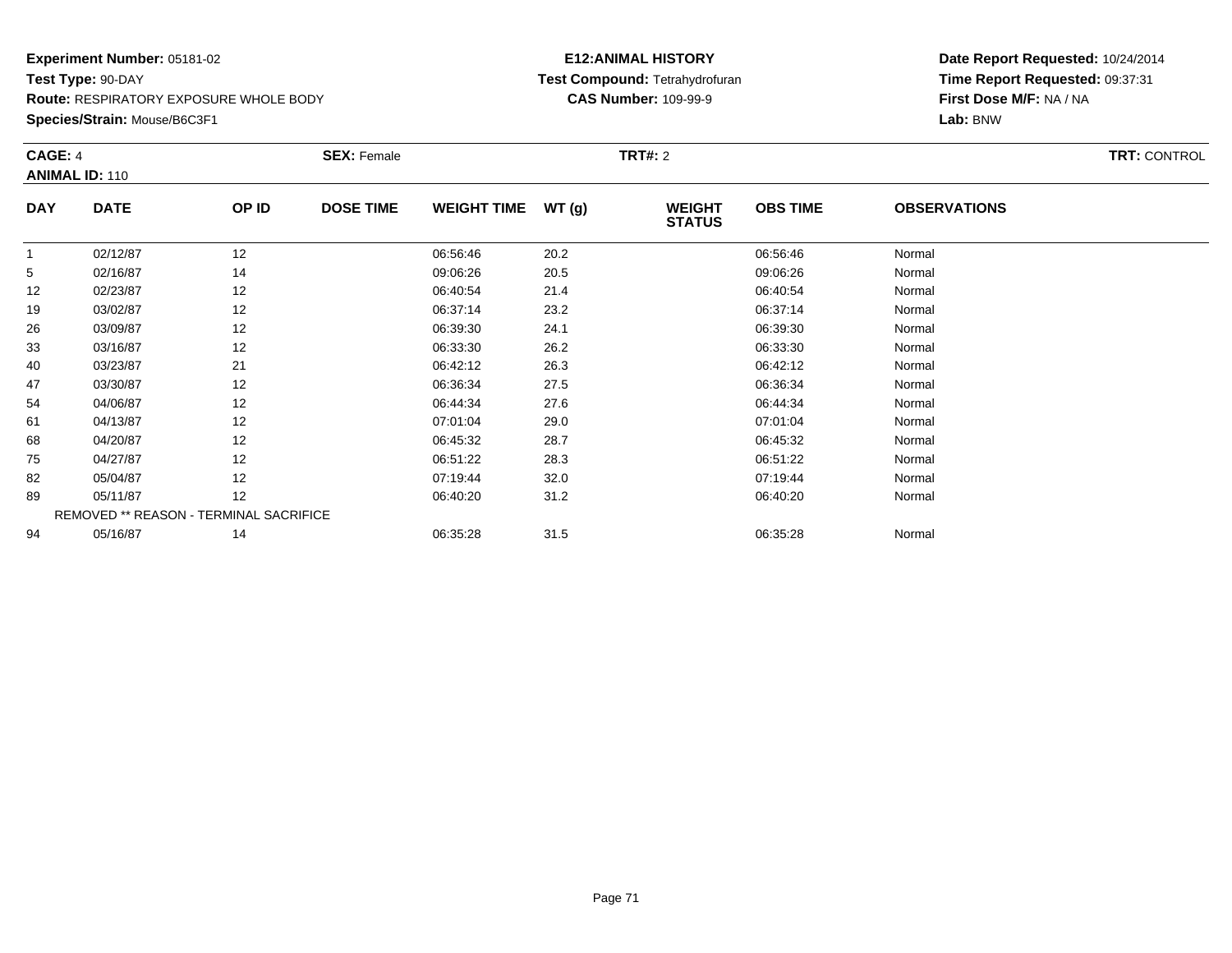### **E12:ANIMAL HISTORY Test Compound:** Tetrahydrofuran**CAS Number:** 109-99-9

| CAGE: 7    |                                        |       | <b>SEX: Female</b> |                    |       | <b>TRT#: 4</b>                 |                 |                     | <b>TRT: 66 PPM</b> |
|------------|----------------------------------------|-------|--------------------|--------------------|-------|--------------------------------|-----------------|---------------------|--------------------|
|            | <b>ANIMAL ID: 301</b>                  |       |                    |                    |       |                                |                 |                     |                    |
| <b>DAY</b> | <b>DATE</b>                            | OP ID | <b>DOSE TIME</b>   | <b>WEIGHT TIME</b> | WT(g) | <b>WEIGHT</b><br><b>STATUS</b> | <b>OBS TIME</b> | <b>OBSERVATIONS</b> |                    |
| 1          | 02/12/87                               | 12    |                    | 06:58:52           | 18.4  |                                | 06:58:52        | Normal              |                    |
| 5          | 02/16/87                               | 14    |                    | 09:18:18           | 19.5  |                                | 09:18:18        | Normal              |                    |
| 12         | 02/23/87                               | 12    |                    | 06:53:58           | 22.0  |                                | 06:53:58        | Normal              |                    |
| 19         | 03/02/87                               | 12    |                    | 06:51:18           | 23.0  |                                | 06:51:18        | Normal              |                    |
| 26         | 03/09/87                               | 12    |                    | 06:52:22           | 24.0  |                                | 06:52:22        | Normal              |                    |
| 33         | 03/16/87                               | 12    |                    | 06:43:32           | 24.5  |                                | 06:43:32        | Normal              |                    |
| 40         | 03/23/87                               | 21    |                    | 07:43:34           | 26.1  |                                | 07:43:34        | Normal              |                    |
| 47         | 03/30/87                               | 12    |                    | 06:54:32           | 27.1  |                                | 06:54:32        | Normal              |                    |
| 54         | 04/06/87                               | 12    |                    | 06:56:42           | 27.8  |                                | 06:56:42        | Normal              |                    |
| 61         | 04/13/87                               | 12    |                    | 07:13:00           | 26.7  |                                | 07:13:00        | Normal              |                    |
| 68         | 04/20/87                               | 12    |                    | 07:00:30           | 28.0  |                                | 07:00:30        | Normal              |                    |
| 75         | 04/27/87                               | 12    |                    | 07:04:48           | 30.6  |                                | 07:04:48        | Normal              |                    |
| 82         | 05/04/87                               | 12    |                    | 07:31:48           | 30.8  |                                | 07:31:48        | Normal              |                    |
| 89         | 05/11/87                               | 12    |                    | 06:51:28           | 31.8  |                                | 06:51:28        | Normal              |                    |
|            | REMOVED ** REASON - TERMINAL SACRIFICE |       |                    |                    |       |                                |                 |                     |                    |
| 94         | 05/16/87                               | 14    |                    | 06:38:00           | 32.8  |                                | 06:38:00        | Normal              |                    |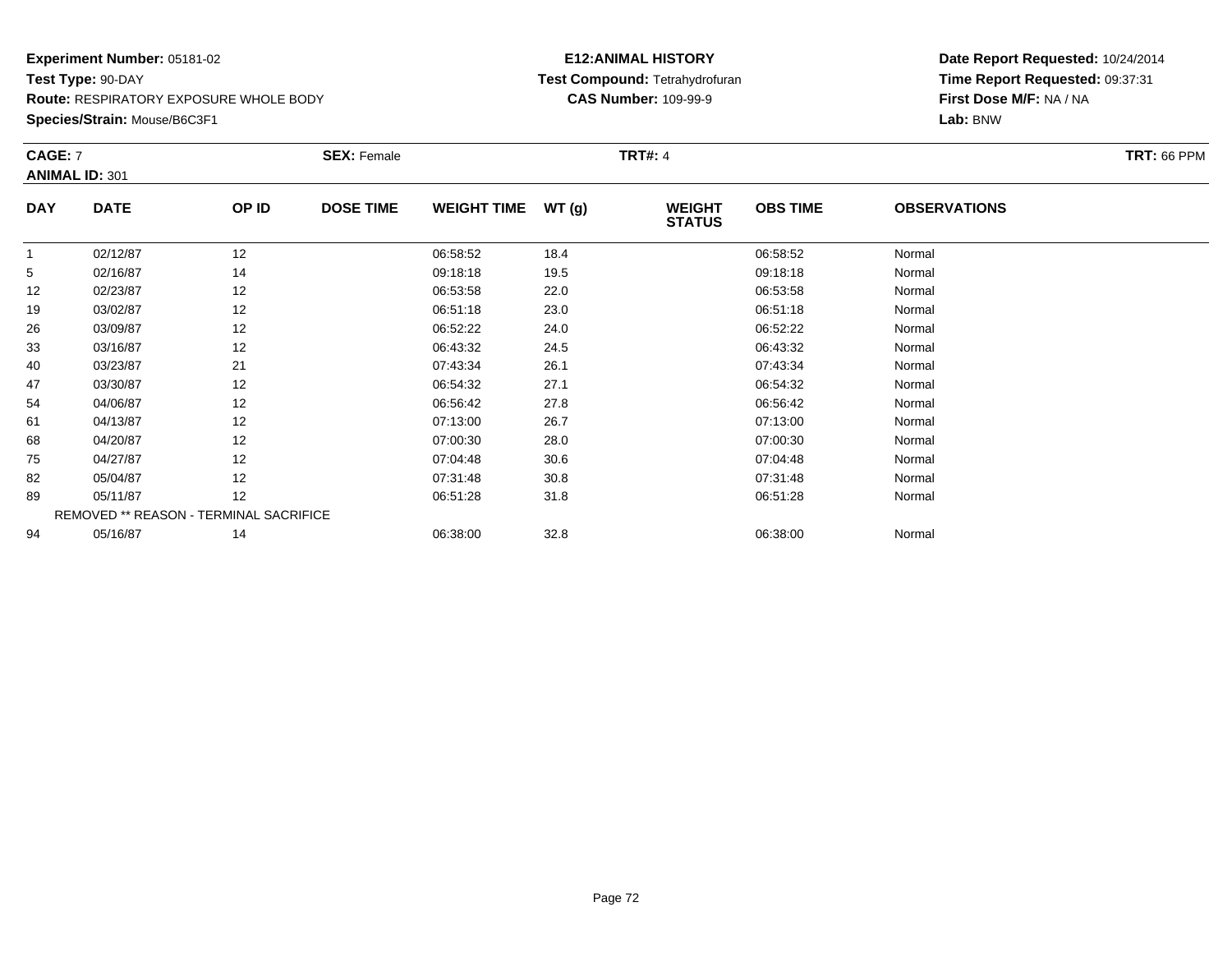### **Species/Strain:** Mouse/B6C3F1

### **E12:ANIMAL HISTORY Test Compound:** Tetrahydrofuran**CAS Number:** 109-99-9

|            | <b>CAGE: 7</b><br><b>ANIMAL ID: 302</b>       |       | <b>SEX: Female</b> |                    |       | <b>TRT#: 4</b>                 |                 |                                 | <b>TRT: 66 PPM</b> |
|------------|-----------------------------------------------|-------|--------------------|--------------------|-------|--------------------------------|-----------------|---------------------------------|--------------------|
| <b>DAY</b> | <b>DATE</b>                                   | OP ID | <b>DOSE TIME</b>   | <b>WEIGHT TIME</b> | WT(g) | <b>WEIGHT</b><br><b>STATUS</b> | <b>OBS TIME</b> | <b>OBSERVATIONS</b>             |                    |
|            | 02/12/87                                      | 12    |                    | 06:58:52           | 20.0  |                                | 06:58:52        | Normal                          |                    |
| 5          | 02/16/87                                      | 14    |                    | 09:18:18           | 19.8  |                                | 09:18:18        | Normal                          |                    |
| 12         | 02/23/87                                      | 12    |                    | 06:53:58           | 21.7  |                                | 06:53:58        | Normal                          |                    |
| 19         | 03/02/87                                      | 12    |                    | 06:51:18           | 22.0  |                                | 06:51:18        | Normal                          |                    |
| 26         | 03/09/87                                      | 12    |                    | 06:52:22           | 23.0  |                                | 06:52:22        | Normal                          |                    |
| 33         | 03/16/87                                      | 12    |                    | 06:43:32           | 25.2  |                                | 06:43:32        | Alopecia Body Ventral 3-5 Mm    |                    |
| 40         | 03/23/87                                      | 21    |                    | 07:43:34           | 25.0  |                                | 07:43:34        | Alopecia Body Ventral 16-20 Mm  |                    |
| 47         | 03/30/87                                      | 12    |                    | 06:54:32           | 28.5  |                                | 06:54:32        | Alopecia Body Ventral 16-20 Mm  |                    |
| 54         | 04/06/87                                      | 12    |                    | 06:56:42           | 27.2  |                                | 06:56:42        | Alopecia Body Ventral 16-20 Mm  |                    |
| 61         | 04/13/87                                      | 12    |                    | 07:13:00           | 30.7  |                                | 07:13:00        | Alopecia Body Ventral 16-20 Mm  |                    |
| 68         | 04/20/87                                      | 12    |                    | 07:00:30           | 28.4  |                                | 07:00:30        | Alopecia Body Ventral 21-25 Mm  |                    |
| 75         | 04/27/87                                      | 12    |                    | 07:04:48           | 31.6  |                                | 07:04:48        | Alopecia Body Ventral 16-20 Mm  |                    |
| 82         | 05/04/87                                      | 12    |                    | 07:31:48           | 32.1  |                                | 07:31:48        | Alopecia Body Ventral 16-20 Mm  |                    |
|            |                                               |       |                    |                    |       |                                |                 | Alopecia Right Rear Leg 3-5 Mm  |                    |
| 89         | 05/11/87                                      | 12    |                    | 06:51:28           | 34.0  |                                | 06:51:28        | Alopecia Body Ventral 21-25 Mm  |                    |
|            |                                               |       |                    |                    |       |                                |                 | Alopecia Left Front Leg 3-5 Mm  |                    |
|            |                                               |       |                    |                    |       |                                |                 | Alopecia Right Front Leg 3-5 Mm |                    |
|            | <b>REMOVED ** REASON - TERMINAL SACRIFICE</b> |       |                    |                    |       |                                |                 |                                 |                    |
| 94         | 05/16/87                                      | 14    |                    | 06:38:00           | 34.0  |                                | 06:38:00        | Normal                          |                    |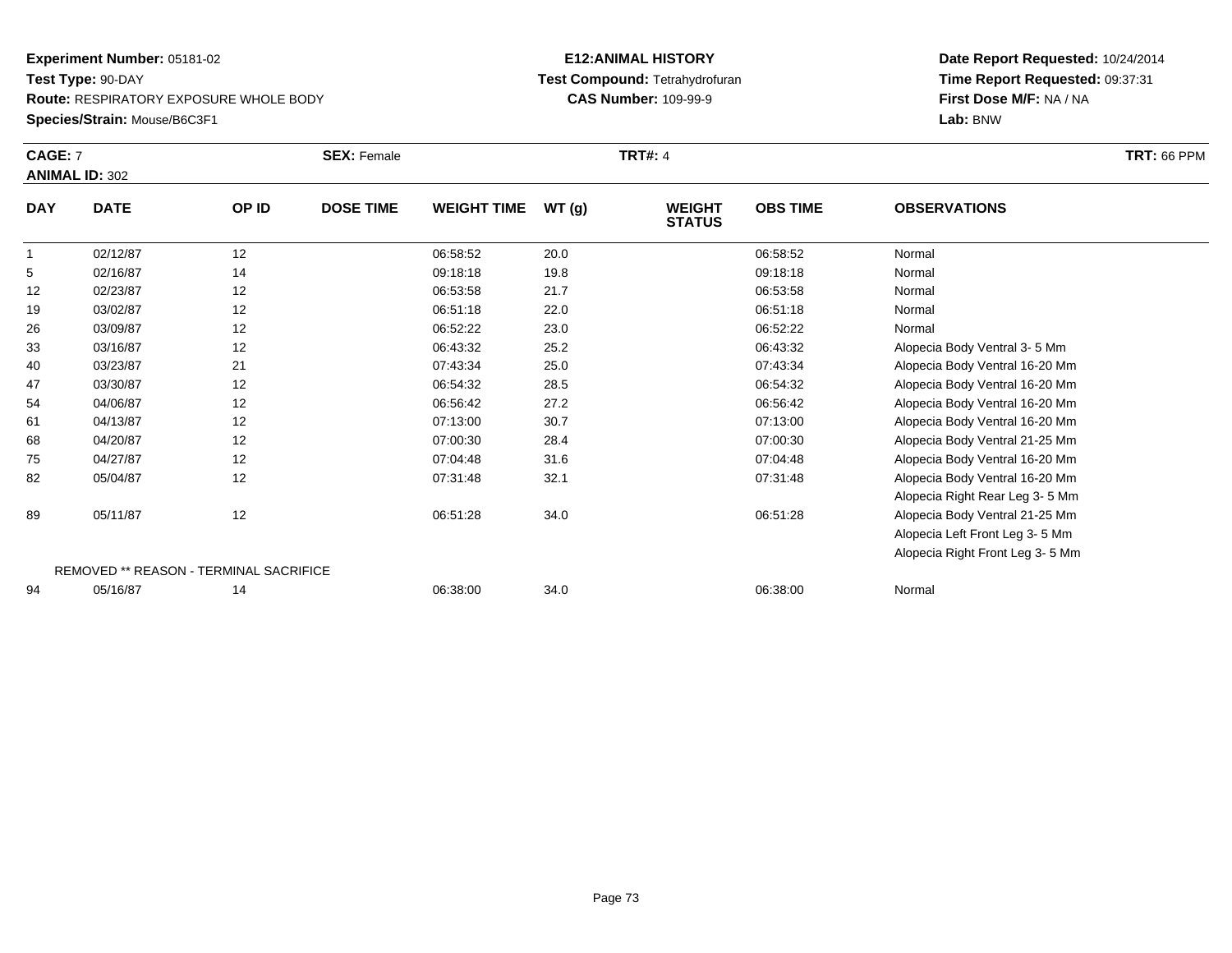#### **Species/Strain:** Mouse/B6C3F1

### **E12:ANIMAL HISTORY Test Compound:** Tetrahydrofuran**CAS Number:** 109-99-9

| CAGE: 7    | <b>ANIMAL ID: 303</b>                  |       | <b>SEX: Female</b> |                    |       | TRT#: 4                        |                 |                     | <b>TRT: 66 PPM</b> |
|------------|----------------------------------------|-------|--------------------|--------------------|-------|--------------------------------|-----------------|---------------------|--------------------|
| <b>DAY</b> | <b>DATE</b>                            | OP ID | <b>DOSE TIME</b>   | <b>WEIGHT TIME</b> | WT(g) | <b>WEIGHT</b><br><b>STATUS</b> | <b>OBS TIME</b> | <b>OBSERVATIONS</b> |                    |
|            | 02/12/87                               | 12    |                    | 06:58:52           | 19.1  |                                | 06:58:52        | Normal              |                    |
| 5          | 02/16/87                               | 14    |                    | 09:18:18           | 19.7  |                                | 09:18:18        | Normal              |                    |
| 12         | 02/23/87                               | 12    |                    | 06:53:58           | 21.7  |                                | 06:53:58        | Normal              |                    |
| 19         | 03/02/87                               | 12    |                    | 06:51:18           | 22.7  |                                | 06:51:18        | Normal              |                    |
| 26         | 03/09/87                               | 12    |                    | 06:52:22           | 23.5  |                                | 06:52:22        | Normal              |                    |
| 33         | 03/16/87                               | 12    |                    | 06:43:32           | 24.4  |                                | 06:43:32        | Normal              |                    |
| 40         | 03/23/87                               | 21    |                    | 07:43:34           | 26.0  |                                | 07:43:34        | Normal              |                    |
| 47         | 03/30/87                               | 12    |                    | 06:54:32           | 26.3  |                                | 06:54:32        | Normal              |                    |
| 54         | 04/06/87                               | 12    |                    | 06:56:42           | 27.1  |                                | 06:56:42        | Normal              |                    |
| 61         | 04/13/87                               | 12    |                    | 07:13:00           | 28.8  |                                | 07:13:00        | Normal              |                    |
| 68         | 04/20/87                               | 12    |                    | 07:00:30           | 28.4  |                                | 07:00:30        | Normal              |                    |
| 75         | 04/27/87                               | 12    |                    | 07:04:48           | 30.8  |                                | 07:04:48        | Normal              |                    |
| 82         | 05/04/87                               | 12    |                    | 07:31:48           | 33.5  |                                | 07:31:48        | Normal              |                    |
| 89         | 05/11/87                               | 12    |                    | 06:51:28           | 31.2  |                                | 06:51:28        | Normal              |                    |
|            | REMOVED ** REASON - TERMINAL SACRIFICE |       |                    |                    |       |                                |                 |                     |                    |
| 94         | 05/16/87                               | 14    |                    | 06:38:00           | 32.4  |                                | 06:38:00        | Normal              |                    |
|            |                                        |       |                    |                    |       |                                |                 |                     |                    |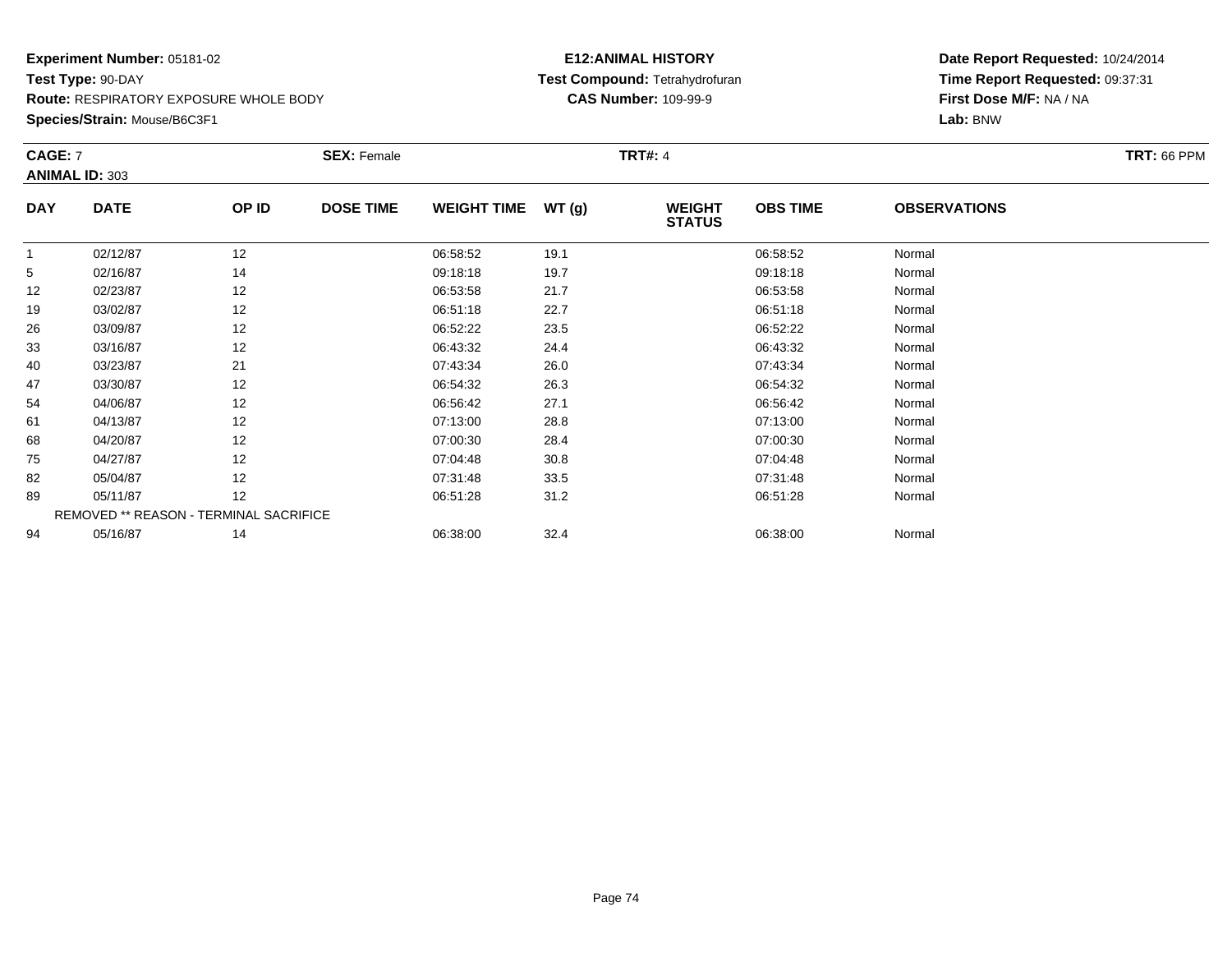### **E12:ANIMAL HISTORY Test Compound:** Tetrahydrofuran**CAS Number:** 109-99-9

| CAGE: 7    |                                        |       | <b>SEX: Female</b> |                    |       | <b>TRT#: 4</b>                 |                 |                                | <b>TRT: 66 PPM</b> |
|------------|----------------------------------------|-------|--------------------|--------------------|-------|--------------------------------|-----------------|--------------------------------|--------------------|
|            | <b>ANIMAL ID: 304</b>                  |       |                    |                    |       |                                |                 |                                |                    |
| <b>DAY</b> | <b>DATE</b>                            | OP ID | <b>DOSE TIME</b>   | <b>WEIGHT TIME</b> | WT(g) | <b>WEIGHT</b><br><b>STATUS</b> | <b>OBS TIME</b> | <b>OBSERVATIONS</b>            |                    |
| 1          | 02/12/87                               | 12    |                    | 06:58:52           | 19.8  |                                | 06:58:52        | Normal                         |                    |
| 5          | 02/16/87                               | 14    |                    | 09:18:18           | 20.8  |                                | 09:18:18        | Normal                         |                    |
| 12         | 02/23/87                               | 12    |                    | 06:53:58           | 23.0  |                                | 06:53:58        | Normal                         |                    |
| 19         | 03/02/87                               | 12    |                    | 06:51:18           | 24.6  |                                | 06:51:18        | Normal                         |                    |
| 26         | 03/09/87                               | 12    |                    | 06:52:22           | 25.0  |                                | 06:52:22        | Normal                         |                    |
| 33         | 03/16/87                               | 12    |                    | 06:43:32           | 25.9  |                                | 06:43:32        | Normal                         |                    |
| 40         | 03/23/87                               | 21    |                    | 07:43:34           | 28.0  |                                | 07:43:34        | Normal                         |                    |
| 47         | 03/30/87                               | 12    |                    | 06:54:32           | 28.8  |                                | 06:54:32        | Normal                         |                    |
| 54         | 04/06/87                               | 12    |                    | 06:56:42           | 28.8  |                                | 06:56:42        | Normal                         |                    |
| 61         | 04/13/87                               | 12    |                    | 07:13:00           | 29.0  |                                | 07:13:00        | Normal                         |                    |
| 68         | 04/20/87                               | 12    |                    | 07:00:30           | 30.6  |                                | 07:00:30        | Alopecia Body Ventral 11-15 Mm |                    |
|            |                                        |       |                    |                    |       |                                |                 | Alopecia Left Front Leg 3-5 Mm |                    |
| 75         | 04/27/87                               | 12    |                    | 07:04:48           | 32.7  |                                | 07:04:48        | Alopecia Body Ventral 11-15 Mm |                    |
| 82         | 05/04/87                               | 12    |                    | 07:31:48           | 32.5  |                                | 07:31:48        | Alopecia Body Ventral 11-15 Mm |                    |
| 89         | 05/11/87                               | 12    |                    | 06:51:28           | 33.2  |                                | 06:51:28        | Alopecia Body Ventral 11-15 Mm |                    |
|            | REMOVED ** REASON - TERMINAL SACRIFICE |       |                    |                    |       |                                |                 |                                |                    |
| 94         | 05/16/87                               | 14    |                    | 06:38:00           | 34.8  |                                | 06:38:00        | Normal                         |                    |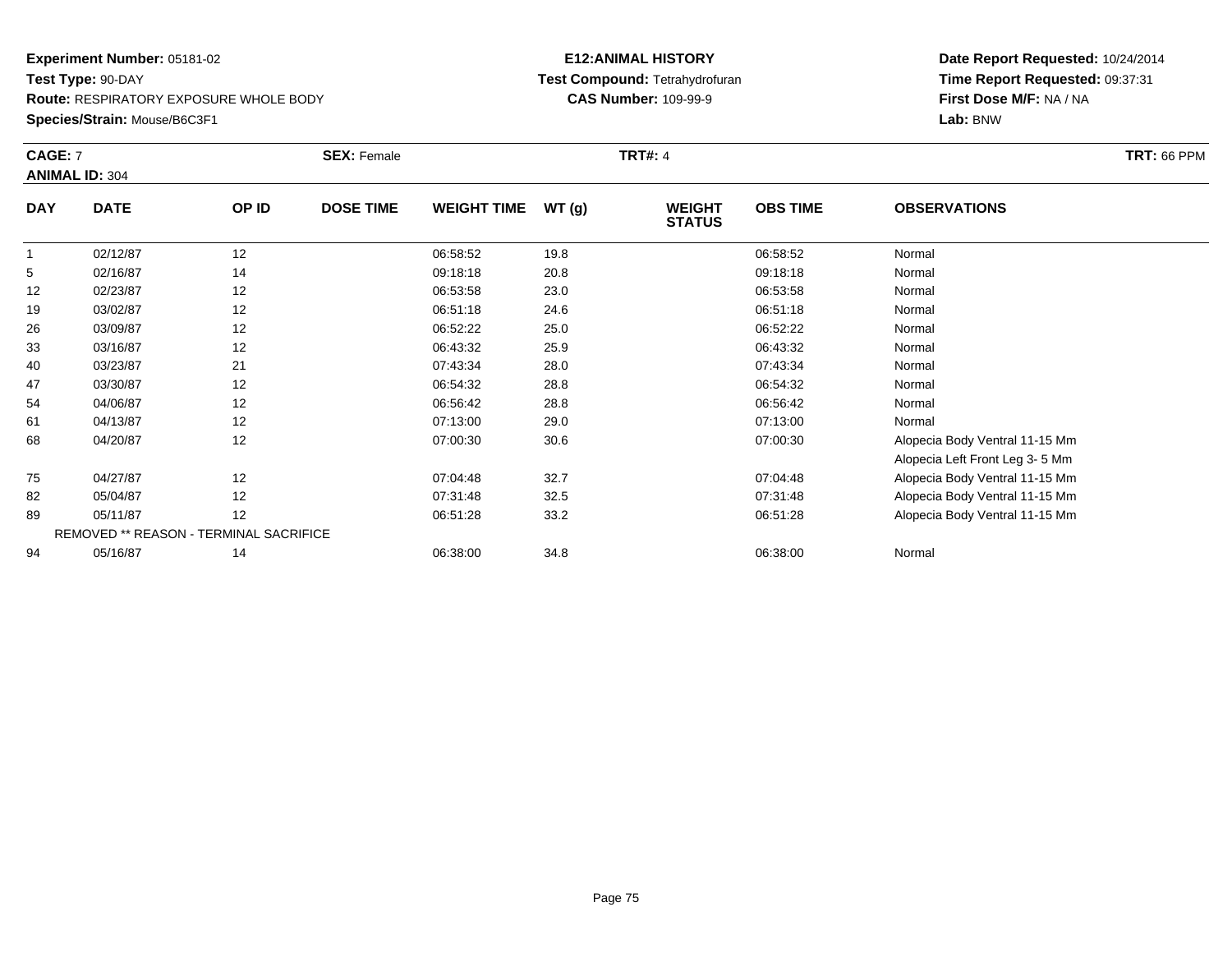### **Species/Strain:** Mouse/B6C3F1

### **E12:ANIMAL HISTORY Test Compound:** Tetrahydrofuran**CAS Number:** 109-99-9

|            | <b>CAGE: 7</b><br><b>ANIMAL ID: 305</b> |       | <b>SEX: Female</b> |                    |       | <b>TRT#: 4</b>                 | <b>TRT: 66 PPM</b> |                                |  |
|------------|-----------------------------------------|-------|--------------------|--------------------|-------|--------------------------------|--------------------|--------------------------------|--|
| <b>DAY</b> | <b>DATE</b>                             | OP ID | <b>DOSE TIME</b>   | <b>WEIGHT TIME</b> | WT(g) | <b>WEIGHT</b><br><b>STATUS</b> | <b>OBS TIME</b>    | <b>OBSERVATIONS</b>            |  |
|            | 02/12/87                                | 12    |                    | 06:58:52           | 20.6  |                                | 06:58:52           | Normal                         |  |
| 5          | 02/16/87                                | 14    |                    | 09:18:18           | 20.6  |                                | 09:18:18           | Normal                         |  |
| 12         | 02/23/87                                | 12    |                    | 06:53:58           | 21.6  |                                | 06:53:58           | Normal                         |  |
| 19         | 03/02/87                                | 12    |                    | 06:51:18           | 23.7  |                                | 06:51:18           | Normal                         |  |
| 26         | 03/09/87                                | 12    |                    | 06:52:22           | 23.8  |                                | 06:52:22           | Normal                         |  |
| 33         | 03/16/87                                | 12    |                    | 06:43:32           | 24.5  |                                | 06:43:32           | Normal                         |  |
| 40         | 03/23/87                                | 21    |                    | 07:43:34           | 26.1  |                                | 07:43:34           | Normal                         |  |
| 47         | 03/30/87                                | 12    |                    | 06:54:32           | 26.5  |                                | 06:54:32           | Alopecia Body Ventral 3-5 Mm   |  |
| 54         | 04/06/87                                | 12    |                    | 06:56:42           | 27.0  |                                | 06:56:42           | Alopecia Body Ventral 3-5 Mm   |  |
| 61         | 04/13/87                                | 12    |                    | 07:13:00           | 27.7  |                                | 07:13:00           | Alopecia Body Ventral 11-15 Mm |  |
| 68         | 04/20/87                                | 12    |                    | 07:00:30           | 28.6  |                                | 07:00:30           | Alopecia Body Ventral 16-20 Mm |  |
| 75         | 04/27/87                                | 12    |                    | 07:04:48           | 30.2  |                                | 07:04:48           | Alopecia Body Ventral 16-20 Mm |  |
| 82         | 05/04/87                                | 12    |                    | 07:31:48           | 30.8  |                                | 07:31:48           | Alopecia Body Ventral 16-20 Mm |  |
| 89         | 05/11/87                                | 12    |                    | 06:51:28           | 33.4  |                                | 06:51:28           | Alopecia Body Ventral 16-20 Mm |  |
|            | REMOVED ** REASON - TERMINAL SACRIFICE  |       |                    |                    |       |                                |                    |                                |  |
| 94         | 05/16/87                                | 14    |                    | 06:38:00           | 32.2  |                                | 06:38:00           | Alopecia Body Ventral 26 Or Gr |  |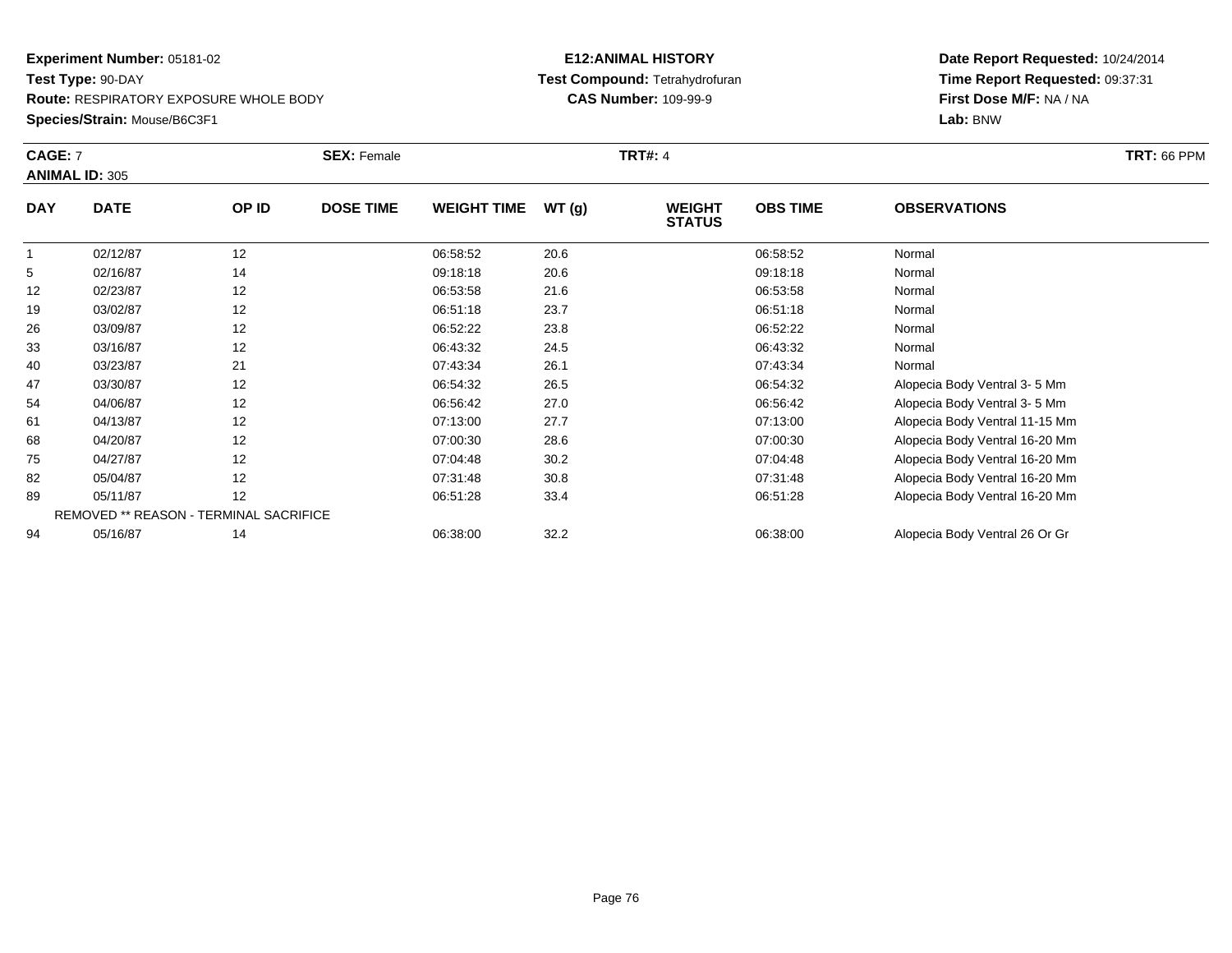### **E12:ANIMAL HISTORY Test Compound:** Tetrahydrofuran**CAS Number:** 109-99-9

| CAGE: 8    |                                        |       | <b>SEX: Female</b> |                    |       | <b>TRT#: 4</b>                 |                 |                     | <b>TRT: 66 PPM</b> |
|------------|----------------------------------------|-------|--------------------|--------------------|-------|--------------------------------|-----------------|---------------------|--------------------|
|            | <b>ANIMAL ID: 306</b>                  |       |                    |                    |       |                                |                 |                     |                    |
| <b>DAY</b> | <b>DATE</b>                            | OP ID | <b>DOSE TIME</b>   | <b>WEIGHT TIME</b> | WT(g) | <b>WEIGHT</b><br><b>STATUS</b> | <b>OBS TIME</b> | <b>OBSERVATIONS</b> |                    |
|            | 02/12/87                               | 12    |                    | 07:01:56           | 20.5  |                                | 07:01:56        | Normal              |                    |
| 5          | 02/16/87                               | 14    |                    | 09:20:08           | 21.0  |                                | 09:20:08        | Normal              |                    |
| 12         | 02/23/87                               | 12    |                    | 06:55:02           | 22.2  |                                | 06:55:02        | Normal              |                    |
| 19         | 03/02/87                               | 12    |                    | 06:52:26           | 23.6  |                                | 06:52:26        | Normal              |                    |
| 26         | 03/09/87                               | 12    |                    | 06:53:26           | 24.4  |                                | 06:53:26        | Normal              |                    |
| 33         | 03/16/87                               | 12    |                    | 06:45:02           | 26.3  |                                | 06:45:02        | Normal              |                    |
| 40         | 03/23/87                               | 21    |                    | 07:45:02           | 26.8  |                                | 07:45:02        | Normal              |                    |
| 47         | 03/30/87                               | 12    |                    | 06:56:16           | 26.9  |                                | 06:56:16        | Normal              |                    |
| 54         | 04/06/87                               | 12    |                    | 06:57:50           | 28.6  |                                | 06:57:50        | Normal              |                    |
| 61         | 04/13/87                               | 12    |                    | 07:14:34           | 30.0  |                                | 07:14:34        | Normal              |                    |
| 68         | 04/20/87                               | 12    |                    | 07:02:02           | 28.2  |                                | 07:02:02        | Normal              |                    |
| 75         | 04/27/87                               | 12    |                    | 07:06:06           | 29.1  |                                | 07:06:06        | Normal              |                    |
| 82         | 05/04/87                               | 12    |                    | 07:33:18           | 30.8  |                                | 07:33:18        | Normal              |                    |
| 89         | 05/11/87                               | 12    |                    | 06:52:58           | 30.3  |                                | 06:52:58        | Normal              |                    |
|            | REMOVED ** REASON - TERMINAL SACRIFICE |       |                    |                    |       |                                |                 |                     |                    |
| 94         | 05/16/87                               | 14    |                    | 06:41:56           | 31.5  |                                | 06:41:56        | Normal              |                    |
|            |                                        |       |                    |                    |       |                                |                 |                     |                    |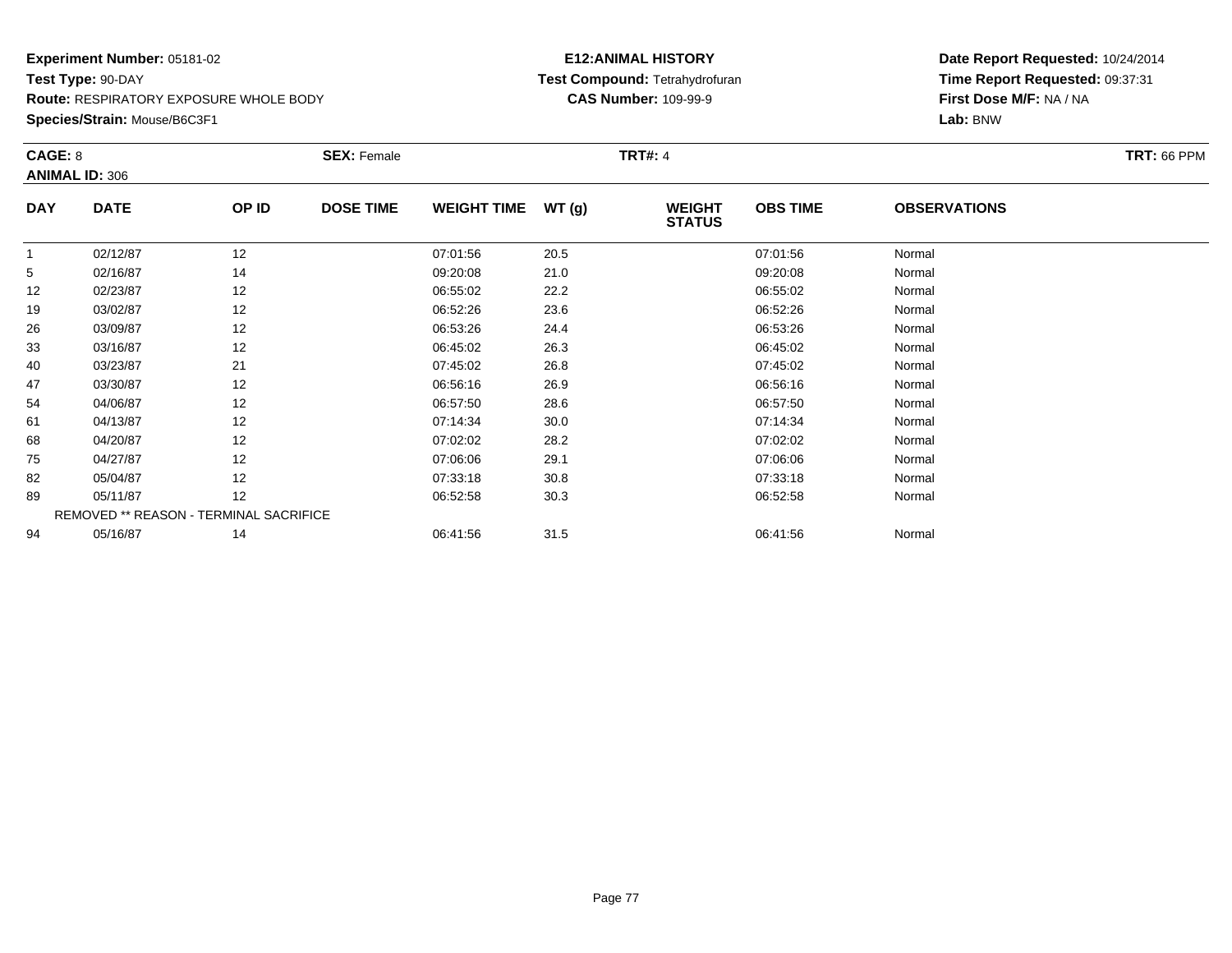#### **E12:ANIMAL HISTORY Test Compound:** Tetrahydrofuran**CAS Number:** 109-99-9

**Date Report Requested:** 10/24/2014**Time Report Requested:** 09:37:31**First Dose M/F:** NA / NA**Lab:** BNW

| CAGE: 8    | <b>ANIMAL ID: 307</b>                  |       | <b>SEX: Female</b>                             |       | <b>TRT#: 4</b>                 |                 |                                | <b>TRT: 66 PPM</b> |
|------------|----------------------------------------|-------|------------------------------------------------|-------|--------------------------------|-----------------|--------------------------------|--------------------|
| <b>DAY</b> | <b>DATE</b>                            | OP ID | <b>DOSE TIME</b><br><b>WEIGHT TIME</b>         | WT(g) | <b>WEIGHT</b><br><b>STATUS</b> | <b>OBS TIME</b> | <b>OBSERVATIONS</b>            |                    |
| 1          | 02/12/87                               | 12    | 07:01:56                                       | 19.9  |                                | 07:01:56        | Normal                         |                    |
| 5          | 02/16/87                               | 14    | 09:20:08                                       | 20.3  |                                | 09:20:08        | Normal                         |                    |
| 12         | 02/23/87                               | 12    | 06:55:02                                       | 21.5  |                                | 06:55:02        | Normal                         |                    |
| 19         | 03/02/87                               | 12    | 06:52:26                                       | 22.4  |                                | 06:52:26        | Normal                         |                    |
| 26         | 03/09/87                               | 12    | 06:53:26                                       | 23.3  |                                | 06:53:26        | Normal                         |                    |
| 33         | 03/16/87                               | 12    | 06:45:02                                       | 25.5  |                                | 06:45:02        | Normal                         |                    |
| 40         | 03/23/87                               | 21    | 07:45:02                                       | 25.5  |                                | 07:45:02        | Normal                         |                    |
| 47         | 03/30/87                               | 12    | 06:56:16                                       | 26.5  |                                | 06:56:16        | Normal                         |                    |
| 54         | 04/06/87                               | 12    | 06:57:50                                       | 27.6  |                                | 06:57:50        | Normal                         |                    |
| 61         | 04/13/87                               | 12    | 07:14:34                                       | 28.6  |                                | 07:14:34        | Normal                         |                    |
| 68         | 04/20/87                               | 12    | 07:02:02                                       | 27.3  |                                | 07:02:02        | Normal                         |                    |
| 75         | 04/27/87                               | 12    | 07:06:06                                       | 29.5  |                                | 07:06:06        | Normal                         |                    |
| 82         | 05/04/87                               | 12    | 07:33:18                                       | 29.7  |                                | 07:33:18        | Normal                         |                    |
| 89         | 05/11/87                               | 12    | 06:52:58                                       | 31.7  |                                | 06:52:58        | Normal                         |                    |
| 94         | 05/16/87                               | 14    | **NOTE-ALOPECIA ALSO ON BOTH FRONT LEGS 6-10MM |       |                                | 06:38:00        |                                |                    |
|            | REMOVED ** REASON - TERMINAL SACRIFICE |       |                                                |       |                                |                 |                                |                    |
| 94         | 05/16/87                               | 14    | 06:41:56                                       | 32.2  |                                | 06:41:56        | Alopecia Body Dorsal 11-15 Mm  |                    |
|            |                                        |       |                                                |       |                                |                 | Alopecia Body Ventral 26 Or Gr |                    |

Alopecia Head 6-10 Mm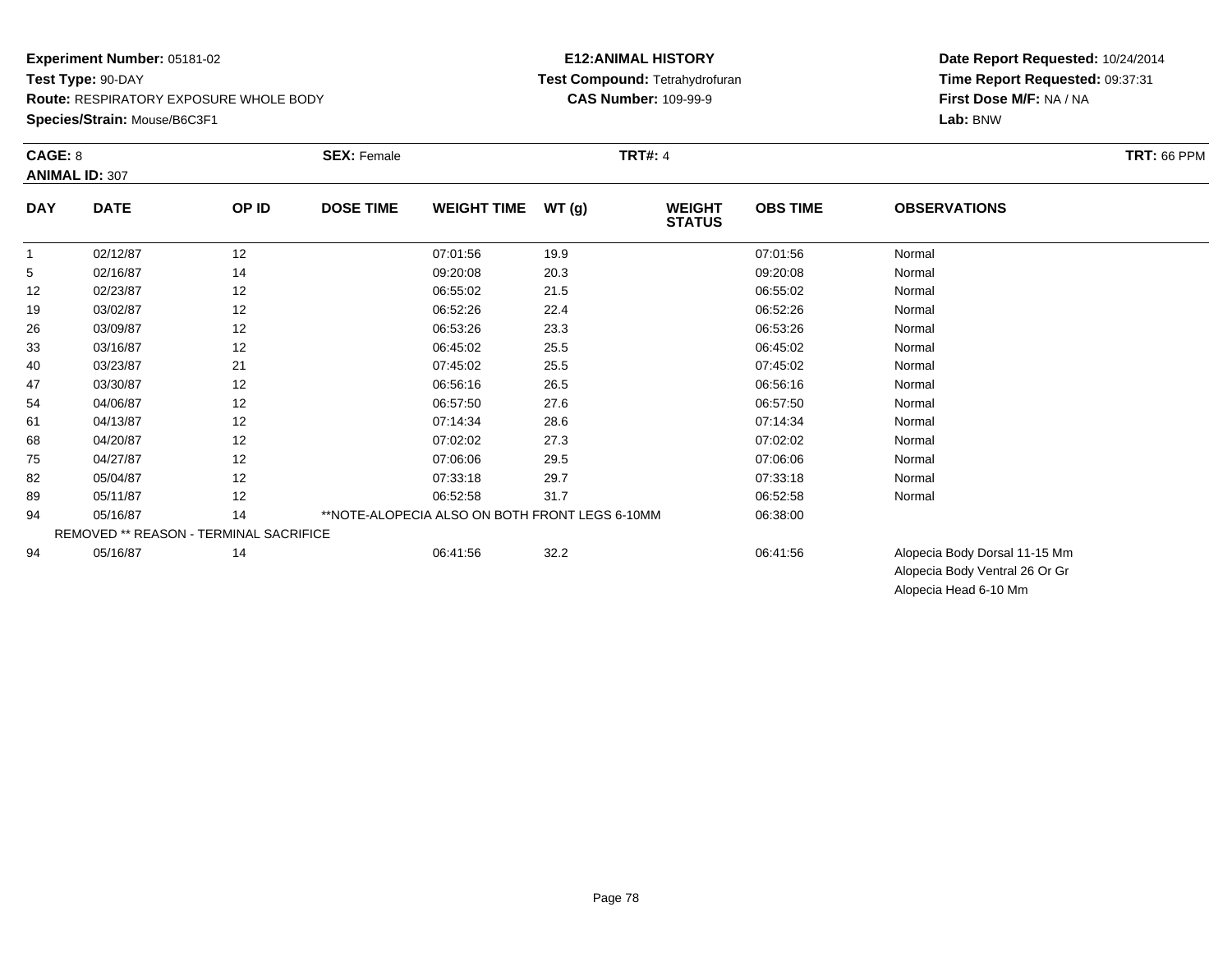#### **E12:ANIMAL HISTORY Test Compound:** Tetrahydrofuran**CAS Number:** 109-99-9

### **Date Report Requested:** 10/24/2014 **Time Report Requested:** 09:37:31**First Dose M/F:** NA / NA**Lab:** BNW

| CAGE: 8      | <b>ANIMAL ID: 308</b>                  |       | <b>SEX: Female</b>                  |                    |       | <b>TRT#: 4</b>                 |                 |                                 | <b>TRT: 66 PPM</b> |
|--------------|----------------------------------------|-------|-------------------------------------|--------------------|-------|--------------------------------|-----------------|---------------------------------|--------------------|
| <b>DAY</b>   | <b>DATE</b>                            | OP ID | <b>DOSE TIME</b>                    | <b>WEIGHT TIME</b> | WT(g) | <b>WEIGHT</b><br><b>STATUS</b> | <b>OBS TIME</b> | <b>OBSERVATIONS</b>             |                    |
| $\mathbf{1}$ | 02/12/87                               | 12    |                                     | 07:01:56           | 19.1  |                                | 07:01:56        | Normal                          |                    |
| 5            | 02/16/87                               | 14    |                                     | 09:20:08           | 20.2  |                                | 09:20:08        | Normal                          |                    |
| 12           | 02/23/87                               | 12    |                                     | 06:55:02           | 21.8  |                                | 06:55:02        | Normal                          |                    |
| 19           | 03/02/87                               | 12    |                                     | 06:52:26           | 22.6  |                                | 06:52:26        | Normal                          |                    |
| 26           | 03/09/87                               | 12    |                                     | 06:53:26           | 23.4  |                                | 06:53:26        | Alopecia Body Ventral 11-15 Mm  |                    |
| 33           | 03/16/87                               | 12    |                                     | 06:45:02           | 25.5  |                                | 06:45:02        | Alopecia Body Ventral 26 Or Gr  |                    |
| 40           | 03/23/87                               | 21    |                                     | 07:45:02           | 26.4  |                                | 07:45:02        | Alopecia Body Ventral 16-20 Mm  |                    |
| 47           | 03/30/87                               | 12    |                                     | 06:56:16           | 27.3  |                                | 06:56:16        | Alopecia Body Ventral 26 Or Gr  |                    |
|              |                                        |       |                                     |                    |       |                                |                 | Alopecia Left Front Leg 3-5 Mm  |                    |
| 54           | 04/06/87                               | 12    |                                     | 06:57:50           | 27.5  |                                | 06:57:50        | Alopecia Body Ventral 21-25 Mm  |                    |
|              |                                        |       |                                     |                    |       |                                |                 | Alopecia Left Front Leg 3-5 Mm  |                    |
| 61           | 04/13/87                               | 12    |                                     | 07:14:34           | 28.4  |                                | 07:14:34        | Alopecia Body Ventral 21-25 Mm  |                    |
|              |                                        |       |                                     |                    |       |                                |                 | Alopecia Left Front Leg 3-5 Mm  |                    |
|              |                                        |       |                                     |                    |       |                                |                 | Alopecia Left Rear Leg 6-10 Mm  |                    |
| 68           | 04/20/87                               | 12    |                                     | 07:02:02           | 28.6  |                                | 07:02:02        | Alopecia Body Ventral 26 Or Gr  |                    |
|              |                                        |       |                                     |                    |       |                                |                 | Alopecia Left Front Leg 6-10 Mm |                    |
|              |                                        |       |                                     |                    |       |                                |                 | Alopecia Left Rear Leg 6-10 Mm  |                    |
| 75           | 04/27/87                               | 12    |                                     | 07:06:06           | 29.3  |                                | 07:06:06        | Alopecia Body Ventral 26 Or Gr  |                    |
|              |                                        |       |                                     |                    |       |                                |                 | Alopecia Left Rear Leg 6-10 Mm  |                    |
| 82           | 05/04/87                               | 12    |                                     | 07:33:18           | 29.6  |                                | 07:33:18        | Alopecia Body Ventral 26 Or Gr  |                    |
|              |                                        |       |                                     |                    |       |                                |                 | Alopecia Left Front Leg 3-5 Mm  |                    |
|              |                                        |       |                                     |                    |       |                                |                 | Alopecia Left Rear Leg 6-10 Mm  |                    |
| 89           | 05/11/87                               | 12    |                                     | 06:52:58           | 32.5  |                                | 06:52:58        | Alopecia Body Ventral 26 Or Gr  |                    |
|              |                                        |       |                                     |                    |       |                                |                 | Alopecia Left Rear Leg 6-10 Mm  |                    |
| 94           | 05/16/87                               | 14    | **NOTE-BODY DORSAL-LEFT SIDE THORAX |                    |       |                                | 06:38:00        |                                 |                    |
|              | REMOVED ** REASON - TERMINAL SACRIFICE |       |                                     |                    |       |                                |                 |                                 |                    |
| 94           | 05/16/87                               | 14    |                                     | 06:41:56           | 32.9  |                                | 06:41:56        | Alopecia Body Dorsal 11-15 Mm   |                    |

#### Alopecia Body Ventral 26 Or Gr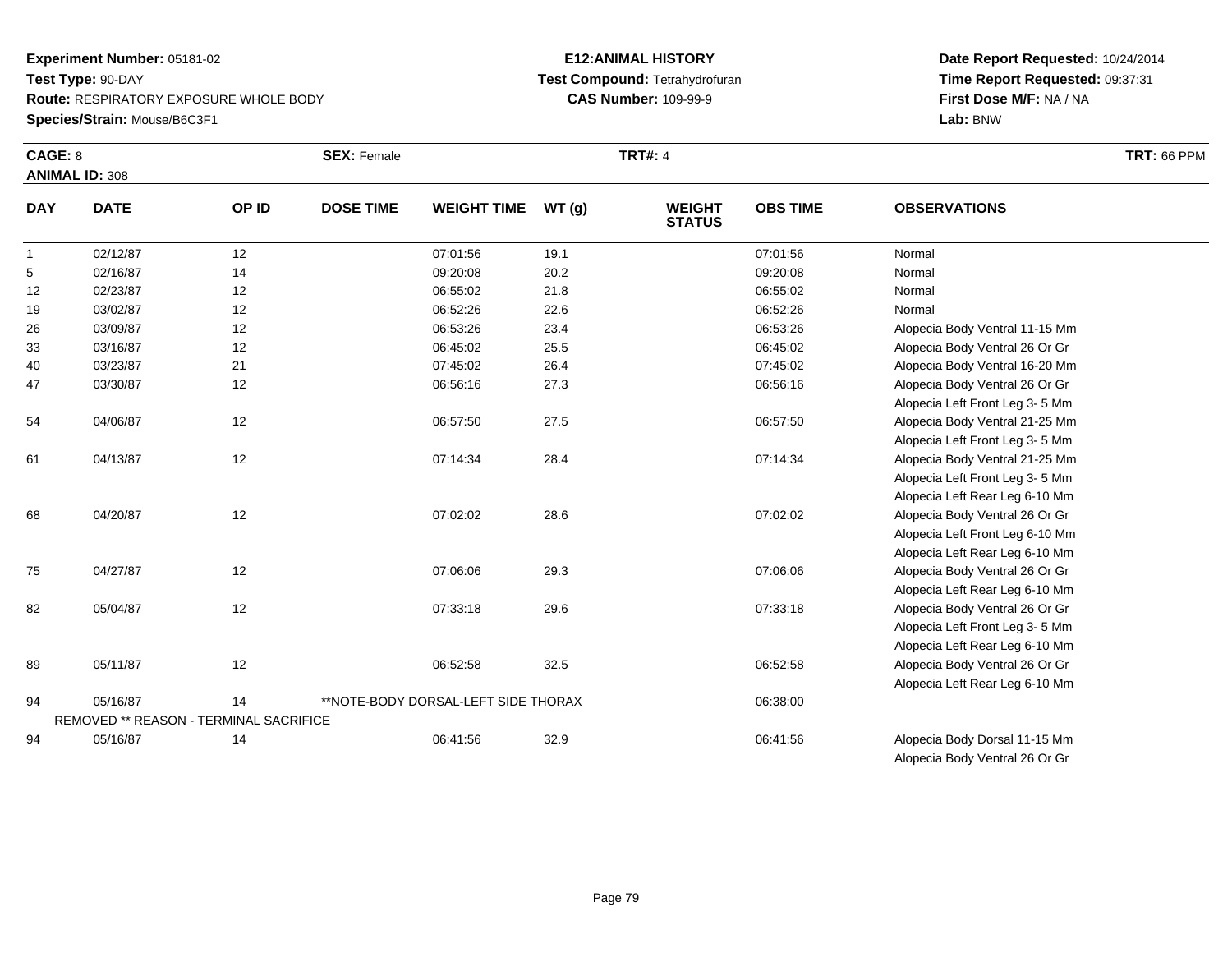### **E12:ANIMAL HISTORY Test Compound:** Tetrahydrofuran**CAS Number:** 109-99-9

**Date Report Requested:** 10/24/2014 **Time Report Requested:** 09:37:31**First Dose M/F:** NA / NA**Lab:** BNW

| CAGE: 8        | <b>ANIMAL ID: 309</b>                  |       | <b>SEX: Female</b> |                    |       | <b>TRT#: 4</b>                 |                 |                                  | <b>TRT: 66 PPM</b> |
|----------------|----------------------------------------|-------|--------------------|--------------------|-------|--------------------------------|-----------------|----------------------------------|--------------------|
| <b>DAY</b>     | <b>DATE</b>                            | OP ID | <b>DOSE TIME</b>   | <b>WEIGHT TIME</b> | WT(g) | <b>WEIGHT</b><br><b>STATUS</b> | <b>OBS TIME</b> | <b>OBSERVATIONS</b>              |                    |
| $\overline{1}$ | 02/12/87                               | 12    |                    | 07:01:56           | 19.1  |                                | 07:01:56        | Normal                           |                    |
| 5              | 02/16/87                               | 14    |                    | 09:20:08           | 18.9  |                                | 09:20:08        | Normal                           |                    |
| 12             | 02/23/87                               | 12    |                    | 06:55:02           | 21.4  |                                | 06:55:02        | Normal                           |                    |
| 19             | 03/02/87                               | 12    |                    | 06:52:26           | 22.8  |                                | 06:52:26        | Alopecia Body Ventral 3-5 Mm     |                    |
| 26             | 03/09/87                               | 12    |                    | 06:53:26           | 23.1  |                                | 06:53:26        | Alopecia Body Ventral 6-10 Mm    |                    |
|                |                                        |       |                    |                    |       |                                |                 | Alopecia Right Front Leg 3-5 Mm  |                    |
| 33             | 03/16/87                               | 12    |                    | 06:45:02           | 24.0  |                                | 06:45:02        | Alopecia Body Ventral 26 Or Gr   |                    |
|                |                                        |       |                    |                    |       |                                |                 | Alopecia Right Front Leg 6-10 Mm |                    |
| 40             | 03/23/87                               | 21    |                    | 07:45:02           | 25.6  |                                | 07:45:02        | Alopecia Body Ventral 21-25 Mm   |                    |
| 47             | 03/30/87                               | 12    |                    | 06:56:16           | 26.2  |                                | 06:56:16        | Alopecia Body Ventral 26 Or Gr   |                    |
|                |                                        |       |                    |                    |       |                                |                 | Alopecia Right Front Leg 3-5 Mm  |                    |
| 54             | 04/06/87                               | 12    |                    | 06:57:50           | 26.3  |                                | 06:57:50        | Alopecia Body Ventral 26 Or Gr   |                    |
|                |                                        |       |                    |                    |       |                                |                 | Alopecia Right Front Leg 6-10 Mm |                    |
|                |                                        |       |                    |                    |       |                                |                 | Alopecia Right Rear Leg 3-5 Mm   |                    |
| 61             | 04/13/87                               | 12    |                    | 07:14:34           | 26.7  |                                | 07:14:34        | Alopecia Body Ventral 26 Or Gr   |                    |
|                |                                        |       |                    |                    |       |                                |                 | Alopecia Right Front Leg 6-10 Mm |                    |
|                |                                        |       |                    |                    |       |                                |                 | Alopecia Right Rear Leg 3-5 Mm   |                    |
| 68             | 04/20/87                               | 12    |                    | 07:02:02           | 27.3  |                                | 07:02:02        | Alopecia Body Ventral 26 Or Gr   |                    |
|                |                                        |       |                    |                    |       |                                |                 | Alopecia Right Front Leg 6-10 Mm |                    |
|                |                                        |       |                    |                    |       |                                |                 | Alopecia Right Rear Leg 6-10 Mm  |                    |
| 75             | 04/27/87                               | 12    |                    | 07:06:06           | 26.6  |                                | 07:06:06        | Alopecia Body Ventral 26 Or Gr   |                    |
| 82             | 05/04/87                               | 12    |                    | 07:33:18           | 27.7  |                                | 07:33:18        | Alopecia Body Ventral 26 Or Gr   |                    |
|                |                                        |       |                    |                    |       |                                |                 | Alopecia Right Front Leg 3-5 Mm  |                    |
|                |                                        |       |                    |                    |       |                                |                 | Alopecia Right Rear Leg 6-10 Mm  |                    |
| 89             | 05/11/87                               | 12    |                    | 06:52:58           | 28.5  |                                | 06:52:58        | Alopecia Body Ventral 26 Or Gr   |                    |
|                |                                        |       |                    |                    |       |                                |                 | Alopecia Right Front Leg 3-5 Mm  |                    |
|                |                                        |       |                    |                    |       |                                |                 | Alopecia Right Rear Leg 6-10 Mm  |                    |
|                | REMOVED ** REASON - TERMINAL SACRIFICE |       |                    |                    |       |                                |                 |                                  |                    |
| 94             | 05/16/87                               | 14    |                    | 06:41:56           | 28.6  |                                | 06:41:56        | Alopecia Body Ventral 26 Or Gr   |                    |
|                |                                        |       |                    |                    |       |                                |                 | Alopecia Right Front Leg 6-10 Mm |                    |

Alopecia Right Rear Leg 6-10 Mm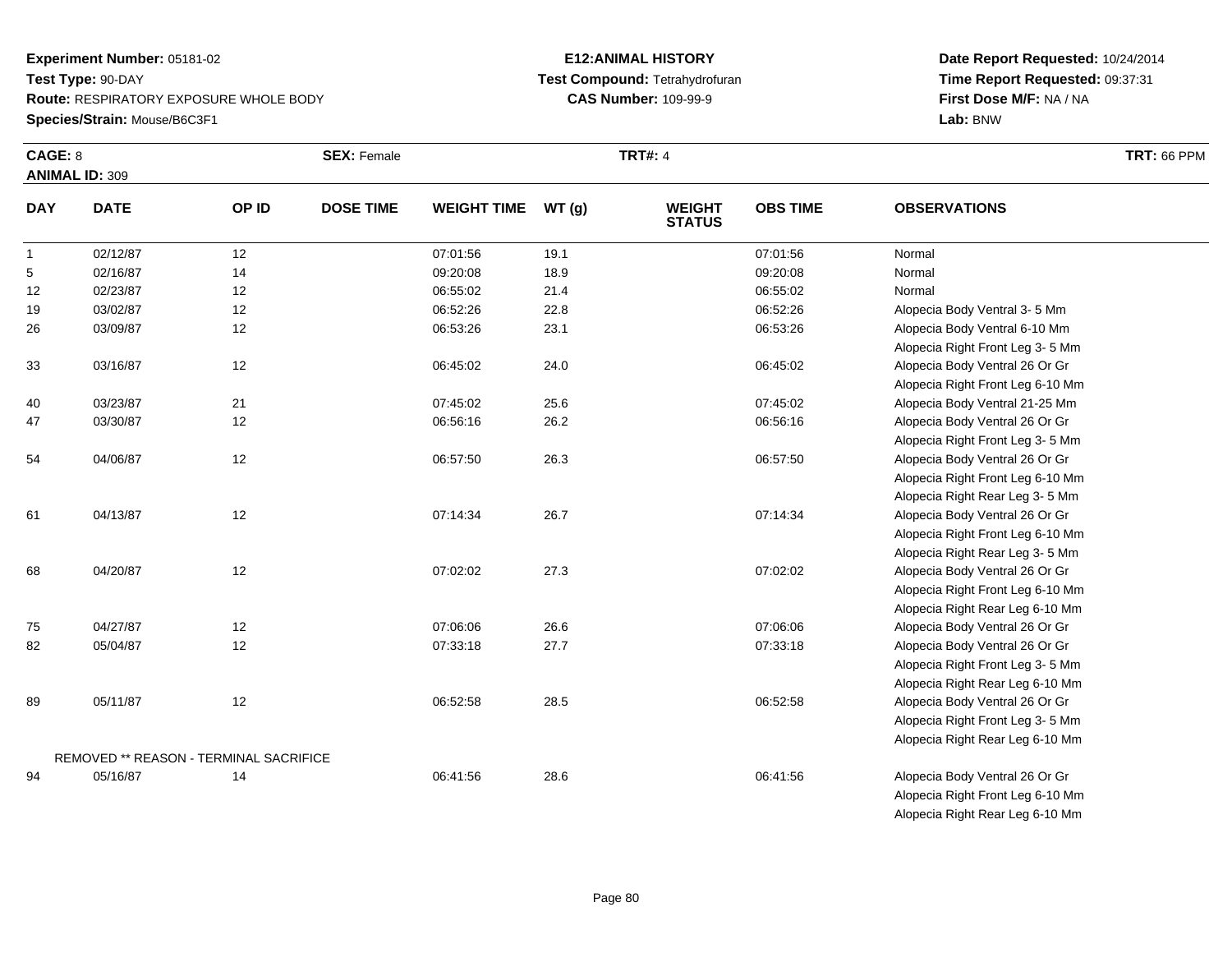### **E12:ANIMAL HISTORY Test Compound:** Tetrahydrofuran**CAS Number:** 109-99-9

| CAGE: 8      | <b>ANIMAL ID: 310</b> |       | <b>SEX: Female</b> |                                   |       | <b>TRT#: 4</b>                 |                 |                                                                                                                                       | <b>TRT: 66 PPM</b> |
|--------------|-----------------------|-------|--------------------|-----------------------------------|-------|--------------------------------|-----------------|---------------------------------------------------------------------------------------------------------------------------------------|--------------------|
| <b>DAY</b>   | <b>DATE</b>           | OP ID | <b>DOSE TIME</b>   | <b>WEIGHT TIME</b>                | WT(g) | <b>WEIGHT</b><br><b>STATUS</b> | <b>OBS TIME</b> | <b>OBSERVATIONS</b>                                                                                                                   |                    |
| $\mathbf{1}$ | 02/12/87              | 12    |                    | 07:01:56                          | 19.4  |                                | 07:01:56        | Normal                                                                                                                                |                    |
| 5            | 02/16/87              | 14    |                    | 09:20:08                          | 20.1  |                                | 09:20:08        | Normal                                                                                                                                |                    |
| 12           | 02/23/87              | 12    |                    | 06:55:02                          | 21.3  |                                | 06:55:02        | Normal                                                                                                                                |                    |
| 19           | 03/02/87              | 12    |                    | 06:52:26                          | 22.6  |                                | 06:52:26        | Normal                                                                                                                                |                    |
| 26           | 03/09/87              | 12    |                    | 06:53:26                          | 25.1  |                                | 06:53:26        | Normal                                                                                                                                |                    |
| 33           | 03/16/87              | 12    |                    | 06:45:02                          | 25.0  |                                | 06:45:02        | Alopecia Left Front Leg 3-5 Mm                                                                                                        |                    |
| 40           | 03/23/87              | 21    |                    | 07:45:02                          | 25.0  |                                | 07:45:02        | Alopecia Body Ventral 16-20 Mm                                                                                                        |                    |
| 47           | 03/30/87              | 12    |                    | 06:56:16                          | 26.2  |                                | 06:56:16        | Alopecia Body Ventral 16-20 Mm<br>Alopecia Left Front Leg 3- 5 Mm                                                                     |                    |
| 54           | 04/06/87              | 12    |                    | 06:57:50                          | 27.9  |                                | 06:57:50        | Alopecia Body Ventral 21-25 Mm<br>Alopecia Left Front Leg 3-5 Mm                                                                      |                    |
| 61           | 04/13/87              | 12    |                    | **NOTE-ALOPECIA IS ON THE L. HIP  |       |                                | 07:13:00        |                                                                                                                                       |                    |
| 61           | 04/13/87              | 12    |                    | 07:14:34                          | 28.0  |                                | 07:14:34        | Alopecia Body Ventral 26 Or Gr<br>Alopecia Hip 6-10 Mm<br>Alopecia Left Front Leg 6-10 Mm<br>Alopecia Left Rear Leg 6-10 Mm           |                    |
| 68           | 04/20/87              | 12    |                    | **NOTE-ALOPECIA IS ON THE L. HIP  |       |                                | 07:00:30        |                                                                                                                                       |                    |
| 68           | 04/20/87              | 12    |                    | 07:02:02                          | 27.1  |                                | 07:02:02        | Alopecia Body Ventral 26 Or Gr<br>Alopecia Hip 11-15 Mm<br>Alopecia Left Front Leg 6-10 Mm                                            |                    |
| 75           | 04/27/87              | 12    |                    | 07:06:06                          | 28.0  |                                | 07:06:06        | Alopecia Body Ventral 26 Or Gr<br>Alopecia Left Front Leg 6-10 Mm<br>Alopecia Left Rear Leg 3-5 Mm                                    |                    |
| 82           | 05/04/87              | 12    |                    | 07:33:18                          | 29.9  |                                | 07:33:18        | Alopecia Body Ventral 26 Or Gr<br>Alopecia Left Front Leg 6-10 Mm<br>Alopecia Left Rear Leg 3- 5 Mm                                   |                    |
| 89           | 05/11/87              | 12    |                    | 06:52:58                          | 29.5  |                                | 06:52:58        | Alopecia Body Ventral 26 Or Gr<br>Alopecia Left Front Leg 6-10 Mm<br>Alopecia Left Rear Leg 3-5 Mm<br>Alopecia Right Front Leg 3-5 Mm |                    |
| 94           | 05/16/87              | 14    |                    | **NOTE-BODY DORSAL-RIGHT HIND END |       |                                | 06:38:00        |                                                                                                                                       |                    |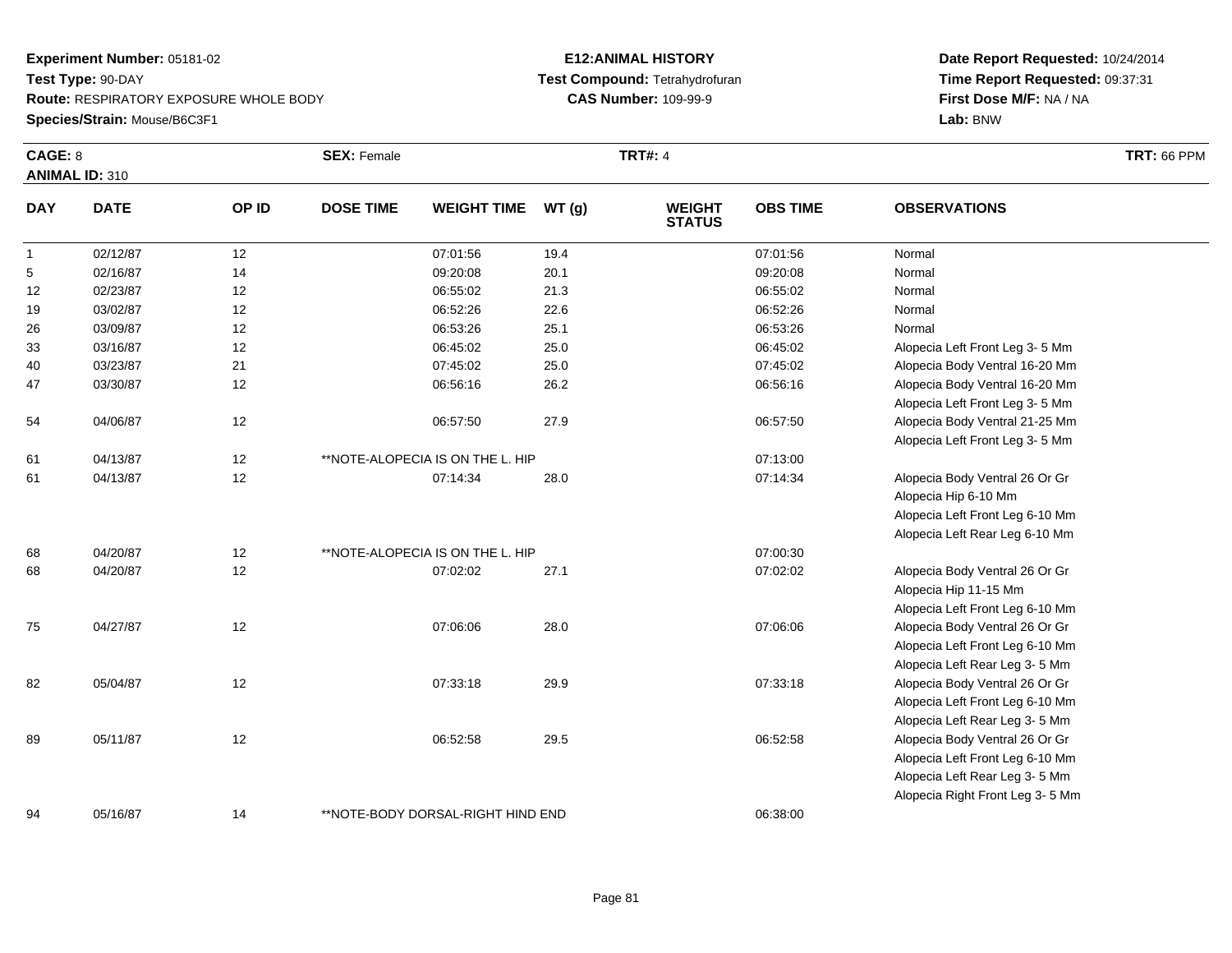|                                  | <b>Experiment Number: 05181-02</b><br>Test Type: 90-DAY<br>Species/Strain: Mouse/B6C3F1 | <b>Route: RESPIRATORY EXPOSURE WHOLE BODY</b> |                    |                    |       | <b>E12: ANIMAL HISTORY</b><br>Test Compound: Tetrahydrofuran<br><b>CAS Number: 109-99-9</b> | Date Report Requested: 10/24/2014<br>Time Report Requested: 09:37:31<br>First Dose M/F: NA / NA<br>Lab: BNW |                                                                                                     |
|----------------------------------|-----------------------------------------------------------------------------------------|-----------------------------------------------|--------------------|--------------------|-------|---------------------------------------------------------------------------------------------|-------------------------------------------------------------------------------------------------------------|-----------------------------------------------------------------------------------------------------|
| CAGE: 8<br><b>ANIMAL ID: 310</b> |                                                                                         |                                               | <b>SEX: Female</b> |                    |       | <b>TRT#: 4</b>                                                                              | <b>TRT: 66 PPM</b>                                                                                          |                                                                                                     |
| <b>DAY</b>                       | <b>DATE</b>                                                                             | OP ID                                         | <b>DOSE TIME</b>   | <b>WEIGHT TIME</b> | WT(q) | <b>WEIGHT</b><br><b>STATUS</b>                                                              | <b>OBS TIME</b>                                                                                             | <b>OBSERVATIONS</b>                                                                                 |
|                                  |                                                                                         | <b>REMOVED ** REASON - TERMINAL SACRIFICE</b> |                    |                    |       |                                                                                             |                                                                                                             |                                                                                                     |
| 94                               | 05/16/87                                                                                | 14                                            |                    | 06:41:56           | 30.4  |                                                                                             | 06:41:56                                                                                                    | Alopecia Body Dorsal 11-15 Mm<br>Alopecia Body Ventral 21-25 Mm<br>Alopecia Right Front Leg 6-10 Mm |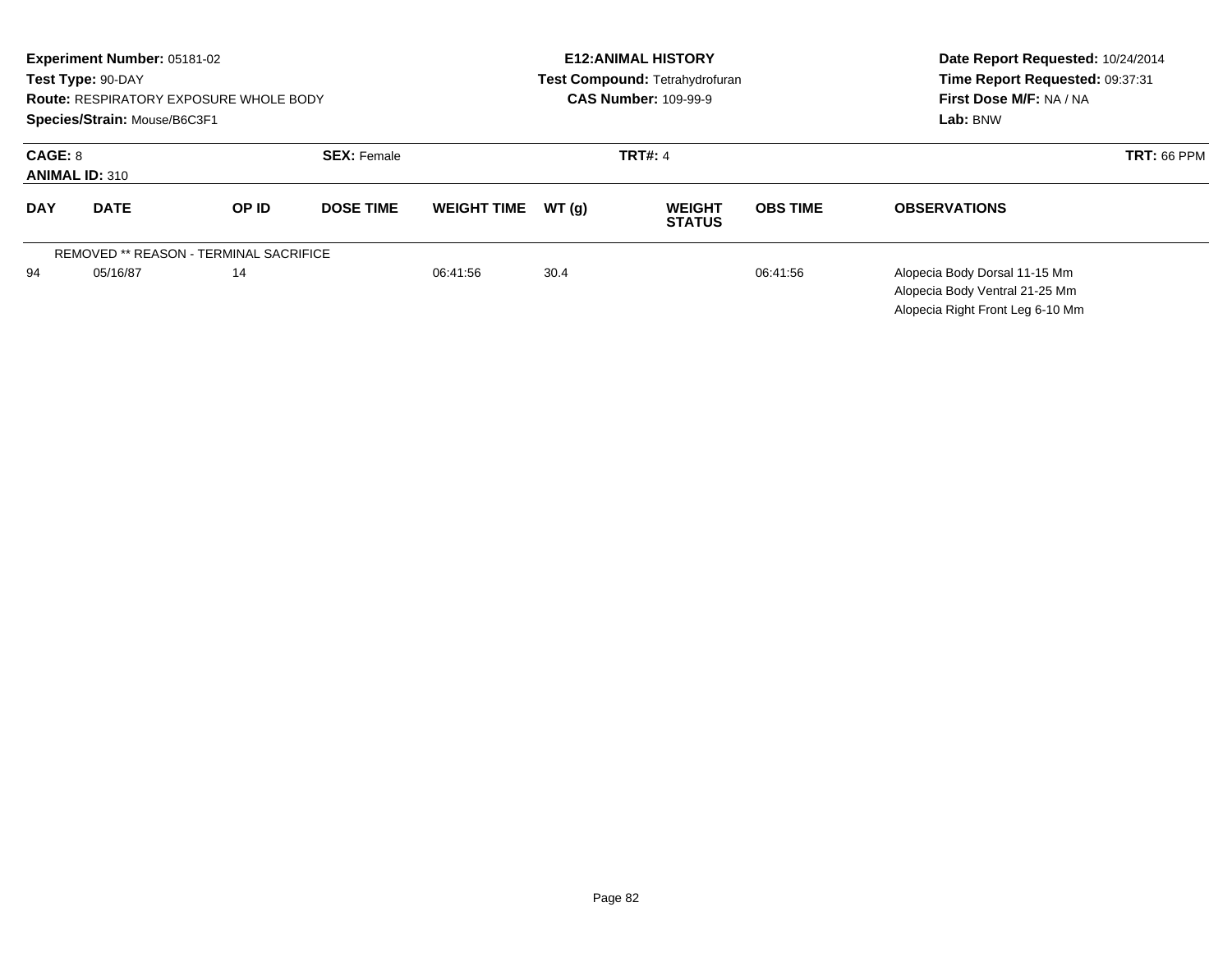**Species/Strain:** Mouse/B6C3F1

### **E12:ANIMAL HISTORY Test Compound:** Tetrahydrofuran**CAS Number:** 109-99-9

|            | <b>CAGE: 11</b><br><b>ANIMAL ID: 501</b> |       | <b>SEX: Female</b> |                    |       | <b>TRT#:</b> 6                 | <b>TRT: 200 PPM</b> |                     |  |
|------------|------------------------------------------|-------|--------------------|--------------------|-------|--------------------------------|---------------------|---------------------|--|
| <b>DAY</b> | <b>DATE</b>                              | OP ID | <b>DOSE TIME</b>   | <b>WEIGHT TIME</b> | WT(g) | <b>WEIGHT</b><br><b>STATUS</b> | <b>OBS TIME</b>     | <b>OBSERVATIONS</b> |  |
|            | 02/12/87                                 | 12    |                    | 07:03:44           | 19.5  |                                | 07:03:44            | Normal              |  |
| 5          | 02/16/87                                 | 14    |                    | 09:26:56           | 20.1  |                                | 09:26:56            | Normal              |  |
| 12         | 02/23/87                                 | 12    |                    | 07:06:24           | 21.6  |                                | 07:06:24            | Normal              |  |
| 19         | 03/02/87                                 | 12    |                    | 07:04:14           | 22.2  |                                | 07:04:14            | Normal              |  |
| 26         | 03/09/87                                 | 12    |                    | 07:05:34           | 24.5  |                                | 07:05:34            | Normal              |  |
| 33         | 03/16/87                                 | 12    |                    | 06:50:04           | 24.2  |                                | 06:50:04            | Normal              |  |
| 40         | 03/23/87                                 | 21    |                    | 08:18:28           | 24.7  |                                | 08:18:28            | Normal              |  |
| 47         | 03/30/87                                 | 12    |                    | 07:11:02           | 27.9  |                                | 07:11:02            | Normal              |  |
| 54         | 04/06/87                                 | 12    |                    | 07:09:52           | 28.2  |                                | 07:09:52            | Normal              |  |
| 61         | 04/13/87                                 | 12    |                    | 07:26:34           | 27.6  |                                | 07:26:34            | Normal              |  |
| 68         | 04/20/87                                 | 12    |                    | 07:23:08           | 27.9  |                                | 07:23:08            | Normal              |  |
| 75         | 04/27/87                                 | 12    |                    | 07:18:20           | 29.7  |                                | 07:18:20            | Normal              |  |
| 82         | 05/04/87                                 | 12    |                    | 07:44:54           | 30.8  |                                | 07:44:54            | Normal              |  |
| 89         | 05/11/87                                 | 12    |                    | 07:04:30           | 32.5  |                                | 07:04:30            | Normal              |  |
|            | REMOVED ** REASON - TERMINAL SACRIFICE   |       |                    |                    |       |                                |                     |                     |  |
| 94         | 05/16/87                                 | 14    |                    | 06:46:44           | 33.9  |                                | 06:46:44            | Normal              |  |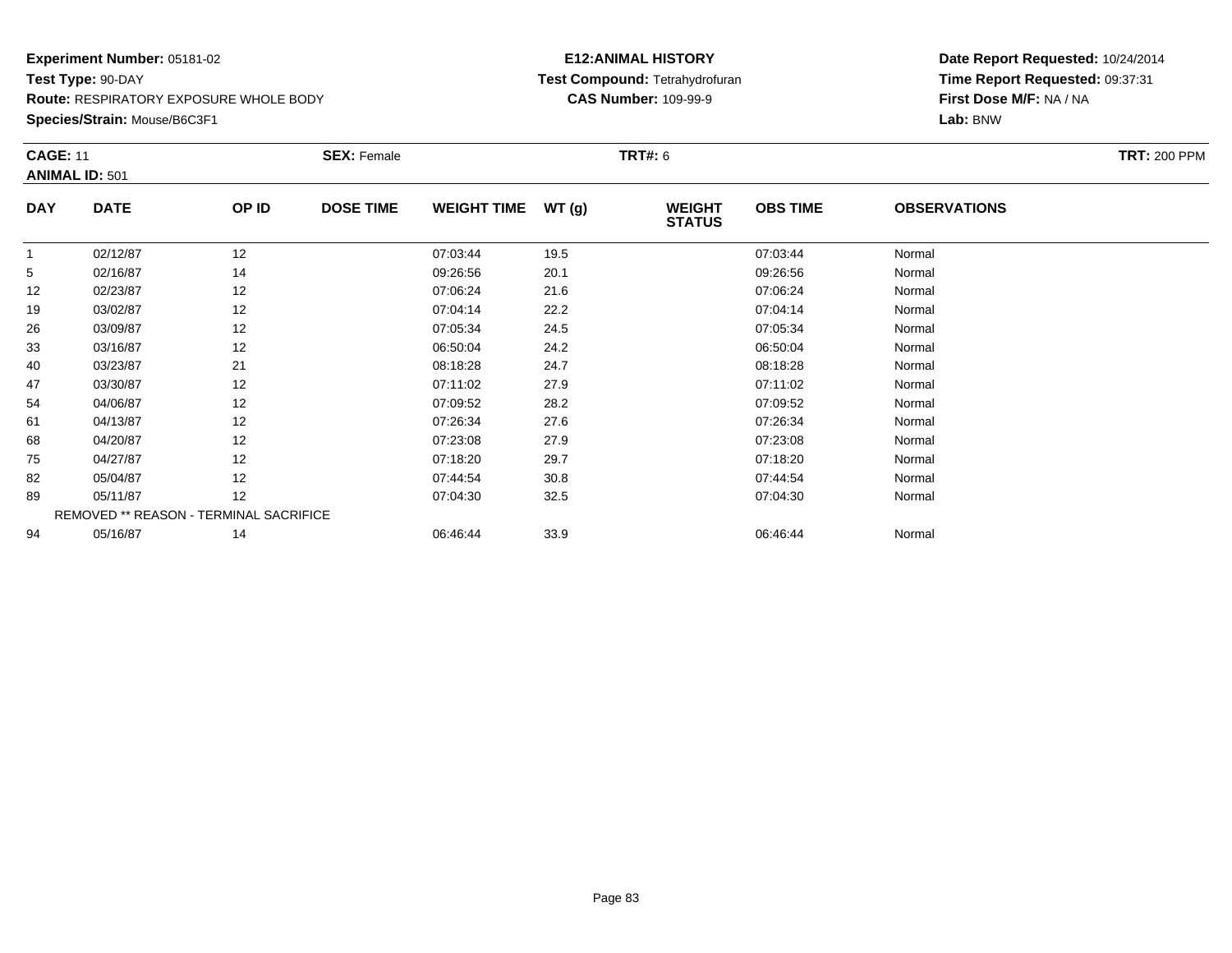**Species/Strain:** Mouse/B6C3F1

### **E12:ANIMAL HISTORY Test Compound:** Tetrahydrofuran**CAS Number:** 109-99-9

|            | <b>CAGE: 11</b><br><b>ANIMAL ID: 502</b> |       | <b>SEX: Female</b> |                    |       | <b>TRT#: 6</b>                 | <b>TRT: 200 PPM</b> |                     |  |
|------------|------------------------------------------|-------|--------------------|--------------------|-------|--------------------------------|---------------------|---------------------|--|
| <b>DAY</b> | <b>DATE</b>                              | OP ID | <b>DOSE TIME</b>   | <b>WEIGHT TIME</b> | WT(g) | <b>WEIGHT</b><br><b>STATUS</b> | <b>OBS TIME</b>     | <b>OBSERVATIONS</b> |  |
|            | 02/12/87                                 | 12    |                    | 07:03:44           | 18.6  |                                | 07:03:44            | Normal              |  |
| 5          | 02/16/87                                 | 14    |                    | 09:26:56           | 19.8  |                                | 09:26:56            | Normal              |  |
| 12         | 02/23/87                                 | 12    |                    | 07:06:24           | 22.8  |                                | 07:06:24            | Normal              |  |
| 19         | 03/02/87                                 | 12    |                    | 07:04:14           | 23.7  |                                | 07:04:14            | Normal              |  |
| 26         | 03/09/87                                 | 12    |                    | 07:05:34           | 24.0  |                                | 07:05:34            | Normal              |  |
| 33         | 03/16/87                                 | 12    |                    | 06:50:04           | 24.6  |                                | 06:50:04            | Normal              |  |
| 40         | 03/23/87                                 | 21    |                    | 08:18:28           | 26.9  |                                | 08:18:28            | Normal              |  |
| 47         | 03/30/87                                 | 12    |                    | 07:11:02           | 27.7  |                                | 07:11:02            | Normal              |  |
| 54         | 04/06/87                                 | 12    |                    | 07:09:52           | 27.4  |                                | 07:09:52            | Normal              |  |
| 61         | 04/13/87                                 | 12    |                    | 07:26:34           | 26.5  |                                | 07:26:34            | Normal              |  |
| 68         | 04/20/87                                 | 12    |                    | 07:23:08           | 28.0  |                                | 07:23:08            | Normal              |  |
| 75         | 04/27/87                                 | 12    |                    | 07:18:20           | 28.4  |                                | 07:18:20            | Normal              |  |
| 82         | 05/04/87                                 | 12    |                    | 07:44:54           | 29.1  |                                | 07:44:54            | Normal              |  |
| 89         | 05/11/87                                 | 12    |                    | 07:04:30           | 29.0  |                                | 07:04:30            | Normal              |  |
|            | REMOVED ** REASON - TERMINAL SACRIFICE   |       |                    |                    |       |                                |                     |                     |  |
| 94         | 05/16/87                                 | 14    |                    | 06:46:44           | 29.7  |                                | 06:46:44            | Normal              |  |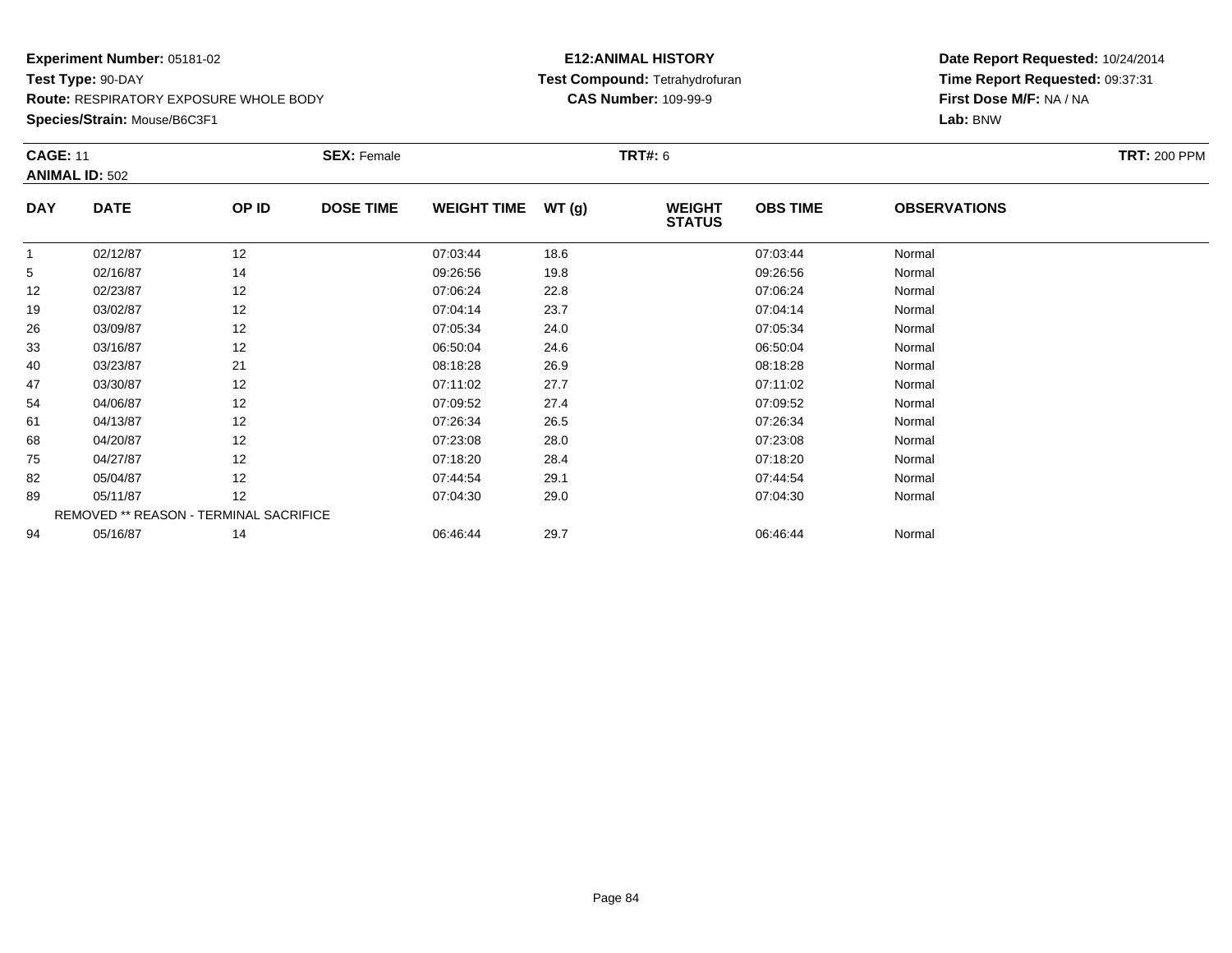### **Species/Strain:** Mouse/B6C3F1

### **E12:ANIMAL HISTORY Test Compound:** Tetrahydrofuran**CAS Number:** 109-99-9

|                 | <b>CAGE: 11</b><br><b>ANIMAL ID: 503</b> |       | <b>SEX: Female</b>                             | <b>TRT#: 6</b> | <b>TRT: 200 PPM</b>            |                 |                                |  |
|-----------------|------------------------------------------|-------|------------------------------------------------|----------------|--------------------------------|-----------------|--------------------------------|--|
| <b>DAY</b>      | <b>DATE</b>                              | OP ID | <b>DOSE TIME</b><br><b>WEIGHT TIME</b>         | WT(g)          | <b>WEIGHT</b><br><b>STATUS</b> | <b>OBS TIME</b> | <b>OBSERVATIONS</b>            |  |
|                 | 02/12/87                                 | 12    | 07:03:44                                       | 19.6           |                                | 07:03:44        | Normal                         |  |
| $5\phantom{.0}$ | 02/16/87                                 | 14    | 09:26:56                                       | 20.7           |                                | 09:26:56        | Normal                         |  |
| 12              | 02/23/87                                 | 12    | 07:06:24                                       | 21.3           |                                | 07:06:24        | Normal                         |  |
| 19              | 03/02/87                                 | 12    | 07:04:14                                       | 23.3           |                                | 07:04:14        | Normal                         |  |
| 26              | 03/09/87                                 | 12    | 07:05:34                                       | 25.7           |                                | 07:05:34        | Normal                         |  |
| 33              | 03/16/87                                 | 12    | 06:50:04                                       | 25.9           |                                | 06:50:04        | Normal                         |  |
| 40              | 03/23/87                                 | 21    | 08:18:28                                       | 26.5           |                                | 08:18:28        | Normal                         |  |
| 47              | 03/30/87                                 | 12    | 07:11:02                                       | 28.4           |                                | 07:11:02        | Alopecia Body Ventral 26 Or Gr |  |
| 54              | 04/06/87                                 | 12    | 07:09:52                                       | 29.4           |                                | 07:09:52        | Alopecia Body Ventral 26 Or Gr |  |
| 61              | 04/13/87                                 | 12    | 07:26:34                                       | 28.5           |                                | 07:26:34        | Alopecia Body Ventral 26 Or Gr |  |
|                 |                                          |       |                                                |                |                                |                 | Alopecia Left Rear Leg 6-10 Mm |  |
| 68              | 04/20/87                                 | 12    | 07:23:08                                       | 29.0           |                                | 07:23:08        | Alopecia Body Ventral 26 Or Gr |  |
|                 |                                          |       |                                                |                |                                |                 | Alopecia Left Rear Leg 6-10 Mm |  |
| 75              | 04/27/87                                 | 12    | 07:18:20                                       | 30.5           |                                | 07:18:20        | Alopecia Body Ventral 21-25 Mm |  |
|                 |                                          |       |                                                |                |                                |                 | Alopecia Left Rear Leg 6-10 Mm |  |
| 82              | 05/04/87                                 | 12    | 07:44:54                                       | 32.4           |                                | 07:44:54        | Alopecia Body Ventral 21-25 Mm |  |
| 89              | 05/11/87                                 | 12    | **NOTE-ALOPECIA BD, DORSAL IS K, SIDE MID ABD. |                |                                | 07:03:14        |                                |  |
| 89              | 05/11/87                                 | 12    | 07:04:30                                       | 36.7           |                                | 07:04:30        | Alopecia Body Dorsal 11-15 Mm  |  |
|                 |                                          |       |                                                |                |                                |                 | Alopecia Body Ventral 21-25 Mm |  |
|                 | REMOVED ** REASON - TERMINAL SACRIFICE   |       |                                                |                |                                |                 |                                |  |
| 94              | 05/16/87                                 | 14    | 06:46:44                                       | 32.2           |                                | 06:46:44        | Alopecia Body Ventral 26 Or Gr |  |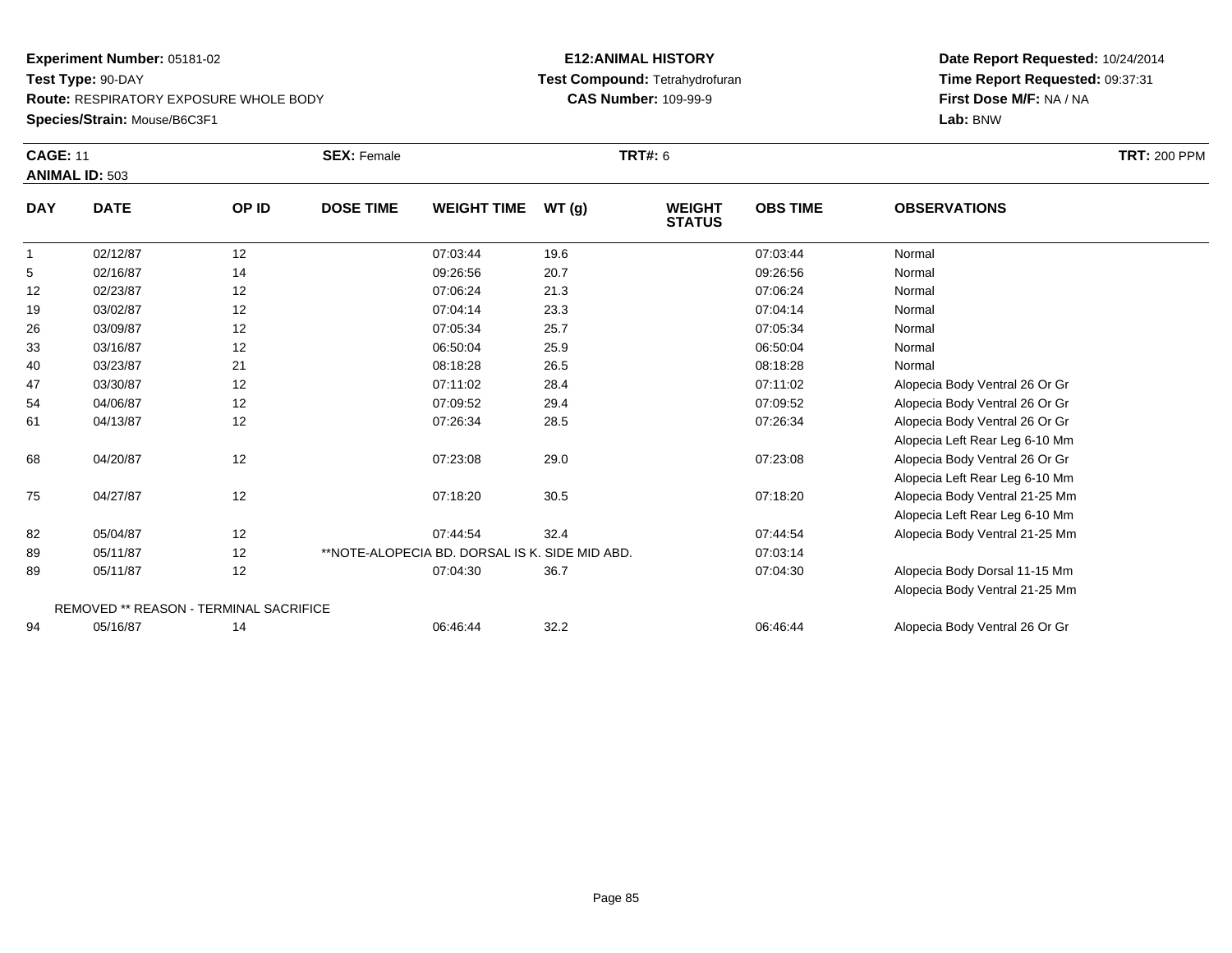**Species/Strain:** Mouse/B6C3F1

### **E12:ANIMAL HISTORY Test Compound:** Tetrahydrofuran**CAS Number:** 109-99-9

| <b>CAGE: 11</b> |                                        |       | <b>SEX: Female</b> |                    |       | <b>TRT#:</b> 6                 |                 |                     | <b>TRT: 200 PPM</b> |
|-----------------|----------------------------------------|-------|--------------------|--------------------|-------|--------------------------------|-----------------|---------------------|---------------------|
|                 | <b>ANIMAL ID: 504</b>                  |       |                    |                    |       |                                |                 |                     |                     |
| <b>DAY</b>      | <b>DATE</b>                            | OP ID | <b>DOSE TIME</b>   | <b>WEIGHT TIME</b> | WT(g) | <b>WEIGHT</b><br><b>STATUS</b> | <b>OBS TIME</b> | <b>OBSERVATIONS</b> |                     |
|                 | 02/12/87                               | 12    |                    | 07:03:44           | 19.1  |                                | 07:03:44        | Normal              |                     |
| 5               | 02/16/87                               | 14    |                    | 09:26:56           | 19.5  |                                | 09:26:56        | Normal              |                     |
| 12              | 02/23/87                               | 12    |                    | 07:06:24           | 23.0  |                                | 07:06:24        | Normal              |                     |
| 19              | 03/02/87                               | 12    |                    | 07:04:14           | 23.7  |                                | 07:04:14        | Normal              |                     |
| 26              | 03/09/87                               | 12    |                    | 07:05:34           | 24.7  |                                | 07:05:34        | Normal              |                     |
| 33              | 03/16/87                               | 12    |                    | 06:50:04           | 25.3  |                                | 06:50:04        | Normal              |                     |
| 40              | 03/23/87                               | 21    |                    | 08:18:28           | 27.1  |                                | 08:18:28        | Normal              |                     |
| 47              | 03/30/87                               | 12    |                    | 07:11:02           | 28.1  |                                | 07:11:02        | Normal              |                     |
| 54              | 04/06/87                               | 12    |                    | 07:09:52           | 28.7  |                                | 07:09:52        | Normal              |                     |
| 61              | 04/13/87                               | 12    |                    | 07:26:34           | 30.4  |                                | 07:26:34        | Normal              |                     |
| 68              | 04/20/87                               | 12    |                    | 07:23:08           | 31.8  |                                | 07:23:08        | Normal              |                     |
| 75              | 04/27/87                               | 12    |                    | 07:18:20           | 32.4  |                                | 07:18:20        | Normal              |                     |
| 82              | 05/04/87                               | 12    |                    | 07:44:54           | 34.0  |                                | 07:44:54        | Normal              |                     |
| 89              | 05/11/87                               | 12    |                    | 07:04:30           | 35.0  |                                | 07:04:30        | Normal              |                     |
|                 | REMOVED ** REASON - TERMINAL SACRIFICE |       |                    |                    |       |                                |                 |                     |                     |
| 94              | 05/16/87                               | 14    |                    | 06:46:44           | 35.3  |                                | 06:46:44        | Normal              |                     |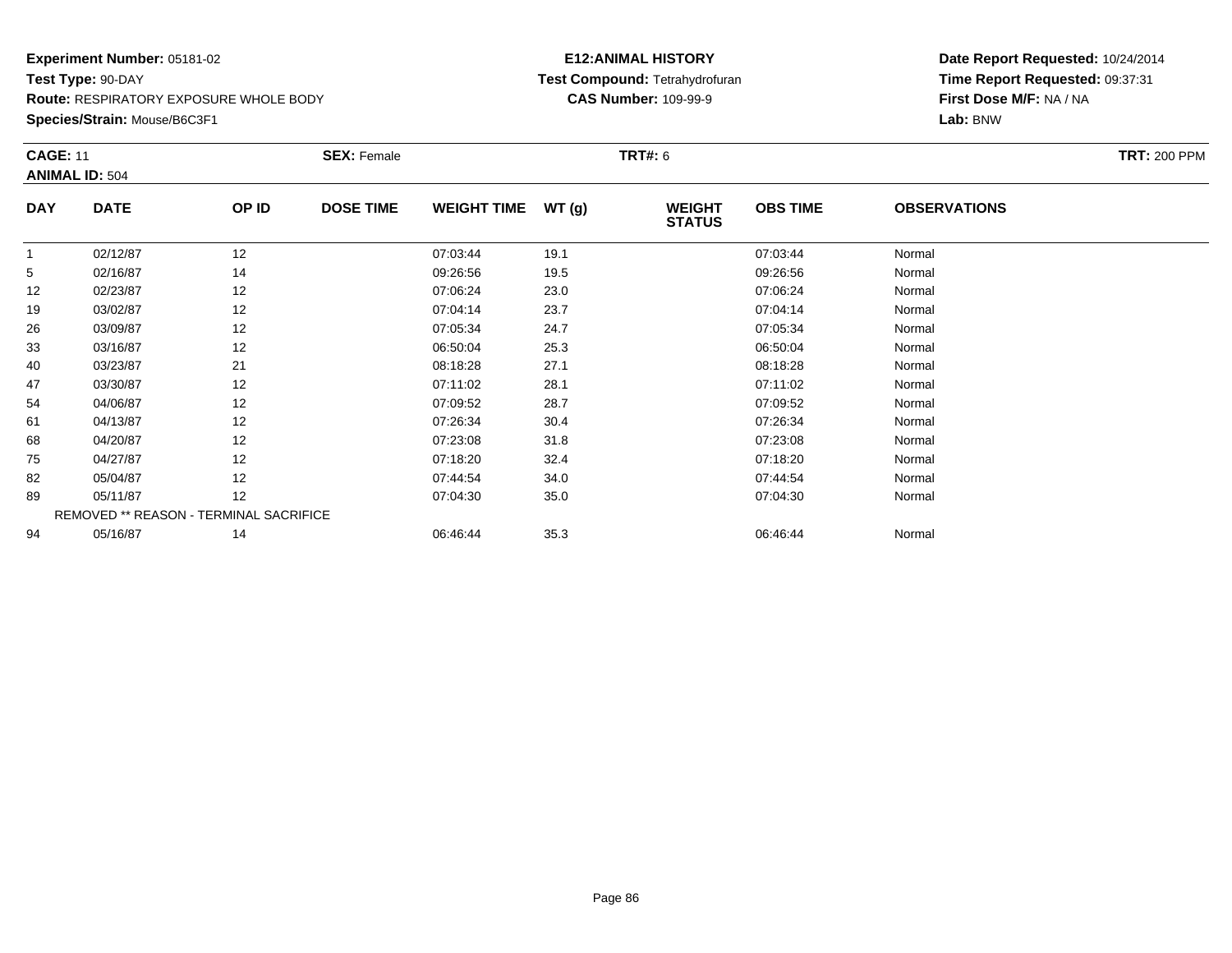**Species/Strain:** Mouse/B6C3F1

### **E12:ANIMAL HISTORY Test Compound:** Tetrahydrofuran**CAS Number:** 109-99-9

| <b>CAGE: 11</b> | <b>ANIMAL ID: 505</b>                  |       | <b>SEX: Female</b> |                    |       | <b>TRT#: 6</b>                 |                 |                                | <b>TRT: 200 PPM</b> |
|-----------------|----------------------------------------|-------|--------------------|--------------------|-------|--------------------------------|-----------------|--------------------------------|---------------------|
| <b>DAY</b>      | <b>DATE</b>                            | OP ID | <b>DOSE TIME</b>   | <b>WEIGHT TIME</b> | WT(g) | <b>WEIGHT</b><br><b>STATUS</b> | <b>OBS TIME</b> | <b>OBSERVATIONS</b>            |                     |
|                 | 02/12/87                               | 12    |                    | 07:03:44           | 20.5  |                                | 07:03:44        | Normal                         |                     |
| 5               | 02/16/87                               | 14    |                    | 09:26:56           | 21.3  |                                | 09:26:56        | Normal                         |                     |
| 12              | 02/23/87                               | 12    |                    | 07:06:24           | 22.7  |                                | 07:06:24        | Normal                         |                     |
| 19              | 03/02/87                               | 12    |                    | 07:04:14           | 23.6  |                                | 07:04:14        | Normal                         |                     |
| 26              | 03/09/87                               | 12    |                    | 07:05:34           | 24.6  |                                | 07:05:34        | Normal                         |                     |
| 33              | 03/16/87                               | 12    |                    | 06:50:04           | 26.5  |                                | 06:50:04        | Normal                         |                     |
| 40              | 03/23/87                               | 21    |                    | 08:18:28           | 27.9  |                                | 08:18:28        | Normal                         |                     |
| 47              | 03/30/87                               | 12    |                    | 07:11:02           | 28.6  |                                | 07:11:02        | Normal                         |                     |
| 54              | 04/06/87                               | 12    |                    | 07:09:52           | 27.9  |                                | 07:09:52        | Normal                         |                     |
| 61              | 04/13/87                               | 12    |                    | 07:26:34           | 30.6  |                                | 07:26:34        | Normal                         |                     |
| 68              | 04/20/87                               | 12    |                    | 07:23:08           | 31.1  |                                | 07:23:08        | Normal                         |                     |
| 75              | 04/27/87                               | 12    |                    | 07:18:20           | 32.1  |                                | 07:18:20        | Normal                         |                     |
| 82              | 05/04/87                               | 12    |                    | 07:44:54           | 32.8  |                                | 07:44:54        | Alopecia Body Ventral 16-20 Mm |                     |
| 89              | 05/11/87                               | 12    |                    | 07:04:30           | 35.8  |                                | 07:04:30        | Alopecia Body Ventral 21-25 Mm |                     |
|                 | REMOVED ** REASON - TERMINAL SACRIFICE |       |                    |                    |       |                                |                 |                                |                     |
| 94              | 05/16/87                               | 14    |                    | 06:46:44           | 36.1  |                                | 06:46:44        | Alopecia Body Ventral 16-20 Mm |                     |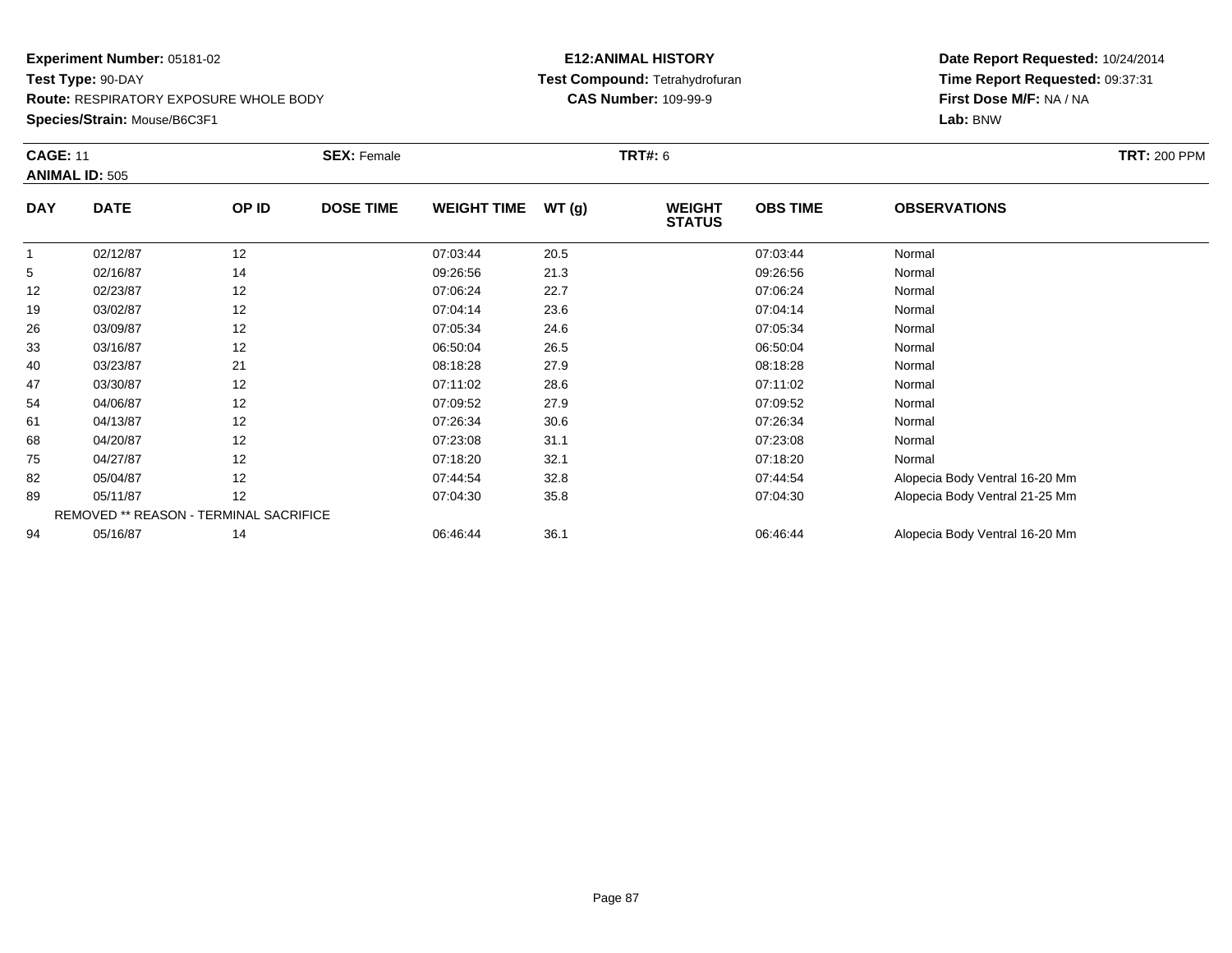#### **Species/Strain:** Mouse/B6C3F1

#### **E12:ANIMAL HISTORY Test Compound:** Tetrahydrofuran**CAS Number:** 109-99-9

| <b>CAGE: 12</b> | <b>ANIMAL ID: 506</b>                  |       | <b>SEX: Female</b> |                    |       | TRT#: 6                        |                 |                                 | <b>TRT: 200 PPM</b> |
|-----------------|----------------------------------------|-------|--------------------|--------------------|-------|--------------------------------|-----------------|---------------------------------|---------------------|
| <b>DAY</b>      | <b>DATE</b>                            | OP ID | <b>DOSE TIME</b>   | <b>WEIGHT TIME</b> | WT(g) | <b>WEIGHT</b><br><b>STATUS</b> | <b>OBS TIME</b> | <b>OBSERVATIONS</b>             |                     |
| $\overline{1}$  | 02/12/87                               | 12    |                    | 07:05:06           | 20.4  |                                | 07:05:06        | Normal                          |                     |
| 5               | 02/16/87                               | 14    |                    | 09:28:22           | 21.7  |                                | 09:28:22        | Normal                          |                     |
| 12              | 02/23/87                               | 12    |                    | 07:07:28           | 23.0  |                                | 07:07:28        | Normal                          |                     |
| 19              | 03/02/87                               | 12    |                    | 07:05:34           | 24.9  |                                | 07:05:34        | Normal                          |                     |
| 26              | 03/09/87                               | 12    |                    | 07:06:44           | 25.7  |                                | 07:06:44        | Normal                          |                     |
| 33              | 03/16/87                               | 12    |                    | 06:51:08           | 26.3  |                                | 06:51:08        | Alopecia Body Ventral 3-5 Mm    |                     |
|                 |                                        |       |                    |                    |       |                                |                 | Alopecia Right Front Leg 3-5 Mm |                     |
| 40              | 03/23/87                               | 21    |                    | 08:20:10           | 26.0  |                                | 08:20:10        | Alopecia Body Ventral 16-20 Mm  |                     |
| 47              | 03/30/87                               | 12    |                    | 07:12:38           | 28.9  |                                | 07:12:38        | Alopecia Body Ventral 26 Or Gr  |                     |
| 54              | 04/06/87                               | 12    |                    | 07:11:06           | 28.3  |                                | 07:11:06        | Alopecia Body Ventral 26 Or Gr  |                     |
| 61              | 04/13/87                               | 12    |                    | 07:28:04           | 28.6  |                                | 07:28:04        | Alopecia Body Ventral 21-25 Mm  |                     |
| 68              | 04/20/87                               | 12    |                    | 07:24:40           | 29.5  |                                | 07:24:40        | Alopecia Body Ventral 26 Or Gr  |                     |
| 75              | 04/27/87                               | 12    |                    | 07:19:44           | 32.5  |                                | 07:19:44        | Alopecia Body Ventral 26 Or Gr  |                     |
| 82              | 05/04/87                               | 12    |                    | 07:46:22           | 33.0  |                                | 07:46:22        | Alopecia Body Ventral 26 Or Gr  |                     |
| 89              | 05/11/87                               | 12    |                    | 07:06:14           | 34.7  |                                | 07:06:14        | Alopecia Body Ventral 26 Or Gr  |                     |
|                 | REMOVED ** REASON - TERMINAL SACRIFICE |       |                    |                    |       |                                |                 |                                 |                     |
| 94              | 05/16/87                               | 14    |                    | 06:49:32           | 34.7  |                                | 06:49:32        | Alopecia Body Ventral 26 Or Gr  |                     |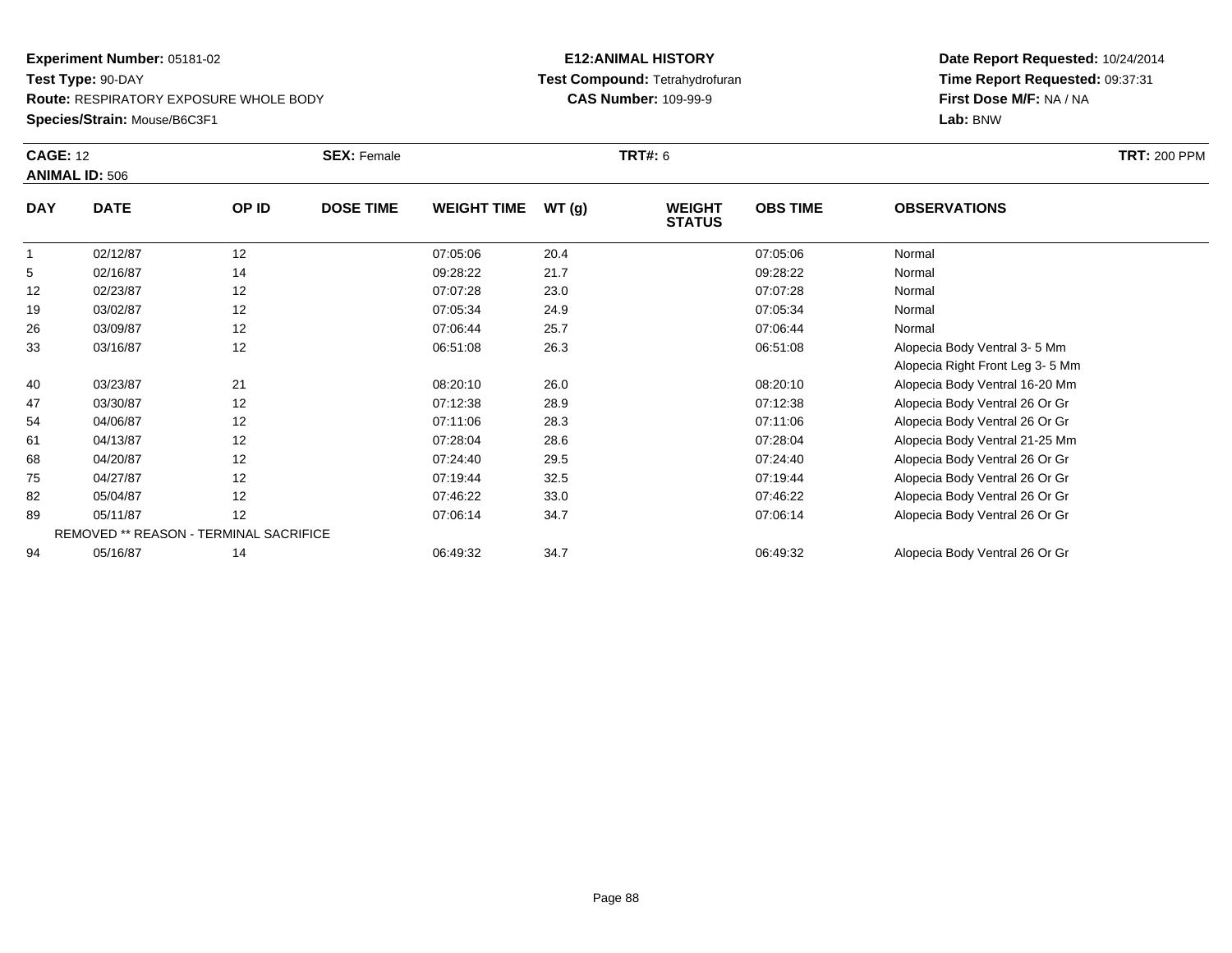**Species/Strain:** Mouse/B6C3F1

### **E12:ANIMAL HISTORY Test Compound:** Tetrahydrofuran**CAS Number:** 109-99-9

| <b>CAGE: 12</b> | <b>ANIMAL ID: 507</b>                  |       | <b>SEX: Female</b> |                    |        | TRT#: 6                        |                 |                     | <b>TRT: 200 PPM</b> |
|-----------------|----------------------------------------|-------|--------------------|--------------------|--------|--------------------------------|-----------------|---------------------|---------------------|
| <b>DAY</b>      | <b>DATE</b>                            | OP ID | <b>DOSE TIME</b>   | <b>WEIGHT TIME</b> | WT (g) | <b>WEIGHT</b><br><b>STATUS</b> | <b>OBS TIME</b> | <b>OBSERVATIONS</b> |                     |
|                 | 02/12/87                               | 12    |                    | 07:05:06           | 20.6   |                                | 07:05:06        | Normal              |                     |
| 5               | 02/16/87                               | 14    |                    | 09:28:22           | 20.0   |                                | 09:28:22        | Normal              |                     |
| 12              | 02/23/87                               | 12    |                    | 07:07:28           | 21.7   |                                | 07:07:28        | Normal              |                     |
| 19              | 03/02/87                               | 12    |                    | 07:05:34           | 22.8   |                                | 07:05:34        | Normal              |                     |
| 26              | 03/09/87                               | 12    |                    | 07:06:44           | 24.3   |                                | 07:06:44        | Normal              |                     |
| 33              | 03/16/87                               | 12    |                    | 06:51:08           | 24.5   |                                | 06:51:08        | Normal              |                     |
| 40              | 03/23/87                               | 21    |                    | 08:20:10           | 24.9   |                                | 08:20:10        | Normal              |                     |
| 47              | 03/30/87                               | 12    |                    | 07:12:38           | 26.8   |                                | 07:12:38        | Normal              |                     |
| 54              | 04/06/87                               | 12    |                    | 07:11:06           | 28.0   |                                | 07:11:06        | Normal              |                     |
| 61              | 04/13/87                               | 12    |                    | 07:28:04           | 27.5   |                                | 07:28:04        | Normal              |                     |
| 68              | 04/20/87                               | 12    |                    | 07:24:40           | 28.0   |                                | 07:24:40        | Normal              |                     |
| 75              | 04/27/87                               | 12    |                    | 07:19:44           | 28.0   |                                | 07:19:44        | Normal              |                     |
| 82              | 05/04/87                               | 12    |                    | 07:46:22           | 28.4   |                                | 07:46:22        | Normal              |                     |
| 89              | 05/11/87                               | 12    |                    | 07:06:14           | 28.7   |                                | 07:06:14        | Normal              |                     |
|                 | REMOVED ** REASON - TERMINAL SACRIFICE |       |                    |                    |        |                                |                 |                     |                     |
| 94              | 05/16/87                               | 14    |                    | 06:49:32           | 28.9   |                                | 06:49:32        | Normal              |                     |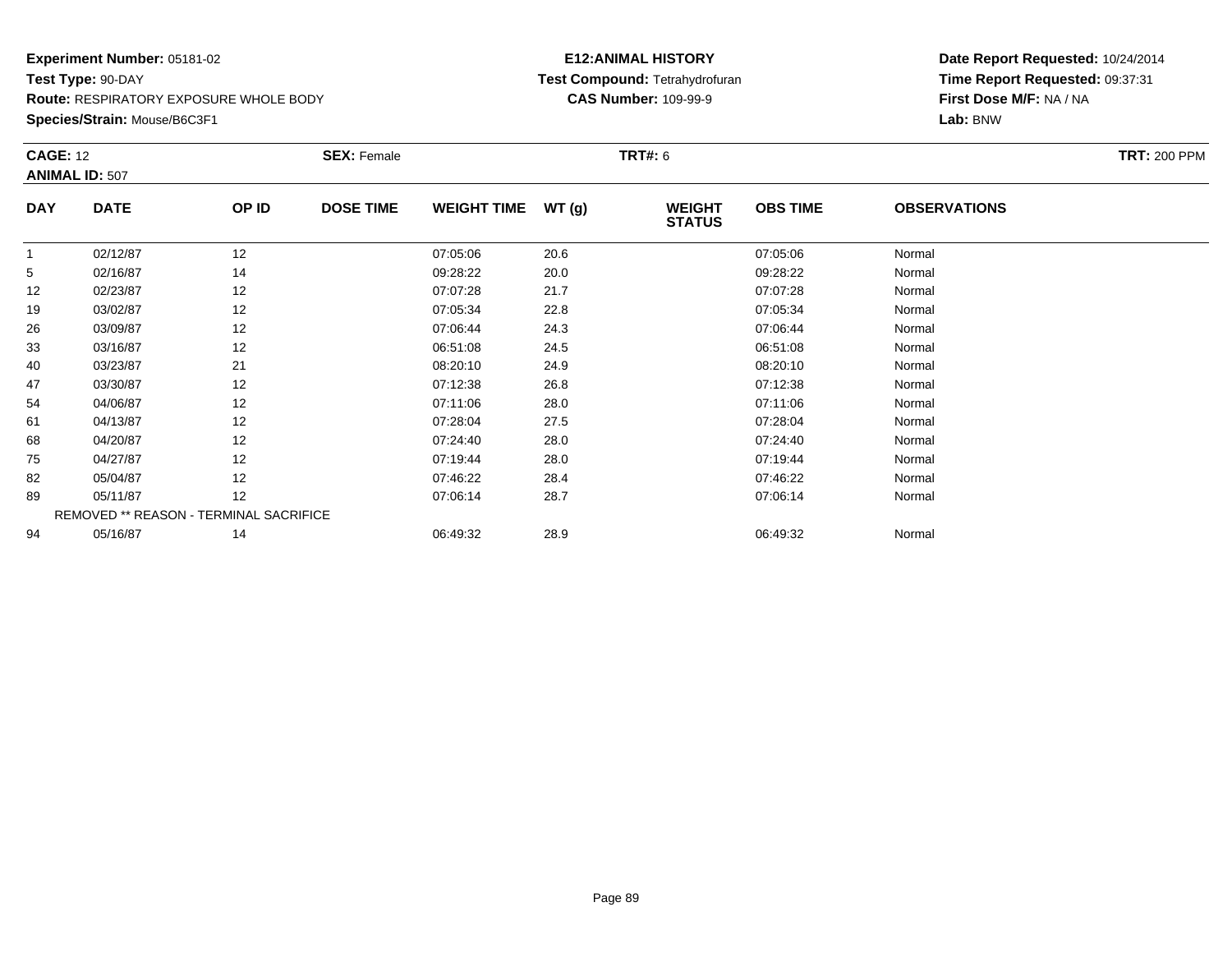**Species/Strain:** Mouse/B6C3F1

### **E12:ANIMAL HISTORY Test Compound:** Tetrahydrofuran**CAS Number:** 109-99-9

|            | <b>ANIMAL ID: 508</b>                  |       | <b>SEX: Female</b> |                    |       | <b>TRT#:</b> 6                 |                 |                     | <b>TRT: 200 PPM</b> |
|------------|----------------------------------------|-------|--------------------|--------------------|-------|--------------------------------|-----------------|---------------------|---------------------|
| <b>DAY</b> | <b>DATE</b>                            | OP ID | <b>DOSE TIME</b>   | <b>WEIGHT TIME</b> | WT(g) | <b>WEIGHT</b><br><b>STATUS</b> | <b>OBS TIME</b> | <b>OBSERVATIONS</b> |                     |
|            | 02/12/87                               | 12    |                    | 07:05:06           | 21.4  |                                | 07:05:06        | Normal              |                     |
| 5          | 02/16/87                               | 14    |                    | 09:28:22           | 21.8  |                                | 09:28:22        | Normal              |                     |
| 12         | 02/23/87                               | 12    |                    | 07:07:28           | 23.5  |                                | 07:07:28        | Normal              |                     |
| 19         | 03/02/87                               | 12    |                    | 07:05:34           | 24.6  |                                | 07:05:34        | Normal              |                     |
| 26         | 03/09/87                               | 12    |                    | 07:06:44           | 25.0  |                                | 07:06:44        | Normal              |                     |
| 33         | 03/16/87                               | 12    |                    | 06:51:08           | 26.9  |                                | 06:51:08        | Normal              |                     |
| 40         | 03/23/87                               | 21    |                    | 08:20:10           | 26.9  |                                | 08:20:10        | Normal              |                     |
| 47         | 03/30/87                               | 12    |                    | 07:12:38           | 27.4  |                                | 07:12:38        | Normal              |                     |
| 54         | 04/06/87                               | 12    |                    | 07:11:06           | 28.5  |                                | 07:11:06        | Normal              |                     |
| 61         | 04/13/87                               | 12    |                    | 07:28:04           | 29.5  |                                | 07:28:04        | Normal              |                     |
| 68         | 04/20/87                               | 12    |                    | 07:24:40           | 29.0  |                                | 07:24:40        | Normal              |                     |
| 75         | 04/27/87                               | 12    |                    | 07:19:44           | 29.4  |                                | 07:19:44        | Normal              |                     |
| 82         | 05/04/87                               | 12    |                    | 07:46:22           | 30.9  |                                | 07:46:22        | Normal              |                     |
| 89         | 05/11/87                               | 12    |                    | 07:06:14           | 33.8  |                                | 07:06:14        | Normal              |                     |
|            | REMOVED ** REASON - TERMINAL SACRIFICE |       |                    |                    |       |                                |                 |                     |                     |
| 94         | 05/16/87                               | 14    |                    | 06:49:32           | 33.4  |                                | 06:49:32        | Normal              |                     |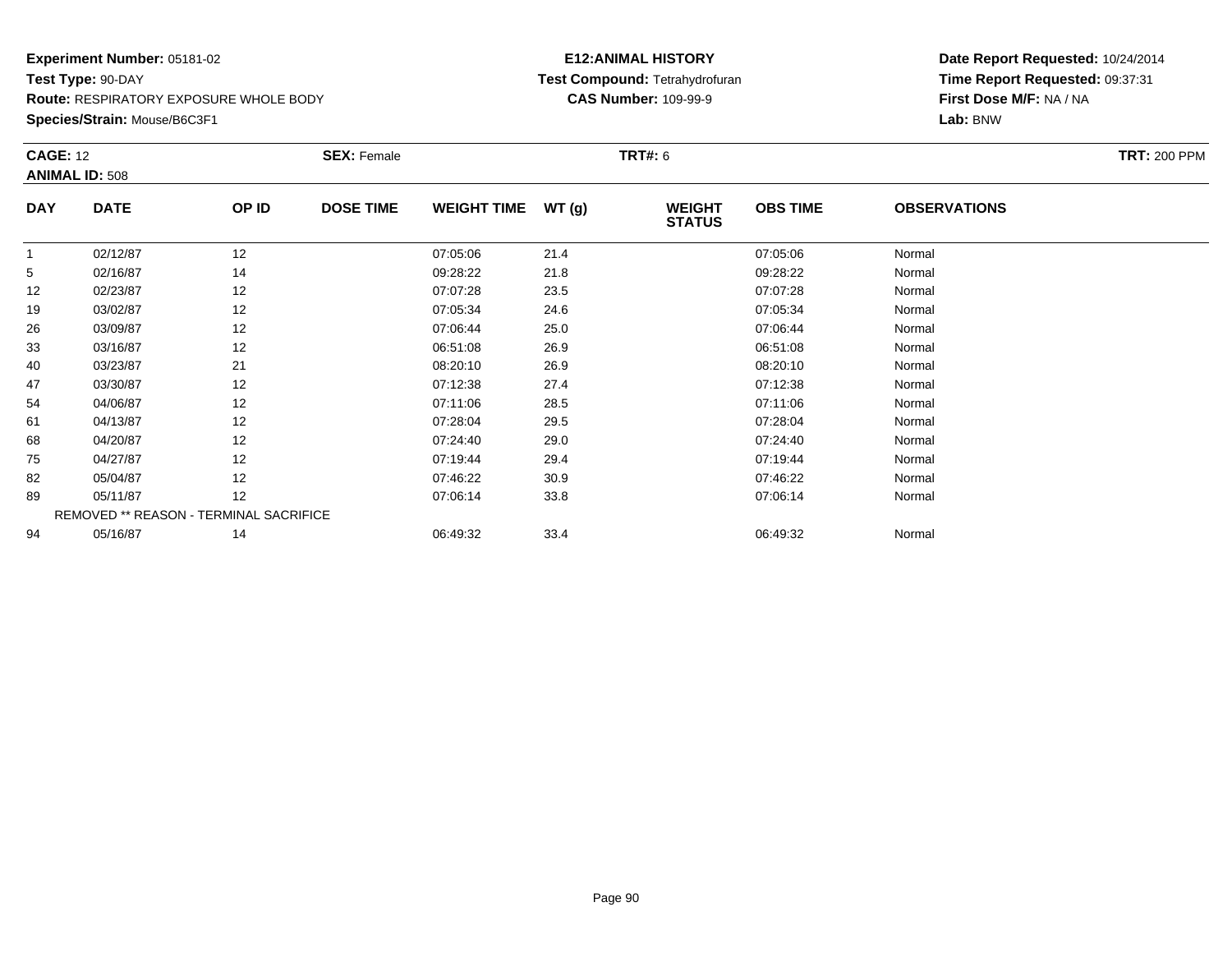**Species/Strain:** Mouse/B6C3F1

### **E12:ANIMAL HISTORY Test Compound:** Tetrahydrofuran**CAS Number:** 109-99-9

|                       |             |                                        |                  |                    |       | <b>TRT#: 6</b>                 |                 |                     | <b>TRT: 200 PPM</b> |
|-----------------------|-------------|----------------------------------------|------------------|--------------------|-------|--------------------------------|-----------------|---------------------|---------------------|
| <b>ANIMAL ID: 509</b> |             |                                        |                  |                    |       |                                |                 |                     |                     |
| <b>DAY</b>            | <b>DATE</b> | OP ID                                  | <b>DOSE TIME</b> | <b>WEIGHT TIME</b> | WT(g) | <b>WEIGHT</b><br><b>STATUS</b> | <b>OBS TIME</b> | <b>OBSERVATIONS</b> |                     |
|                       | 02/12/87    | 12                                     |                  | 07:05:06           | 18.4  |                                | 07:05:06        | Normal              |                     |
| 5                     | 02/16/87    | 14                                     |                  | 09:28:22           | 19.0  |                                | 09:28:22        | Normal              |                     |
| 12                    | 02/23/87    | 12                                     |                  | 07:07:28           | 21.8  |                                | 07:07:28        | Normal              |                     |
| 19                    | 03/02/87    | 12                                     |                  | 07:05:34           | 22.5  |                                | 07:05:34        | Normal              |                     |
| 26                    | 03/09/87    | 12                                     |                  | 07:06:44           | 22.5  |                                | 07:06:44        | Normal              |                     |
| 33                    | 03/16/87    | 12                                     |                  | 06:51:08           | 23.3  |                                | 06:51:08        | Normal              |                     |
| 40                    | 03/23/87    | 21                                     |                  | 08:20:10           | 25.1  |                                | 08:20:10        | Normal              |                     |
| 47                    | 03/30/87    | 12                                     |                  | 07:12:38           | 25.8  |                                | 07:12:38        | Normal              |                     |
| 54                    | 04/06/87    | 12                                     |                  | 07:11:06           | 25.6  |                                | 07:11:06        | Normal              |                     |
| 61                    | 04/13/87    | 12                                     |                  | 07:28:04           | 25.3  |                                | 07:28:04        | Normal              |                     |
| 68                    | 04/20/87    | 12                                     |                  | 07:24:40           | 26.8  |                                | 07:24:40        | Normal              |                     |
| 75                    | 04/27/87    | 12                                     |                  | 07:19:44           | 27.1  |                                | 07:19:44        | Normal              |                     |
| 82                    | 05/04/87    | 12                                     |                  | 07:46:22           | 27.4  |                                | 07:46:22        | Normal              |                     |
| 89                    | 05/11/87    | 12                                     |                  | 07:06:14           | 27.9  |                                | 07:06:14        | Normal              |                     |
|                       |             | REMOVED ** REASON - TERMINAL SACRIFICE |                  |                    |       |                                |                 |                     |                     |
| 94                    | 05/16/87    | 14                                     |                  | 06:49:32           | 28.2  |                                | 06:49:32        | Normal              |                     |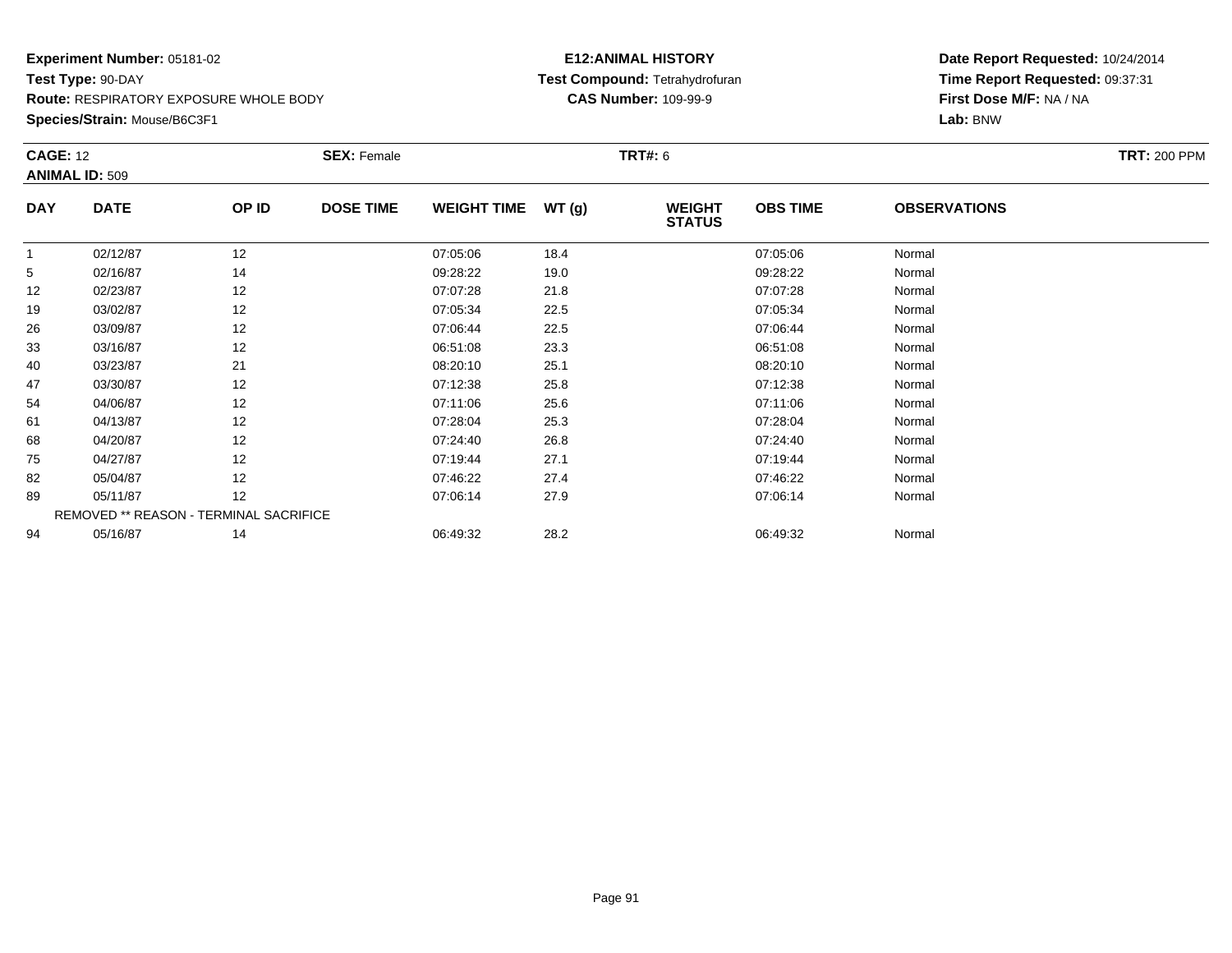**Species/Strain:** Mouse/B6C3F1

#### **E12:ANIMAL HISTORY Test Compound:** Tetrahydrofuran**CAS Number:** 109-99-9

| <b>CAGE: 12</b> | <b>ANIMAL ID: 510</b>                  |       | <b>SEX: Female</b> |                    |       | <b>TRT#:</b> 6                 |                 |                                | <b>TRT: 200 PPM</b> |
|-----------------|----------------------------------------|-------|--------------------|--------------------|-------|--------------------------------|-----------------|--------------------------------|---------------------|
| <b>DAY</b>      | <b>DATE</b>                            | OP ID | <b>DOSE TIME</b>   | <b>WEIGHT TIME</b> | WT(g) | <b>WEIGHT</b><br><b>STATUS</b> | <b>OBS TIME</b> | <b>OBSERVATIONS</b>            |                     |
| 1               | 02/12/87                               | 12    |                    | 07:05:06           | 19.5  |                                | 07:05:06        | Normal                         |                     |
| 5               | 02/16/87                               | 14    |                    | 09:28:22           | 21.2  |                                | 09:28:22        | Normal                         |                     |
| 12              | 02/23/87                               | 12    |                    | 07:07:28           | 22.0  |                                | 07:07:28        | Normal                         |                     |
| 19              | 03/02/87                               | 12    |                    | 07:05:34           | 23.6  |                                | 07:05:34        | Normal                         |                     |
| 26              | 03/09/87                               | 12    |                    | 07:06:44           | 25.2  |                                | 07:06:44        | Normal                         |                     |
| 33              | 03/16/87                               | 12    |                    | 06:51:08           | 27.3  |                                | 06:51:08        | Normal                         |                     |
| 40              | 03/23/87                               | 21    |                    | 08:20:10           | 26.3  |                                | 08:20:10        | Normal                         |                     |
| 47              | 03/30/87                               | 12    |                    | 07:12:38           | 27.8  |                                | 07:12:38        | Normal                         |                     |
| 54              | 04/06/87                               | 12    |                    | 07:11:06           | 28.8  |                                | 07:11:06        | Normal                         |                     |
| 61              | 04/13/87                               | 12    |                    | 07:28:04           | 30.3  |                                | 07:28:04        | Normal                         |                     |
| 68              | 04/20/87                               | 12    |                    | 07:24:40           | 28.9  |                                | 07:24:40        | Normal                         |                     |
| 75              | 04/27/87                               | 12    |                    | 07:19:44           | 33.7  |                                | 07:19:44        | Normal                         |                     |
| 82              | 05/04/87                               | 12    |                    | 07:46:22           | 34.8  |                                | 07:46:22        | Normal                         |                     |
| 89              | 05/11/87                               | 12    |                    | 07:06:14           | 36.9  |                                | 07:06:14        | Normal                         |                     |
|                 | REMOVED ** REASON - TERMINAL SACRIFICE |       |                    |                    |       |                                |                 |                                |                     |
| 94              | 05/16/87                               | 14    |                    | 06:49:32           | 37.4  |                                | 06:49:32        | Alopecia Body Ventral 16-20 Mm |                     |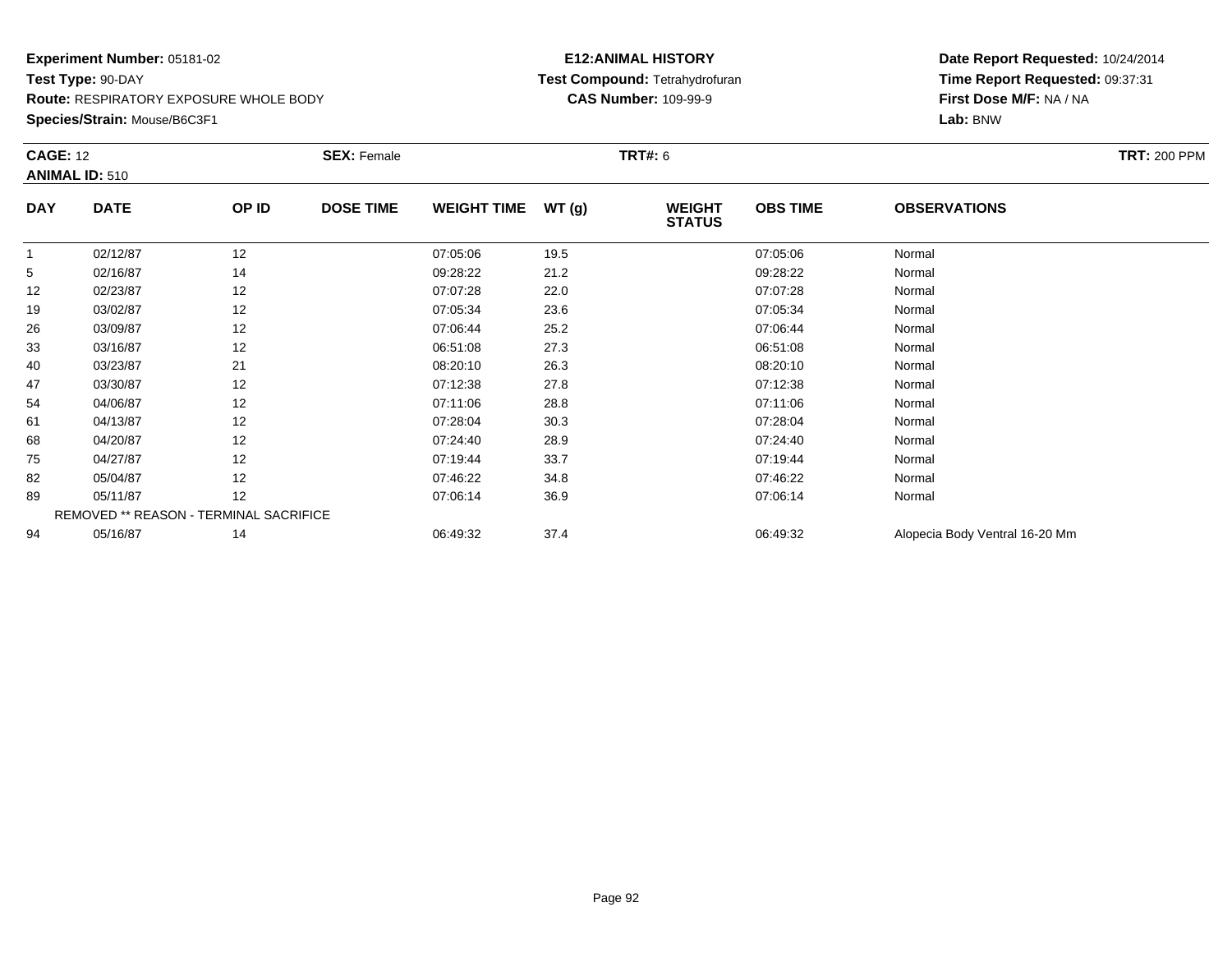**Species/Strain:** Mouse/B6C3F1

### **E12:ANIMAL HISTORY Test Compound:** Tetrahydrofuran**CAS Number:** 109-99-9

| <b>CAGE: 15</b> | <b>ANIMAL ID: 701</b>                  |       | <b>SEX: Female</b> |                    |       | <b>TRT#: 8</b>                 |                 |                     | <b>TRT: 600 PPM</b> |
|-----------------|----------------------------------------|-------|--------------------|--------------------|-------|--------------------------------|-----------------|---------------------|---------------------|
| <b>DAY</b>      | <b>DATE</b>                            | OP ID | <b>DOSE TIME</b>   | <b>WEIGHT TIME</b> | WT(g) | <b>WEIGHT</b><br><b>STATUS</b> | <b>OBS TIME</b> | <b>OBSERVATIONS</b> |                     |
|                 | 02/12/87                               | 12    |                    | 07:07:22           | 20.2  |                                | 07:07:22        | Normal              |                     |
| 5               | 02/16/87                               | 14    |                    | 09:33:36           | 21.1  |                                | 09:33:36        | Normal              |                     |
| 12              | 02/23/87                               | 12    |                    | 07:19:02           | 22.4  |                                | 07:19:02        | Normal              |                     |
| 19              | 03/02/87                               | 12    |                    | 07:16:20           | 24.7  |                                | 07:16:20        | Normal              |                     |
| 26              | 03/09/87                               | 12    |                    | 07:17:30           | 24.4  |                                | 07:17:30        | Normal              |                     |
| 33              | 03/16/87                               | 12    |                    | 06:55:48           | 24.7  |                                | 06:55:48        | Normal              |                     |
| 40              | 03/23/87                               | 21    |                    | 08:26:22           | 26.3  |                                | 08:26:22        | Normal              |                     |
| 47              | 03/30/87                               | 12    |                    | 07:27:24           | 27.8  |                                | 07:27:24        | Normal              |                     |
| 54              | 04/06/87                               | 12    |                    | 07:21:42           | 28.4  |                                | 07:21:42        | Normal              |                     |
| 61              | 04/13/87                               | 12    |                    | 07:38:42           | 29.2  |                                | 07:38:42        | Normal              |                     |
| 68              | 04/20/87                               | 12    |                    | 07:36:26           | 30.3  |                                | 07:36:26        | Normal              |                     |
| 75              | 04/27/87                               | 12    |                    | 07:29:34           | 29.7  |                                | 07:29:34        | Normal              |                     |
| 82              | 05/04/87                               | 12    |                    | 07:58:20           | 29.8  |                                | 07:58:20        | Normal              |                     |
| 89              | 05/11/87                               | 12    |                    | 07:16:30           | 33.9  |                                | 07:16:30        | Normal              |                     |
|                 | REMOVED ** REASON - TERMINAL SACRIFICE |       |                    |                    |       |                                |                 |                     |                     |
| 94              | 05/16/87                               | 14    |                    | 06:52:40           | 31.2  |                                | 06:52:40        | Normal              |                     |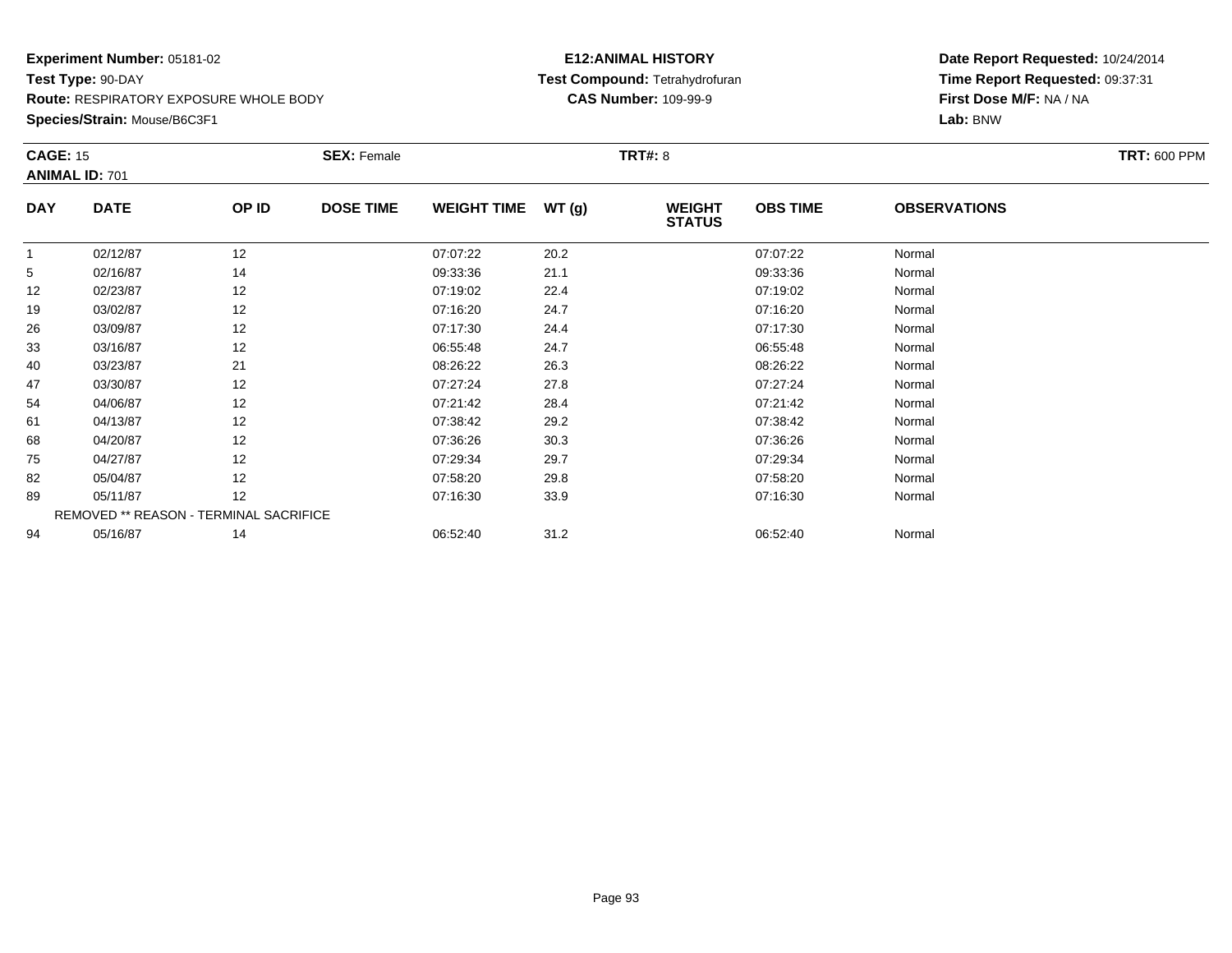**Species/Strain:** Mouse/B6C3F1

### **E12:ANIMAL HISTORY Test Compound:** Tetrahydrofuran**CAS Number:** 109-99-9

| <b>CAGE: 15</b> | <b>ANIMAL ID: 702</b>                  |       | <b>SEX: Female</b> |                    |       | <b>TRT#:</b> 8                 |                 |                     | <b>TRT: 600 PPM</b> |
|-----------------|----------------------------------------|-------|--------------------|--------------------|-------|--------------------------------|-----------------|---------------------|---------------------|
| <b>DAY</b>      | <b>DATE</b>                            | OP ID | <b>DOSE TIME</b>   | <b>WEIGHT TIME</b> | WT(g) | <b>WEIGHT</b><br><b>STATUS</b> | <b>OBS TIME</b> | <b>OBSERVATIONS</b> |                     |
| 1               | 02/12/87                               | 12    |                    | 07:07:22           | 18.6  |                                | 07:07:22        | Normal              |                     |
| 5               | 02/16/87                               | 14    |                    | 09:33:36           | 19.7  |                                | 09:33:36        | Normal              |                     |
| 12              | 02/23/87                               | 12    |                    | 07:19:02           | 22.3  |                                | 07:19:02        | Normal              |                     |
| 19              | 03/02/87                               | 12    |                    | 07:16:20           | 23.2  |                                | 07:16:20        | Normal              |                     |
| 26              | 03/09/87                               | 12    |                    | 07:17:30           | 24.1  |                                | 07:17:30        | Normal              |                     |
| 33              | 03/16/87                               | 12    |                    | 06:55:48           | 25.8  |                                | 06:55:48        | Normal              |                     |
| 40              | 03/23/87                               | 21    |                    | 08:26:22           | 26.0  |                                | 08:26:22        | Normal              |                     |
| 47              | 03/30/87                               | 12    |                    | 07:27:24           | 25.4  |                                | 07:27:24        | Normal              |                     |
| 54              | 04/06/87                               | 12    |                    | 07:21:42           | 27.7  |                                | 07:21:42        | Normal              |                     |
| 61              | 04/13/87                               | 12    |                    | 07:38:42           | 28.7  |                                | 07:38:42        | Normal              |                     |
| 68              | 04/20/87                               | 12    |                    | 07:36:26           | 30.2  |                                | 07:36:26        | Normal              |                     |
| 75              | 04/27/87                               | 12    |                    | 07:29:34           | 31.3  |                                | 07:29:34        | Normal              |                     |
| 82              | 05/04/87                               | 12    |                    | 07:58:20           | 31.4  |                                | 07:58:20        | Normal              |                     |
| 89              | 05/11/87                               | 12    |                    | 07:16:30           | 32.8  |                                | 07:16:30        | Normal              |                     |
|                 | REMOVED ** REASON - TERMINAL SACRIFICE |       |                    |                    |       |                                |                 |                     |                     |
| 94              | 05/16/87                               | 14    |                    | 06:52:40           | 33.8  |                                | 06:52:40        | Normal              |                     |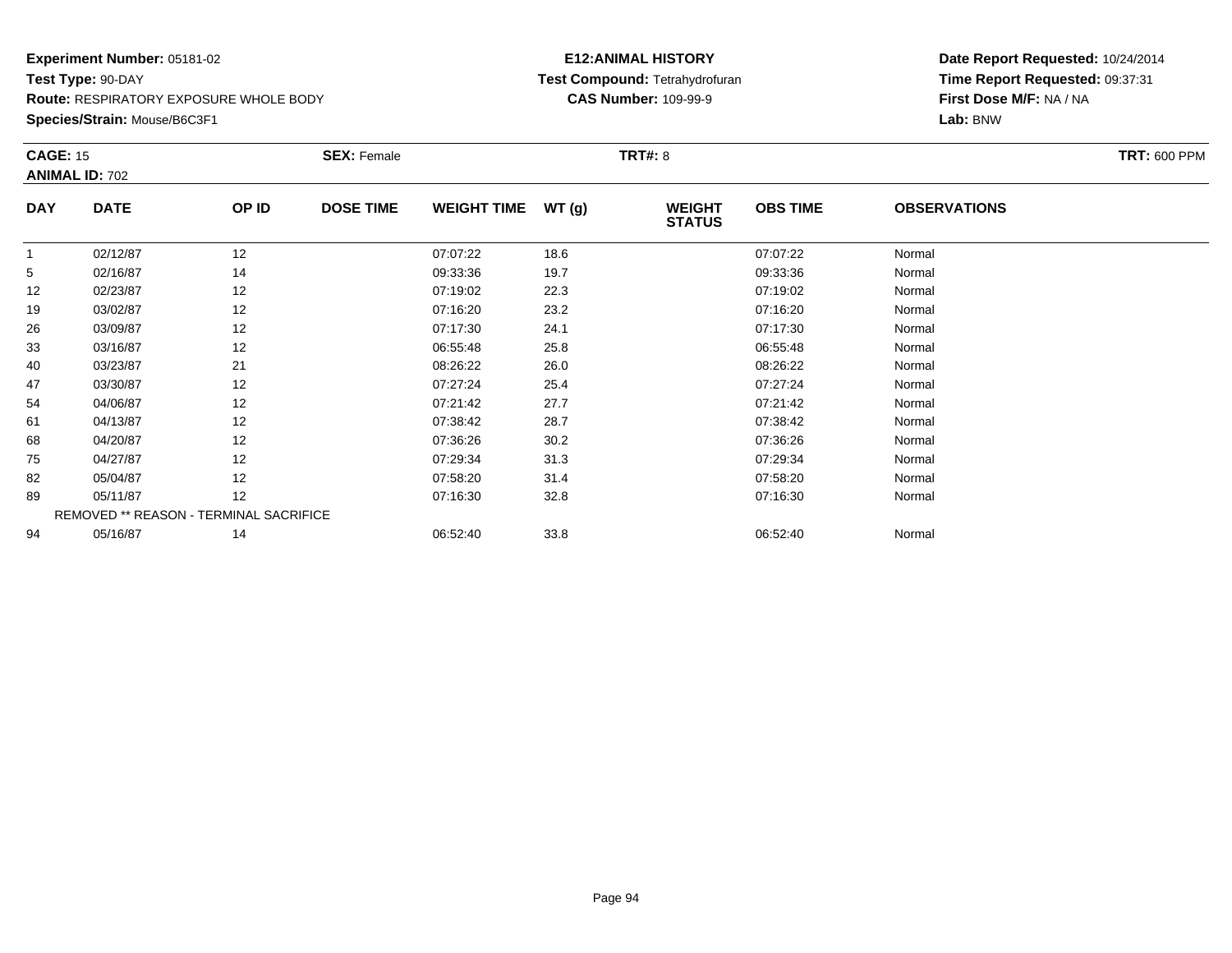**Species/Strain:** Mouse/B6C3F1

### **E12:ANIMAL HISTORY Test Compound:** Tetrahydrofuran**CAS Number:** 109-99-9

| <b>CAGE: 15</b> |                       |                                        | <b>SEX: Female</b> |                    |       | <b>TRT#: 8</b>                 |                 |                                | <b>TRT: 600 PPM</b> |
|-----------------|-----------------------|----------------------------------------|--------------------|--------------------|-------|--------------------------------|-----------------|--------------------------------|---------------------|
|                 | <b>ANIMAL ID: 703</b> |                                        |                    |                    |       |                                |                 |                                |                     |
| <b>DAY</b>      | <b>DATE</b>           | OP ID                                  | <b>DOSE TIME</b>   | <b>WEIGHT TIME</b> | WT(g) | <b>WEIGHT</b><br><b>STATUS</b> | <b>OBS TIME</b> | <b>OBSERVATIONS</b>            |                     |
| 1               | 02/12/87              | 12                                     |                    | 07:07:22           | 18.4  |                                | 07:07:22        | Normal                         |                     |
| 5               | 02/16/87              | 14                                     |                    | 09:33:36           | 18.8  |                                | 09:33:36        | Normal                         |                     |
| 12              | 02/23/87              | 12                                     |                    | 07:19:02           | 20.9  |                                | 07:19:02        | Normal                         |                     |
| 19              | 03/02/87              | 12                                     |                    | 07:16:20           | 21.1  |                                | 07:16:20        | Normal                         |                     |
| 26              | 03/09/87              | 12                                     |                    | 07:17:30           | 22.4  |                                | 07:17:30        | Normal                         |                     |
| 33              | 03/16/87              | 12                                     |                    | 06:55:48           | 23.5  |                                | 06:55:48        | Normal                         |                     |
| 40              | 03/23/87              | 21                                     |                    | 08:26:22           | 25.7  |                                | 08:26:22        | Normal                         |                     |
| 47              | 03/30/87              | 12                                     |                    | 07:27:24           | 26.0  |                                | 07:27:24        | Normal                         |                     |
| 54              | 04/06/87              | 12                                     |                    | 07:21:42           | 25.3  |                                | 07:21:42        | Normal                         |                     |
| 61              | 04/13/87              | 12                                     |                    | 07:38:42           | 25.4  |                                | 07:38:42        | Normal                         |                     |
| 68              | 04/20/87              | 12                                     |                    | 07:36:26           | 27.2  |                                | 07:36:26        | Normal                         |                     |
| 75              | 04/27/87              | 12                                     |                    | 07:29:34           | 28.0  |                                | 07:29:34        | Normal                         |                     |
| 82              | 05/04/87              | 12                                     |                    | 07:58:20           | 30.2  |                                | 07:58:20        | Normal                         |                     |
| 89              | 05/11/87              | 12                                     |                    | 07:16:30           | 28.5  |                                | 07:16:30        | Alopecia Body Ventral 26 Or Gr |                     |
|                 |                       | REMOVED ** REASON - TERMINAL SACRIFICE |                    |                    |       |                                |                 |                                |                     |
| 94              | 05/16/87              | 14                                     |                    | 06:52:40           | 28.7  |                                | 06:52:40        | Alopecia Body Ventral 26 Or Gr |                     |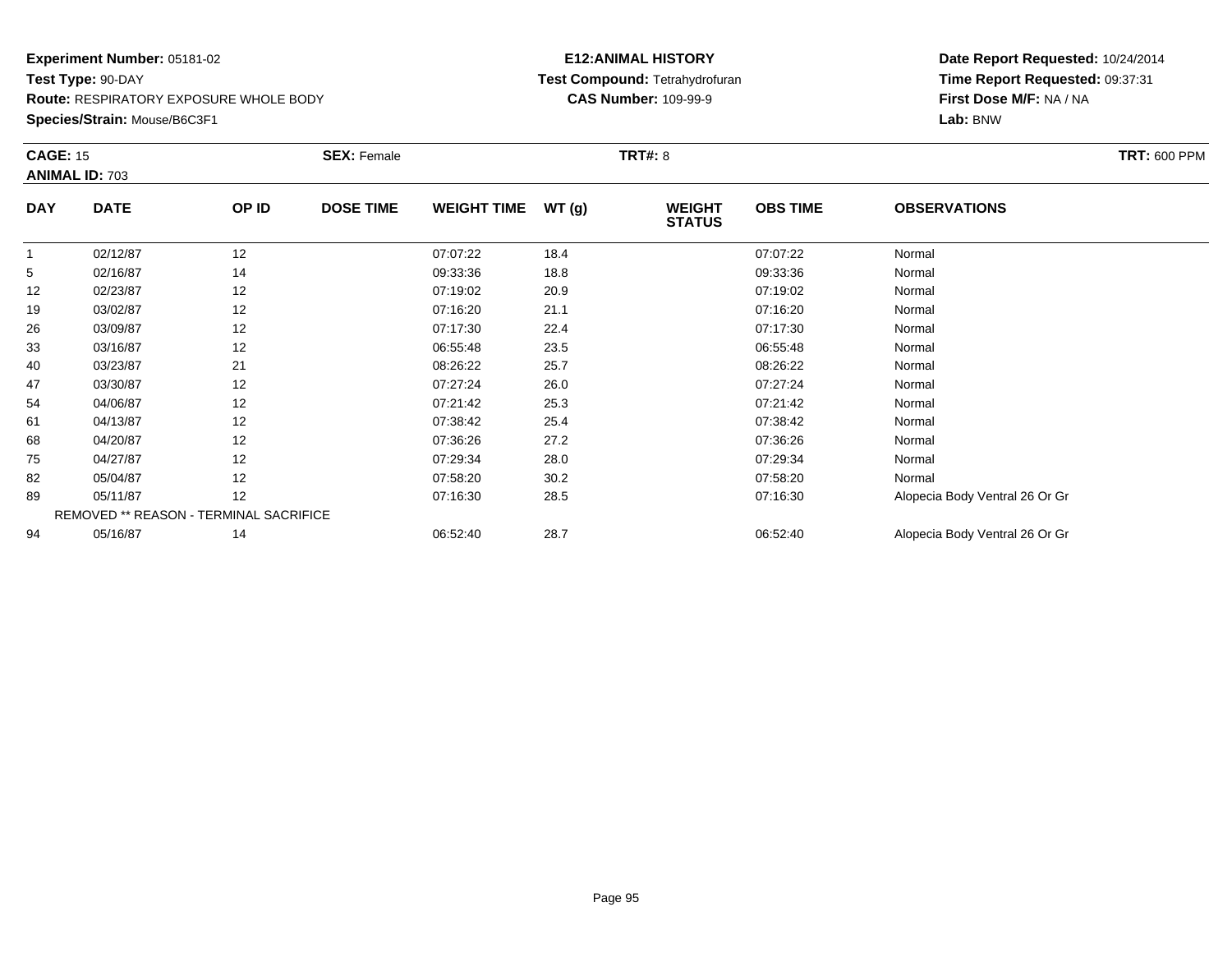**Species/Strain:** Mouse/B6C3F1

### **E12:ANIMAL HISTORY Test Compound:** Tetrahydrofuran**CAS Number:** 109-99-9

| <b>CAGE: 15</b> |                                        |       | <b>SEX: Female</b> |                    |       | <b>TRT#: 8</b>                 |                 |                     | <b>TRT: 600 PPM</b> |
|-----------------|----------------------------------------|-------|--------------------|--------------------|-------|--------------------------------|-----------------|---------------------|---------------------|
|                 | <b>ANIMAL ID: 704</b>                  |       |                    |                    |       |                                |                 |                     |                     |
| <b>DAY</b>      | <b>DATE</b>                            | OP ID | <b>DOSE TIME</b>   | <b>WEIGHT TIME</b> | WT(g) | <b>WEIGHT</b><br><b>STATUS</b> | <b>OBS TIME</b> | <b>OBSERVATIONS</b> |                     |
|                 | 02/12/87                               | 12    |                    | 07:07:22           | 19.1  |                                | 07:07:22        | Normal              |                     |
| 5               | 02/16/87                               | 14    |                    | 09:33:36           | 19.9  |                                | 09:33:36        | Normal              |                     |
| 12              | 02/23/87                               | 12    |                    | 07:19:02           | 21.3  |                                | 07:19:02        | Normal              |                     |
| 19              | 03/02/87                               | 12    |                    | 07:16:20           | 24.0  |                                | 07:16:20        | Normal              |                     |
| 26              | 03/09/87                               | 12    |                    | 07:17:30           | 24.3  |                                | 07:17:30        | Normal              |                     |
| 33              | 03/16/87                               | 12    |                    | 06:55:48           | 24.6  |                                | 06:55:48        | Normal              |                     |
| 40              | 03/23/87                               | 21    |                    | 08:26:22           | 25.2  |                                | 08:26:22        | Normal              |                     |
| 47              | 03/30/87                               | 12    |                    | 07:27:24           | 27.9  |                                | 07:27:24        | Normal              |                     |
| 54              | 04/06/87                               | 12    |                    | 07:21:42           | 28.7  |                                | 07:21:42        | Normal              |                     |
| 61              | 04/13/87                               | 12    |                    | 07:38:42           | 28.8  |                                | 07:38:42        | Normal              |                     |
| 68              | 04/20/87                               | 12    |                    | 07:36:26           | 28.4  |                                | 07:36:26        | Normal              |                     |
| 75              | 04/27/87                               | 12    |                    | 07:29:34           | 30.9  |                                | 07:29:34        | Normal              |                     |
| 82              | 05/04/87                               | 12    |                    | 07:58:20           | 31.9  |                                | 07:58:20        | Normal              |                     |
| 89              | 05/11/87                               | 12    |                    | 07:16:30           | 32.3  |                                | 07:16:30        | Normal              |                     |
|                 | REMOVED ** REASON - TERMINAL SACRIFICE |       |                    |                    |       |                                |                 |                     |                     |
| 94              | 05/16/87                               | 14    |                    | 06:52:40           | 32.2  |                                | 06:52:40        | Normal              |                     |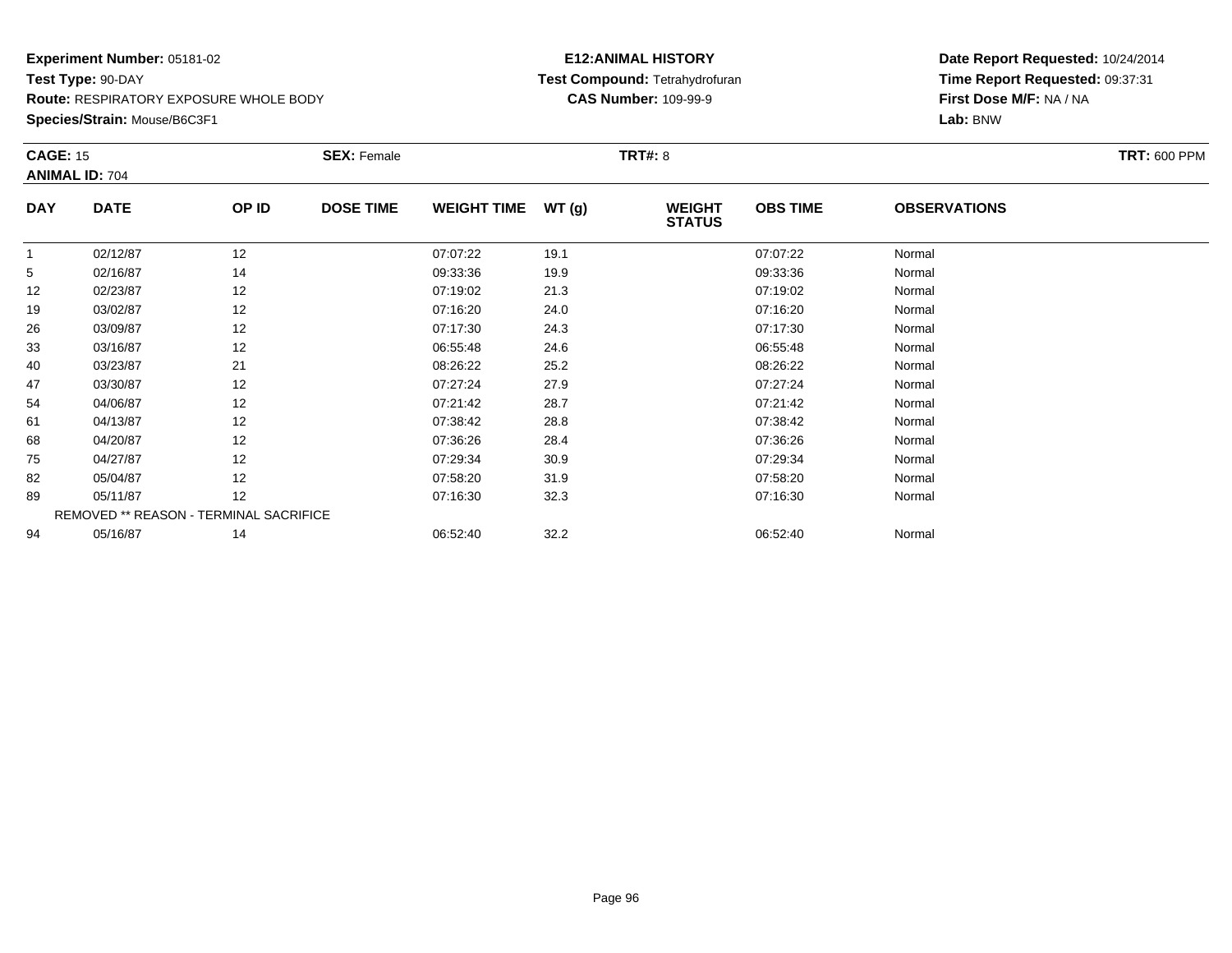**Species/Strain:** Mouse/B6C3F1

### **E12:ANIMAL HISTORY Test Compound:** Tetrahydrofuran**CAS Number:** 109-99-9

| <b>CAGE: 15</b> |                                        |       | <b>SEX: Female</b> |                    |       | <b>TRT#:</b> 8                 |                 |                              | <b>TRT: 600 PPM</b> |
|-----------------|----------------------------------------|-------|--------------------|--------------------|-------|--------------------------------|-----------------|------------------------------|---------------------|
|                 | <b>ANIMAL ID: 705</b>                  |       |                    |                    |       |                                |                 |                              |                     |
| <b>DAY</b>      | <b>DATE</b>                            | OP ID | <b>DOSE TIME</b>   | <b>WEIGHT TIME</b> | WT(g) | <b>WEIGHT</b><br><b>STATUS</b> | <b>OBS TIME</b> | <b>OBSERVATIONS</b>          |                     |
| -1              | 02/12/87                               | 12    |                    | 07:07:22           | 20.2  |                                | 07:07:22        | Normal                       |                     |
| 5               | 02/16/87                               | 14    |                    | 09:33:36           | 20.8  |                                | 09:33:36        | Normal                       |                     |
| 12              | 02/23/87                               | 12    |                    | 07:19:02           | 22.0  |                                | 07:19:02        | Normal                       |                     |
| 19              | 03/02/87                               | 12    |                    | 07:16:20           | 23.9  |                                | 07:16:20        | Normal                       |                     |
| 26              | 03/09/87                               | 12    |                    | 07:17:30           | 25.7  |                                | 07:17:30        | Normal                       |                     |
| 33              | 03/16/87                               | 12    |                    | 06:55:48           | 26.7  |                                | 06:55:48        | Alopecia Body Ventral 3-5 Mm |                     |
| 40              | 03/23/87                               | 21    |                    | 08:26:22           | 27.1  |                                | 08:26:22        | Normal                       |                     |
| 47              | 03/30/87                               | 12    |                    | 07:27:24           | 28.3  |                                | 07:27:24        | Normal                       |                     |
| 54              | 04/06/87                               | 12    |                    | 07:21:42           | 30.4  |                                | 07:21:42        | Normal                       |                     |
| 61              | 04/13/87                               | 12    |                    | 07:38:42           | 29.9  |                                | 07:38:42        | Normal                       |                     |
| 68              | 04/20/87                               | 12    |                    | 07:36:26           | 30.2  |                                | 07:36:26        | Normal                       |                     |
| 75              | 04/27/87                               | 12    |                    | 07:29:34           | 32.0  |                                | 07:29:34        | Normal                       |                     |
| 82              | 05/04/87                               | 12    |                    | 07:58:20           | 32.9  |                                | 07:58:20        | Normal                       |                     |
| 89              | 05/11/87                               | 12    |                    | 07:16:30           | 34.2  |                                | 07:16:30        | Normal                       |                     |
|                 | REMOVED ** REASON - TERMINAL SACRIFICE |       |                    |                    |       |                                |                 |                              |                     |
| 94              | 05/16/87                               | 14    |                    | 06:52:40           | 34.3  |                                | 06:52:40        | Normal                       |                     |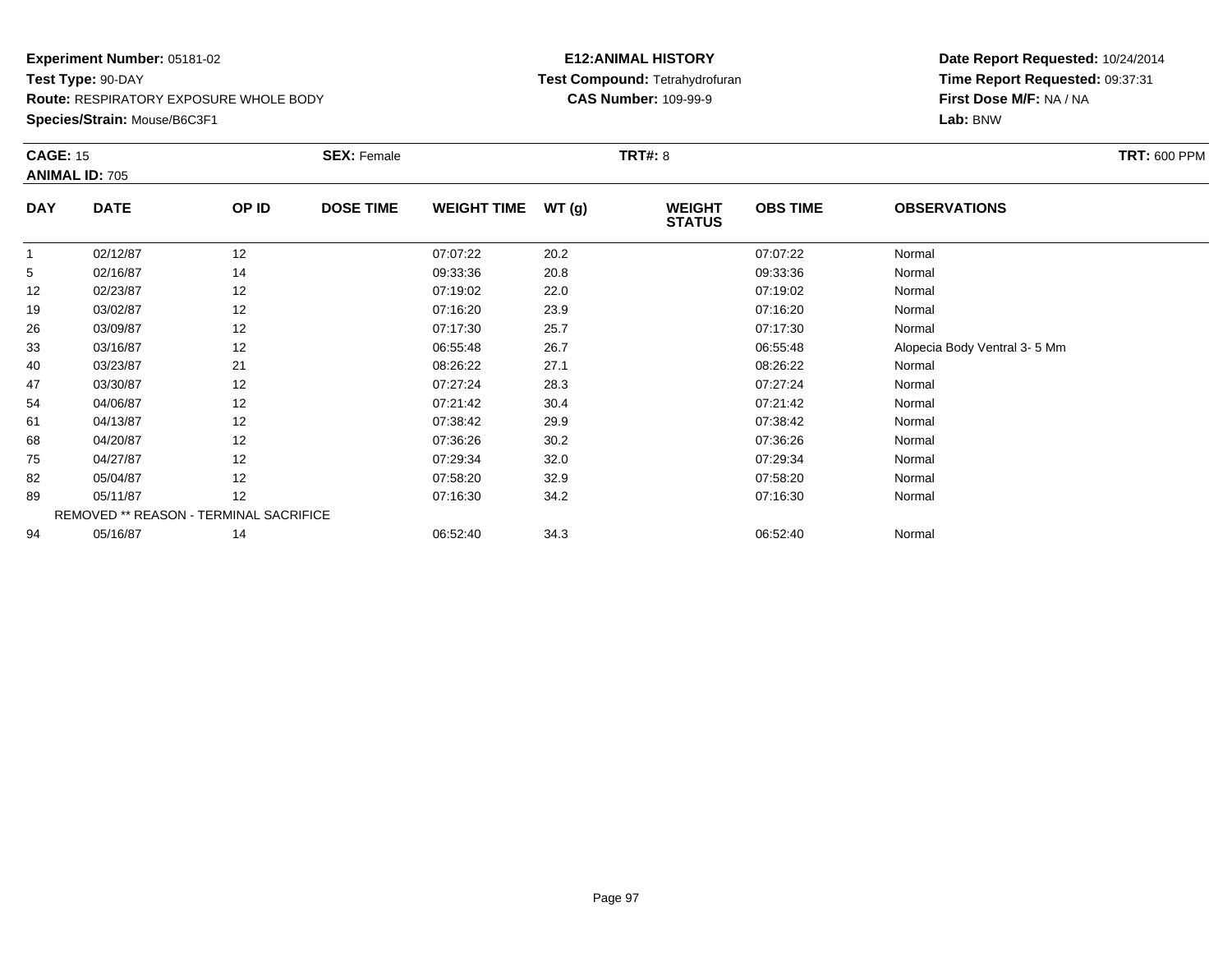**Species/Strain:** Mouse/B6C3F1

#### **E12:ANIMAL HISTORY Test Compound:** Tetrahydrofuran**CAS Number:** 109-99-9

| <b>CAGE: 16</b> | <b>ANIMAL ID: 706</b>                  |       | <b>SEX: Female</b> |                    |       | <b>TRT#:</b> 8                 |                 |                     | <b>TRT: 600 PPM</b> |
|-----------------|----------------------------------------|-------|--------------------|--------------------|-------|--------------------------------|-----------------|---------------------|---------------------|
| <b>DAY</b>      | <b>DATE</b>                            | OP ID | <b>DOSE TIME</b>   | <b>WEIGHT TIME</b> | WT(g) | <b>WEIGHT</b><br><b>STATUS</b> | <b>OBS TIME</b> | <b>OBSERVATIONS</b> |                     |
|                 | 02/12/87                               | 12    |                    | 07:10:08           | 19.6  |                                | 07:10:08        | Normal              |                     |
| 5               | 02/16/87                               | 14    |                    | 09:34:50           | 20.3  |                                | 09:34:50        | Normal              |                     |
| 12              | 02/23/87                               | 12    |                    | 07:20:04           | 21.3  |                                | 07:20:04        | Normal              |                     |
| 19              | 03/02/87                               | 12    |                    | 07:17:30           | 22.2  |                                | 07:17:30        | Normal              |                     |
| 26              | 03/09/87                               | 12    |                    | 07:18:34           | 23.9  |                                | 07:18:34        | Normal              |                     |
| 33              | 03/16/87                               | 12    |                    | 06:57:08           | 25.3  |                                | 06:57:08        | Normal              |                     |
| 40              | 03/23/87                               | 21    |                    | 08:27:54           | 24.9  |                                | 08:27:54        | Normal              |                     |
| 47              | 03/30/87                               | 12    |                    | 07:29:08           | 26.1  |                                | 07:29:08        | Normal              |                     |
| 54              | 04/06/87                               | 12    |                    | 07:22:44           | 27.4  |                                | 07:22:44        | Normal              |                     |
| 61              | 04/13/87                               | 12    |                    | 07:39:42           | 27.4  |                                | 07:39:42        | Normal              |                     |
| 68              | 04/20/87                               | 12    |                    | 07:37:32           | 27.2  |                                | 07:37:32        | Normal              |                     |
| 75              | 04/27/87                               | 12    |                    | 07:30:36           | 28.1  |                                | 07:30:36        | Normal              |                     |
| 82              | 05/04/87                               | 12    |                    | 07:59:28           | 28.6  |                                | 07:59:28        | Normal              |                     |
| 89              | 05/11/87                               | 12    |                    | 07:18:00           | 31.5  |                                | 07:18:00        | Normal              |                     |
|                 | REMOVED ** REASON - TERMINAL SACRIFICE |       |                    |                    |       |                                |                 |                     |                     |
| 94              | 05/16/87                               | 14    |                    | 06:56:24           | 30.7  |                                | 06:56:24        | Normal              |                     |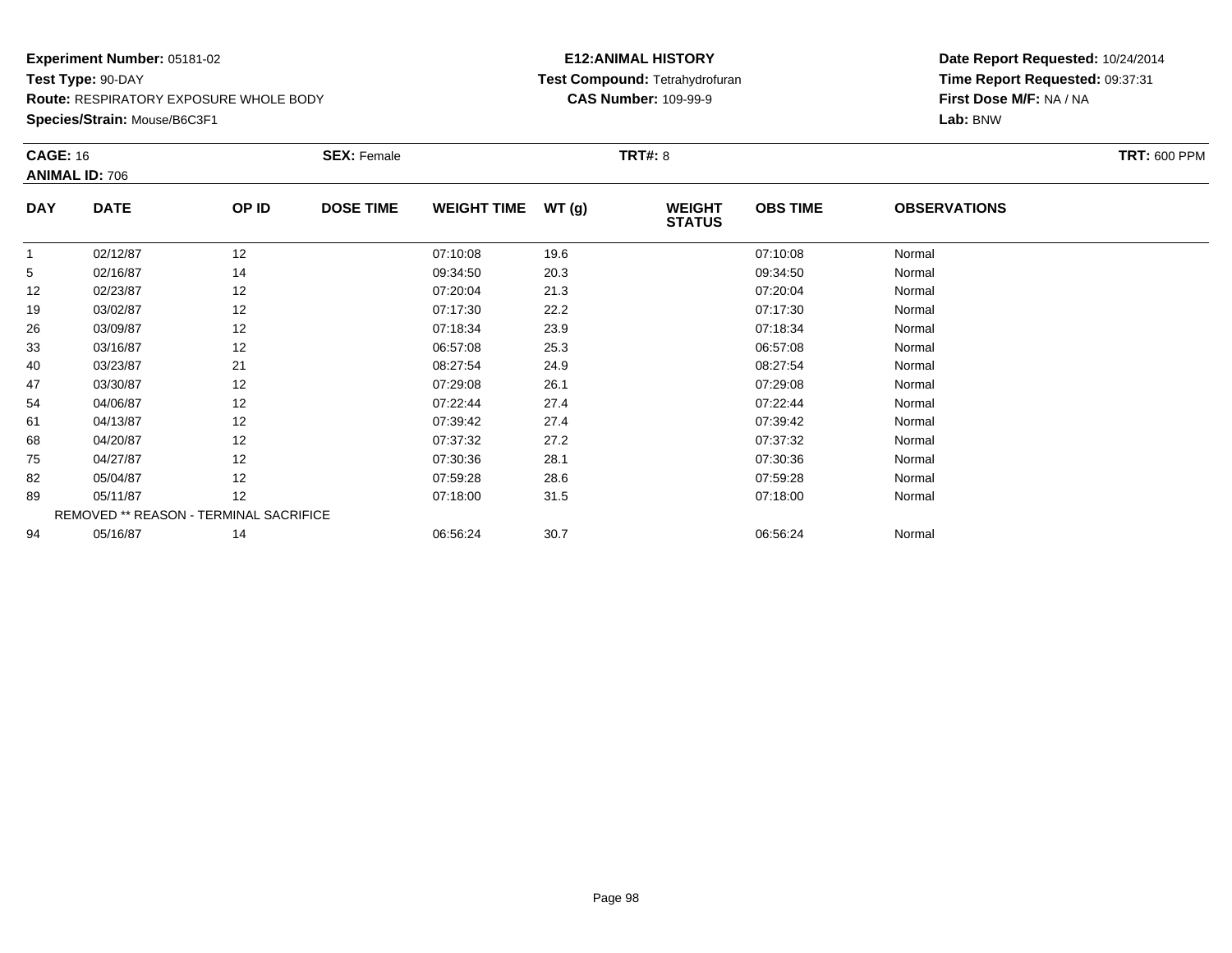### **Species/Strain:** Mouse/B6C3F1

#### **E12:ANIMAL HISTORY Test Compound:** Tetrahydrofuran**CAS Number:** 109-99-9

### **Date Report Requested:** 10/24/2014 **Time Report Requested:** 09:37:31**First Dose M/F:** NA / NA**Lab:** BNW

Alopecia Right Front Leg 6-10 Mm

| <b>CAGE: 16</b> |                                        |       | <b>SEX: Female</b> |                    |       | <b>TRT#: 8</b>                 |                 |                                 | <b>TRT: 600 PPM</b> |
|-----------------|----------------------------------------|-------|--------------------|--------------------|-------|--------------------------------|-----------------|---------------------------------|---------------------|
|                 | <b>ANIMAL ID: 707</b>                  |       |                    |                    |       |                                |                 |                                 |                     |
| <b>DAY</b>      | <b>DATE</b>                            | OP ID | <b>DOSE TIME</b>   | <b>WEIGHT TIME</b> | WT(g) | <b>WEIGHT</b><br><b>STATUS</b> | <b>OBS TIME</b> | <b>OBSERVATIONS</b>             |                     |
| $\overline{1}$  | 02/12/87                               | 12    |                    | 07:10:08           | 20.1  |                                | 07:10:08        | Normal                          |                     |
| 5               | 02/16/87                               | 14    |                    | 09:34:50           | 20.7  |                                | 09:34:50        | Normal                          |                     |
| 12              | 02/23/87                               | 12    |                    | 07:20:04           | 22.2  |                                | 07:20:04        | Normal                          |                     |
| 19              | 03/02/87                               | 12    |                    | 07:17:30           | 22.7  |                                | 07:17:30        | Normal                          |                     |
| 26              | 03/09/87                               | 12    |                    | 07:18:34           | 24.7  |                                | 07:18:34        | Alopecia Body Ventral 3-5 Mm    |                     |
| 33              | 03/16/87                               | 12    |                    | 06:57:08           | 26.0  |                                | 06:57:08        | Alopecia Body Ventral 16-20 Mm  |                     |
|                 |                                        |       |                    |                    |       |                                |                 | Alopecia Left Front Leg 3-5 Mm  |                     |
| 40              | 03/23/87                               | 21    |                    | 08:27:54           | 25.9  |                                | 08:27:54        | Normal                          |                     |
| 47              | 03/30/87                               | 12    |                    | 07:29:08           | 27.0  |                                | 07:29:08        | Alopecia Body Ventral 26 Or Gr  |                     |
| 54              | 04/06/87                               | 12    |                    | 07:22:44           | 28.8  |                                | 07:22:44        | Alopecia Body Ventral 26 Or Gr  |                     |
|                 |                                        |       |                    |                    |       |                                |                 | Alopecia Left Front Leg 6-10 Mm |                     |
| 61              | 04/13/87                               | 12    |                    | 07:39:42           | 29.4  |                                | 07:39:42        | Alopecia Body Ventral 26 Or Gr  |                     |
|                 |                                        |       |                    |                    |       |                                |                 | Alopecia Left Front Leg 3-5 Mm  |                     |
| 68              | 04/20/87                               | 12    |                    | 07:37:32           | 29.8  |                                | 07:37:32        | Alopecia Body Ventral 26 Or Gr  |                     |
|                 |                                        |       |                    |                    |       |                                |                 | Alopecia Left Front Leg 6-10 Mm |                     |
|                 |                                        |       |                    |                    |       |                                |                 | Alopecia Right Front Leg 3-5 Mm |                     |
| 75              | 04/27/87                               | 12    |                    | 07:30:36           | 30.1  |                                | 07:30:36        | Normal                          |                     |
| 82              | 05/04/87                               | 12    |                    | 07:59:28           | 31.5  |                                | 07:59:28        | Alopecia Body Ventral 26 Or Gr  |                     |
|                 |                                        |       |                    |                    |       |                                |                 | Alopecia Left Front Leg 3-5 Mm  |                     |
|                 |                                        |       |                    |                    |       |                                |                 | Alopecia Right Front Leg 3-5 Mm |                     |
| 89              | 05/11/87                               | 12    |                    | 07:18:00           | 34.4  |                                | 07:18:00        | Normal                          |                     |
|                 | REMOVED ** REASON - TERMINAL SACRIFICE |       |                    |                    |       |                                |                 |                                 |                     |
| 94              | 05/16/87                               | 14    |                    | 06:56:24           | 33.6  |                                | 06:56:24        | Alopecia Body Ventral 26 Or Gr  |                     |
|                 |                                        |       |                    |                    |       |                                |                 | Alopecia Left Front Leg 6-10 Mm |                     |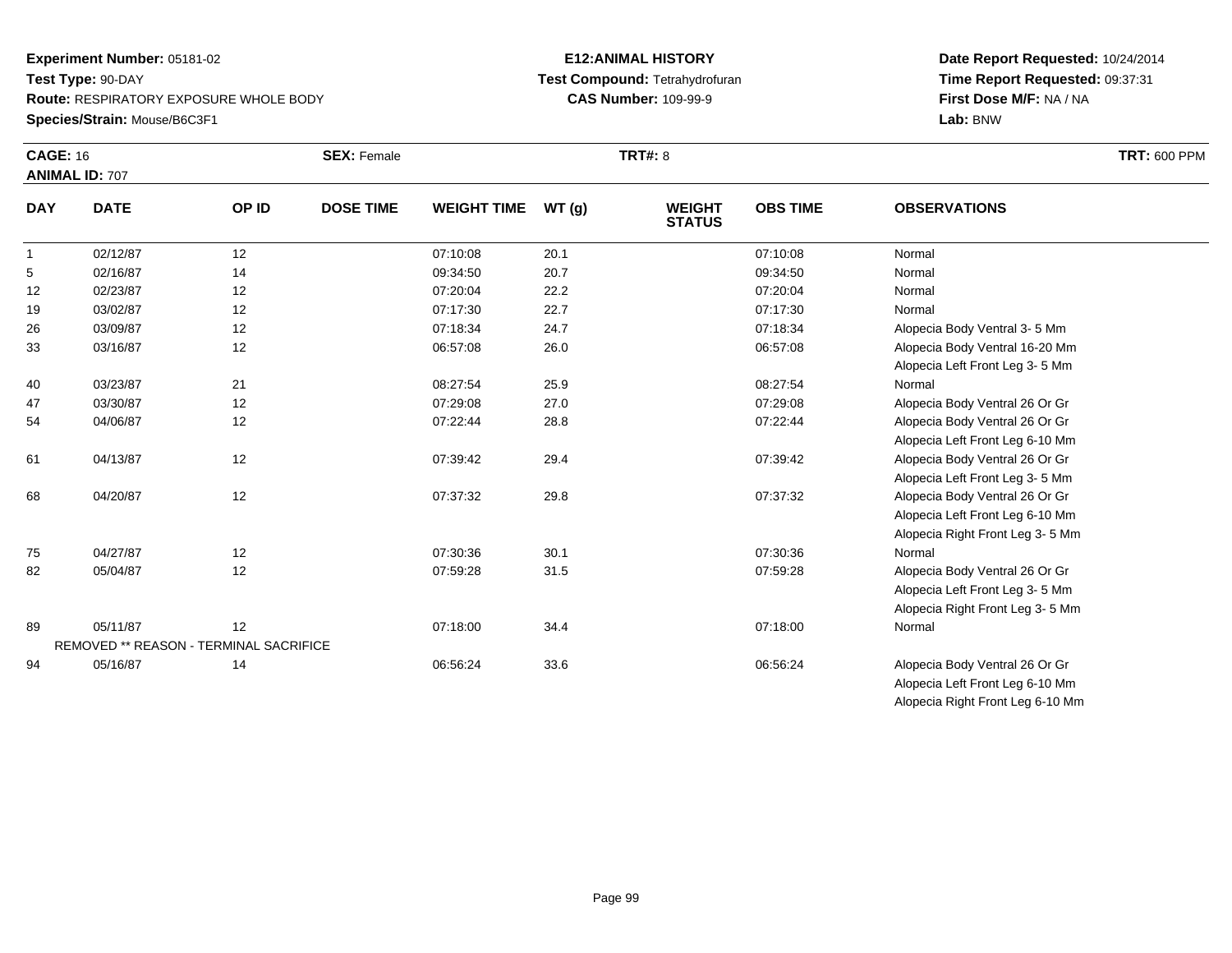**Species/Strain:** Mouse/B6C3F1

### **E12:ANIMAL HISTORY Test Compound:** Tetrahydrofuran**CAS Number:** 109-99-9

| <b>CAGE: 16</b> |                                        |       | <b>SEX: Female</b> |                    |       | <b>TRT#: 8</b>                 |                 |                     | <b>TRT: 600 PPM</b> |
|-----------------|----------------------------------------|-------|--------------------|--------------------|-------|--------------------------------|-----------------|---------------------|---------------------|
|                 | <b>ANIMAL ID: 708</b>                  |       |                    |                    |       |                                |                 |                     |                     |
| <b>DAY</b>      | <b>DATE</b>                            | OP ID | <b>DOSE TIME</b>   | <b>WEIGHT TIME</b> | WT(g) | <b>WEIGHT</b><br><b>STATUS</b> | <b>OBS TIME</b> | <b>OBSERVATIONS</b> |                     |
|                 | 02/12/87                               | 12    |                    | 07:10:08           | 20.1  |                                | 07:10:08        | Normal              |                     |
| 5               | 02/16/87                               | 14    |                    | 09:34:50           | 21.0  |                                | 09:34:50        | Normal              |                     |
| 12              | 02/23/87                               | 12    |                    | 07:20:04           | 22.9  |                                | 07:20:04        | Normal              |                     |
| 19              | 03/02/87                               | 12    |                    | 07:17:30           | 23.4  |                                | 07:17:30        | Normal              |                     |
| 26              | 03/09/87                               | 12    |                    | 07:18:34           | 24.5  |                                | 07:18:34        | Normal              |                     |
| 33              | 03/16/87                               | 12    |                    | 06:57:08           | 26.8  |                                | 06:57:08        | Normal              |                     |
| 40              | 03/23/87                               | 21    |                    | 08:27:54           | 27.0  |                                | 08:27:54        | Normal              |                     |
| 47              | 03/30/87                               | 12    |                    | 07:29:08           | 27.9  |                                | 07:29:08        | Normal              |                     |
| 54              | 04/06/87                               | 12    |                    | 07:22:44           | 28.1  |                                | 07:22:44        | Normal              |                     |
| 61              | 04/13/87                               | 12    |                    | 07:39:42           | 30.3  |                                | 07:39:42        | Normal              |                     |
| 68              | 04/20/87                               | 12    |                    | 07:37:32           | 31.4  |                                | 07:37:32        | Normal              |                     |
| 75              | 04/27/87                               | 12    |                    | 07:30:36           | 32.5  |                                | 07:30:36        | Normal              |                     |
| 82              | 05/04/87                               | 12    |                    | 07:59:28           | 33.1  |                                | 07:59:28        | Normal              |                     |
| 89              | 05/11/87                               | 12    |                    | 07:18:00           | 34.4  |                                | 07:18:00        | Normal              |                     |
|                 | REMOVED ** REASON - TERMINAL SACRIFICE |       |                    |                    |       |                                |                 |                     |                     |
| 94              | 05/16/87                               | 14    |                    | 06:56:24           | 33.4  |                                | 06:56:24        | Normal              |                     |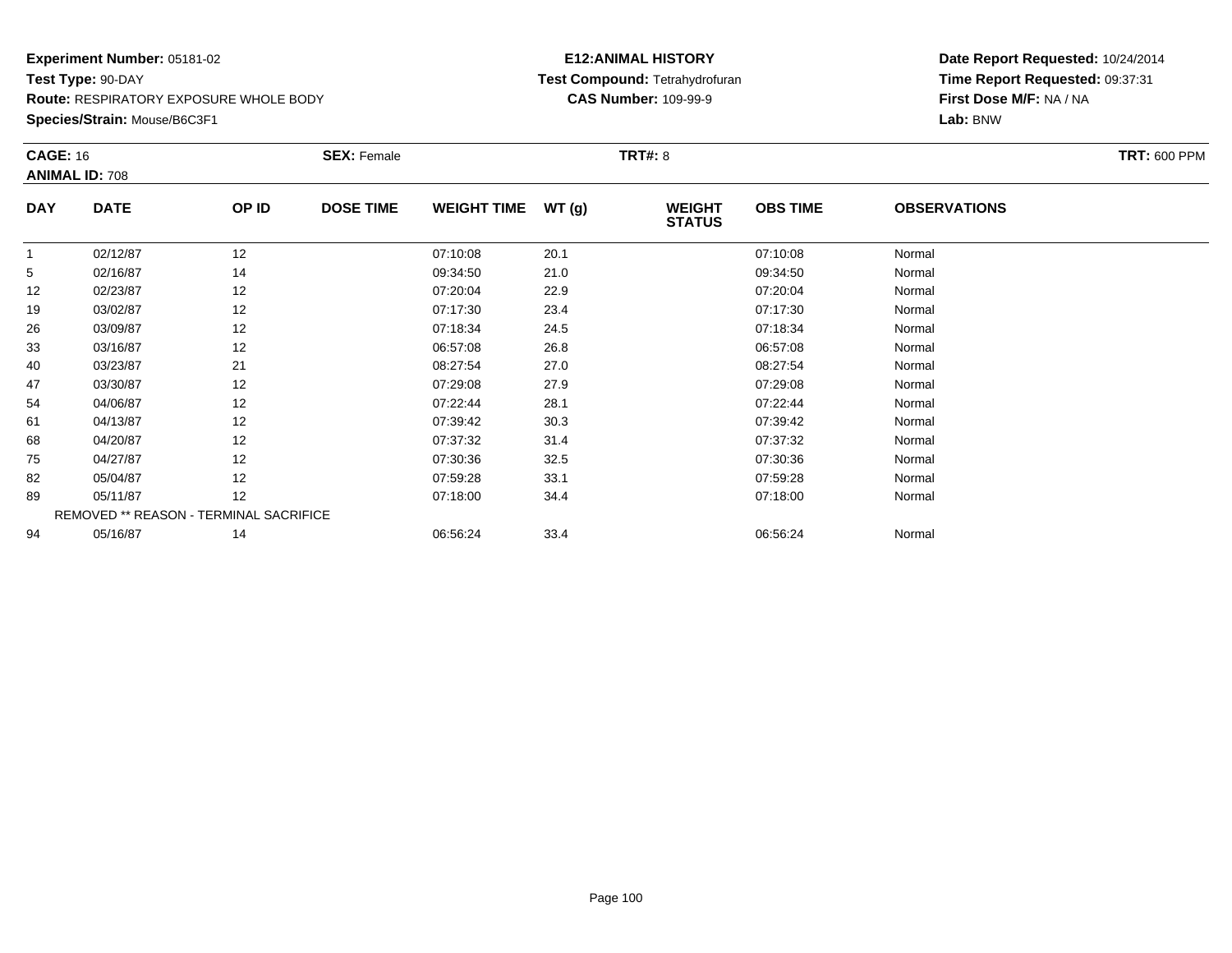### **Species/Strain:** Mouse/B6C3F1

### **E12:ANIMAL HISTORY Test Compound:** Tetrahydrofuran**CAS Number:** 109-99-9

|            | <b>CAGE: 16</b><br><b>ANIMAL ID: 709</b> |       | <b>SEX: Female</b> |                    | <b>TRT#:</b> 8 |                                |                 |                                | <b>TRT: 600 PPM</b> |
|------------|------------------------------------------|-------|--------------------|--------------------|----------------|--------------------------------|-----------------|--------------------------------|---------------------|
| <b>DAY</b> | <b>DATE</b>                              | OP ID | <b>DOSE TIME</b>   | <b>WEIGHT TIME</b> | WT(g)          | <b>WEIGHT</b><br><b>STATUS</b> | <b>OBS TIME</b> | <b>OBSERVATIONS</b>            |                     |
|            | 02/12/87                                 | 12    |                    | 07:10:08           | 18.8           |                                | 07:10:08        | Normal                         |                     |
| 5          | 02/16/87                                 | 14    |                    | 09:34:50           | 19.7           |                                | 09:34:50        | Normal                         |                     |
| 12         | 02/23/87                                 | 12    |                    | 07:20:04           | 22.4           |                                | 07:20:04        | Normal                         |                     |
| 19         | 03/02/87                                 | 12    |                    | 07:17:30           | 22.9           |                                | 07:17:30        | Normal                         |                     |
| 26         | 03/09/87                                 | 12    |                    | 07:18:34           | 23.6           |                                | 07:18:34        | Normal                         |                     |
| 33         | 03/16/87                                 | 12    |                    | 06:57:08           | 24.0           |                                | 06:57:08        | Normal                         |                     |
| 40         | 03/23/87                                 | 21    |                    | 08:27:54           | 25.6           |                                | 08:27:54        | Normal                         |                     |
| 47         | 03/30/87                                 | 12    |                    | 07:29:08           | 26.4           |                                | 07:29:08        | Normal                         |                     |
| 54         | 04/06/87                                 | 12    |                    | 07:22:44           | 27.1           |                                | 07:22:44        | Alopecia Body Ventral 11-15 Mm |                     |
| 61         | 04/13/87                                 | 12    |                    | 07:39:42           | 26.5           |                                | 07:39:42        | Alopecia Body Ventral 11-15 Mm |                     |
| 68         | 04/20/87                                 | 12    |                    | 07:37:32           | 28.3           |                                | 07:37:32        | Alopecia Body Ventral 16-20 Mm |                     |
| 75         | 04/27/87                                 | 12    |                    | 07:30:36           | 29.0           |                                | 07:30:36        | Alopecia Body Ventral 21-25 Mm |                     |
| 82         | 05/04/87                                 | 12    |                    | 07:59:28           | 28.9           |                                | 07:59:28        | Alopecia Body Ventral 21-25 Mm |                     |
| 89         | 05/11/87                                 | 12    |                    | 07:18:00           | 29.6           |                                | 07:18:00        | Alopecia Body Ventral 26 Or Gr |                     |
|            |                                          |       |                    |                    |                |                                |                 | Alopecia Left Rear Leg 3-5 Mm  |                     |
|            | REMOVED ** REASON - TERMINAL SACRIFICE   |       |                    |                    |                |                                |                 |                                |                     |
| 94         | 05/16/87                                 | 14    |                    | 06:56:24           | 30.4           |                                | 06:56:24        | Alopecia Body Ventral 26 Or Gr |                     |
|            |                                          |       |                    |                    |                |                                |                 | Alopecia Left Rear Leg 6-10 Mm |                     |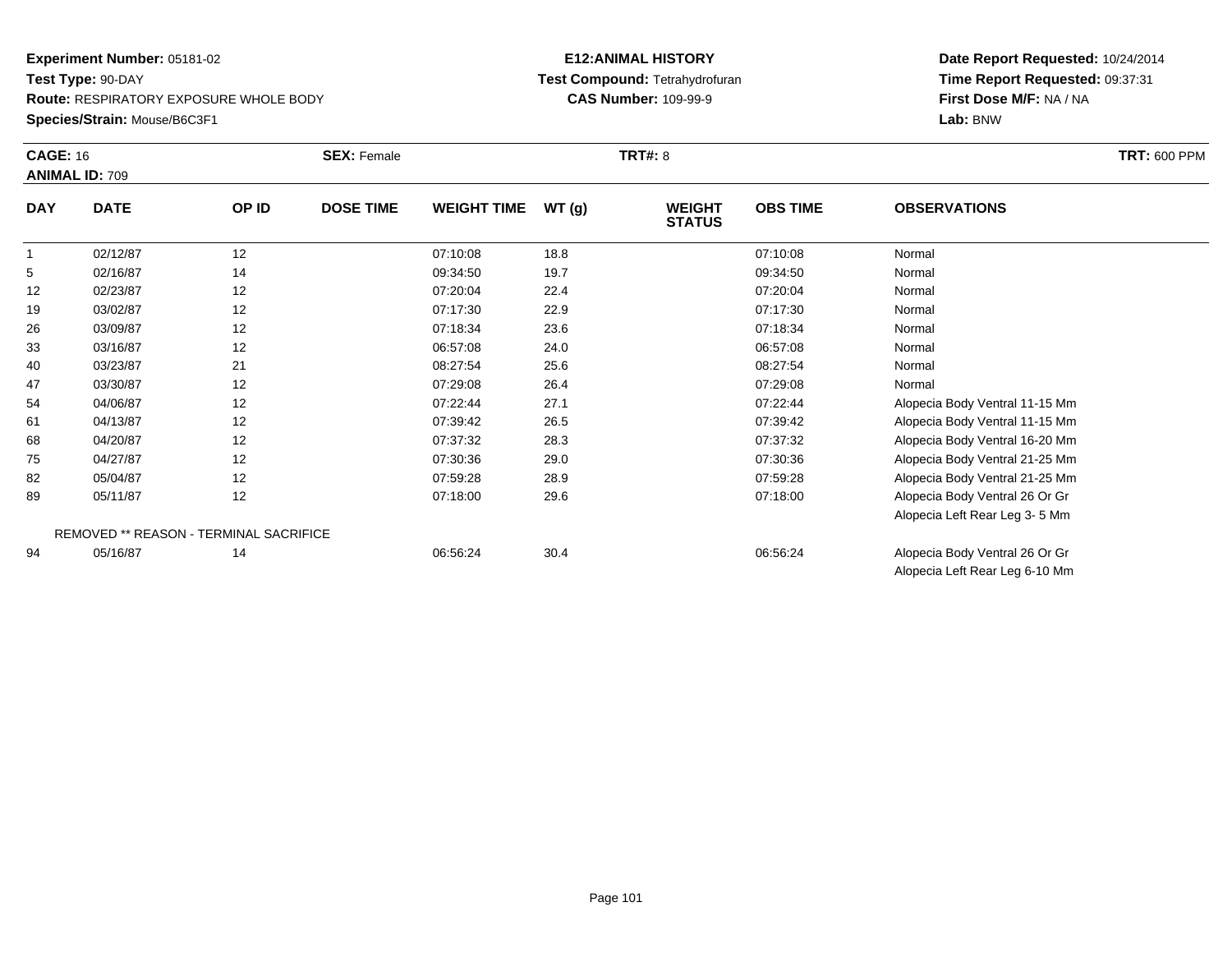**Species/Strain:** Mouse/B6C3F1

### **E12:ANIMAL HISTORY Test Compound:** Tetrahydrofuran**CAS Number:** 109-99-9

| <b>CAGE: 16</b> | <b>ANIMAL ID: 710</b>                  |       | <b>SEX: Female</b> |                    |       | <b>TRT#:</b> 8                 |                 |                     | <b>TRT: 600 PPM</b> |
|-----------------|----------------------------------------|-------|--------------------|--------------------|-------|--------------------------------|-----------------|---------------------|---------------------|
| <b>DAY</b>      | <b>DATE</b>                            | OP ID | <b>DOSE TIME</b>   | <b>WEIGHT TIME</b> | WT(g) | <b>WEIGHT</b><br><b>STATUS</b> | <b>OBS TIME</b> | <b>OBSERVATIONS</b> |                     |
|                 | 02/12/87                               | 12    |                    | 07:10:08           | 21.4  |                                | 07:10:08        | Normal              |                     |
| 5               | 02/16/87                               | 14    |                    | 09:34:50           | 22.4  |                                | 09:34:50        | Normal              |                     |
| 12              | 02/23/87                               | 12    |                    | 07:20:04           | 25.2  |                                | 07:20:04        | Normal              |                     |
| 19              | 03/02/87                               | 12    |                    | 07:17:30           | 26.7  |                                | 07:17:30        | Normal              |                     |
| 26              | 03/09/87                               | 12    |                    | 07:18:34           | 27.3  |                                | 07:18:34        | Normal              |                     |
| 33              | 03/16/87                               | 12    |                    | 06:57:08           | 28.6  |                                | 06:57:08        | Normal              |                     |
| 40              | 03/23/87                               | 21    |                    | 08:27:54           | 30.2  |                                | 08:27:54        | Normal              |                     |
| 47              | 03/30/87                               | 12    |                    | 07:29:08           | 31.1  |                                | 07:29:08        | Normal              |                     |
| 54              | 04/06/87                               | 12    |                    | 07:22:44           | 31.1  |                                | 07:22:44        | Normal              |                     |
| 61              | 04/13/87                               | 12    |                    | 07:39:42           | 32.3  |                                | 07:39:42        | Normal              |                     |
| 68              | 04/20/87                               | 12    |                    | 07:37:32           | 33.1  |                                | 07:37:32        | Normal              |                     |
| 75              | 04/27/87                               | 12    |                    | 07:30:36           | 34.9  |                                | 07:30:36        | Normal              |                     |
| 82              | 05/04/87                               | 12    |                    | 07:59:28           | 34.6  |                                | 07:59:28        | Normal              |                     |
| 89              | 05/11/87                               | 12    |                    | 07:18:00           | 38.2  |                                | 07:18:00        | Normal              |                     |
|                 | REMOVED ** REASON - TERMINAL SACRIFICE |       |                    |                    |       |                                |                 |                     |                     |
| 94              | 05/16/87                               | 14    |                    | 06:56:24           | 36.5  |                                | 06:56:24        | Normal              |                     |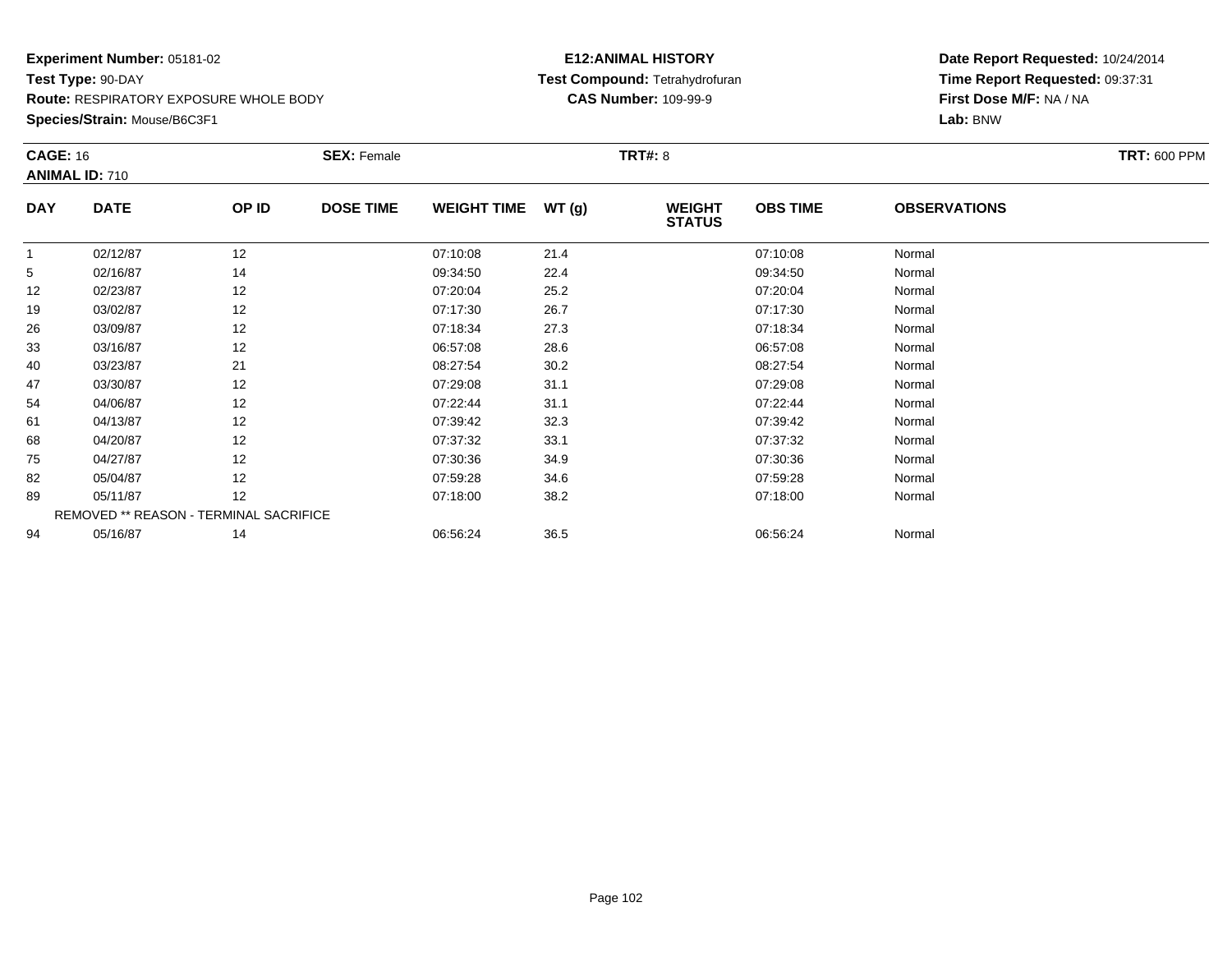#### **Species/Strain:** Mouse/B6C3F1

### **E12:ANIMAL HISTORY Test Compound:** Tetrahydrofuran**CAS Number:** 109-99-9

| <b>CAGE: 19</b><br><b>ANIMAL ID: 901</b> |             |                                        | <b>SEX: Female</b> |                    |       | <b>TRT#:</b> 10                |                 |                     | <b>TRT: 1800 PPM</b> |
|------------------------------------------|-------------|----------------------------------------|--------------------|--------------------|-------|--------------------------------|-----------------|---------------------|----------------------|
| <b>DAY</b>                               | <b>DATE</b> | OP ID                                  | <b>DOSE TIME</b>   | <b>WEIGHT TIME</b> | WT(g) | <b>WEIGHT</b><br><b>STATUS</b> | <b>OBS TIME</b> | <b>OBSERVATIONS</b> |                      |
| 1                                        | 02/12/87    | 12                                     |                    | 07:12:52           | 20.3  |                                | 07:12:52        | Normal              |                      |
| 5                                        | 02/16/87    | 14                                     |                    | 09:39:16           | 21.3  |                                | 09:39:16        | Normal              |                      |
| 12                                       | 02/23/87    | 12                                     |                    | 07:31:18           | 23.3  |                                | 07:31:18        | Normal              |                      |
| 19                                       | 03/02/87    | 12                                     |                    | 07:28:44           | 26.4  |                                | 07:28:44        | Normal              |                      |
| 26                                       | 03/09/87    | 12                                     |                    | 07:29:46           | 25.0  |                                | 07:29:46        | Normal              |                      |
| 33                                       | 03/16/87    | 12                                     |                    | 07:01:32           | 26.4  |                                | 07:01:32        | Normal              |                      |
| 40                                       | 03/23/87    | 21                                     |                    | 08:58:24           | 26.6  |                                | 08:58:24        | Normal              |                      |
| 47                                       | 03/30/87    | 12                                     |                    | 07:42:42           | 29.8  |                                | 07:42:42        | Normal              |                      |
| 54                                       | 04/06/87    | 12                                     |                    | 07:33:50           | 31.0  |                                | 07:33:50        | Normal              |                      |
| 61                                       | 04/13/87    | 12                                     |                    | 07:49:28           | 31.4  |                                | 07:49:28        | Normal              |                      |
| 68                                       | 04/20/87    | 12                                     |                    | 07:51:04           | 32.7  |                                | 07:51:04        | Normal              |                      |
| 75                                       | 04/27/87    | 12                                     |                    | 07:41:22           | 34.3  |                                | 07:41:22        | Normal              |                      |
| 82                                       | 05/04/87    | 12                                     |                    | 08:09:58           | 34.9  |                                | 08:09:58        | Normal              |                      |
| 89                                       | 05/11/87    | 12                                     |                    | 07:27:14           | 35.9  |                                | 07:27:14        | Normal              |                      |
|                                          |             | REMOVED ** REASON - TERMINAL SACRIFICE |                    |                    |       |                                |                 |                     |                      |
| 94                                       | 05/16/87    | 14                                     |                    | 06:59:18           | 36.7  |                                | 06:59:18        | Normal              |                      |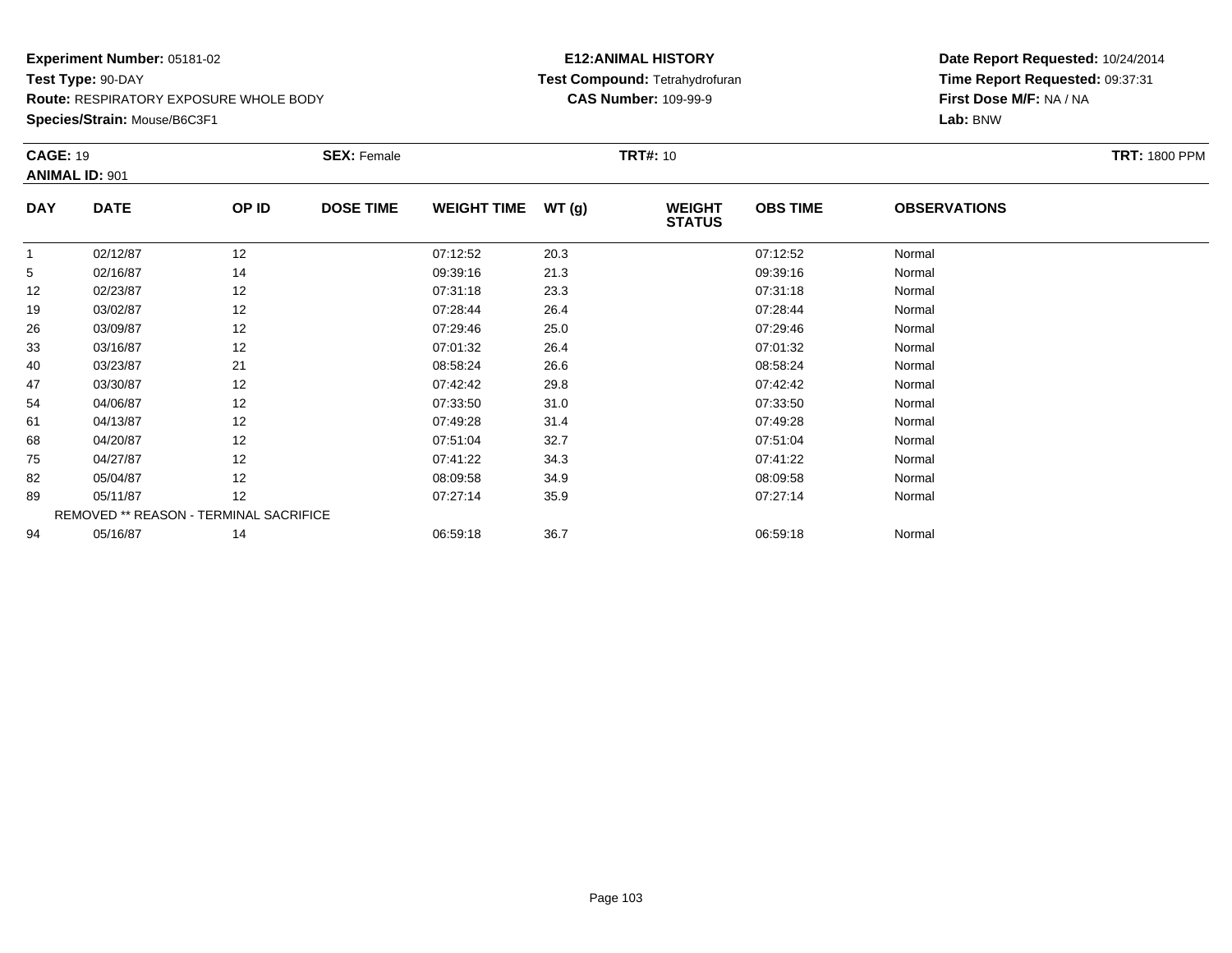**Species/Strain:** Mouse/B6C3F1

### **E12:ANIMAL HISTORY Test Compound:** Tetrahydrofuran**CAS Number:** 109-99-9

| <b>CAGE: 19</b> |                       |                                        | <b>SEX: Female</b> |                    |       | <b>TRT#: 10</b>                |                 |                     | <b>TRT: 1800 PPM</b> |
|-----------------|-----------------------|----------------------------------------|--------------------|--------------------|-------|--------------------------------|-----------------|---------------------|----------------------|
|                 | <b>ANIMAL ID: 902</b> |                                        |                    |                    |       |                                |                 |                     |                      |
| <b>DAY</b>      | <b>DATE</b>           | OP ID                                  | <b>DOSE TIME</b>   | <b>WEIGHT TIME</b> | WT(g) | <b>WEIGHT</b><br><b>STATUS</b> | <b>OBS TIME</b> | <b>OBSERVATIONS</b> |                      |
|                 | 02/12/87              | 12                                     |                    | 07:12:52           | 19.4  |                                | 07:12:52        | Normal              |                      |
| 5               | 02/16/87              | 14                                     |                    | 09:39:16           | 20.8  |                                | 09:39:16        | Normal              |                      |
| 12              | 02/23/87              | 12                                     |                    | 07:31:18           | 22.1  |                                | 07:31:18        | Normal              |                      |
| 19              | 03/02/87              | 12                                     |                    | 07:28:44           | 23.2  |                                | 07:28:44        | Normal              |                      |
| 26              | 03/09/87              | 12                                     |                    | 07:29:46           | 24.7  |                                | 07:29:46        | Normal              |                      |
| 33              | 03/16/87              | 12                                     |                    | 07:01:32           | 24.6  |                                | 07:01:32        | Normal              |                      |
| 40              | 03/23/87              | 21                                     |                    | 08:58:24           | 25.2  |                                | 08:58:24        | Normal              |                      |
| 47              | 03/30/87              | 12                                     |                    | 07:42:42           | 26.9  |                                | 07:42:42        | Normal              |                      |
| 54              | 04/06/87              | 12                                     |                    | 07:33:50           | 27.4  |                                | 07:33:50        | Normal              |                      |
| 61              | 04/13/87              | 12                                     |                    | 07:49:28           | 28.7  |                                | 07:49:28        | Normal              |                      |
| 68              | 04/20/87              | 12                                     |                    | 07:51:04           | 30.3  |                                | 07:51:04        | Normal              |                      |
| 75              | 04/27/87              | 12                                     |                    | 07:41:22           | 29.7  |                                | 07:41:22        | Normal              |                      |
| 82              | 05/04/87              | 12                                     |                    | 08:09:58           | 30.7  |                                | 08:09:58        | Normal              |                      |
| 89              | 05/11/87              | 12                                     |                    | 07:27:14           | 32.1  |                                | 07:27:14        | Normal              |                      |
|                 |                       | REMOVED ** REASON - TERMINAL SACRIFICE |                    |                    |       |                                |                 |                     |                      |
| 94              | 05/16/87              | 14                                     |                    | 06:59:18           | 34.5  |                                | 06:59:18        | Normal              |                      |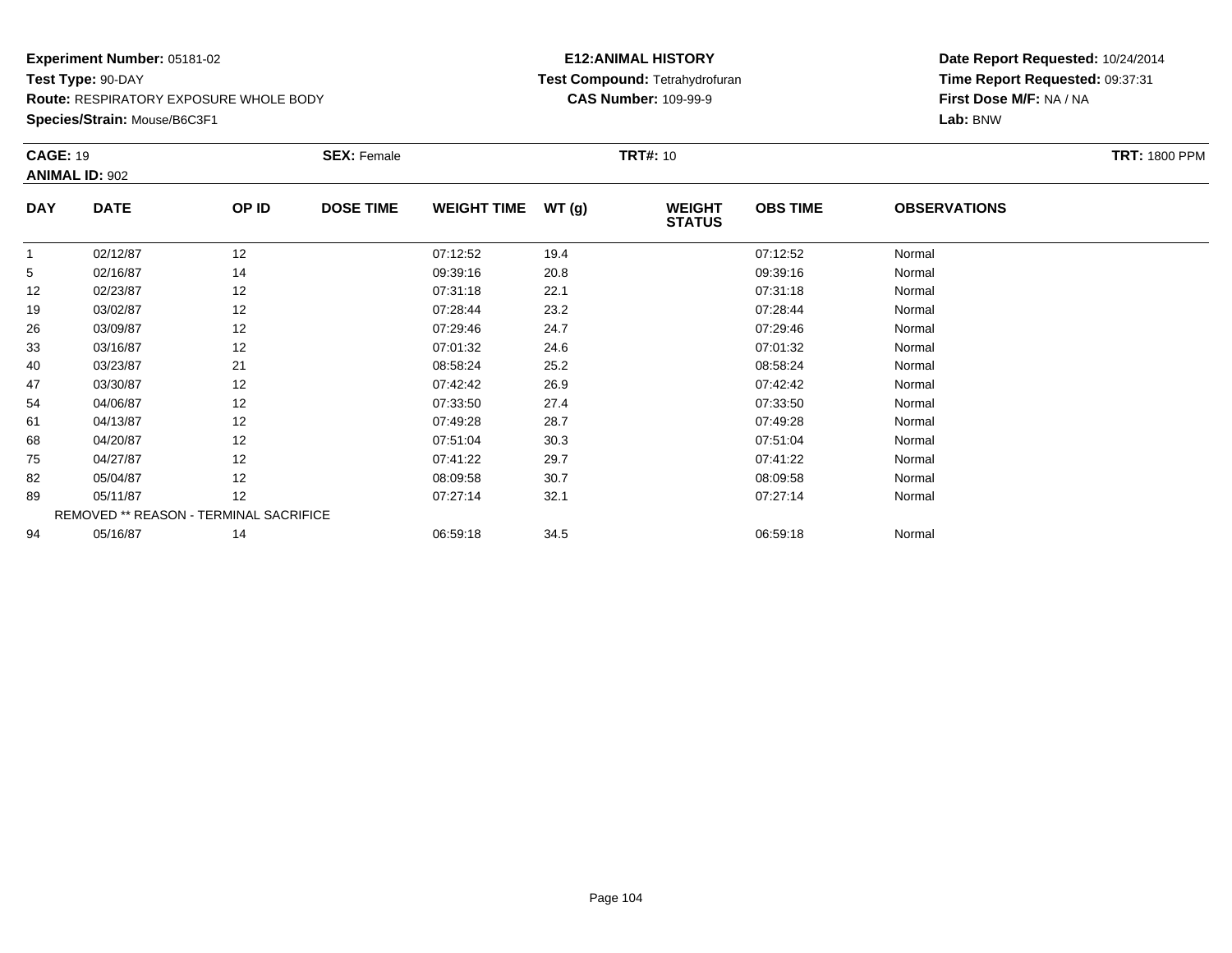**Species/Strain:** Mouse/B6C3F1

### **E12:ANIMAL HISTORY Test Compound:** Tetrahydrofuran**CAS Number:** 109-99-9

| <b>CAGE: 19</b> | <b>ANIMAL ID: 903</b>                  |       | <b>SEX: Female</b> |                    |       | <b>TRT#:</b> 10                |                 |                                | <b>TRT: 1800 PPM</b> |
|-----------------|----------------------------------------|-------|--------------------|--------------------|-------|--------------------------------|-----------------|--------------------------------|----------------------|
| <b>DAY</b>      | <b>DATE</b>                            | OP ID | <b>DOSE TIME</b>   | <b>WEIGHT TIME</b> | WT(g) | <b>WEIGHT</b><br><b>STATUS</b> | <b>OBS TIME</b> | <b>OBSERVATIONS</b>            |                      |
|                 | 02/12/87                               | 12    |                    | 07:12:52           | 20.4  |                                | 07:12:52        | Normal                         |                      |
| 5               | 02/16/87                               | 14    |                    | 09:39:16           | 21.2  |                                | 09:39:16        | Normal                         |                      |
| 12              | 02/23/87                               | 12    |                    | 07:31:18           | 23.2  |                                | 07:31:18        | Normal                         |                      |
| 19              | 03/02/87                               | 12    |                    | 07:28:44           | 24.0  |                                | 07:28:44        | Normal                         |                      |
| 26              | 03/09/87                               | 12    |                    | 07:29:46           | 24.8  |                                | 07:29:46        | Normal                         |                      |
| 33              | 03/16/87                               | 12    |                    | 07:01:32           | 28.1  |                                | 07:01:32        | Normal                         |                      |
| 40              | 03/23/87                               | 21    |                    | 08:58:24           | 27.4  |                                | 08:58:24        | Normal                         |                      |
| 47              | 03/30/87                               | 12    |                    | 07:42:42           | 28.9  |                                | 07:42:42        | Normal                         |                      |
| 54              | 04/06/87                               | 12    |                    | 07:33:50           | 30.7  |                                | 07:33:50        | Normal                         |                      |
| 61              | 04/13/87                               | 12    |                    | 07:49:28           | 33.6  |                                | 07:49:28        | Normal                         |                      |
| 68              | 04/20/87                               | 12    |                    | 07:51:04           | 34.4  |                                | 07:51:04        | Alopecia Body Ventral 11-15 Mm |                      |
| 75              | 04/27/87                               | 12    |                    | 07:41:22           | 31.8  |                                | 07:41:22        | Normal                         |                      |
| 82              | 05/04/87                               | 12    |                    | 08:09:58           | 33.2  |                                | 08:09:58        | Normal                         |                      |
| 89              | 05/11/87                               | 12    |                    | 07:27:14           | 37.0  |                                | 07:27:14        | Normal                         |                      |
|                 | REMOVED ** REASON - TERMINAL SACRIFICE |       |                    |                    |       |                                |                 |                                |                      |
| 94              | 05/16/87                               | 14    |                    | 06:59:18           | 36.9  |                                | 06:59:18        | Normal                         |                      |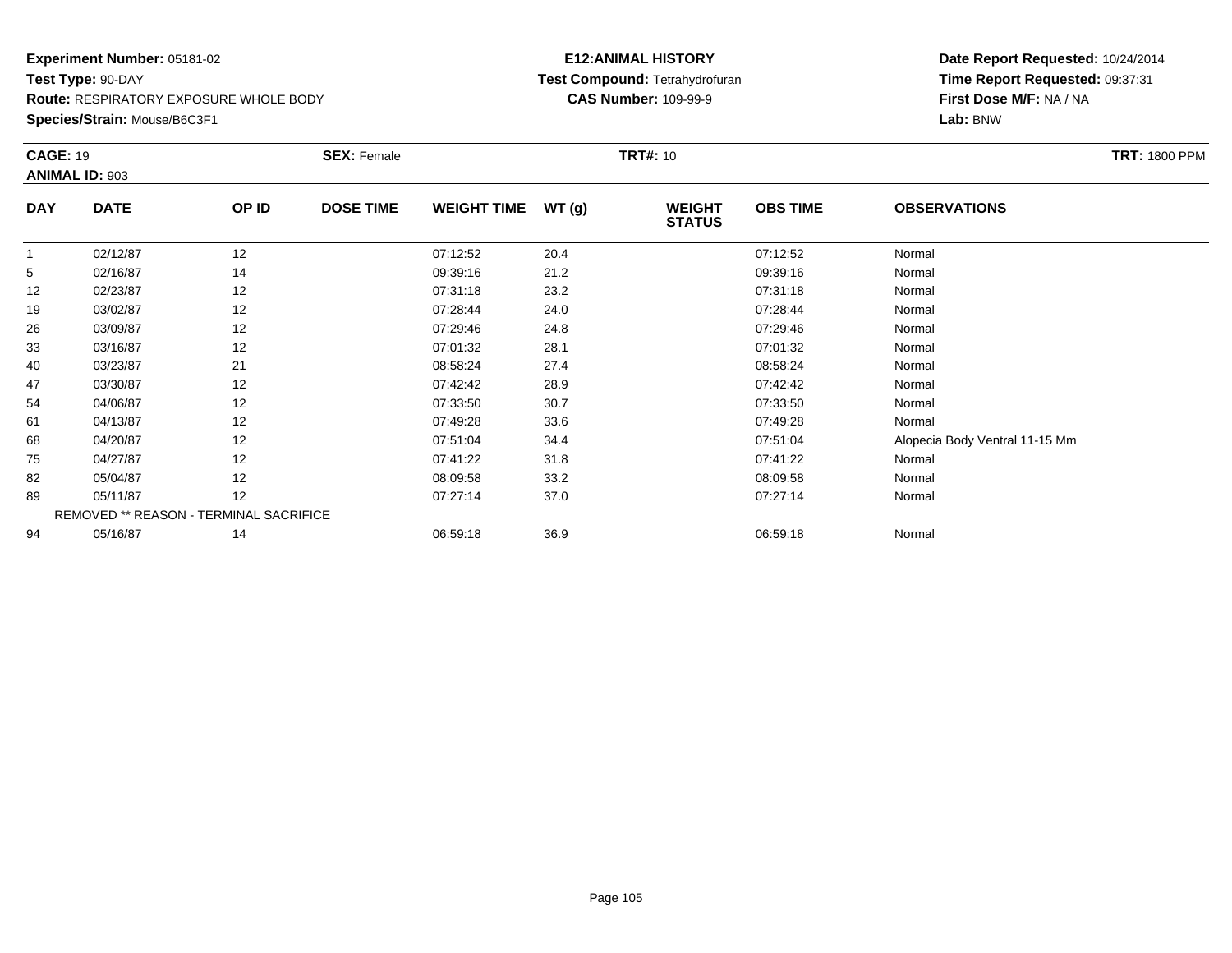### **Species/Strain:** Mouse/B6C3F1

### **E12:ANIMAL HISTORY Test Compound:** Tetrahydrofuran**CAS Number:** 109-99-9

|            | <b>CAGE: 19</b><br><b>ANIMAL ID: 904</b> |       | <b>SEX: Female</b> |                    |       | <b>TRT#:</b> 10                | <b>TRT: 1800 PPM</b> |                     |  |
|------------|------------------------------------------|-------|--------------------|--------------------|-------|--------------------------------|----------------------|---------------------|--|
| <b>DAY</b> | <b>DATE</b>                              | OP ID | <b>DOSE TIME</b>   | <b>WEIGHT TIME</b> | WT(g) | <b>WEIGHT</b><br><b>STATUS</b> | <b>OBS TIME</b>      | <b>OBSERVATIONS</b> |  |
| 1          | 02/12/87                                 | 12    |                    | 07:12:52           | 18.1  |                                | 07:12:52             | Normal              |  |
| 5          | 02/16/87                                 | 14    |                    | 09:39:16           | 19.4  |                                | 09:39:16             | Normal              |  |
| 12         | 02/23/87                                 | 12    |                    | 07:31:18           | 21.9  |                                | 07:31:18             | Normal              |  |
| 19         | 03/02/87                                 | 12    |                    | 07:28:44           | 22.3  |                                | 07:28:44             | Normal              |  |
| 26         | 03/09/87                                 | 12    |                    | 07:29:46           | 23.3  |                                | 07:29:46             | Normal              |  |
| 33         | 03/16/87                                 | 12    |                    | 07:01:32           | 24.0  |                                | 07:01:32             | Normal              |  |
| 40         | 03/23/87                                 | 21    |                    | 08:58:24           | 25.3  |                                | 08:58:24             | Normal              |  |
| 47         | 03/30/87                                 | 12    |                    | 07:42:42           | 25.9  |                                | 07:42:42             | Normal              |  |
| 54         | 04/06/87                                 | 12    |                    | 07:33:50           | 26.1  |                                | 07:33:50             | Normal              |  |
| 61         | 04/13/87                                 | 12    |                    | 07:49:28           | 26.1  |                                | 07:49:28             | Normal              |  |
| 68         | 04/20/87                                 | 12    |                    | 07:51:04           | 28.5  |                                | 07:51:04             | Normal              |  |
| 75         | 04/27/87                                 | 12    |                    | 07:41:22           | 27.6  |                                | 07:41:22             | Normal              |  |
| 82         | 05/04/87                                 | 12    |                    | 08:09:58           | 27.3  |                                | 08:09:58             | Normal              |  |
| 89         | 05/11/87                                 | 12    |                    | 07:27:14           | 27.6  |                                | 07:27:14             | Normal              |  |
|            | REMOVED ** REASON - TERMINAL SACRIFICE   |       |                    |                    |       |                                |                      |                     |  |
| 94         | 05/16/87                                 | 14    |                    | 06:59:18           | 29.2  |                                | 06:59:18             | Normal              |  |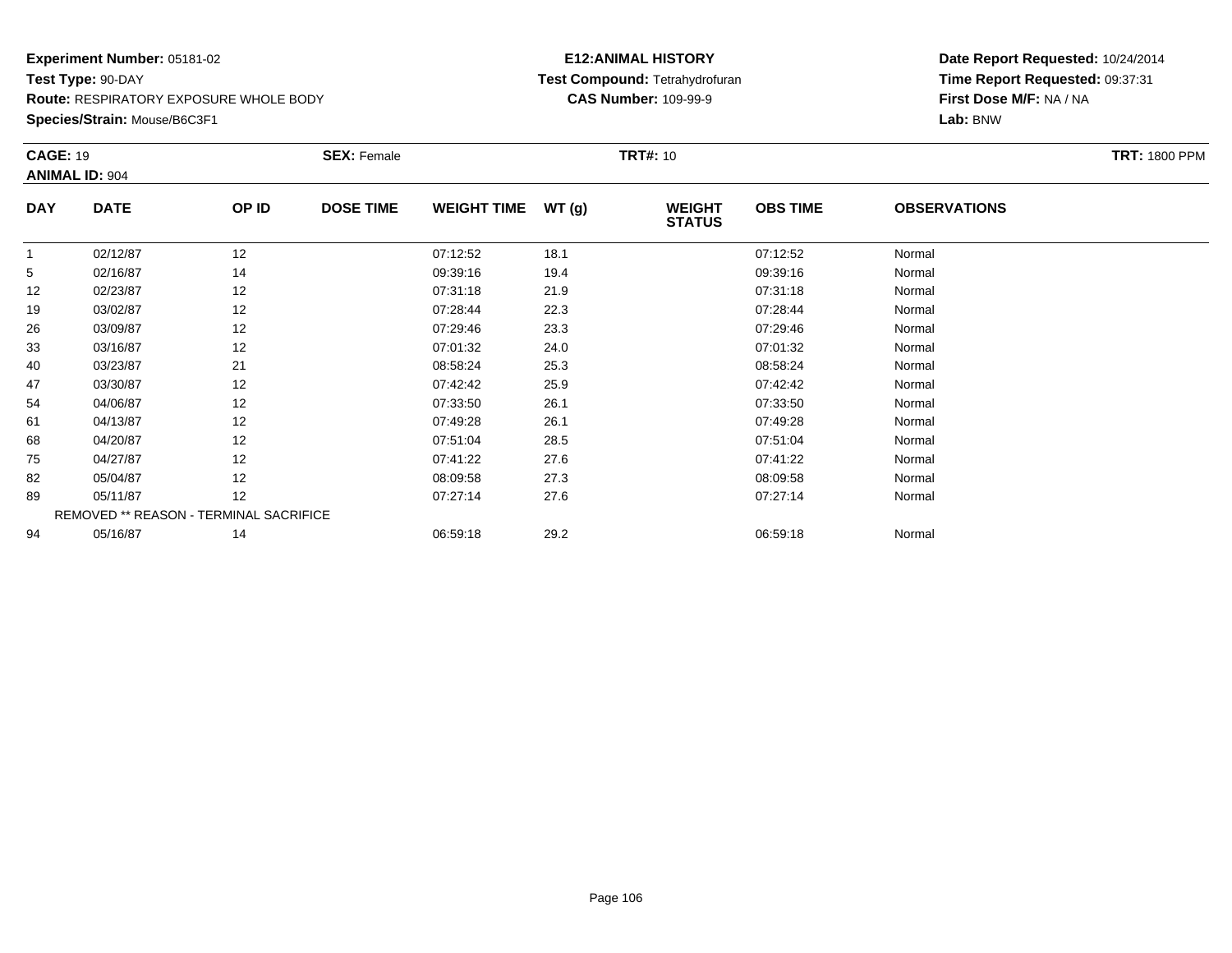**Species/Strain:** Mouse/B6C3F1

### **E12:ANIMAL HISTORY Test Compound:** Tetrahydrofuran**CAS Number:** 109-99-9

| <b>CAGE: 19</b> |                                        |       | <b>SEX: Female</b> |                    |       | <b>TRT#:</b> 10                |                 |                     | <b>TRT: 1800 PPM</b> |
|-----------------|----------------------------------------|-------|--------------------|--------------------|-------|--------------------------------|-----------------|---------------------|----------------------|
|                 | <b>ANIMAL ID: 905</b>                  |       |                    |                    |       |                                |                 |                     |                      |
| <b>DAY</b>      | <b>DATE</b>                            | OP ID | <b>DOSE TIME</b>   | <b>WEIGHT TIME</b> | WT(g) | <b>WEIGHT</b><br><b>STATUS</b> | <b>OBS TIME</b> | <b>OBSERVATIONS</b> |                      |
| 1               | 02/12/87                               | 12    |                    | 07:12:52           | 21.0  |                                | 07:12:52        | Normal              |                      |
| 5               | 02/16/87                               | 14    |                    | 09:39:16           | 21.4  |                                | 09:39:16        | Normal              |                      |
| 12              | 02/23/87                               | 12    |                    | 07:31:18           | 22.6  |                                | 07:31:18        | Normal              |                      |
| 19              | 03/02/87                               | 12    |                    | 07:28:44           | 25.0  |                                | 07:28:44        | Normal              |                      |
| 26              | 03/09/87                               | 12    |                    | 07:29:46           | 25.7  |                                | 07:29:46        | Normal              |                      |
| 33              | 03/16/87                               | 12    |                    | 07:01:32           | 26.9  |                                | 07:01:32        | Normal              |                      |
| 40              | 03/23/87                               | 21    |                    | 08:58:24           | 28.1  |                                | 08:58:24        | Normal              |                      |
| 47              | 03/30/87                               | 12    |                    | 07:42:42           | 30.3  |                                | 07:42:42        | Normal              |                      |
| 54              | 04/06/87                               | 12    |                    | 07:33:50           | 31.5  |                                | 07:33:50        | Normal              |                      |
| 61              | 04/13/87                               | 12    |                    | 07:49:28           | 32.7  |                                | 07:49:28        | Normal              |                      |
| 68              | 04/20/87                               | 12    |                    | 07:51:04           | 32.5  |                                | 07:51:04        | Normal              |                      |
| 75              | 04/27/87                               | 12    |                    | 07:41:22           | 35.6  |                                | 07:41:22        | Normal              |                      |
| 82              | 05/04/87                               | 12    |                    | 08:09:58           | 37.0  |                                | 08:09:58        | Normal              |                      |
| 89              | 05/11/87                               | 12    |                    | 07:27:14           | 38.0  |                                | 07:27:14        | Normal              |                      |
|                 | REMOVED ** REASON - TERMINAL SACRIFICE |       |                    |                    |       |                                |                 |                     |                      |
| 94              | 05/16/87                               | 14    |                    | 06:59:18           | 38.2  |                                | 06:59:18        | Normal              |                      |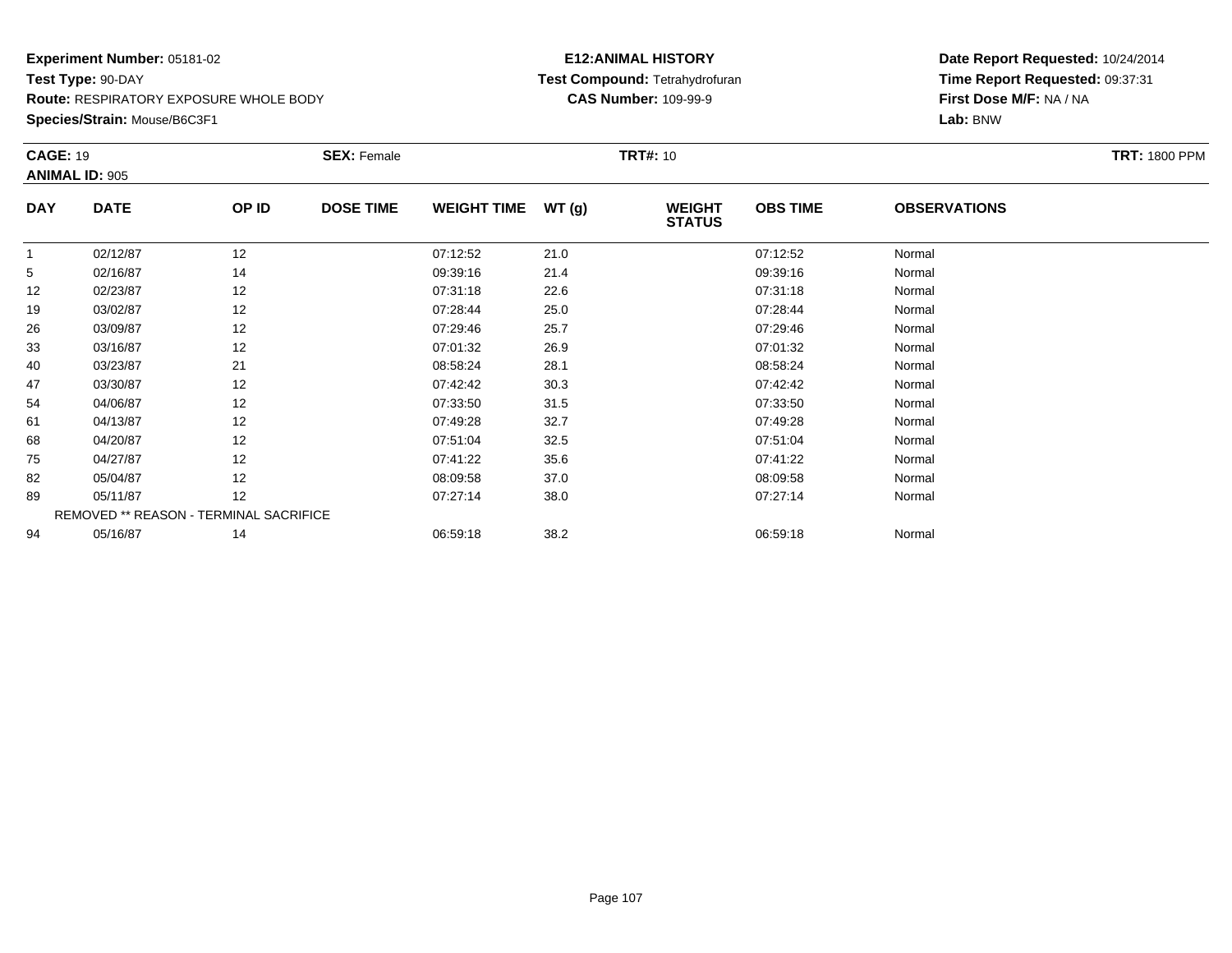### **Species/Strain:** Mouse/B6C3F1

### **E12:ANIMAL HISTORY Test Compound:** Tetrahydrofuran**CAS Number:** 109-99-9

|              | <b>CAGE: 20</b><br><b>ANIMAL ID: 906</b> |       | <b>SEX: Female</b> |                    |       | <b>TRT#: 10</b>                | <b>TRT: 1800 PPM</b> |                              |  |
|--------------|------------------------------------------|-------|--------------------|--------------------|-------|--------------------------------|----------------------|------------------------------|--|
| <b>DAY</b>   | <b>DATE</b>                              | OP ID | <b>DOSE TIME</b>   | <b>WEIGHT TIME</b> | WT(g) | <b>WEIGHT</b><br><b>STATUS</b> | <b>OBS TIME</b>      | <b>OBSERVATIONS</b>          |  |
| $\mathbf{1}$ | 02/12/87                                 | 12    |                    | 07:16:00           | 20.9  |                                | 07:16:00             | Normal                       |  |
| 5            | 02/16/87                                 | 14    |                    | 09:40:24           | 22.4  |                                | 09:40:24             | Normal                       |  |
| 12           | 02/23/87                                 | 12    |                    | 07:32:24           | 23.1  |                                | 07:32:24             | Normal                       |  |
| 19           | 03/02/87                                 | 12    |                    | 07:29:54           | 24.1  |                                | 07:29:54             | Normal                       |  |
| 26           | 03/09/87                                 | 12    |                    | 07:30:48           | 27.6  |                                | 07:30:48             | Normal                       |  |
| 33           | 03/16/87                                 | 12    |                    | 07:02:42           | 26.2  |                                | 07:02:42             | Normal                       |  |
| 40           | 03/23/87                                 | 21    |                    | 08:59:48           | 27.5  |                                | 08:59:48             | Normal                       |  |
| 47           | 03/30/87                                 | 12    |                    | 07:44:14           | 28.8  |                                | 07:44:14             | Normal                       |  |
| 54           | 04/06/87                                 | 12    |                    | 07:34:52           | 28.0  |                                | 07:34:52             | Normal                       |  |
| 61           | 04/13/87                                 | 12    |                    | 07:50:34           | 29.3  |                                | 07:50:34             | Normal                       |  |
| 68           | 04/20/87                                 | 12    |                    | 07:52:16           | 28.7  |                                | 07:52:16             | Alopecia Body Ventral 3-5 Mm |  |
| 75           | 04/27/87                                 | 12    |                    | 07:42:30           | 30.5  |                                | 07:42:30             | Alopecia Body Ventral 3-5 Mm |  |
| 82           | 05/04/87                                 | 12    |                    | 08:11:16           | 32.6  |                                | 08:11:16             | Normal                       |  |
| 89           | 05/11/87                                 | 12    |                    | 07:28:18           | 29.3  |                                | 07:28:18             | Normal                       |  |
|              | REMOVED ** REASON - TERMINAL SACRIFICE   |       |                    |                    |       |                                |                      |                              |  |
| 94           | 05/16/87                                 | 14    |                    | 07:02:26           | 30.5  |                                | 07:02:26             | Normal                       |  |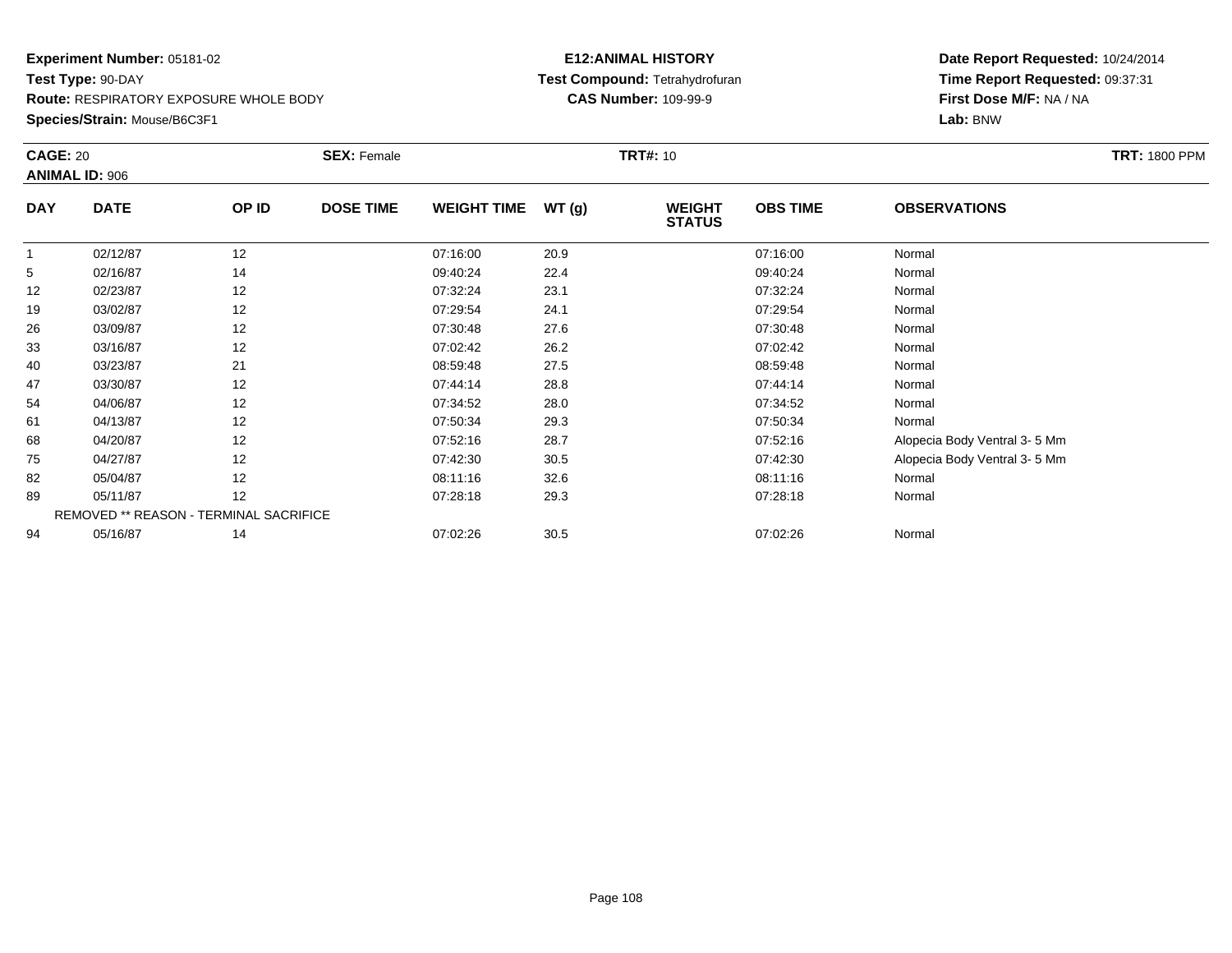## **Species/Strain:** Mouse/B6C3F1

### **E12:ANIMAL HISTORY Test Compound:** Tetrahydrofuran**CAS Number:** 109-99-9

|            | <b>CAGE: 20</b>       |                                        | <b>SEX: Female</b> |                    |       | <b>TRT#:</b> 10                | <b>TRT: 1800 PPM</b> |                     |  |
|------------|-----------------------|----------------------------------------|--------------------|--------------------|-------|--------------------------------|----------------------|---------------------|--|
|            | <b>ANIMAL ID: 907</b> |                                        |                    |                    |       |                                |                      |                     |  |
| <b>DAY</b> | <b>DATE</b>           | OP ID                                  | <b>DOSE TIME</b>   | <b>WEIGHT TIME</b> | WT(g) | <b>WEIGHT</b><br><b>STATUS</b> | <b>OBS TIME</b>      | <b>OBSERVATIONS</b> |  |
| 1          | 02/12/87              | 12                                     |                    | 07:16:00           | 20.4  |                                | 07:16:00             | Normal              |  |
| 5          | 02/16/87              | 14                                     |                    | 09:40:24           | 19.9  |                                | 09:40:24             | Normal              |  |
| 12         | 02/23/87              | 12                                     |                    | 07:32:24           | 22.0  |                                | 07:32:24             | Normal              |  |
| 19         | 03/02/87              | 12                                     |                    | 07:29:54           | 22.5  |                                | 07:29:54             | Normal              |  |
| 26         | 03/09/87              | 12                                     |                    | 07:30:48           | 23.3  |                                | 07:30:48             | Normal              |  |
| 33         | 03/16/87              | 12                                     |                    | 07:02:42           | 23.6  |                                | 07:02:42             | Normal              |  |
| 40         | 03/23/87              | 21                                     |                    | 08:59:48           | 24.5  |                                | 08:59:48             | Normal              |  |
| 47         | 03/30/87              | 12                                     |                    | 07:44:14           | 26.3  |                                | 07:44:14             | Normal              |  |
| 54         | 04/06/87              | 12                                     |                    | 07:34:52           | 25.8  |                                | 07:34:52             | Normal              |  |
| 61         | 04/13/87              | 12                                     |                    | 07:50:34           | 28.3  |                                | 07:50:34             | Normal              |  |
| 68         | 04/20/87              | 12                                     |                    | 07:52:16           | 27.8  |                                | 07:52:16             | Normal              |  |
| 75         | 04/27/87              | 12                                     |                    | 07:42:30           | 28.0  |                                | 07:42:30             | Normal              |  |
| 82         | 05/04/87              | 12                                     |                    | 08:11:16           | 29.3  |                                | 08:11:16             | Normal              |  |
| 89         | 05/11/87              | 12                                     |                    | 07:28:18           | 30.1  |                                | 07:28:18             | Normal              |  |
|            |                       | REMOVED ** REASON - TERMINAL SACRIFICE |                    |                    |       |                                |                      |                     |  |
| 94         | 05/16/87              | 14                                     |                    | 07:02:26           | 32.5  |                                | 07:02:26             | Normal              |  |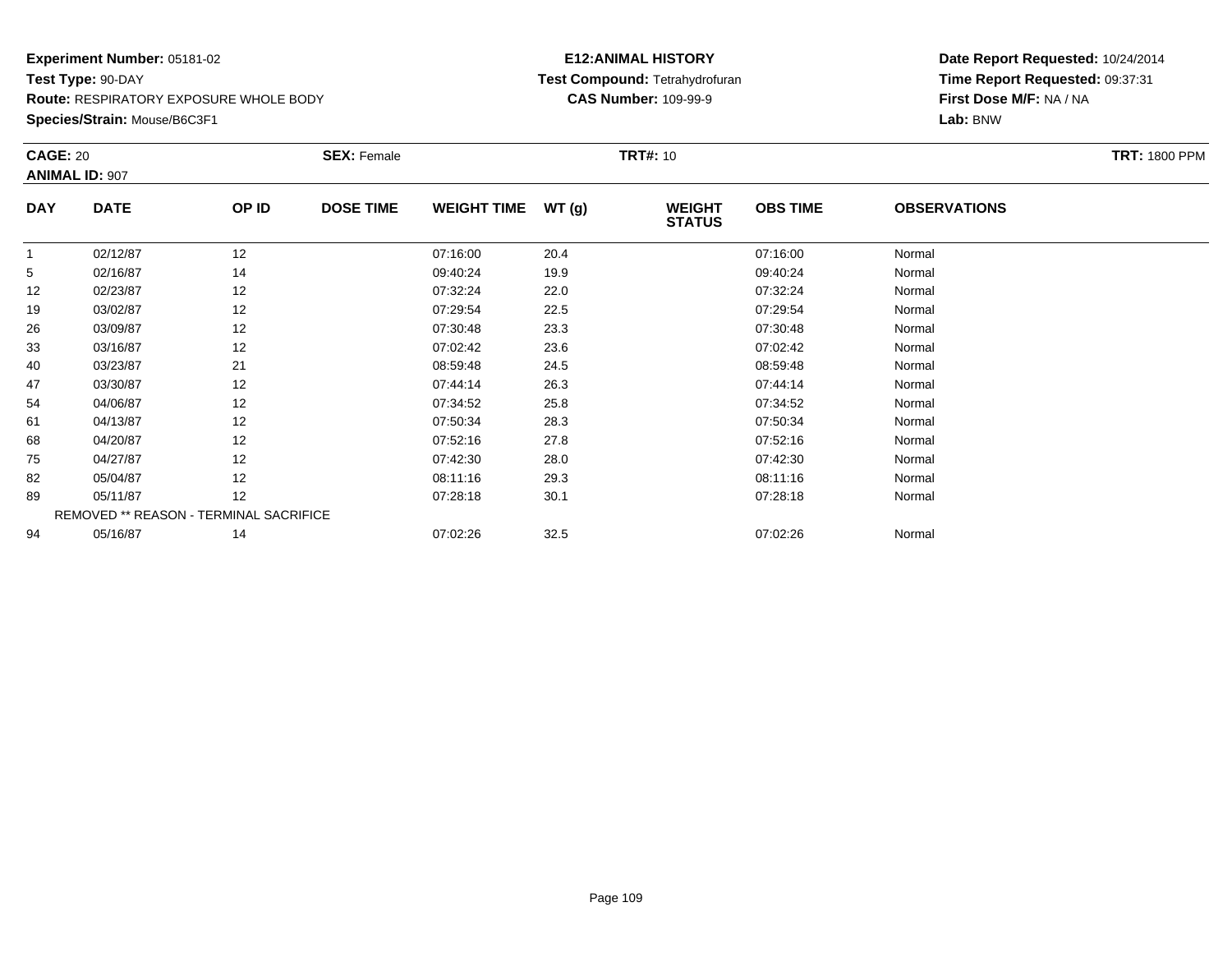## **Species/Strain:** Mouse/B6C3F1

### **E12:ANIMAL HISTORY Test Compound:** Tetrahydrofuran**CAS Number:** 109-99-9

| <b>CAGE: 20</b> | <b>ANIMAL ID: 908</b>                  |       | <b>SEX: Female</b> |                    |       | <b>TRT#:</b> 10                |                 |                     | <b>TRT: 1800 PPM</b> |
|-----------------|----------------------------------------|-------|--------------------|--------------------|-------|--------------------------------|-----------------|---------------------|----------------------|
| <b>DAY</b>      | <b>DATE</b>                            | OP ID | <b>DOSE TIME</b>   | <b>WEIGHT TIME</b> | WT(g) | <b>WEIGHT</b><br><b>STATUS</b> | <b>OBS TIME</b> | <b>OBSERVATIONS</b> |                      |
|                 | 02/12/87                               | 12    |                    | 07:16:00           | 19.8  |                                | 07:16:00        | Normal              |                      |
| 5               | 02/16/87                               | 14    |                    | 09:40:24           | 20.2  |                                | 09:40:24        | Normal              |                      |
| 12              | 02/23/87                               | 12    |                    | 07:32:24           | 21.3  |                                | 07:32:24        | Normal              |                      |
| 19              | 03/02/87                               | 12    |                    | 07:29:54           | 21.6  |                                | 07:29:54        | Normal              |                      |
| 26              | 03/09/87                               | 12    |                    | 07:30:48           | 23.7  |                                | 07:30:48        | Normal              |                      |
| 33              | 03/16/87                               | 12    |                    | 07:02:42           | 24.2  |                                | 07:02:42        | Normal              |                      |
| 40              | 03/23/87                               | 21    |                    | 08:59:48           | 23.6  |                                | 08:59:48        | Normal              |                      |
| 47              | 03/30/87                               | 12    |                    | 07:44:14           | 25.6  |                                | 07:44:14        | Normal              |                      |
| 54              | 04/06/87                               | 12    |                    | 07:34:52           | 26.5  |                                | 07:34:52        | Normal              |                      |
| 61              | 04/13/87                               | 12    |                    | 07:50:34           | 26.5  |                                | 07:50:34        | Normal              |                      |
| 68              | 04/20/87                               | 12    |                    | 07:52:16           | 26.8  |                                | 07:52:16        | Normal              |                      |
| 75              | 04/27/87                               | 12    |                    | 07:42:30           | 26.7  |                                | 07:42:30        | Normal              |                      |
| 82              | 05/04/87                               | 12    |                    | 08:11:16           | 28.1  |                                | 08:11:16        | Normal              |                      |
| 89              | 05/11/87                               | 12    |                    | 07:28:18           | 29.0  |                                | 07:28:18        | Normal              |                      |
|                 | REMOVED ** REASON - TERMINAL SACRIFICE |       |                    |                    |       |                                |                 |                     |                      |
| 94              | 05/16/87                               | 14    |                    | 07:02:26           | 30.1  |                                | 07:02:26        | Normal              |                      |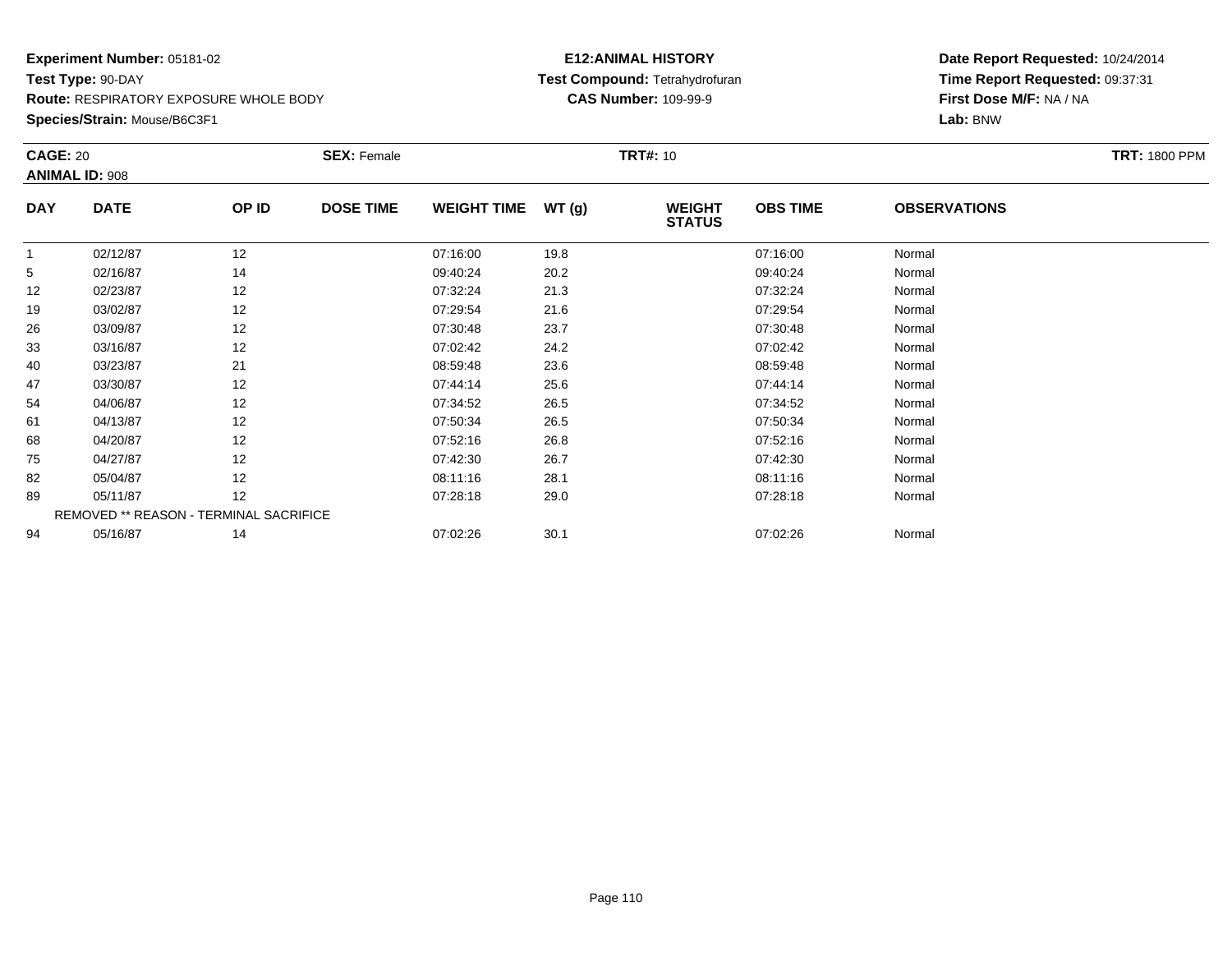## **Species/Strain:** Mouse/B6C3F1

### **E12:ANIMAL HISTORY Test Compound:** Tetrahydrofuran**CAS Number:** 109-99-9

|            | <b>CAGE: 20</b><br><b>ANIMAL ID: 909</b> |       | <b>SEX: Female</b> |                    |       | <b>TRT#:</b> 10                | <b>TRT: 1800 PPM</b> |                     |  |
|------------|------------------------------------------|-------|--------------------|--------------------|-------|--------------------------------|----------------------|---------------------|--|
| <b>DAY</b> | <b>DATE</b>                              | OP ID | <b>DOSE TIME</b>   | <b>WEIGHT TIME</b> | WT(g) | <b>WEIGHT</b><br><b>STATUS</b> | <b>OBS TIME</b>      | <b>OBSERVATIONS</b> |  |
|            | 02/12/87                                 | 12    |                    | 07:16:00           | 20.4  |                                | 07:16:00             | Normal              |  |
| 5          | 02/16/87                                 | 14    |                    | 09:40:24           | 21.0  |                                | 09:40:24             | Normal              |  |
| 12         | 02/23/87                                 | 12    |                    | 07:32:24           | 22.6  |                                | 07:32:24             | Normal              |  |
| 19         | 03/02/87                                 | 12    |                    | 07:29:54           | 22.7  |                                | 07:29:54             | Normal              |  |
| 26         | 03/09/87                                 | 12    |                    | 07:30:48           | 24.3  |                                | 07:30:48             | Normal              |  |
| 33         | 03/16/87                                 | 12    |                    | 07:02:42           | 24.6  |                                | 07:02:42             | Normal              |  |
| 40         | 03/23/87                                 | 21    |                    | 08:59:48           | 24.4  |                                | 08:59:48             | Normal              |  |
| 47         | 03/30/87                                 | 12    |                    | 07:44:14           | 27.3  |                                | 07:44:14             | Normal              |  |
| 54         | 04/06/87                                 | 12    |                    | 07:34:52           | 27.8  |                                | 07:34:52             | Normal              |  |
| 61         | 04/13/87                                 | 12    |                    | 07:50:34           | 29.2  |                                | 07:50:34             | Normal              |  |
| 68         | 04/20/87                                 | 12    |                    | 07:52:16           | 28.8  |                                | 07:52:16             | Normal              |  |
| 75         | 04/27/87                                 | 12    |                    | 07:42:30           | 30.5  |                                | 07:42:30             | Normal              |  |
| 82         | 05/04/87                                 | 12    |                    | 08:11:16           | 30.5  |                                | 08:11:16             | Normal              |  |
| 89         | 05/11/87                                 | 12    |                    | 07:28:18           | 33.2  |                                | 07:28:18             | Normal              |  |
|            | REMOVED ** REASON - TERMINAL SACRIFICE   |       |                    |                    |       |                                |                      |                     |  |
| 94         | 05/16/87                                 | 14    |                    | 07:02:26           | 33.3  |                                | 07:02:26             | Normal              |  |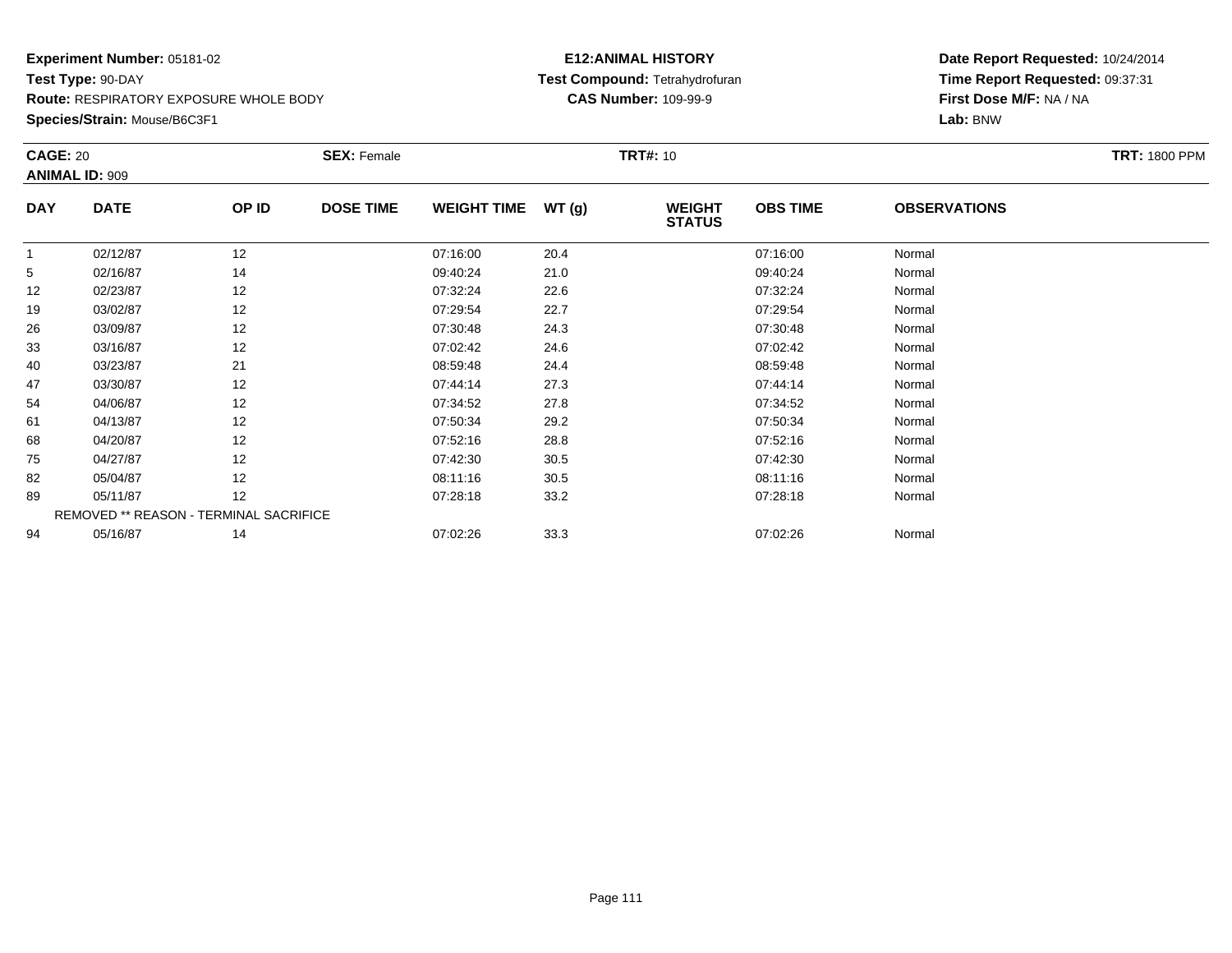## **Species/Strain:** Mouse/B6C3F1

### **E12:ANIMAL HISTORY Test Compound:** Tetrahydrofuran**CAS Number:** 109-99-9

| <b>CAGE: 20</b> | <b>ANIMAL ID: 910</b>                  |       | <b>SEX: Female</b> |                    |       | <b>TRT#:</b> 10                |                 |                     | <b>TRT: 1800 PPM</b> |
|-----------------|----------------------------------------|-------|--------------------|--------------------|-------|--------------------------------|-----------------|---------------------|----------------------|
| <b>DAY</b>      | <b>DATE</b>                            | OP ID | <b>DOSE TIME</b>   | <b>WEIGHT TIME</b> | WT(g) | <b>WEIGHT</b><br><b>STATUS</b> | <b>OBS TIME</b> | <b>OBSERVATIONS</b> |                      |
|                 | 02/12/87                               | 12    |                    | 07:16:00           | 20.0  |                                | 07:16:00        | Normal              |                      |
| 5               | 02/16/87                               | 14    |                    | 09:40:24           | 20.0  |                                | 09:40:24        | Normal              |                      |
| 12              | 02/23/87                               | 12    |                    | 07:32:24           | 21.2  |                                | 07:32:24        | Normal              |                      |
| 19              | 03/02/87                               | 12    |                    | 07:29:54           | 22.5  |                                | 07:29:54        | Normal              |                      |
| 26              | 03/09/87                               | 12    |                    | 07:30:48           | 21.9  |                                | 07:30:48        | Normal              |                      |
| 33              | 03/16/87                               | 12    |                    | 07:02:42           | 23.3  |                                | 07:02:42        | Normal              |                      |
| 40              | 03/23/87                               | 21    |                    | 08:59:48           | 24.7  |                                | 08:59:48        | Normal              |                      |
| 47              | 03/30/87                               | 12    |                    | 07:44:14           | 25.3  |                                | 07:44:14        | Normal              |                      |
| 54              | 04/06/87                               | 12    |                    | 07:34:52           | 26.0  |                                | 07:34:52        | Normal              |                      |
| 61              | 04/13/87                               | 12    |                    | 07:50:34           | 26.9  |                                | 07:50:34        | Normal              |                      |
| 68              | 04/20/87                               | 12    |                    | 07:52:16           | 28.6  |                                | 07:52:16        | Normal              |                      |
| 75              | 04/27/87                               | 12    |                    | 07:42:30           | 27.7  |                                | 07:42:30        | Normal              |                      |
| 82              | 05/04/87                               | 12    |                    | 08:11:16           | 28.4  |                                | 08:11:16        | Normal              |                      |
| 89              | 05/11/87                               | 12    |                    | 07:28:18           | 31.4  |                                | 07:28:18        | Normal              |                      |
|                 | REMOVED ** REASON - TERMINAL SACRIFICE |       |                    |                    |       |                                |                 |                     |                      |
| 94              | 05/16/87                               | 14    |                    | 07:02:26           | 29.4  |                                | 07:02:26        | Normal              |                      |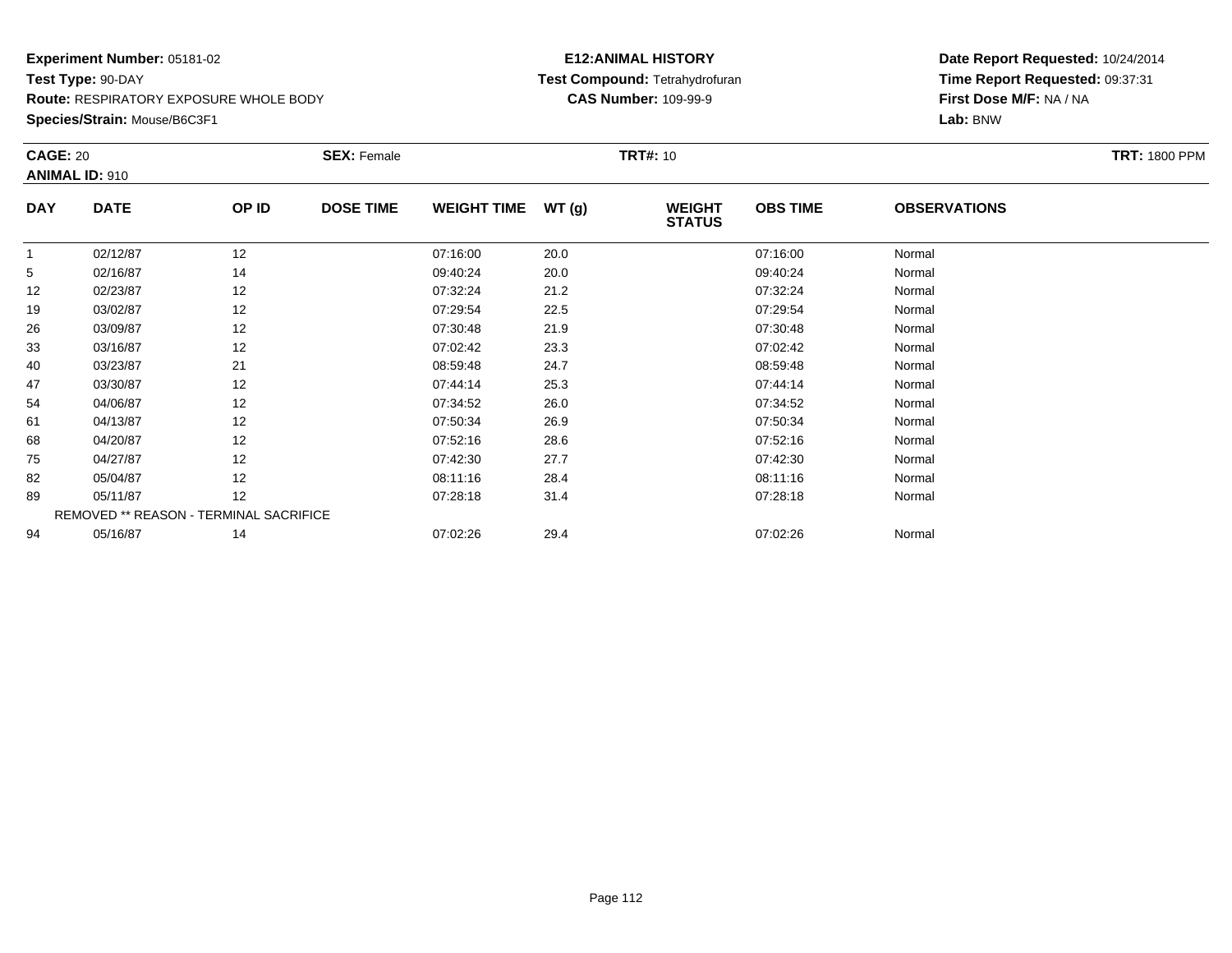**Test Type:** 90-DAY

**Route:** RESPIRATORY EXPOSURE WHOLE BODY

**Species/Strain:** Mouse/B6C3F1

### **E12:ANIMAL HISTORY Test Compound:** Tetrahydrofuran**CAS Number:** 109-99-9

|                | <b>CAGE: 23</b>                        |       | <b>TRT#: 12</b><br><b>SEX: Female</b> |                                                        |       |                                |                 |                     | <b>TRT: 5000 PPM</b> |
|----------------|----------------------------------------|-------|---------------------------------------|--------------------------------------------------------|-------|--------------------------------|-----------------|---------------------|----------------------|
|                | ANIMAL ID: 1101                        |       |                                       |                                                        |       |                                |                 |                     |                      |
| <b>DAY</b>     | <b>DATE</b>                            | OP ID | <b>DOSE TIME</b>                      | <b>WEIGHT TIME</b>                                     | WT(g) | <b>WEIGHT</b><br><b>STATUS</b> | <b>OBS TIME</b> | <b>OBSERVATIONS</b> |                      |
| $\mathbf{1}$   | 02/12/87                               | 12    |                                       | 07:17:52                                               | 21.0  |                                | 07:17:52        | Normal<br>Normal    |                      |
| 1              | 02/12/87                               | 12    | EXPOSURE, BJC)                        | **NOTE-THE 5000PPM MICE ARE IN A NARCOTIC STATE (AFTER |       |                                | 15:00:00        |                     |                      |
| $\overline{1}$ | 02/12/87                               | 18    | EXPOSURE, BJC)                        | **NOTE-THE 5000PPM MICE ARE IN A NARCOTIC STATE (AFTER |       |                                | 15:00:00        |                     |                      |
| -1             | 02/12/87                               | 18    |                                       | 07:17:52                                               | 21.0  |                                |                 |                     |                      |
| 5              | 02/16/87                               | 14    |                                       | 09:48:00                                               | 22.2  |                                | 09:48:00        | Normal              |                      |
| 12             | 02/23/87                               | 12    |                                       | 07:43:18                                               | 23.2  |                                | 07:43:18        | Normal              |                      |
| 19             | 03/02/87                               | 12    |                                       | 07:41:56                                               | 28.0  |                                | 07:41:56        | Normal              |                      |
| 26             | 03/09/87                               | 12    |                                       | 07:41:20                                               | 29.9  |                                | 07:41:20        | Normal              |                      |
| 33             | 03/16/87                               | 12    |                                       | 07:07:42                                               | 30.9  |                                | 07:07:42        | Normal              |                      |
| 40             | 03/23/87                               | 21    |                                       | 09:05:12                                               | 31.5  |                                | 09:05:12        | Normal              |                      |
| 47             | 03/30/87                               | 12    |                                       | 07:57:00                                               | 31.6  |                                | 07:57:00        | Normal              |                      |
| 54             | 04/06/87                               | 12    |                                       | 07:47:22                                               | 33.1  |                                | 07:47:22        | Normal              |                      |
| 61             | 04/13/87                               | 12    |                                       | 08:00:14                                               | 32.6  |                                | 08:00:14        | Normal              |                      |
| 68             | 04/20/87                               | 12    |                                       | 08:04:58                                               | 33.1  |                                | 08:04:58        | Normal              |                      |
| 75             | 04/27/87                               | 12    |                                       | 07:52:30                                               | 34.5  |                                | 07:52:30        | Normal              |                      |
| 82             | 05/04/87                               | 12    |                                       | 08:22:10                                               | 35.5  |                                | 08:22:10        | Normal              |                      |
| 89             | 05/11/87                               | 12    |                                       | 07:38:06                                               | 36.5  |                                | 07:38:06        | Normal              |                      |
|                | REMOVED ** REASON - TERMINAL SACRIFICE |       |                                       |                                                        |       |                                |                 |                     |                      |
| 94             | 05/16/87                               | 14    |                                       | 07:05:08                                               | 34.6  |                                | 07:05:08        | Normal              |                      |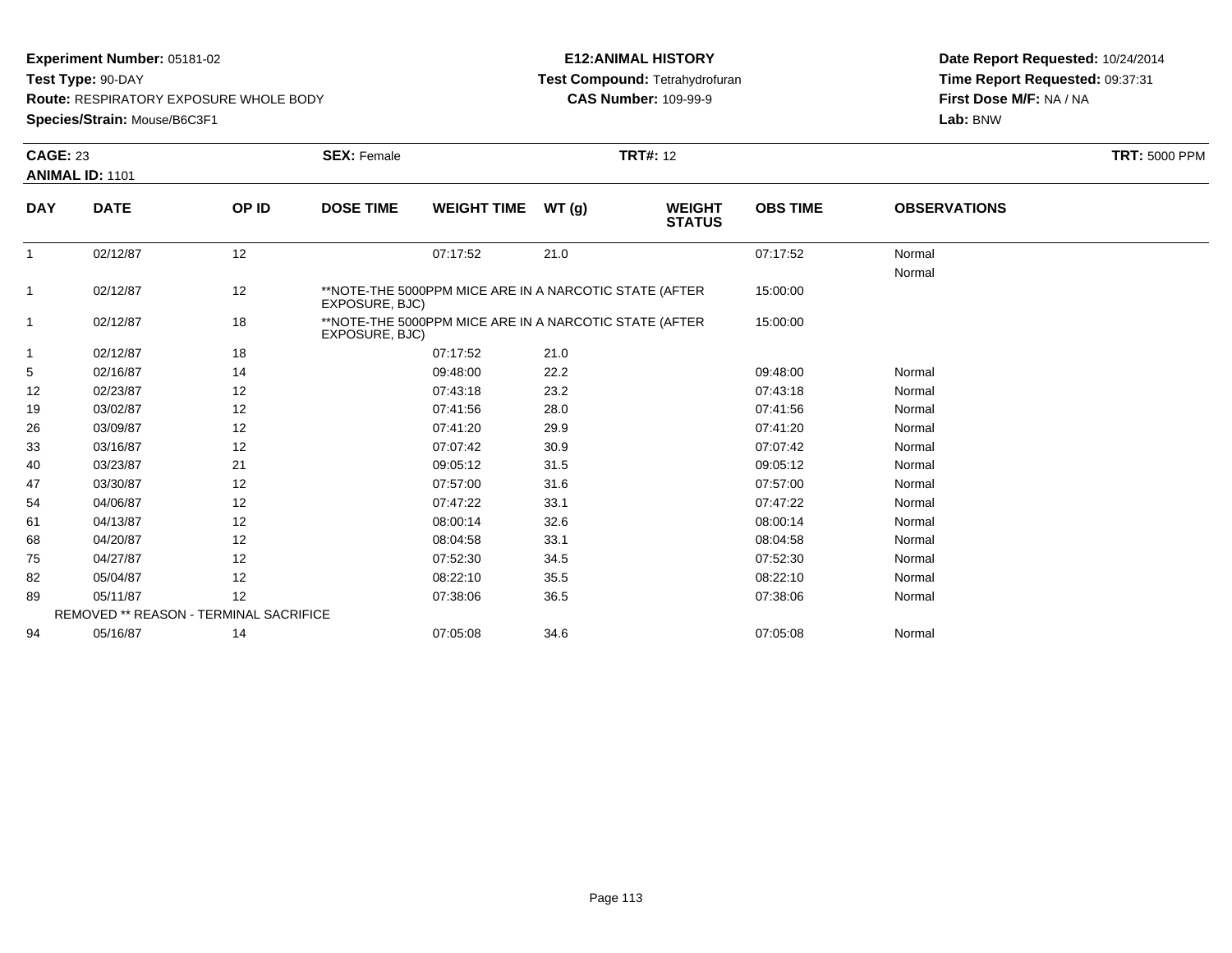**Test Type:** 90-DAY

**Route:** RESPIRATORY EXPOSURE WHOLE BODY

**Species/Strain:** Mouse/B6C3F1

### **E12:ANIMAL HISTORY Test Compound:** Tetrahydrofuran**CAS Number:** 109-99-9

|                | <b>CAGE: 23</b>                        |       | <b>TRT#: 12</b><br><b>SEX: Female</b> |                                                        |       |                                |                 |                     | <b>TRT: 5000 PPM</b> |
|----------------|----------------------------------------|-------|---------------------------------------|--------------------------------------------------------|-------|--------------------------------|-----------------|---------------------|----------------------|
|                | <b>ANIMAL ID: 1102</b>                 |       |                                       |                                                        |       |                                |                 |                     |                      |
| <b>DAY</b>     | <b>DATE</b>                            | OP ID | <b>DOSE TIME</b>                      | <b>WEIGHT TIME</b>                                     | WT(g) | <b>WEIGHT</b><br><b>STATUS</b> | <b>OBS TIME</b> | <b>OBSERVATIONS</b> |                      |
| $\mathbf{1}$   | 02/12/87                               | 12    |                                       | 07:17:52                                               | 20.1  |                                | 07:17:52        | Normal<br>Normal    |                      |
| $\mathbf{1}$   | 02/12/87                               | 12    | EXPOSURE, BJC)                        | **NOTE-THE 5000PPM MICE ARE IN A NARCOTIC STATE (AFTER |       |                                | 15:00:00        |                     |                      |
| $\overline{1}$ | 02/12/87                               | 18    | EXPOSURE, BJC)                        | **NOTE-THE 5000PPM MICE ARE IN A NARCOTIC STATE (AFTER |       |                                | 15:00:00        |                     |                      |
| $\mathbf{1}$   | 02/12/87                               | 18    |                                       | 07:17:52                                               | 20.1  |                                |                 |                     |                      |
| 5              | 02/16/87                               | 14    |                                       | 09:48:00                                               | 20.6  |                                | 09:48:00        | Normal              |                      |
| 12             | 02/23/87                               | 12    |                                       | 07:43:18                                               | 24.3  |                                | 07:43:18        | Normal              |                      |
| 19             | 03/02/87                               | 12    |                                       | 07:41:56                                               | 27.1  |                                | 07:41:56        | Normal              |                      |
| 26             | 03/09/87                               | 12    |                                       | 07:41:20                                               | 28.8  |                                | 07:41:20        | Normal              |                      |
| 33             | 03/16/87                               | 12    |                                       | 07:07:42                                               | 28.8  |                                | 07:07:42        | Normal              |                      |
| 40             | 03/23/87                               | 21    |                                       | 09:05:12                                               | 29.3  |                                | 09:05:12        | Normal              |                      |
| 47             | 03/30/87                               | 12    |                                       | 07:57:00                                               | 32.3  |                                | 07:57:00        | Normal              |                      |
| 54             | 04/06/87                               | 12    |                                       | 07:47:22                                               | 33.8  |                                | 07:47:22        | Normal              |                      |
| 61             | 04/13/87                               | 12    |                                       | 08:00:14                                               | 33.9  |                                | 08:00:14        | Normal              |                      |
| 68             | 04/20/87                               | 12    |                                       | 08:04:58                                               | 33.8  |                                | 08:04:58        | Normal              |                      |
| 75             | 04/27/87                               | 12    |                                       | 07:52:30                                               | 34.1  |                                | 07:52:30        | Normal              |                      |
| 82             | 05/04/87                               | 12    |                                       | 08:22:10                                               | 36.2  |                                | 08:22:10        | Normal              |                      |
| 89             | 05/11/87                               | 12    |                                       | 07:38:06                                               | 37.7  |                                | 07:38:06        | Normal              |                      |
|                | REMOVED ** REASON - TERMINAL SACRIFICE |       |                                       |                                                        |       |                                |                 |                     |                      |
| 94             | 05/16/87                               | 14    |                                       | 07:05:08                                               | 35.7  |                                | 07:05:08        | Normal              |                      |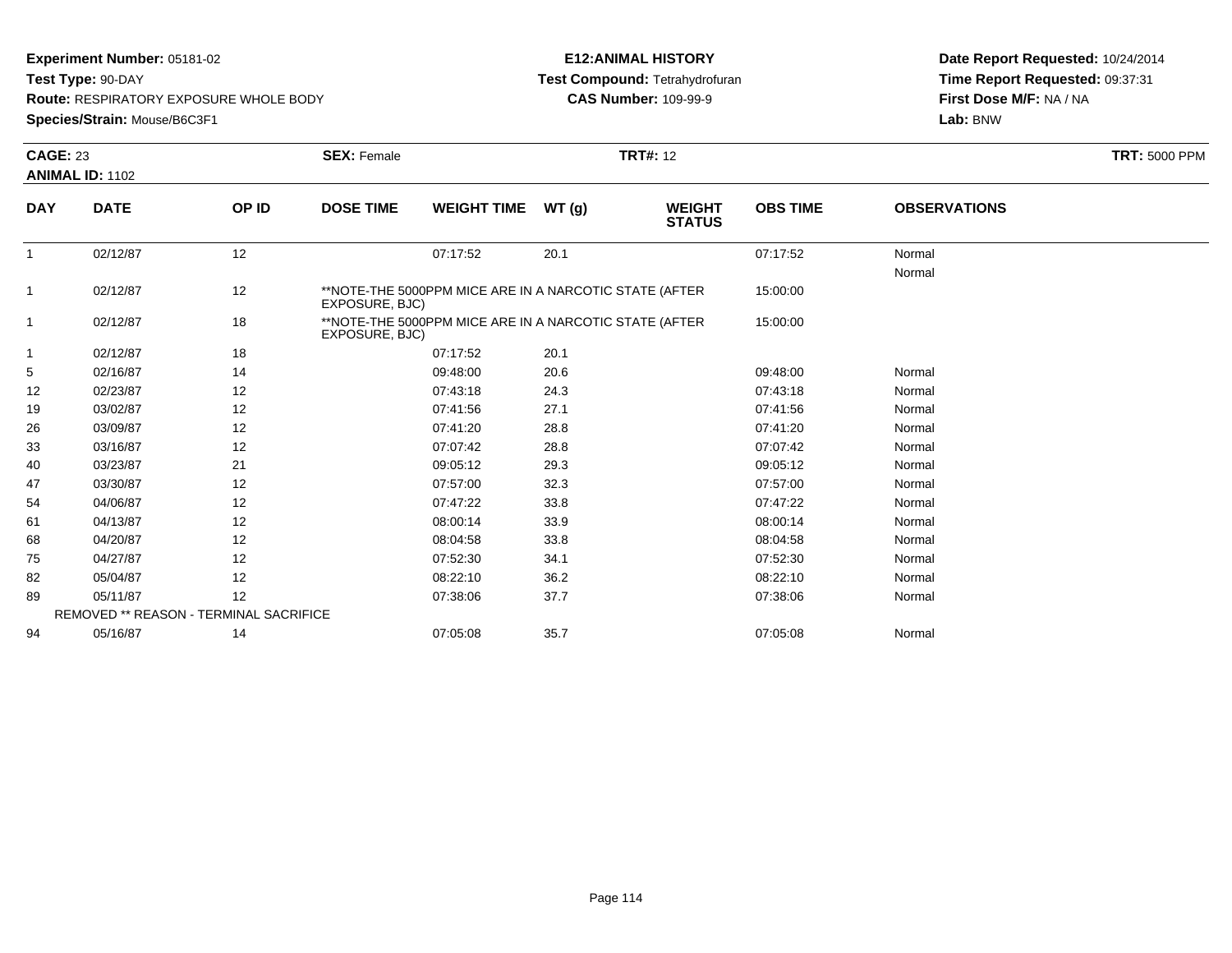**Test Type:** 90-DAY

**Route:** RESPIRATORY EXPOSURE WHOLE BODY

**Species/Strain:** Mouse/B6C3F1

### **E12:ANIMAL HISTORY Test Compound:** Tetrahydrofuran**CAS Number:** 109-99-9

|              | <b>CAGE: 23</b>                        |       | <b>SEX: Female</b> | <b>TRT#: 12</b>                                        |       |                                |                 |                     |  |  |
|--------------|----------------------------------------|-------|--------------------|--------------------------------------------------------|-------|--------------------------------|-----------------|---------------------|--|--|
|              | <b>ANIMAL ID: 1103</b>                 |       |                    |                                                        |       |                                |                 |                     |  |  |
| <b>DAY</b>   | <b>DATE</b>                            | OP ID | <b>DOSE TIME</b>   | <b>WEIGHT TIME</b>                                     | WT(g) | <b>WEIGHT</b><br><b>STATUS</b> | <b>OBS TIME</b> | <b>OBSERVATIONS</b> |  |  |
| $\mathbf{1}$ | 02/12/87                               | 12    |                    | 07:17:52                                               | 21.2  |                                | 07:17:52        | Normal<br>Normal    |  |  |
| 1            | 02/12/87                               | 12    | EXPOSURE, BJC)     | **NOTE-THE 5000PPM MICE ARE IN A NARCOTIC STATE (AFTER |       |                                | 15:00:00        |                     |  |  |
| $\mathbf{1}$ | 02/12/87                               | 18    | EXPOSURE, BJC)     | **NOTE-THE 5000PPM MICE ARE IN A NARCOTIC STATE (AFTER |       |                                | 15:00:00        |                     |  |  |
| 1            | 02/12/87                               | 18    |                    | 07:17:52                                               | 21.2  |                                |                 |                     |  |  |
| 5            | 02/16/87                               | 14    |                    | 09:48:00                                               | 22.0  |                                | 09:48:00        | Normal              |  |  |
| 12           | 02/23/87                               | 12    |                    | 07:43:18                                               | 26.6  |                                | 07:43:18        | Normal              |  |  |
| 19           | 03/02/87                               | 12    |                    | 07:41:56                                               | 29.0  |                                | 07:41:56        | Normal              |  |  |
| 26           | 03/09/87                               | 12    |                    | 07:41:20                                               | 29.6  |                                | 07:41:20        | Normal              |  |  |
| 33           | 03/16/87                               | 12    |                    | 07:07:42                                               | 30.2  |                                | 07:07:42        | Normal              |  |  |
| 40           | 03/23/87                               | 21    |                    | 09:05:12                                               | 31.7  |                                | 09:05:12        | Normal              |  |  |
| 47           | 03/30/87                               | 12    |                    | 07:57:00                                               | 33.1  |                                | 07:57:00        | Normal              |  |  |
| 54           | 04/06/87                               | 12    |                    | 07:47:22                                               | 34.0  |                                | 07:47:22        | Normal              |  |  |
| 61           | 04/13/87                               | 12    |                    | 08:00:14                                               | 35.2  |                                | 08:00:14        | Normal              |  |  |
| 68           | 04/20/87                               | 12    |                    | 08:04:58                                               | 36.5  |                                | 08:04:58        | Normal              |  |  |
| 75           | 04/27/87                               | 12    |                    | 07:52:30                                               | 37.9  |                                | 07:52:30        | Normal              |  |  |
| 82           | 05/04/87                               | 12    |                    | 08:22:10                                               | 37.5  |                                | 08:22:10        | Normal              |  |  |
| 89           | 05/11/87                               | 12    |                    | 07:38:06                                               | 38.8  |                                | 07:38:06        | Normal              |  |  |
|              | REMOVED ** REASON - TERMINAL SACRIFICE |       |                    |                                                        |       |                                |                 |                     |  |  |
| 94           | 05/16/87                               | 14    |                    | 07:05:08                                               | 33.4  |                                | 07:05:08        | Normal              |  |  |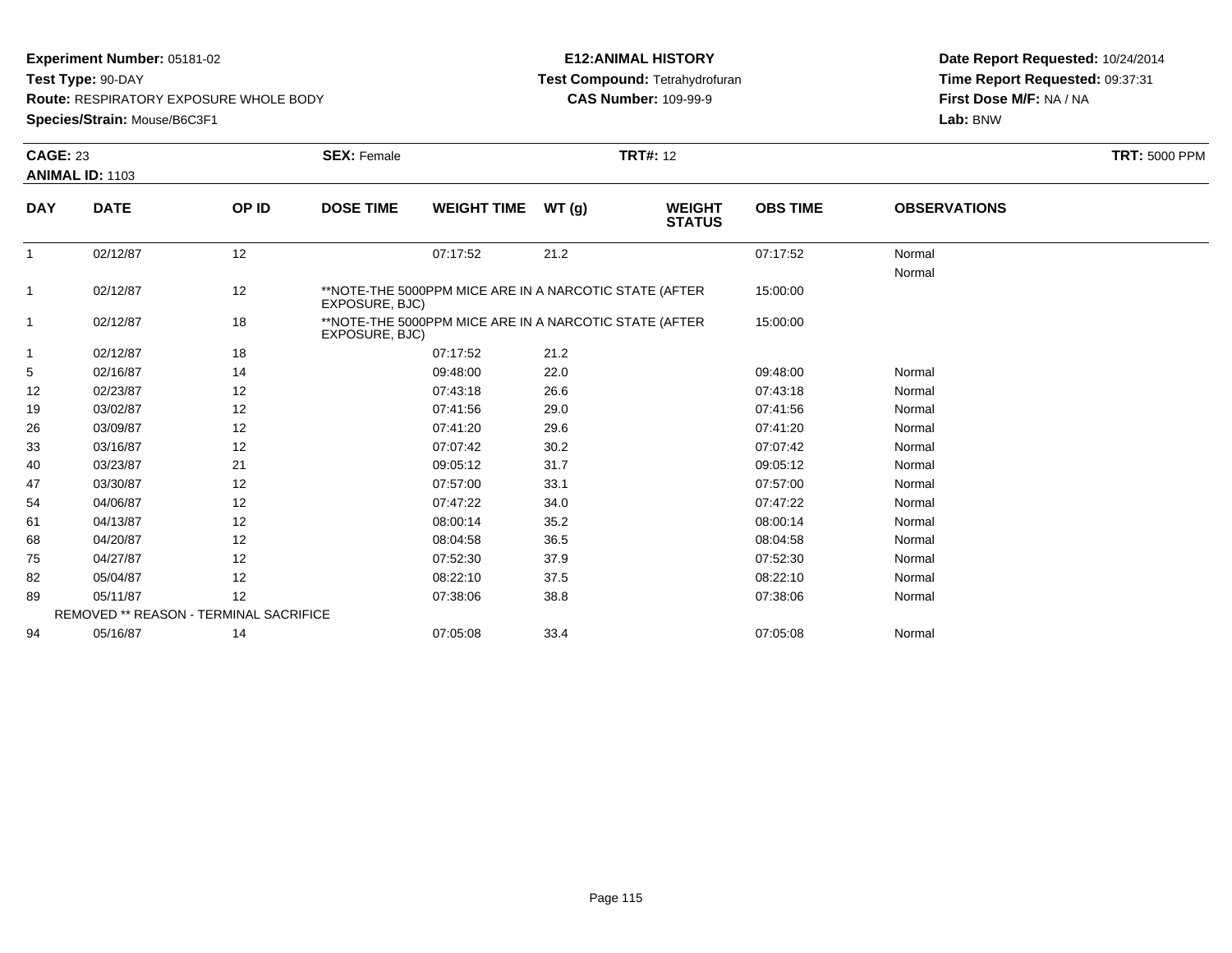**Test Type:** 90-DAY

**Route:** RESPIRATORY EXPOSURE WHOLE BODY

**Species/Strain:** Mouse/B6C3F1

### **E12:ANIMAL HISTORY Test Compound:** Tetrahydrofuran**CAS Number:** 109-99-9

|                | <b>CAGE: 23</b>                        |       | <b>TRT#: 12</b><br><b>SEX: Female</b> |                                                        |       |                                |                 |                     | <b>TRT: 5000 PPM</b> |
|----------------|----------------------------------------|-------|---------------------------------------|--------------------------------------------------------|-------|--------------------------------|-----------------|---------------------|----------------------|
|                | <b>ANIMAL ID: 1104</b>                 |       |                                       |                                                        |       |                                |                 |                     |                      |
| <b>DAY</b>     | <b>DATE</b>                            | OP ID | <b>DOSE TIME</b>                      | <b>WEIGHT TIME</b>                                     | WT(g) | <b>WEIGHT</b><br><b>STATUS</b> | <b>OBS TIME</b> | <b>OBSERVATIONS</b> |                      |
| $\mathbf{1}$   | 02/12/87                               | 12    |                                       | 07:17:52                                               | 18.8  |                                | 07:17:52        | Normal<br>Normal    |                      |
| 1              | 02/12/87                               | 12    | EXPOSURE, BJC)                        | **NOTE-THE 5000PPM MICE ARE IN A NARCOTIC STATE (AFTER |       |                                | 15:00:00        |                     |                      |
| $\overline{1}$ | 02/12/87                               | 18    | EXPOSURE, BJC)                        | **NOTE-THE 5000PPM MICE ARE IN A NARCOTIC STATE (AFTER |       |                                | 15:00:00        |                     |                      |
| -1             | 02/12/87                               | 18    |                                       | 07:17:52                                               | 18.8  |                                |                 |                     |                      |
| 5              | 02/16/87                               | 14    |                                       | 09:48:00                                               | 19.0  |                                | 09:48:00        | Normal              |                      |
| 12             | 02/23/87                               | 12    |                                       | 07:43:18                                               | 22.9  |                                | 07:43:18        | Normal              |                      |
| 19             | 03/02/87                               | 12    |                                       | 07:41:56                                               | 24.9  |                                | 07:41:56        | Normal              |                      |
| 26             | 03/09/87                               | 12    |                                       | 07:41:20                                               | 26.5  |                                | 07:41:20        | Normal              |                      |
| 33             | 03/16/87                               | 12    |                                       | 07:07:42                                               | 27.9  |                                | 07:07:42        | Normal              |                      |
| 40             | 03/23/87                               | 21    |                                       | 09:05:12                                               | 28.7  |                                | 09:05:12        | Normal              |                      |
| 47             | 03/30/87                               | 12    |                                       | 07:57:00                                               | 29.2  |                                | 07:57:00        | Normal              |                      |
| 54             | 04/06/87                               | 12    |                                       | 07:47:22                                               | 30.1  |                                | 07:47:22        | Normal              |                      |
| 61             | 04/13/87                               | 12    |                                       | 08:00:14                                               | 31.6  |                                | 08:00:14        | Normal              |                      |
| 68             | 04/20/87                               | 12    |                                       | 08:04:58                                               | 32.3  |                                | 08:04:58        | Normal              |                      |
| 75             | 04/27/87                               | 12    |                                       | 07:52:30                                               | 32.5  |                                | 07:52:30        | Normal              |                      |
| 82             | 05/04/87                               | 12    |                                       | 08:22:10                                               | 30.7  |                                | 08:22:10        | Normal              |                      |
| 89             | 05/11/87                               | 12    |                                       | 07:38:06                                               | 30.9  |                                | 07:38:06        | Normal              |                      |
|                | REMOVED ** REASON - TERMINAL SACRIFICE |       |                                       |                                                        |       |                                |                 |                     |                      |
| 94             | 05/16/87                               | 14    |                                       | 07:05:08                                               | 31.7  |                                | 07:05:08        | Normal              |                      |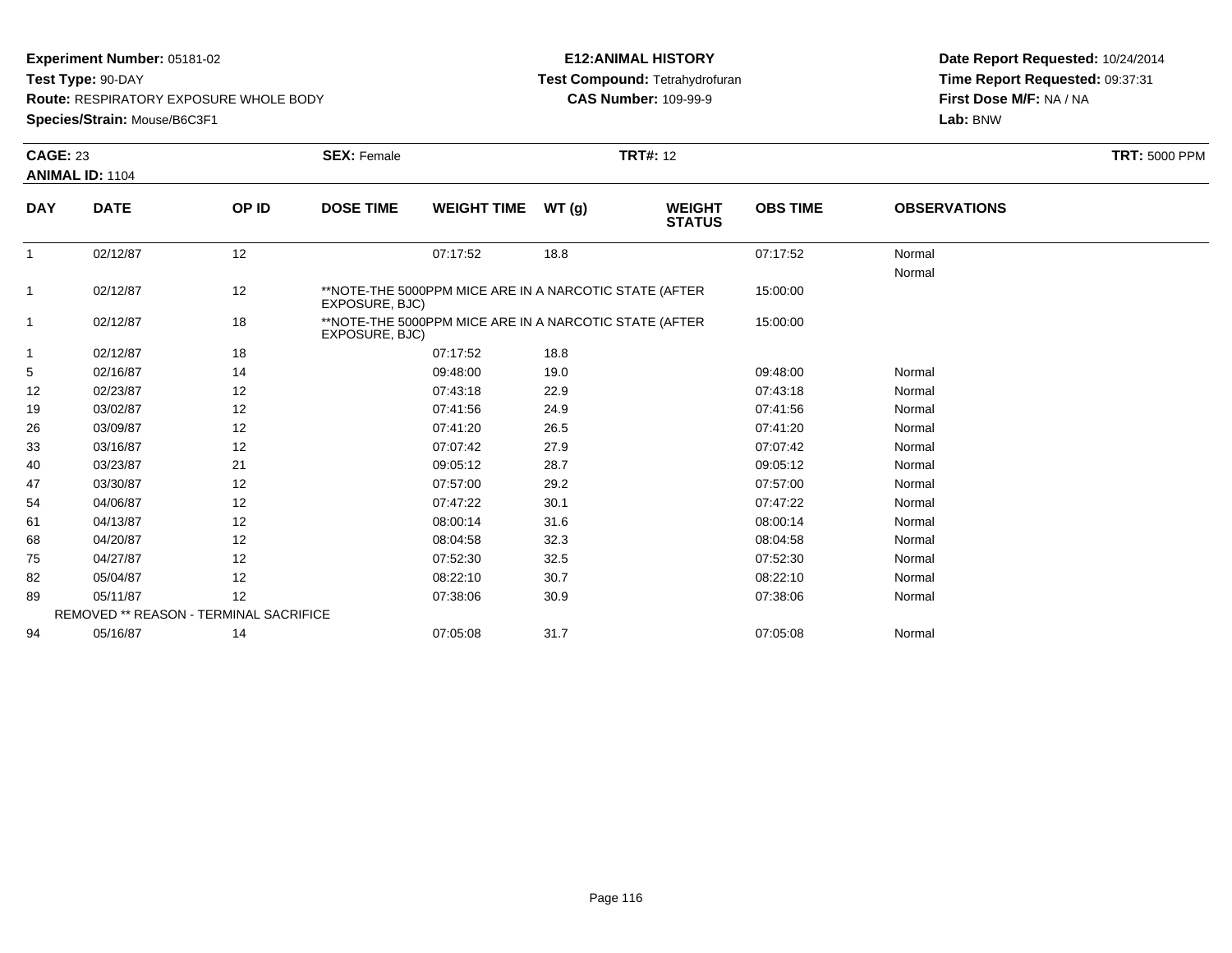**Test Type:** 90-DAY

**Route:** RESPIRATORY EXPOSURE WHOLE BODY

**Species/Strain:** Mouse/B6C3F1

### **E12:ANIMAL HISTORY Test Compound:** Tetrahydrofuran**CAS Number:** 109-99-9

|              | <b>CAGE: 23</b>                        |       | <b>TRT#: 12</b><br><b>SEX: Female</b> |                                                        |       |                                |                 |                     | <b>TRT: 5000 PPM</b> |
|--------------|----------------------------------------|-------|---------------------------------------|--------------------------------------------------------|-------|--------------------------------|-----------------|---------------------|----------------------|
|              | <b>ANIMAL ID: 1105</b>                 |       |                                       |                                                        |       |                                |                 |                     |                      |
| <b>DAY</b>   | <b>DATE</b>                            | OP ID | <b>DOSE TIME</b>                      | <b>WEIGHT TIME</b>                                     | WT(g) | <b>WEIGHT</b><br><b>STATUS</b> | <b>OBS TIME</b> | <b>OBSERVATIONS</b> |                      |
| $\mathbf{1}$ | 02/12/87                               | 12    |                                       | 07:17:52                                               | 19.3  |                                | 07:17:52        | Normal<br>Normal    |                      |
| 1            | 02/12/87                               | 12    | EXPOSURE, BJC)                        | **NOTE-THE 5000PPM MICE ARE IN A NARCOTIC STATE (AFTER |       |                                | 15:00:00        |                     |                      |
| $\mathbf 1$  | 02/12/87                               | 18    | EXPOSURE, BJC)                        | **NOTE-THE 5000PPM MICE ARE IN A NARCOTIC STATE (AFTER |       |                                | 15:00:00        |                     |                      |
| -1           | 02/12/87                               | 18    |                                       | 07:17:52                                               | 19.3  |                                |                 |                     |                      |
| 5            | 02/16/87                               | 14    |                                       | 09:48:00                                               | 20.7  |                                | 09:48:00        | Normal              |                      |
| 12           | 02/23/87                               | 12    |                                       | 07:43:18                                               | 23.3  |                                | 07:43:18        | Normal              |                      |
| 19           | 03/02/87                               | 12    |                                       | 07:41:56                                               | 27.5  |                                | 07:41:56        | Normal              |                      |
| 26           | 03/09/87                               | 12    |                                       | 07:41:20                                               | 28.7  |                                | 07:41:20        | Normal              |                      |
| 33           | 03/16/87                               | 12    |                                       | 07:07:42                                               | 30.6  |                                | 07:07:42        | Normal              |                      |
| 40           | 03/23/87                               | 21    |                                       | 09:05:12                                               | 30.9  |                                | 09:05:12        | Normal              |                      |
| 47           | 03/30/87                               | 12    |                                       | 07:57:00                                               | 31.8  |                                | 07:57:00        | Normal              |                      |
| 54           | 04/06/87                               | 12    |                                       | 07:47:22                                               | 32.5  |                                | 07:47:22        | Normal              |                      |
| 61           | 04/13/87                               | 12    |                                       | 08:00:14                                               | 33.7  |                                | 08:00:14        | Normal              |                      |
| 68           | 04/20/87                               | 12    |                                       | 08:04:58                                               | 34.3  |                                | 08:04:58        | Normal              |                      |
| 75           | 04/27/87                               | 12    |                                       | 07:52:30                                               | 34.6  |                                | 07:52:30        | Normal              |                      |
| 82           | 05/04/87                               | 12    |                                       | 08:22:10                                               | 34.8  |                                | 08:22:10        | Normal              |                      |
| 89           | 05/11/87                               | 12    |                                       | 07:38:06                                               | 33.6  |                                | 07:38:06        | Normal              |                      |
|              | REMOVED ** REASON - TERMINAL SACRIFICE |       |                                       |                                                        |       |                                |                 |                     |                      |
| 94           | 05/16/87                               | 14    |                                       | 07:05:08                                               | 34.1  |                                | 07:05:08        | Normal              |                      |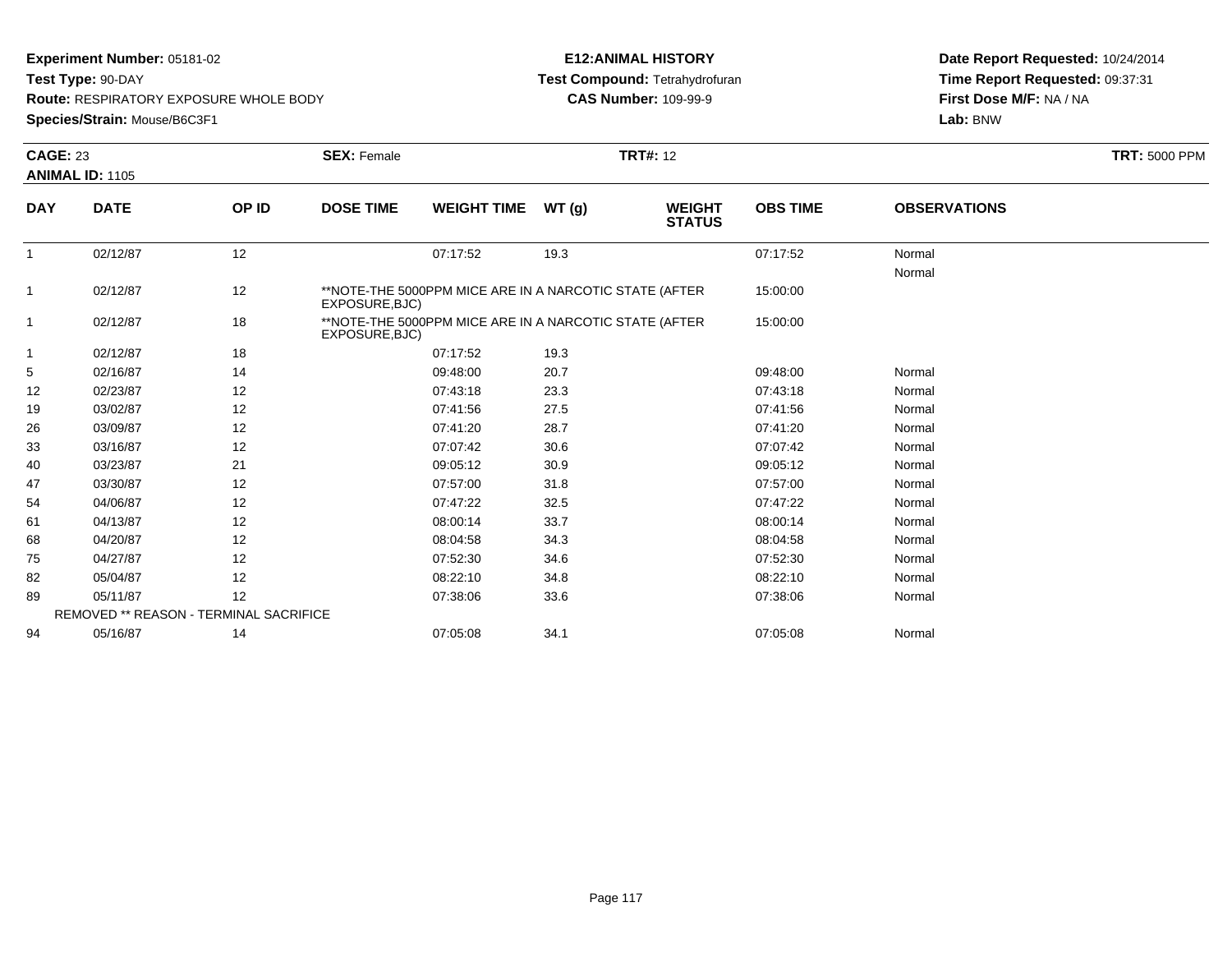**Test Type:** 90-DAY

**Route:** RESPIRATORY EXPOSURE WHOLE BODY

**Species/Strain:** Mouse/B6C3F1

### **E12:ANIMAL HISTORY Test Compound:** Tetrahydrofuran**CAS Number:** 109-99-9

|                | <b>CAGE: 24</b>                        |       | <b>SEX: Female</b> |                                                        |       | <b>TRT#: 12</b>                |                 |                                | <b>TRT: 5000 PPM</b> |
|----------------|----------------------------------------|-------|--------------------|--------------------------------------------------------|-------|--------------------------------|-----------------|--------------------------------|----------------------|
|                | <b>ANIMAL ID: 1106</b>                 |       |                    |                                                        |       |                                |                 |                                |                      |
| <b>DAY</b>     | <b>DATE</b>                            | OP ID | <b>DOSE TIME</b>   | <b>WEIGHT TIME</b>                                     | WT(g) | <b>WEIGHT</b><br><b>STATUS</b> | <b>OBS TIME</b> | <b>OBSERVATIONS</b>            |                      |
| $\overline{1}$ | 02/12/87                               | 12    |                    | 07:19:46                                               | 21.2  |                                | 07:19:46        | Normal<br>Normal               |                      |
| 1              | 02/12/87                               | 12    | EXPOSURE, BJC)     | **NOTE-THE 5000PPM MICE ARE IN A NARCOTIC STATE (AFTER |       |                                | 15:00:00        |                                |                      |
| 1              | 02/12/87                               | 18    | EXPOSURE, BJC)     | **NOTE-THE 5000PPM MICE ARE IN A NARCOTIC STATE (AFTER |       |                                | 15:00:00        |                                |                      |
| 1              | 02/12/87                               | 18    |                    | 07:19:46                                               | 21.2  |                                |                 |                                |                      |
| 5              | 02/16/87                               | 14    |                    | 09:49:26                                               | 23.0  |                                | 09:49:26        | Normal                         |                      |
| 12             | 02/23/87                               | 12    |                    | 07:44:30                                               | 25.8  |                                | 07:44:30        | Normal                         |                      |
| 19             | 03/02/87                               | 12    |                    | 07:43:18                                               | 23.7  |                                | 07:43:18        | Normal                         |                      |
| 26             | 03/09/87                               | 12    |                    | 07:42:24                                               | 31.6  |                                | 07:42:24        | Normal                         |                      |
| 33             | 03/16/87                               | 12    |                    | 07:09:04                                               | 32.7  |                                | 07:09:04        | Normal                         |                      |
| 40             | 03/23/87                               | 21    |                    | 09:06:50                                               | 33.2  |                                | 09:06:50        | Normal                         |                      |
| 47             | 03/30/87                               | 12    |                    | **NOTE-DISTENDED ABD. (POSSIBLE ENLARGED LIVER)        |       |                                | 07:57:00        |                                |                      |
| 47             | 03/30/87                               | 12    |                    | 07:58:28                                               | 35.9  |                                | 07:58:28        | <b>Swelling Body Ventral</b>   |                      |
| 54             | 04/06/87                               | 12    |                    | 07:48:36                                               | 34.6  |                                | 07:48:36        | Normal                         |                      |
| 61             | 04/13/87                               | 12    |                    | 08:01:32                                               | 36.0  |                                | 08:01:32        | Alopecia Body Ventral 11-15 Mm |                      |
| 68             | 04/20/87                               | 12    |                    | 08:06:58                                               | 36.9  |                                | 08:06:58        | Alopecia Body Ventral 16-20 Mm |                      |
| 75             | 04/27/87                               | 12    |                    | 07:53:42                                               | 37.9  |                                | 07:53:42        | Alopecia Groin 6-10 Mm         |                      |
| 82             | 05/04/87                               | 12    |                    | 08:23:14                                               | 38.8  |                                | 08:23:14        | Normal                         |                      |
| 89             | 05/11/87                               | 12    |                    | 07:39:06                                               | 39.3  |                                | 07:39:06        | Alopecia Body Ventral 21-25 Mm |                      |
|                | REMOVED ** REASON - TERMINAL SACRIFICE |       |                    |                                                        |       |                                |                 |                                |                      |
| 94             | 05/16/87                               | 14    |                    | 07:08:42                                               | 39.6  |                                | 07:08:42        | Alopecia Body Ventral 26 Or Gr |                      |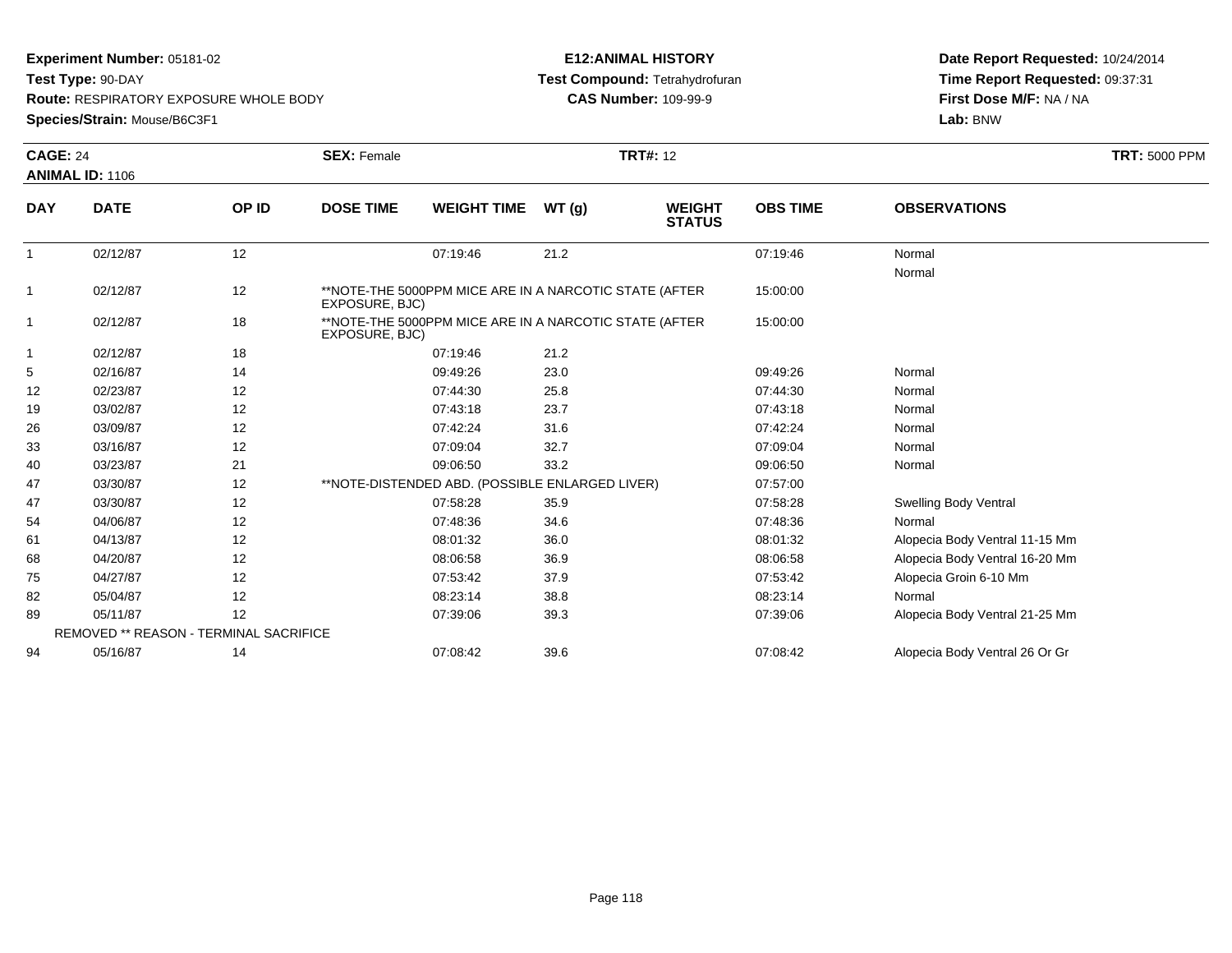**Test Type:** 90-DAY

**Route:** RESPIRATORY EXPOSURE WHOLE BODY

**Species/Strain:** Mouse/B6C3F1

### **E12:ANIMAL HISTORY Test Compound:** Tetrahydrofuran**CAS Number:** 109-99-9

|                | <b>CAGE: 24</b>                        |       | <b>TRT#: 12</b><br><b>SEX: Female</b> |                                                        |       |                                |                 |                     | <b>TRT: 5000 PPM</b> |
|----------------|----------------------------------------|-------|---------------------------------------|--------------------------------------------------------|-------|--------------------------------|-----------------|---------------------|----------------------|
|                | ANIMAL ID: 1107                        |       |                                       |                                                        |       |                                |                 |                     |                      |
| <b>DAY</b>     | <b>DATE</b>                            | OP ID | <b>DOSE TIME</b>                      | <b>WEIGHT TIME</b>                                     | WT(g) | <b>WEIGHT</b><br><b>STATUS</b> | <b>OBS TIME</b> | <b>OBSERVATIONS</b> |                      |
| $\mathbf{1}$   | 02/12/87                               | 12    |                                       | 07:19:46                                               | 20.7  |                                | 07:19:46        | Normal<br>Normal    |                      |
| 1              | 02/12/87                               | 12    | EXPOSURE, BJC)                        | **NOTE-THE 5000PPM MICE ARE IN A NARCOTIC STATE (AFTER |       |                                | 15:00:00        |                     |                      |
| $\overline{1}$ | 02/12/87                               | 18    | EXPOSURE, BJC)                        | **NOTE-THE 5000PPM MICE ARE IN A NARCOTIC STATE (AFTER |       |                                | 15:00:00        |                     |                      |
| -1             | 02/12/87                               | 18    |                                       | 07:19:46                                               | 20.7  |                                |                 |                     |                      |
| 5              | 02/16/87                               | 14    |                                       | 09:49:26                                               | 21.0  |                                | 09:49:26        | Normal              |                      |
| 12             | 02/23/87                               | 12    |                                       | 07:44:30                                               | 25.4  |                                | 07:44:30        | Normal              |                      |
| 19             | 03/02/87                               | 12    |                                       | 07:43:18                                               | 23.1  |                                | 07:43:18        | Normal              |                      |
| 26             | 03/09/87                               | 12    |                                       | 07:42:24                                               | 29.2  |                                | 07:42:24        | Normal              |                      |
| 33             | 03/16/87                               | 12    |                                       | 07:09:04                                               | 28.0  |                                | 07:09:04        | Normal              |                      |
| 40             | 03/23/87                               | 21    |                                       | 09:06:50                                               | 30.6  |                                | 09:06:50        | Normal              |                      |
| 47             | 03/30/87                               | 12    |                                       | 07:58:28                                               | 31.9  |                                | 07:58:28        | Normal              |                      |
| 54             | 04/06/87                               | 12    |                                       | 07:48:36                                               | 33.0  |                                | 07:48:36        | Normal              |                      |
| 61             | 04/13/87                               | 12    |                                       | 08:01:32                                               | 32.9  |                                | 08:01:32        | Normal              |                      |
| 68             | 04/20/87                               | 12    |                                       | 08:06:58                                               | 34.6  |                                | 08:06:58        | Normal              |                      |
| 75             | 04/27/87                               | 12    |                                       | 07:53:42                                               | 34.9  |                                | 07:53:42        | Normal              |                      |
| 82             | 05/04/87                               | 12    |                                       | 08:23:14                                               | 36.8  |                                | 08:23:14        | Normal              |                      |
| 89             | 05/11/87                               | 12    |                                       | 07:39:06                                               | 36.9  |                                | 07:39:06        | Normal              |                      |
|                | REMOVED ** REASON - TERMINAL SACRIFICE |       |                                       |                                                        |       |                                |                 |                     |                      |
| 94             | 05/16/87                               | 14    |                                       | 07:08:42                                               | 34.6  |                                | 07:08:42        | Normal              |                      |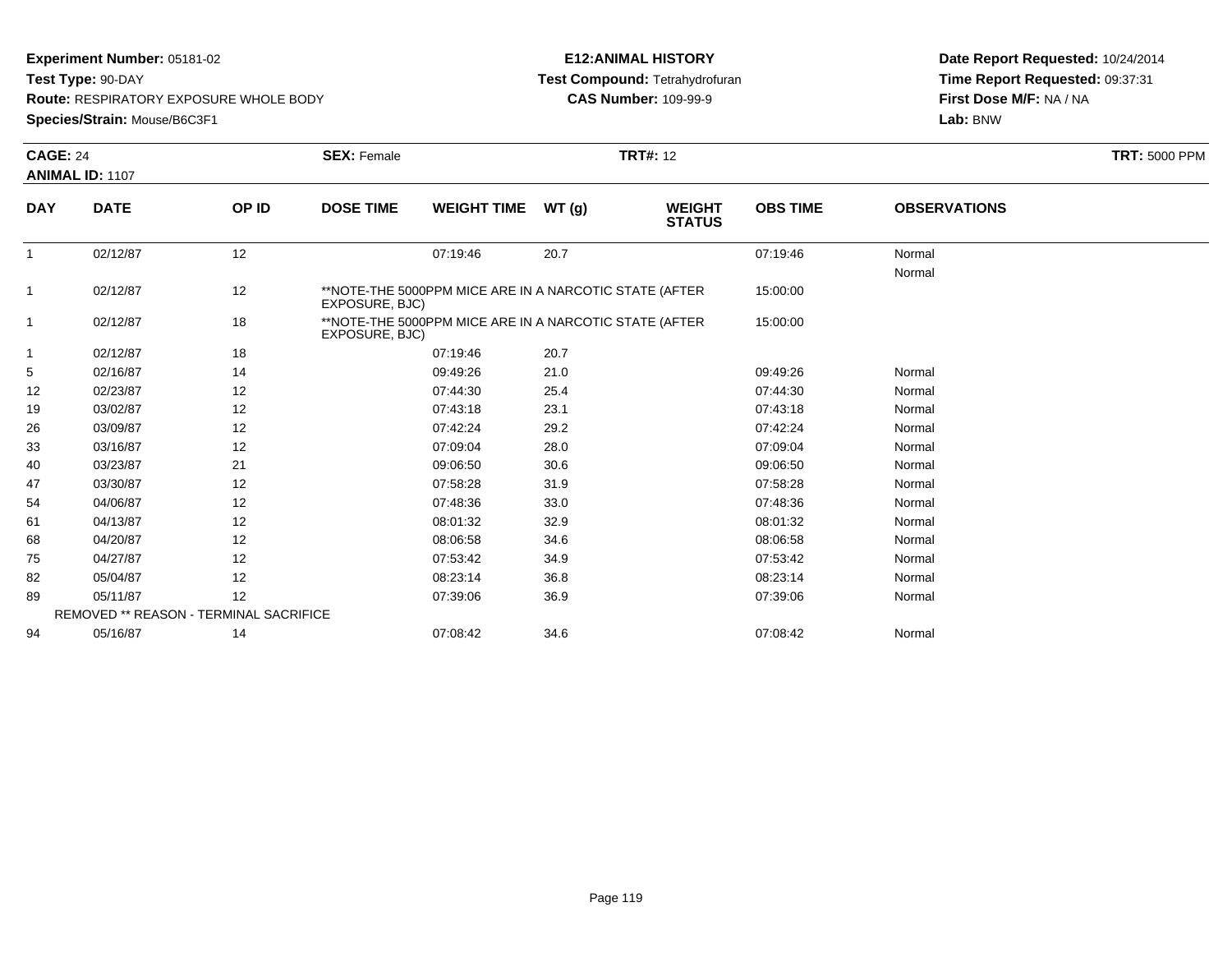**Test Type:** 90-DAY

**Route:** RESPIRATORY EXPOSURE WHOLE BODY

**Species/Strain:** Mouse/B6C3F1

### **E12:ANIMAL HISTORY Test Compound:** Tetrahydrofuran**CAS Number:** 109-99-9

|              | <b>CAGE: 24</b><br><b>ANIMAL ID: 1108</b> |       | <b>SEX: Female</b> | <b>TRT#: 12</b>    |                                                           |                                |                 |                        |  |
|--------------|-------------------------------------------|-------|--------------------|--------------------|-----------------------------------------------------------|--------------------------------|-----------------|------------------------|--|
|              |                                           |       |                    |                    |                                                           |                                |                 |                        |  |
| <b>DAY</b>   | <b>DATE</b>                               | OP ID | <b>DOSE TIME</b>   | <b>WEIGHT TIME</b> | WT(g)                                                     | <b>WEIGHT</b><br><b>STATUS</b> | <b>OBS TIME</b> | <b>OBSERVATIONS</b>    |  |
| $\mathbf{1}$ | 02/12/87                                  | 12    |                    | 07:19:46           | 19.9                                                      |                                | 07:19:46        | Normal<br>Normal       |  |
| 1            | 02/12/87                                  | 12    | EXPOSURE, BJC)     |                    | **NOTE-THE 5000PPM MICE ARE IN A NARCOTIC STATE (AFTER    |                                | 15:00:00        |                        |  |
| 1            | 02/12/87                                  | 18    | EXPOSURE, BJC)     |                    | **NOTE-THE 5000PPM MICE ARE IN A NARCOTIC STATE (AFTER    |                                | 15:00:00        |                        |  |
| $\mathbf 1$  | 02/12/87                                  | 18    |                    | 07:19:46           | 19.9                                                      |                                |                 |                        |  |
| 5            | 02/16/87                                  | 14    |                    | 09:49:26           | 20.8                                                      |                                | 09:49:26        | Normal                 |  |
| 12           | 02/23/87                                  | 12    |                    | 07:44:30           | 24.3                                                      |                                | 07:44:30        | Normal                 |  |
| 19           | 03/02/87                                  | 12    |                    | 07:43:18           | 28.3                                                      |                                | 07:43:18        | Normal                 |  |
| 26           | 03/09/87                                  | 12    |                    | 07:42:24           | 29.4                                                      |                                | 07:42:24        | Normal                 |  |
| 33           | 03/16/87                                  | 12    | <b>FRACTURED</b>   |                    | **NOTE-L, REAR LEG CAUGHT IN CAGE WIRE-SWOLLEN & POSSIBLY |                                | 07:07:42        |                        |  |
| 33           | 03/16/87                                  | 12    |                    | 07:09:04           | 25.8                                                      |                                | 07:09:04        | Swelling Left Rear Leg |  |
| 40           | 03/23/87                                  | 21    |                    | 09:06:50           | 28.8                                                      |                                | 09:06:50        | Normal                 |  |
| 47           | 03/30/87                                  | 12    |                    | 07:58:28           | 31.2                                                      |                                | 07:58:28        | Normal                 |  |
| 54           | 04/06/87                                  | 12    |                    | 07:48:36           | 32.7                                                      |                                | 07:48:36        | Normal                 |  |
| 61           | 04/13/87                                  | 12    |                    | 08:01:32           | 31.3                                                      |                                | 08:01:32        | Normal                 |  |
| 68           | 04/20/87                                  | 12    |                    | 08:06:58           | 33.6                                                      |                                | 08:06:58        | Normal                 |  |
| 75           | 04/27/87                                  | 12    |                    | 07:53:42           | 35.0                                                      |                                | 07:53:42        | Normal                 |  |
| 82           | 05/04/87                                  | 12    |                    | 08:23:14           | 36.4                                                      |                                | 08:23:14        | Normal                 |  |
| 89           | 05/11/87                                  | 12    |                    | 07:39:06           | 37.9                                                      |                                | 07:39:06        | Normal                 |  |
|              | REMOVED ** REASON - TERMINAL SACRIFICE    |       |                    |                    |                                                           |                                |                 |                        |  |
| 94           | 05/16/87                                  | 14    |                    | 07:08:42           | 27.5                                                      |                                | 07:08:42        | Normal                 |  |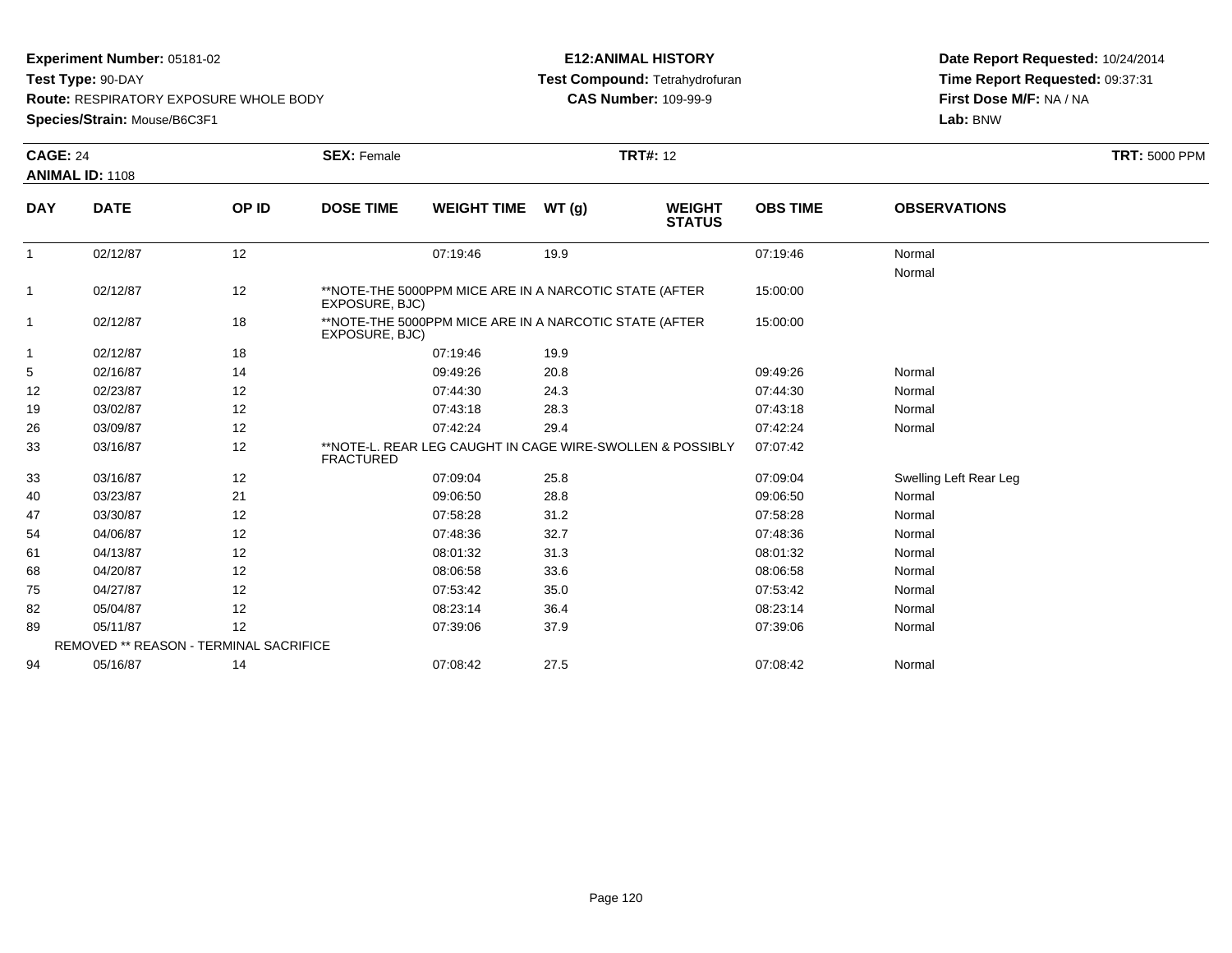**Test Type:** 90-DAY

**Route:** RESPIRATORY EXPOSURE WHOLE BODY

**Species/Strain:** Mouse/B6C3F1

### **E12:ANIMAL HISTORY Test Compound:** Tetrahydrofuran**CAS Number:** 109-99-9

| <b>CAGE: 24</b> |                                        |       | <b>SEX: Female</b> |                                                        | <b>TRT#: 12</b> |                                |                 |                     | <b>TRT: 5000 PPM</b> |
|-----------------|----------------------------------------|-------|--------------------|--------------------------------------------------------|-----------------|--------------------------------|-----------------|---------------------|----------------------|
|                 | <b>ANIMAL ID: 1109</b>                 |       |                    |                                                        |                 |                                |                 |                     |                      |
| <b>DAY</b>      | <b>DATE</b>                            | OP ID | <b>DOSE TIME</b>   | <b>WEIGHT TIME</b>                                     | WT(g)           | <b>WEIGHT</b><br><b>STATUS</b> | <b>OBS TIME</b> | <b>OBSERVATIONS</b> |                      |
| $\mathbf{1}$    | 02/12/87                               | 12    |                    | 07:19:46                                               | 19.1            |                                | 07:19:46        | Normal<br>Normal    |                      |
| $\mathbf{1}$    | 02/12/87                               | 12    | EXPOSURE, BJC)     | **NOTE-THE 5000PPM MICE ARE IN A NARCOTIC STATE (AFTER |                 |                                | 15:00:00        |                     |                      |
| $\overline{1}$  | 02/12/87                               | 18    | EXPOSURE, BJC)     | **NOTE-THE 5000PPM MICE ARE IN A NARCOTIC STATE (AFTER |                 |                                | 15:00:00        |                     |                      |
| $\mathbf{1}$    | 02/12/87                               | 18    |                    | 07:19:46                                               | 19.1            |                                |                 |                     |                      |
| 5               | 02/16/87                               | 14    |                    | 09:49:26                                               | 21.2            |                                | 09:49:26        | Normal              |                      |
| 12              | 02/23/87                               | 12    |                    | 07:44:30                                               | 24.8            |                                | 07:44:30        | Normal              |                      |
| 19              | 03/02/87                               | 12    |                    | 07:43:18                                               | 27.4            |                                | 07:43:18        | Normal              |                      |
| 26              | 03/09/87                               | 12    |                    | 07:42:24                                               | 30.5            |                                | 07:42:24        | Normal              |                      |
| 33              | 03/16/87                               | 12    |                    | 07:09:04                                               | 31.6            |                                | 07:09:04        | Normal              |                      |
| 40              | 03/23/87                               | 21    |                    | 09:06:50                                               | 32.1            |                                | 09:06:50        | Normal              |                      |
| 47              | 03/30/87                               | 12    |                    | 07:58:28                                               | 32.5            |                                | 07:58:28        | Normal              |                      |
| 54              | 04/06/87                               | 12    |                    | 07:48:36                                               | 34.0            |                                | 07:48:36        | Normal              |                      |
| 61              | 04/13/87                               | 12    |                    | 08:01:32                                               | 34.3            |                                | 08:01:32        | Normal              |                      |
| 68              | 04/20/87                               | 12    |                    | 08:06:58                                               | 35.9            |                                | 08:06:58        | Normal              |                      |
| 75              | 04/27/87                               | 12    |                    | 07:53:42                                               | 36.7            |                                | 07:53:42        | Normal              |                      |
| 82              | 05/04/87                               | 12    |                    | 08:23:14                                               | 36.5            |                                | 08:23:14        | Normal              |                      |
| 89              | 05/11/87                               | 12    |                    | 07:39:06                                               | 37.1            |                                | 07:39:06        | Normal              |                      |
|                 | REMOVED ** REASON - TERMINAL SACRIFICE |       |                    |                                                        |                 |                                |                 |                     |                      |
| 94              | 05/16/87                               | 14    |                    | 07:08:42                                               | 34.0            |                                | 07:08:42        | Normal              |                      |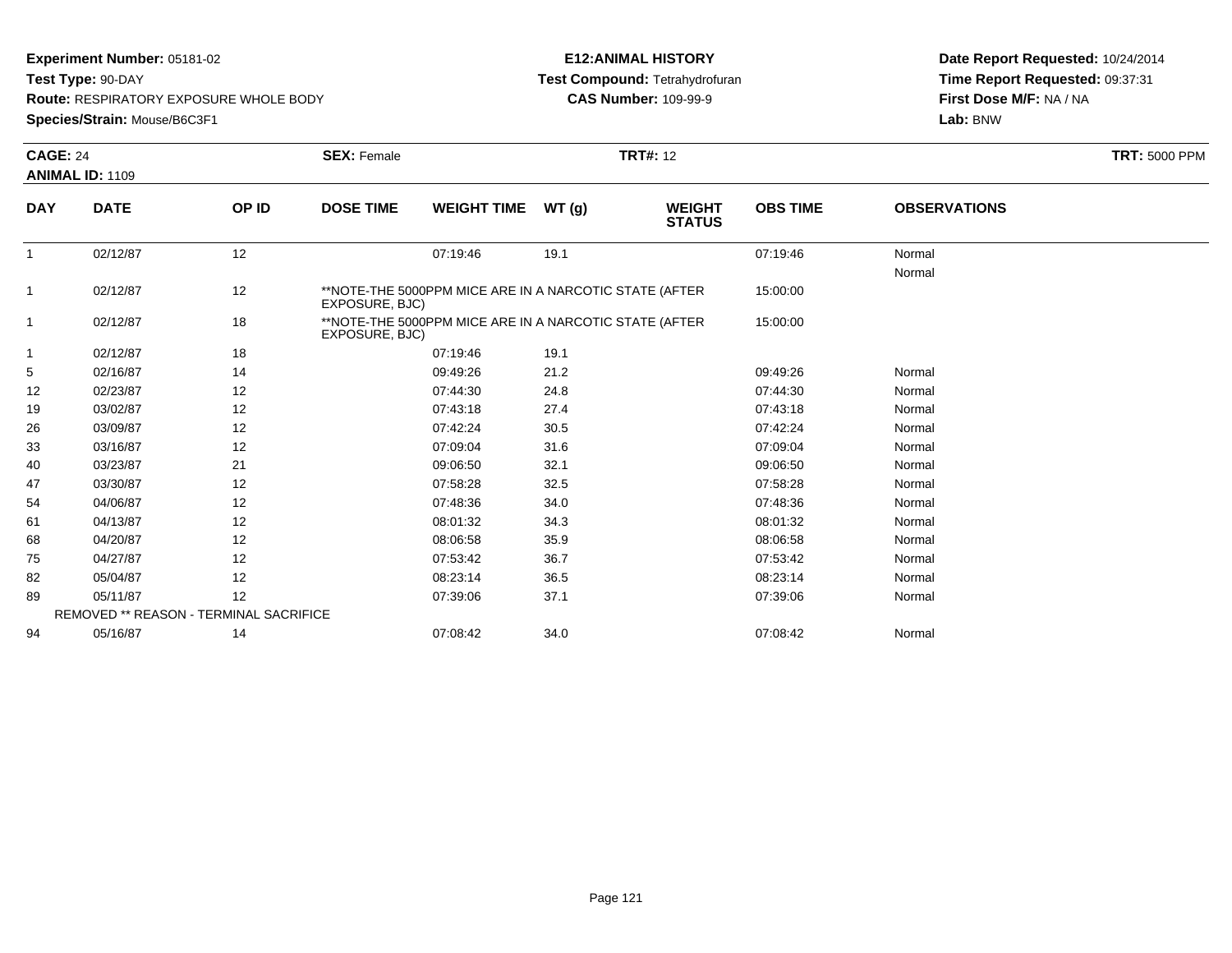**Test Type:** 90-DAY

**Route:** RESPIRATORY EXPOSURE WHOLE BODY

**Species/Strain:** Mouse/B6C3F1

### **E12:ANIMAL HISTORY Test Compound:** Tetrahydrofuran**CAS Number:** 109-99-9

| <b>CAGE: 24</b> |                                        |       | <b>SEX: Female</b>                                                       |                                                        | <b>TRT#: 12</b> |                                |                 |                     | <b>TRT: 5000 PPM</b> |
|-----------------|----------------------------------------|-------|--------------------------------------------------------------------------|--------------------------------------------------------|-----------------|--------------------------------|-----------------|---------------------|----------------------|
|                 | <b>ANIMAL ID: 1110</b>                 |       |                                                                          |                                                        |                 |                                |                 |                     |                      |
| <b>DAY</b>      | <b>DATE</b>                            | OP ID | <b>DOSE TIME</b>                                                         | <b>WEIGHT TIME</b>                                     | WT(g)           | <b>WEIGHT</b><br><b>STATUS</b> | <b>OBS TIME</b> | <b>OBSERVATIONS</b> |                      |
| $\mathbf{1}$    | 02/12/87                               | 12    |                                                                          | 07:19:46                                               | 18.6            |                                | 07:19:46        | Normal<br>Normal    |                      |
| 1               | 02/12/87                               | 12    | EXPOSURE, BJC)                                                           | **NOTE-THE 5000PPM MICE ARE IN A NARCOTIC STATE (AFTER |                 |                                | 15:00:00        |                     |                      |
| $\overline{1}$  | 02/12/87                               | 18    | **NOTE-THE 5000PPM MICE ARE IN A NARCOTIC STATE (AFTER<br>EXPOSURE, BJC) |                                                        |                 |                                | 15:00:00        |                     |                      |
| -1              | 02/12/87                               | 18    |                                                                          | 07:19:46                                               | 18.6            |                                |                 |                     |                      |
| 5               | 02/16/87                               | 14    |                                                                          | 09:49:26                                               | 20.5            |                                | 09:49:26        | Normal              |                      |
| 12              | 02/23/87                               | 12    |                                                                          | 07:44:30                                               | 23.8            |                                | 07:44:30        | Normal              |                      |
| 19              | 03/02/87                               | 12    |                                                                          | 07:43:18                                               | 26.1            |                                | 07:43:18        | Normal              |                      |
| 26              | 03/09/87                               | 12    |                                                                          | 07:42:24                                               | 28.8            |                                | 07:42:24        | Normal              |                      |
| 33              | 03/16/87                               | 12    |                                                                          | 07:09:04                                               | 29.2            |                                | 07:09:04        | Normal              |                      |
| 40              | 03/23/87                               | 21    |                                                                          | 09:06:50                                               | 29.7            |                                | 09:06:50        | Normal              |                      |
| 47              | 03/30/87                               | 12    |                                                                          | 07:58:28                                               | 28.7            |                                | 07:58:28        | Normal              |                      |
| 54              | 04/06/87                               | 12    |                                                                          | 07:48:36                                               | 29.3            |                                | 07:48:36        | Normal              |                      |
| 61              | 04/13/87                               | 12    |                                                                          | 08:01:32                                               | 30.4            |                                | 08:01:32        | Normal              |                      |
| 68              | 04/20/87                               | 12    |                                                                          | 08:06:58                                               | 29.7            |                                | 08:06:58        | Normal              |                      |
| 75              | 04/27/87                               | 12    |                                                                          | 07:53:42                                               | 29.7            |                                | 07:53:42        | Normal              |                      |
| 82              | 05/04/87                               | 12    |                                                                          | 08:23:14                                               | 31.6            |                                | 08:23:14        | Normal              |                      |
| 89              | 05/11/87                               | 12    |                                                                          | 07:39:06                                               | 33.2            |                                | 07:39:06        | Normal              |                      |
|                 | REMOVED ** REASON - TERMINAL SACRIFICE |       |                                                                          |                                                        |                 |                                |                 |                     |                      |
| 94              | 05/16/87                               | 14    |                                                                          | 07:08:42                                               | 27.9            |                                | 07:08:42        | Normal              |                      |